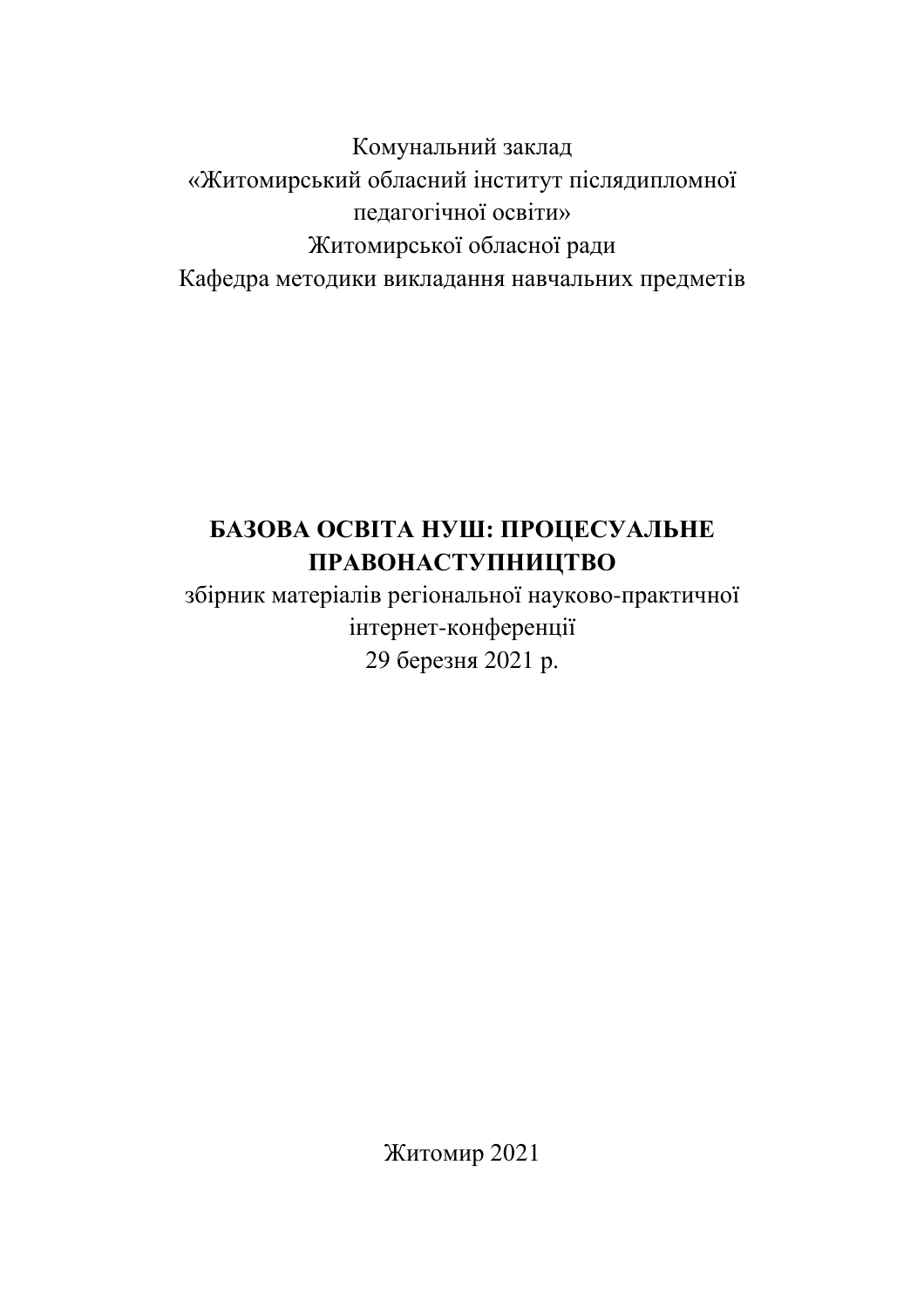### Затверджено на вченій раді КЗ «Житомирський ОПППО» ЖОР (протокол № 3 від 25.03.2021)

#### Репензенти:

Ремех Тетяна Олексіївна, кандидат педагогічних наук, завідувачка відділусуспільствознавчої освіти Інституту педагогіки НАПН України Трохименко Тамара Олександрівна, методист лабораторії методичного забезпечення КЗ «Житомирський ОПППО» ЖОР

Базова освіта НУШ: процесуальне правонаступництво:

Б17 зб. матеріалів регіонал. наук.-практ. інтернет-конференції, 29 березня 2021 p. - Житомир : КЗ «Житомирський ОППО» ЖОР, 2021.

У збірнику представлені тези та наукові статті учасників конференції: педагогічних, науково-педагогічних працівників КЗ «Житомирський ОПППО» ЖОР.

Матеріали можуть бути корисними для педагогічних та науковопедагогічних працівників закладів післядипломної освіти, закладів загальної середньої освіти, оскільки містять інформацію з актуальних проблем процесуального правонаступництва базової НУШ.

ɍȾɄ373.3/.5(477):347.9

Відповідальність за правильність фактів, посилань, наведених у матеріалах, несуть автори.

> © Комунальний заклад «Житомирський обласний інститут післядипломної педагогічної освіти» Житомирської обласної ради, 2021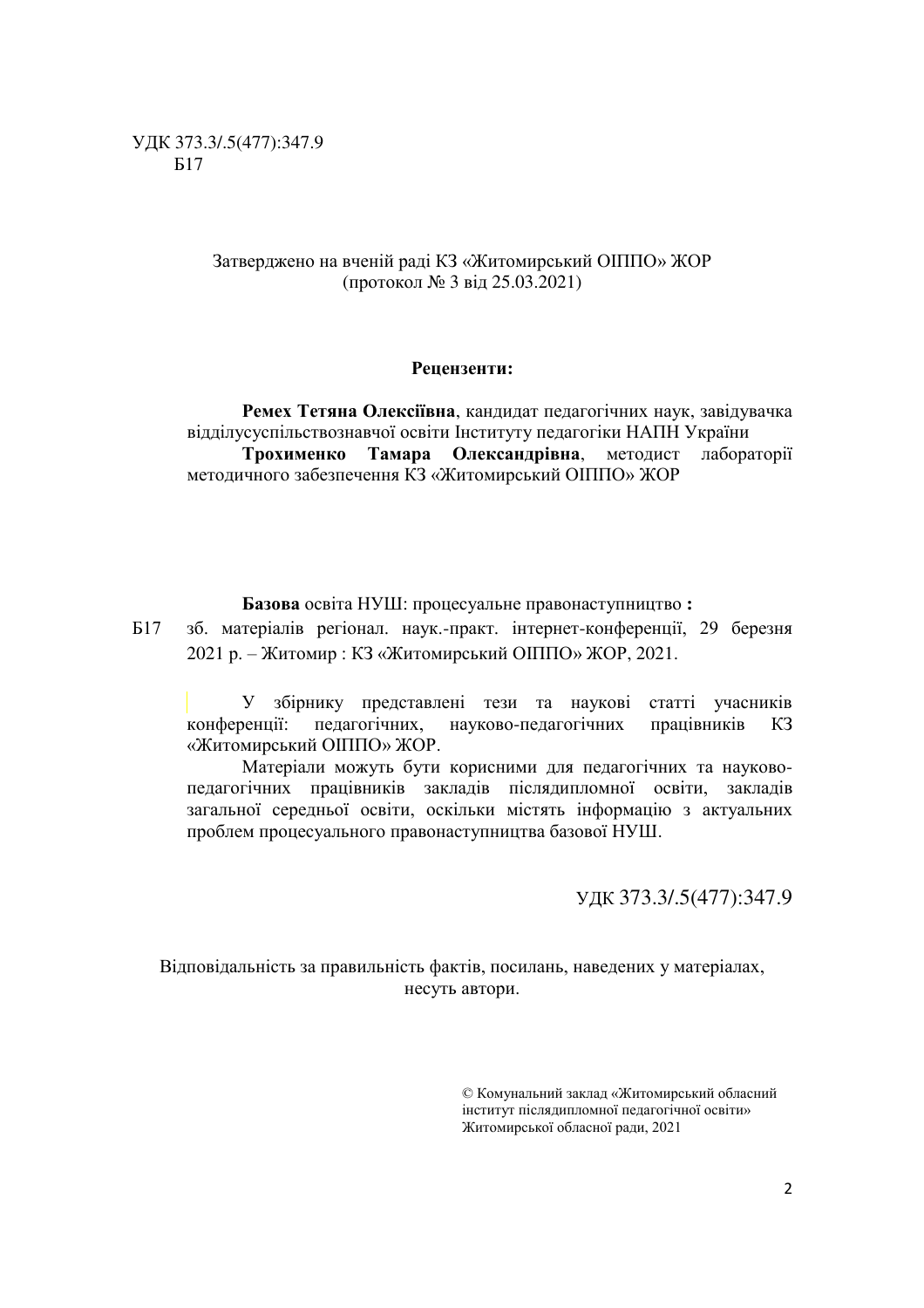| 1.  | Андрійчук О. I.                | Організація формувального оцінювання<br>учнів через діяльнісний підхід у<br>навчанні                                                                    | 6  |
|-----|--------------------------------|---------------------------------------------------------------------------------------------------------------------------------------------------------|----|
| 2.  | Бовсунівський В. М.            | Творчий розвиток та<br>самовдосконалення особистості у<br>контексті мистецької освіти                                                                   | 9  |
| 3.  | Бойко I. I.                    | Впровадження психолого-педагогічної<br>науки у практику: психологічна<br>компетентність та емоційний інтелект                                           | 15 |
| 4.  | Грабовський П. П.              | Організація E-learning на основі Google<br>Classroom is nakery G suit for Education                                                                     | 20 |
| 5.  | Гречина М. I.                  | Шляхи реалізації компетентнісного<br>підходу на уроках «Основи здоров'я                                                                                 | 26 |
| 6.  | Гуменюк І. Б.                  | Розвиток наскрізних умінь ключових<br>компетентностей учнів НУШ у процесі<br>навчання англійської мови                                                  | 30 |
| 7.  | Журба О. В.                    | Перспективи навчання історії та<br>громадянської освіти в НУШ                                                                                           | 35 |
| 8.  | Калінін В. О.<br>Кадащук А. Р. | Формування іншомовної<br>комунікативної компетентності учнів<br>початкової школи в умовах гейміфікації                                                  | 38 |
| 9.  | Колеснікова І. В.              | Наступність та перспективність<br>навчання інформатики в НУШ                                                                                            | 44 |
| 10. | Косигіна О. В.                 | Стратегії діяльності практичного<br>психолога щодо створення безпечного<br>освітнього середовища у процесі<br>переходу від початкової до базової<br>НУШ | 47 |
| 11. | Поліщук Н. М.                  | Наступність, перспективність та<br>системність в освітньому процесі при<br>викладанні біології та екології в умовах<br>Нової української школи          | 54 |
| 12. | Полякова Т. М.                 | Шляхи збереження наступності у<br>формуванні читацької компетентності<br>учнів НУШ у базовій школі                                                      | 59 |
| 13. | Роміцина Л. В.                 | Ключові компетентності та наскрізні<br>вміння - основа математичної освітньої<br>галузі Державного стандарту базової<br>середньої освіти                | 64 |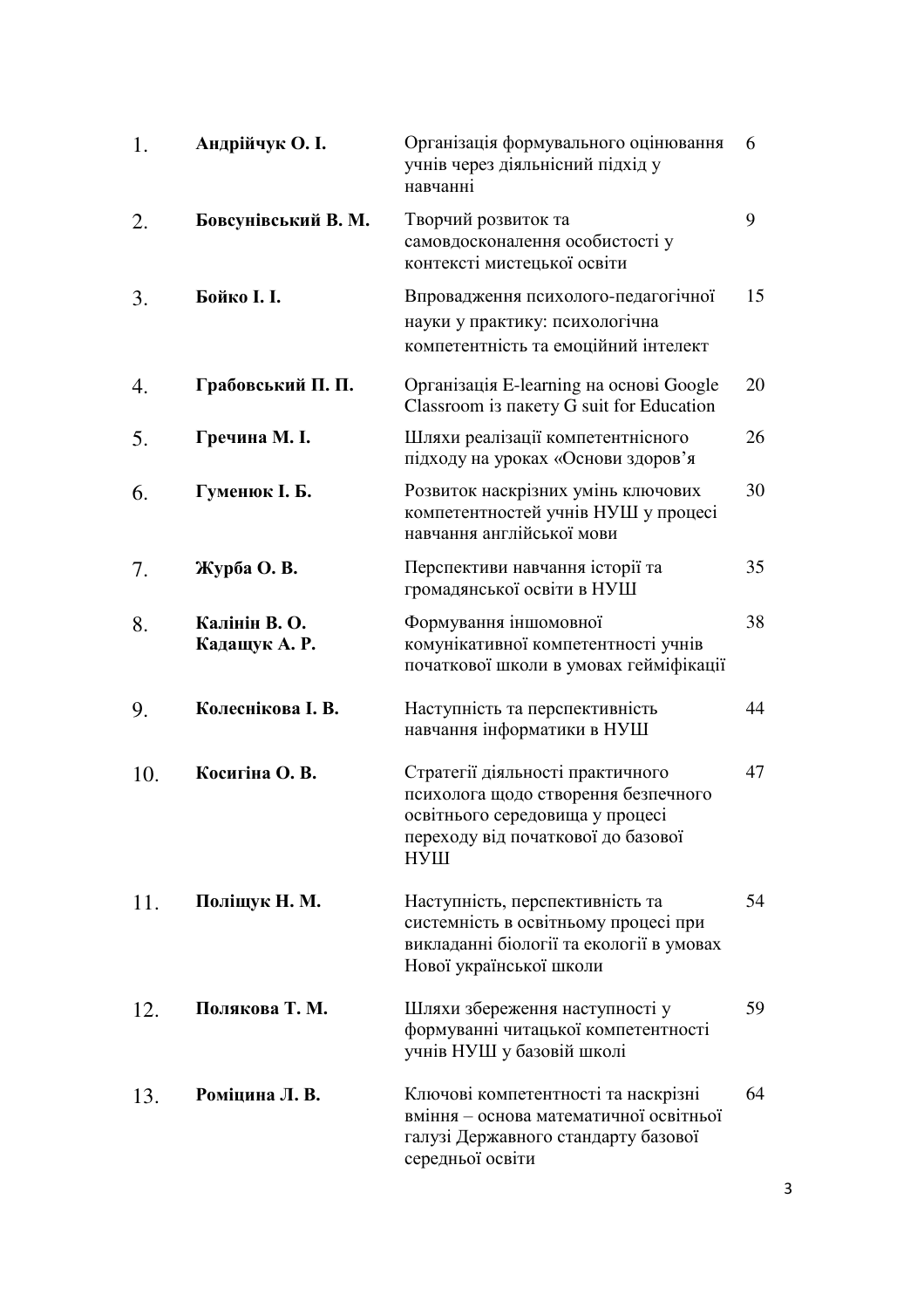| 14. | Семенчук С. П.                   | Особливості цифрового освітнього<br>середовища Нової української школи                                                                                 | 67 |
|-----|----------------------------------|--------------------------------------------------------------------------------------------------------------------------------------------------------|----|
| 15. | Смагін I. I.                     | Основні умови підвищення кваліфікації<br>вчителів НУШ: з досвіду впровадження                                                                          | 72 |
| 16. | Смагіна Т. М.                    | Процесульні аспекти<br>правонаступництва базової НУШ                                                                                                   | 75 |
| 17. | Фамілярська Л. Л.                | Використання дистанційних технологій:<br>взаємодії<br>способи<br>процесі<br>B<br>синхронного та асинхронного навчання<br>учнів Нової української школи | 81 |
| 18. | Шегеда А. Ф.<br>Стефанович О. П. | Вимірювання підвищення професійного<br>Нової<br>умовах<br>рівня<br>вчителя<br>$\, {\bf B}$<br>української школи                                        | 86 |
| 19. | Шуневич О. М.                    | Сучасні вектори роботи з навчальним<br>текстом                                                                                                         | 92 |
| 20. | Щербань П. І.                    | Методика реалізації основних положень<br>Державного стандарту базової середньої<br>освіти на уроках географії                                          | 99 |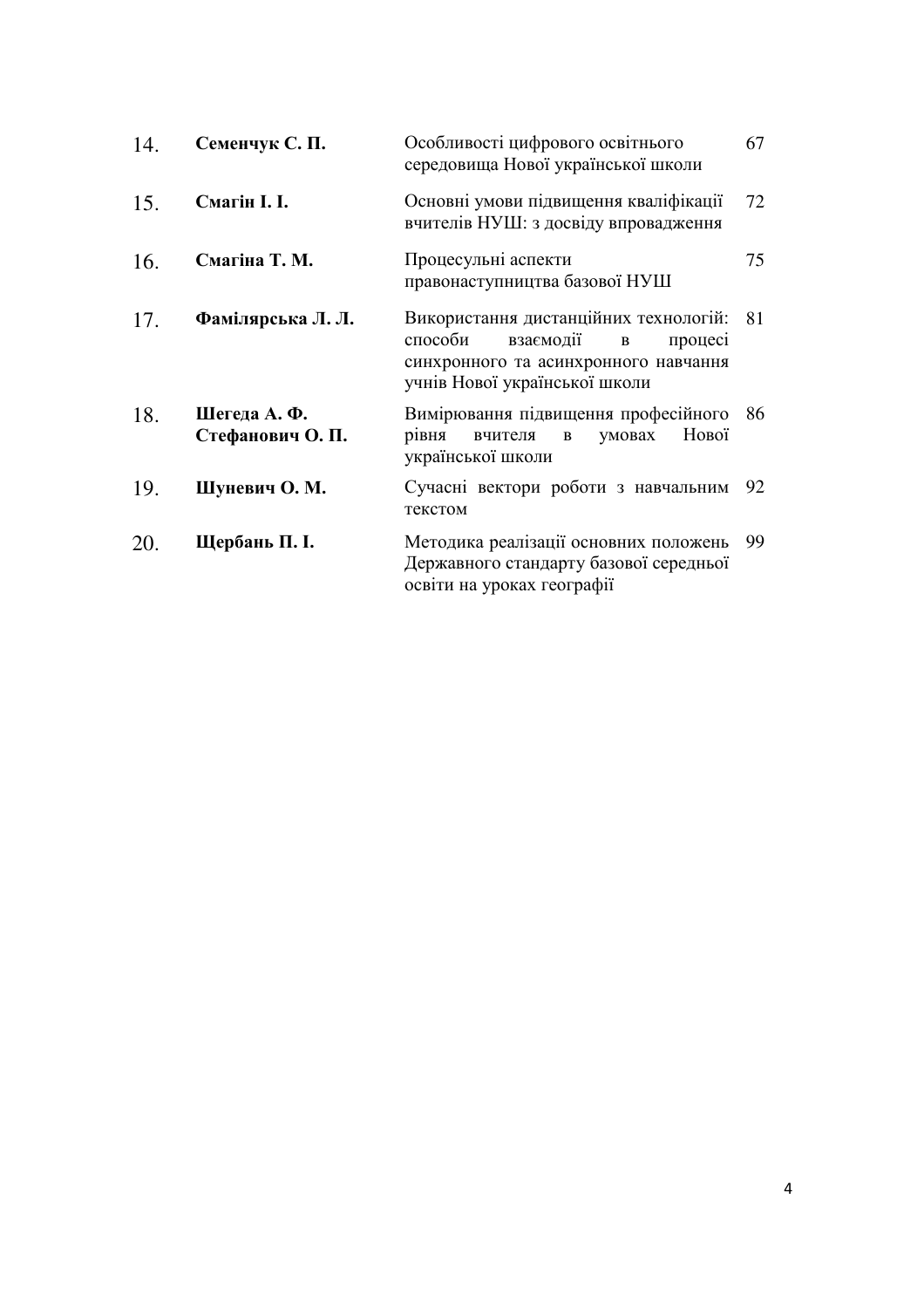29 березня 2021 року в комунальному закладі «Житомирський обласний інститут післядипломної педагогічної освіти» Житомирської обласної ради відбулася регіональна науково-практична інтернетконференція «Базова освіта НУШ: процесуальне правонаступництво».

Організатором заходу стала кафедра методики викладання навчальних предметів КЗ «Житомирський ОІППО» ЖОР.

З огляду на запровадження карантинних обмежень, викликаних пандемію COVID-19, конференція проводилась у дистанційному форматі на онлайн-платформі MOODLE.

У 2021 році завершується експериментальний етап реформування початкової освіти в Україні, тому сьогодні перед системою освіти постали нові виклики, пов'язані із забезпеченням безперервності та правонаступництва реформування базової школи.

Поточний навчальний рік - це рік можливостей, змін та викликів для всіх учасників освітнього процесу, фахівців та експертів галузі.

Головна мета конференції – обмін знаннями та досвідом, пошук рішень з актуальних проблем процесуального правонаступництва базової НУШ, а також можливість створення дорожньої карти розвитку перспективних інформаційно-комунікаційних технологій для забезпечення дистанційної освіти в умовах карантинних обмежень.

Усе це спонукає науково-педагогічних працівників Житомирського обласного інституту післядипломної педагогічної освіти до пошуку різних перспектив створення дизайну освітнього процесу.

Оргкомітет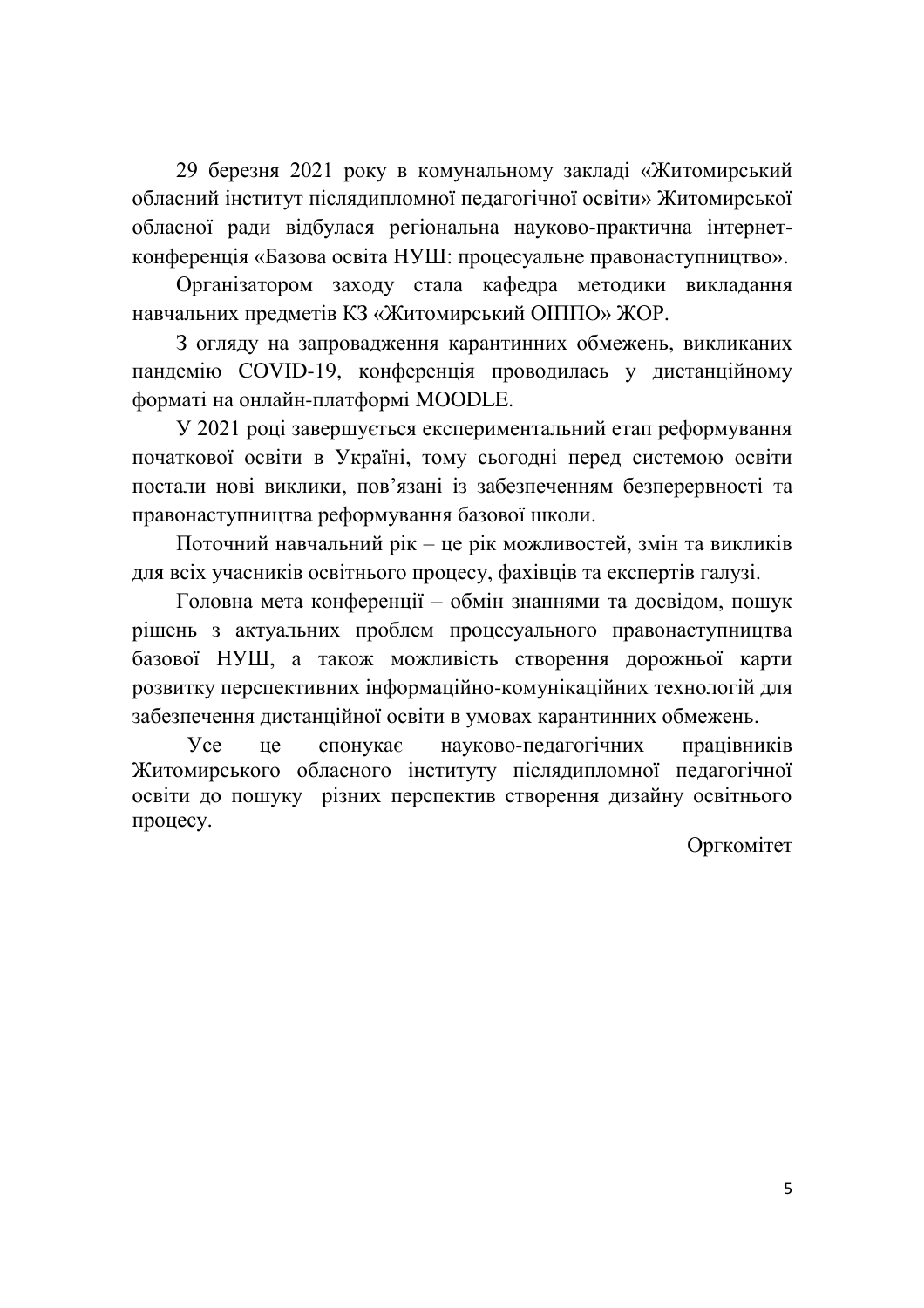### **О. І. Андрійчук,**

кандидат педагогічних наук, викладач кафедри методики викладання навчальних предметів (КЗ «Житомирський ОПППО» ЖОР) **Kleopatra\_1969@ukr.net** 

## Організація формувального оцінювання учнів через діяльнісний підхід v навчанні

Відповідно до ст. 53 п. 1 Закону України «Про освіту» здобувачі освіти мають право на справедливе та об'єктивне оцінювання результатів навчання. Одним із основних видів оцінювання результатів навчання учнів, які передбачені Законом України «Про повну загальну середню освіту», є формувальне оцінювання [1, 2].

Ще у 1967 р. М. Скрівен уперше запропонував розрізняти формувальне та підсумкове оцінювання, вирізняючи параметри формувального оцінювання, такі як оптимізація розвитку, покращення об'єкта. Кожен із видів оцінювання має свою ціль, тому і різняться варіанти використання результатів, які отримують залежно від виду оцінювання. Сучасні тенденції європейської освіти оцінювання розглядають через призму активності учня в процесі навчання. Науковець О. Локшина визначає формувальне оцінювання як інтерактивне оцінювання прогресу учнів, що дає змогу вчителю визначати потреби учнів та відповідним чином адаптовувати процес навчання [3].

У науковців також існують різні підходи до трактування мети формувального оцінювання: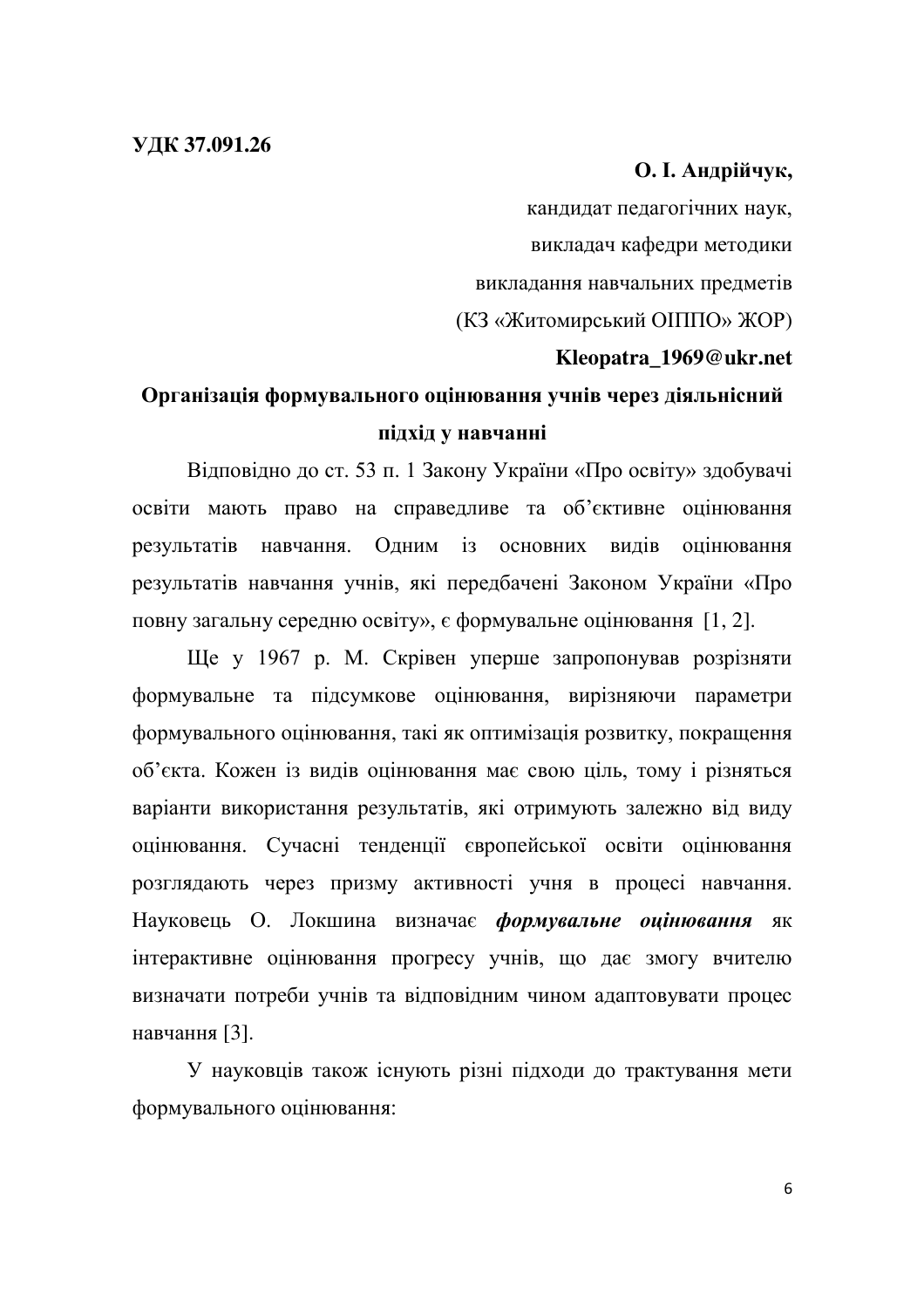- «навчання та розвиток» у трактуванні швейцарського вченого Ф. Перрену;
- «зворотний зв'язок для кореляції навчального процесу» закладено в основу визначення британським вченим П. Блеком;
- «оптимізація процесу навчання» доводить у своїх дослідженнях новозеландський учений В. Клоуві.

Формувальне оцінювання притаманне всім етапам освітнього процесу та передбачає систематичну та обов'язкову взаємодію між тим, хто навчає, та тим, кого навчають. Саме тому формувальне оцінювання не можна розглядати як інструмент, а необхідно використовувати як засіб навчання.

Техніки, які рекомендують науковці та методисти для роботи педагогам з метою організації формувального оцінювання: індекскартки, однохвилинне есе, сигнал рукою, світлофор, дві зірки та два побажання, тижневий звіт та інші, передбачають обов'язкову участь учня в процесі оцінювання.

Саме діяльнісний підхід в організації освітнього процесу збільшує результативність використання вищезазначених технік для реалізації формувального оцінювання. Така організація освітнього процесу перетворює учня з пасивного споживача знань на активного суб'єкта навчальної діяльності. У діяльнісній моделі навчання формувальне оцінювання поділяє класичну вчительську функцію «управління процесом навчання» між учителем та учнем. Організовуючи формувальне оцінювання через діяльнісний підхід у навчанні, вчитель забезпечує можливість учням відслідковувати траєкторію особистих досягнень. Такий підхід:

- спряє підвищенню рівня мотивації учнів;
- забезпечує можливість практично використати одержані знання;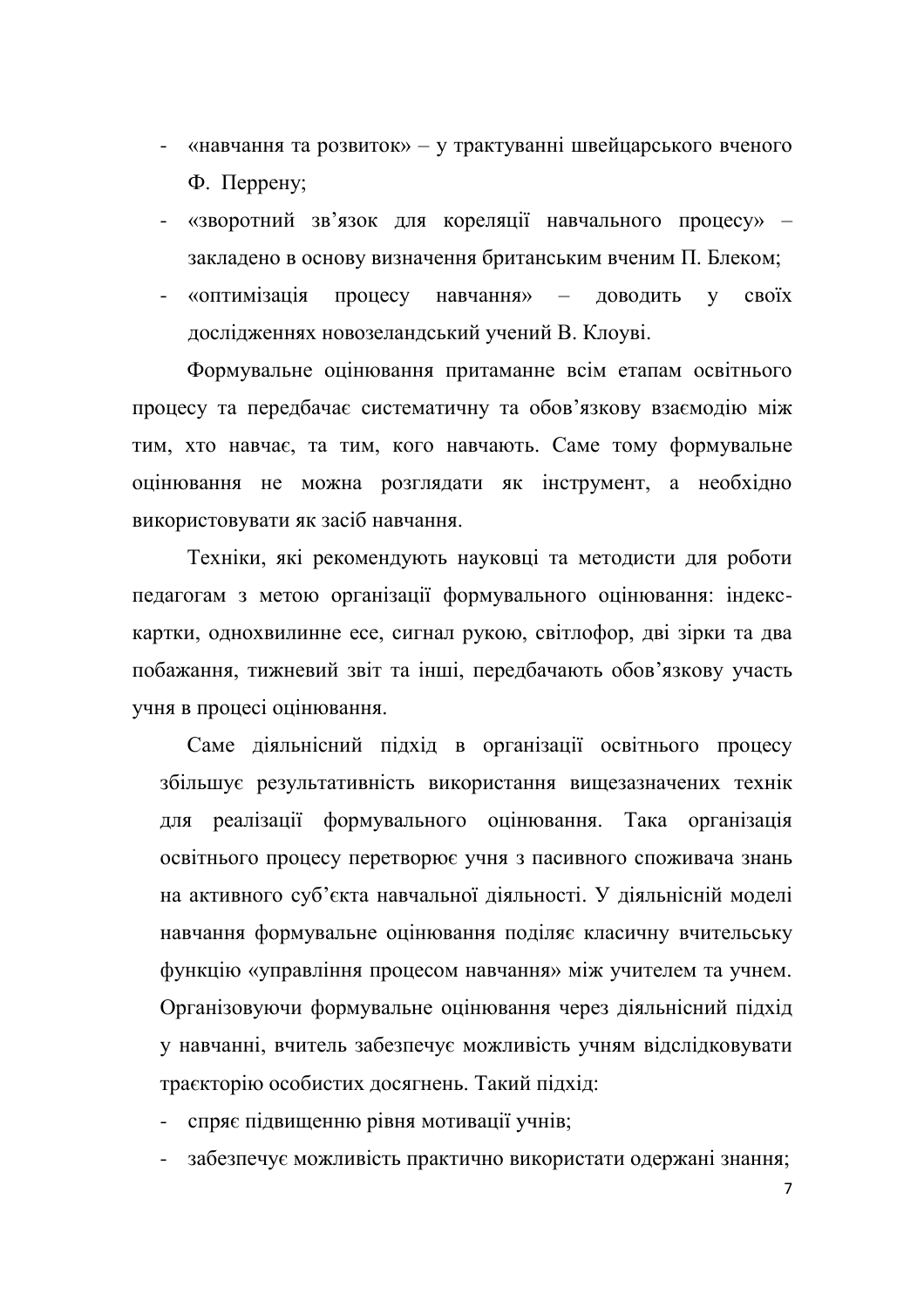- підвищує рівень учнівської активності та самосвідомості;
- покращує результати навчання.

Отже, застосування технік формувального оцінювання через елементи діяльнісного підходу до навчання дозволяють учням систематично демонструвати результати своєї роботи, а вчителю досягти цілей навчання. Крім цього, такий підхід в організації формувального оцінювання підвищує об'єктивність оцінювання результатів навчання.

Застосування методик формувального оцінювання перетворюється на сучасному етапі на один із ключових критеріїв якісної освіти.

### Список використаних джерел та літератури

1. Закон України «Про освіту». Відомості Верховної Ради України. 2019.

2. Закон України «Про повну загальну середню освіту». Відомості  $B$ ерховної ради України. 2020. № 463.

3. Локшина О. Інновації в оцінюванні навчальних досягнень учнів у шкільній освіті країн Європейського союзу. Порівняльно*педагогічні студії.* 2009. № 2. С. 107-113.

4. Про затвердження методичних рекомендацій щодо оцінювання навчальних досягнень учнів першого класу у Новій українській школі: наказ М-ва освіти і науки України від 20.08.2018 р. № 924. *МОН України : [офіц. сайт].* Київ, 2018. URL: https://mon.gov.ua/storage/app/media/zagalna%20serednya/924.pdf (дата звернення 16.04.2020).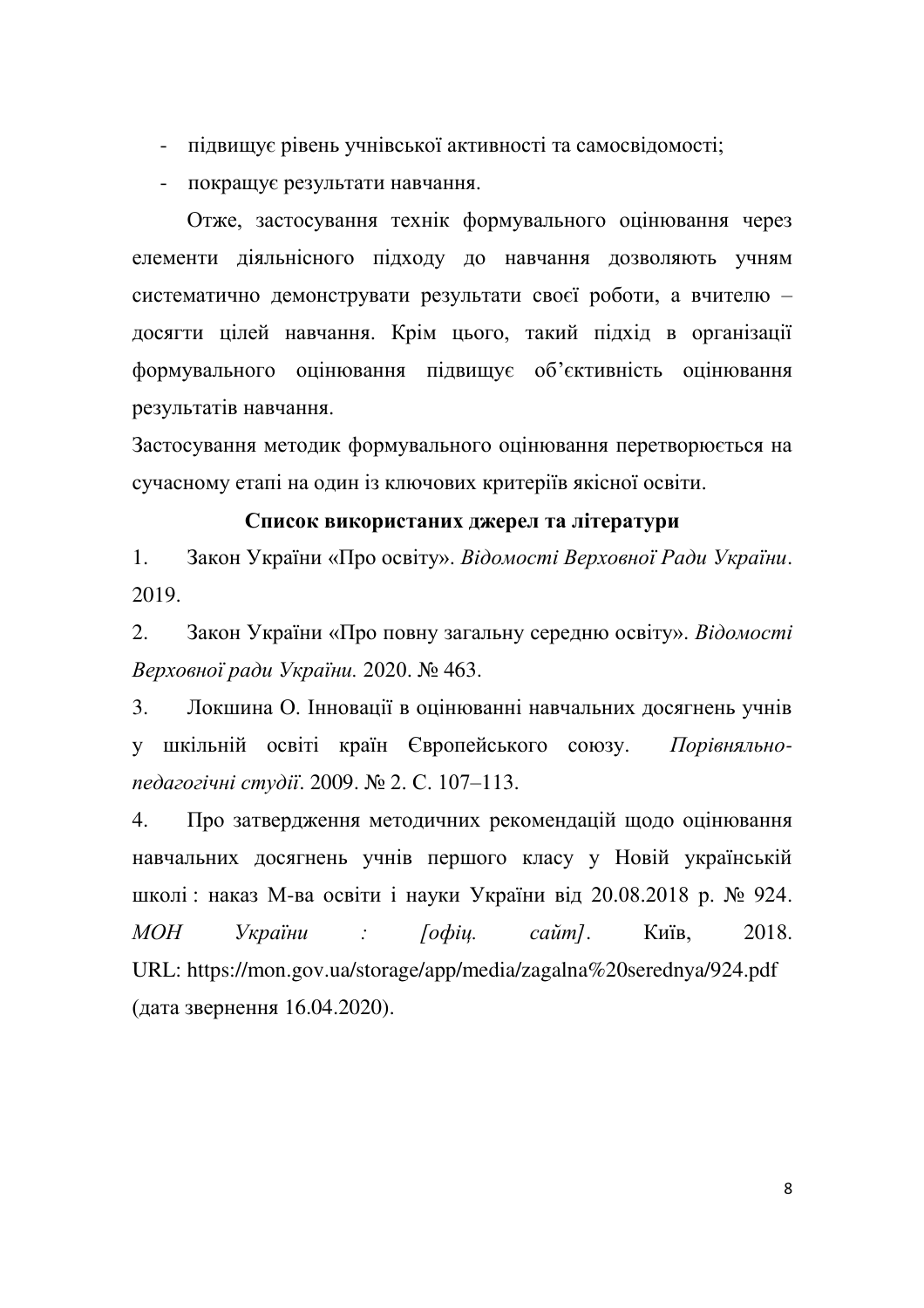### УДК 37.015.31:7

#### **В. М. Бовсунівський,**

кандидат педагогічних наук, старший викладач кафедри методики викладання навчальних предметів

(КЗ «Житомирський ОПППО» ЖОР)

### **Творчий розвиток та самовдосконалення особистості у контексті мистенької освіти**

Нові педагогічні технології орієнтують сучасного вчителя на забезпечення інтелектуального, творчого, морально-етичного розвитку учнівської молоді.

«Розвиток» – це вузлове поняття освітнього процесу, що визначає сучасні вимоги до його організації.

Творчість є інтегральною якістю особистості, яка виявляється в діяльності і забезпечує її успіх.

Формування творчої людини включає організацію зовнішньої діяльності, перетворення внутрішнього світу, створення умов для реалізації потенціалу в процесі розвитку особистості, її відносин із навколишнім середовищем.

Це, в свою чергу, направлено на розв'язання проблем подальшої соціалізації і професійної адаптації людини в соціумі.

Суспільство потребує людей із розвиненими естетичними потребами та художніми смаками.

Мистецька діяльність найефективніше впливає на загальний розвиток, зосереджуючи в собі великий потенціал сенсорних впливів, що дає можливість мозку розвиватися рівномірно і повноцінно [2].

Мистецтво сприяє самооновленню традицій і норм культури міжособистісного спілкування, формуванню людських цінностей,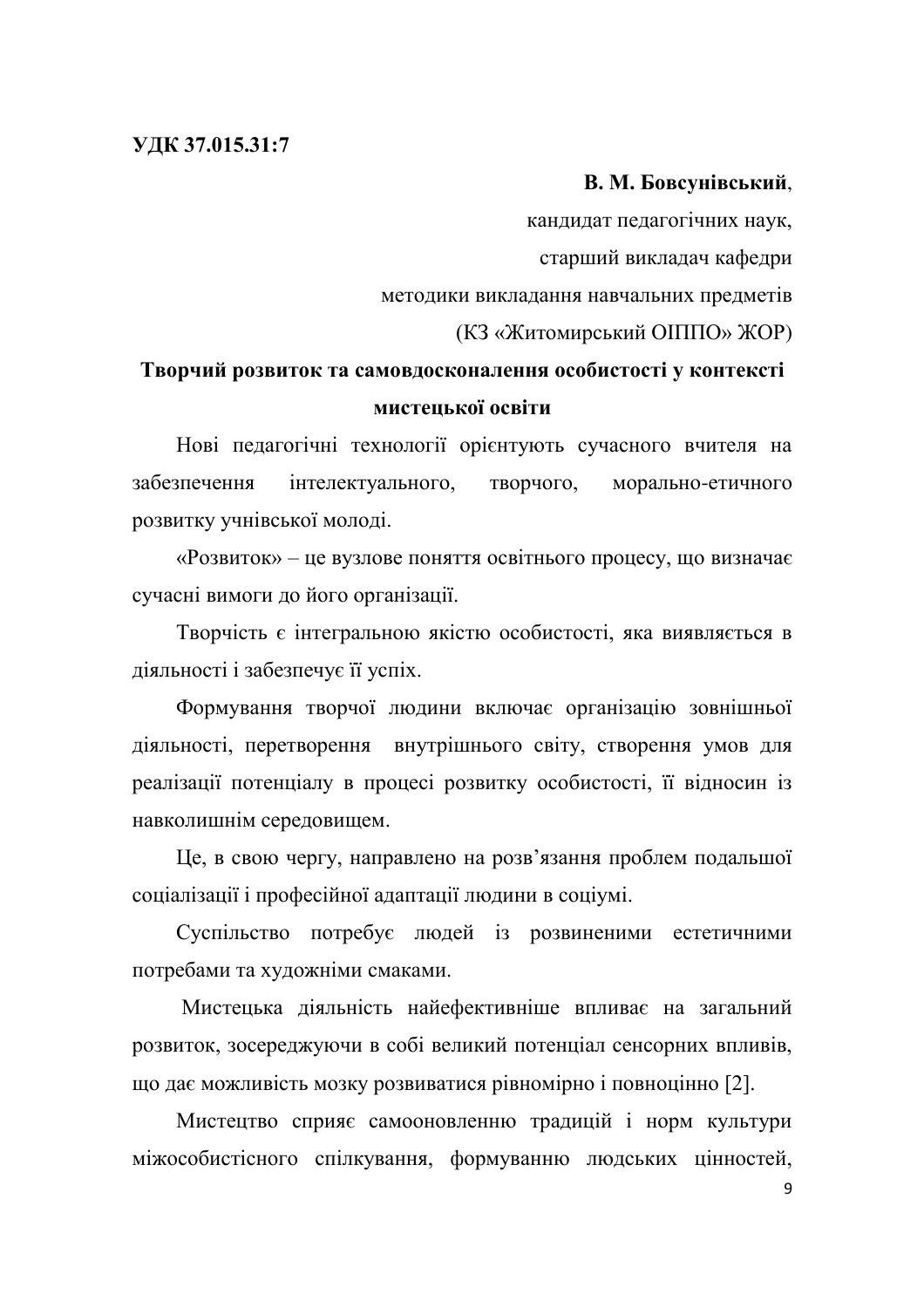критеріїв оцінки явищ життя. У процесі сприймання, усвідомлення та інтерпретації прекрасного і потворного, піднесеного і низького, що криється у художніх образах, - виховується і розвивається особистість. Саме спілкування з мистецтвом народжує в учнів власну особистісно значущу думку, творче самовираження як джерело переконливості результату взаємодії з художнім твором, його виразності, змістовності. Тому основна мета естетичного виховання і навчання підростаючого покоління полягає в тому, щоб у процесі сприймання, інтерпретації творів мистецтва і практичної художньотворчої діяльності формувати в учнів особистісно ціннісне ставлення до дійсності та мистецтва; розвивати естетичну свідомість, загальнокультурну і художню компетентність, здатність до самореалізації та потребу в духовному самовдосконаленні [1].

Мистецтво має унікальні можливості впливу на людину. Тому художньо-естетичне виховання потрібно розглядати не лише як процес набуття художніх знань і вмінь, а насамперед як універсальний засіб особистісного розвитку школярів на основі виявлення індивідуальних здібностей, різнобічних естетичних потреб та iHTepeci<sub>B</sub>[3].

Наближення до мистецтва є значущим чинником, який необхідний для створення атмосфери взаєморозуміння й самопізнання у стосунках між людьми.

«Мистецтво – це сфера, де все внутрішнє й духовне відчувається фізично, а все матеріальне перетворилось на ідею і дух» [6, с. 354].

Освітній процес відбувається у просторі культури, яка впливає на людину через навколишнє середовище.

Мистецька освіта відіграє важливу роль в окультуренні суспільства. Ця галузь вивчає теорію та практику викладання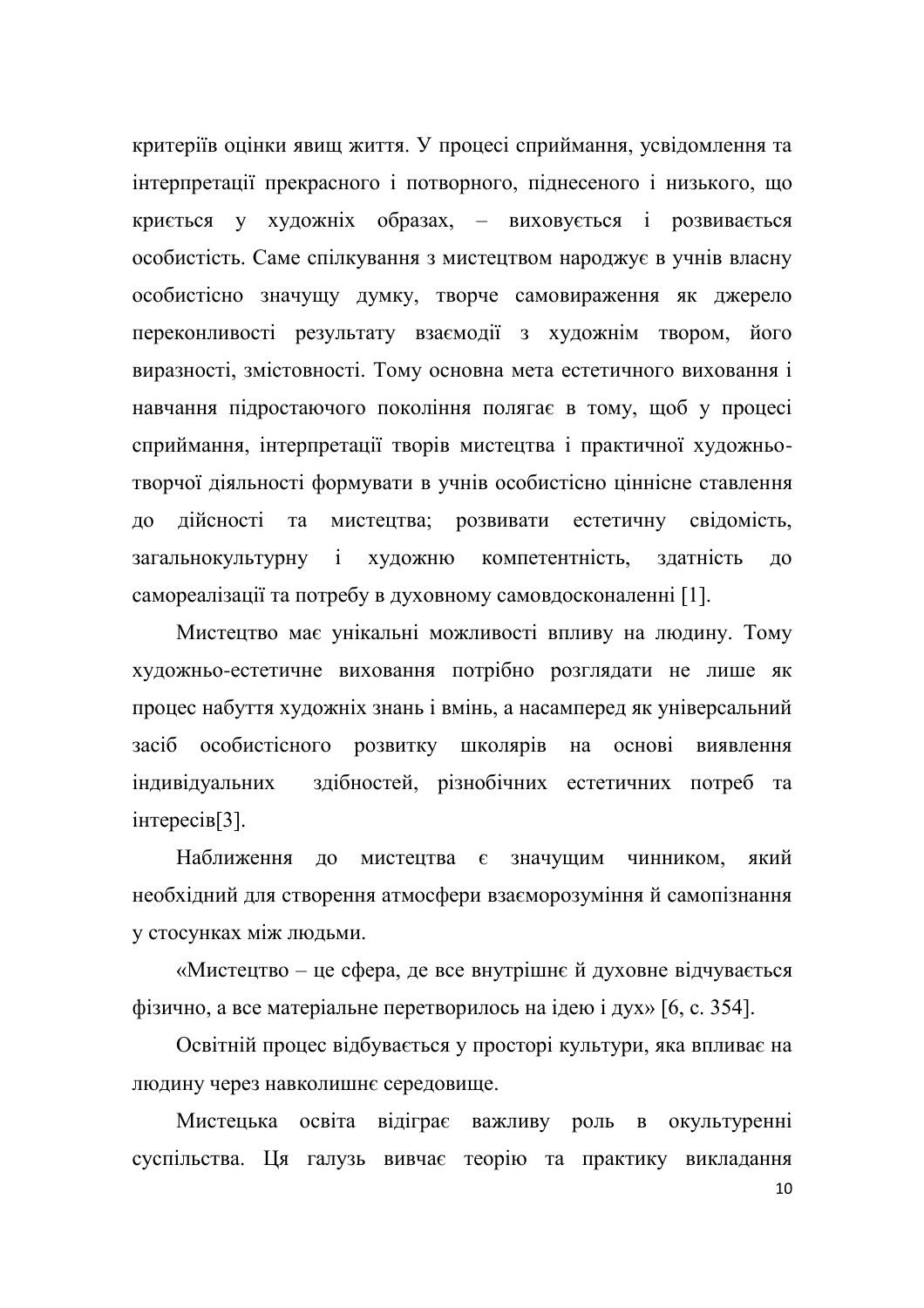дисциплін художньо-естетичного циклу, культурологічні та психолого-педагогічні концепції розвитку особистості; визначає напрям вдосконалення мистецької освіти, розкриває зв'язки з основами загальної пелагогіки.

Серед проблематики мистецької освіти виділяється три групи.

 $I$  група:

- розкриття сутності художньої творчості, співвідношення категорій відображення і вираження у мистецтві;
- специфіка засобів виразності, їхньої символічної природи;
- різновиди мистецтва, їхня чисельність у формах, традиціях різних культур.

II група:

- основи сприйняття та розуміння мистецтва, природи його естетичного переживання;
- процес інтерпретації художніх творів, тлумачення і уточнення термінів, що вживаються у мистецькій освіті.

III група:

- соціологічна та культурологічна галузі знань;
- соціальні функції мистецької освіти, що забезпечують їх поширення та споживання.

Мистецька освіта відіграє важливу роль у розвитку людини, що слугує підгрунтям її внутрішнього світу, духовності, визначає можливості підвищення загального культурного потенціалу.

Навчальні програми Нової української школи включають до змісту мистецького компонента найкращі досягнення попередньої естетичної та педагогічної думки. За виразом професора М.П. Лещенка, фахівці різних спеціальностей опиняються під естетичною парасолею  $[4, c. 25]$ .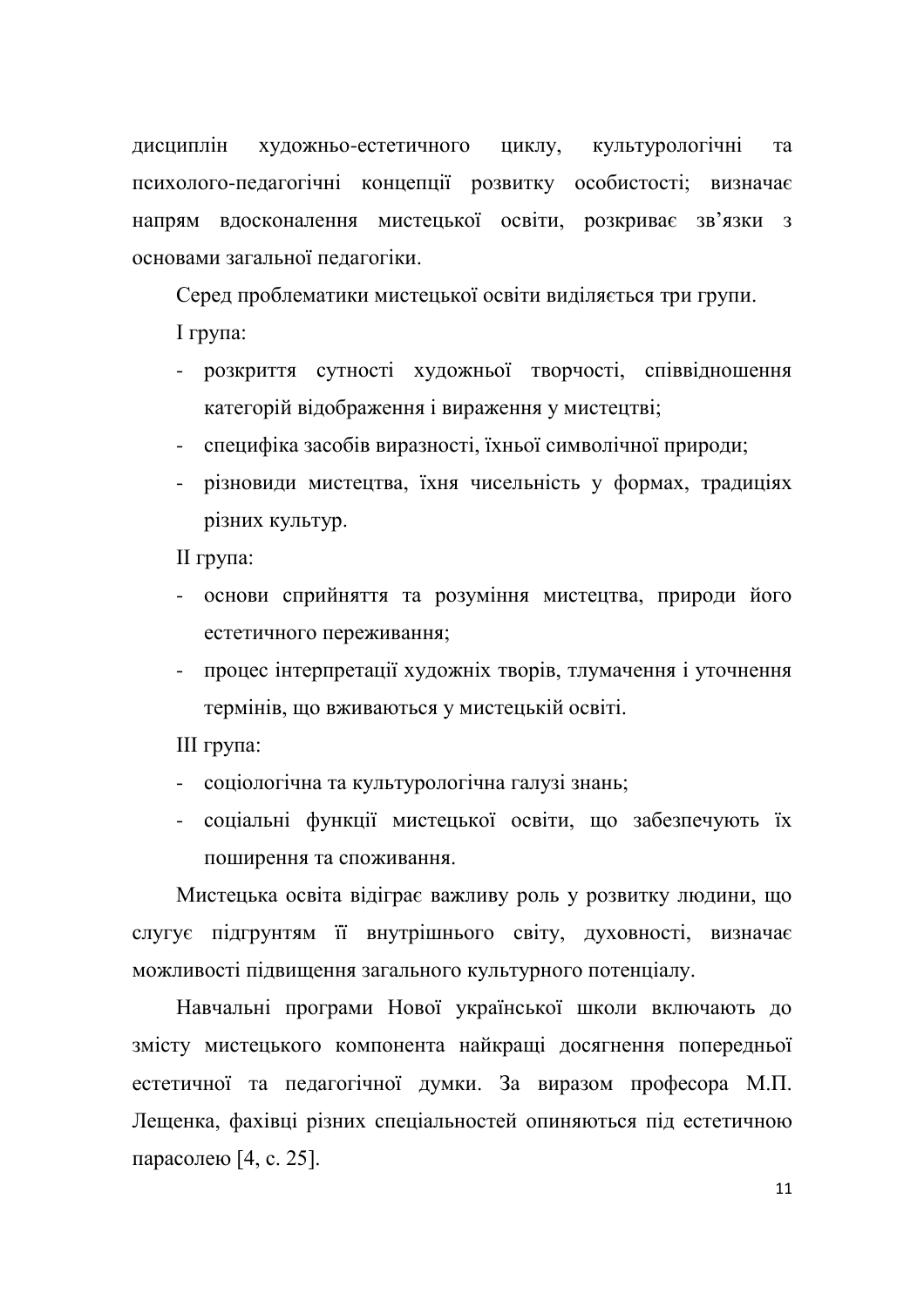Нові концепції містять теорії:

- естетичне поле:
- розуміння і відчуття краси;
- актуалізація особистісного навчання;
- формування ціннісних орієнтацій;
- комплексний вплив мистецтва на духовний розвиток  $\alpha$ собистості:
- художньо-творчий розвиток;
- поліцентрична інтеграція.

Концентрації реалізуються в освітньому процесі Нової української школи, мистецьких дитячих школах, коледжах, вищих навчальних закладах, закладах професійної освіти тощо.

Використовуючи досвід зарубіжних технологій естетизації педагогічного процесу, потенційні можливості мистецтва у творчому розвитку особистості, вчителі свій теоретичний фундамент ґрунтують на слідуючих положеннях:

- мистецтво – це універсальний суспільний феномен, що сприяє глибокому усвідомленню своєрідності людства (подібності та відмінності між расами, релігіями, культурними традиціями);

- мистецтво – результат людської творчості, тому воно є засобом формування креативних здібностей;

- мистецтво виступає для особистості засобом пізнання самої себе і навколишнього середовища, формує навички контролю за власним фізичним, розумовим та емоційним розвитком;

- мистецтво створює сприятливе середовище для особистісного вираження потреб кожної людини; залучення особистості до художньої діяльності, в ході якої розвиваються комунікативні якості (мова, міміка, пантоміміка, емоційна експресія тощо);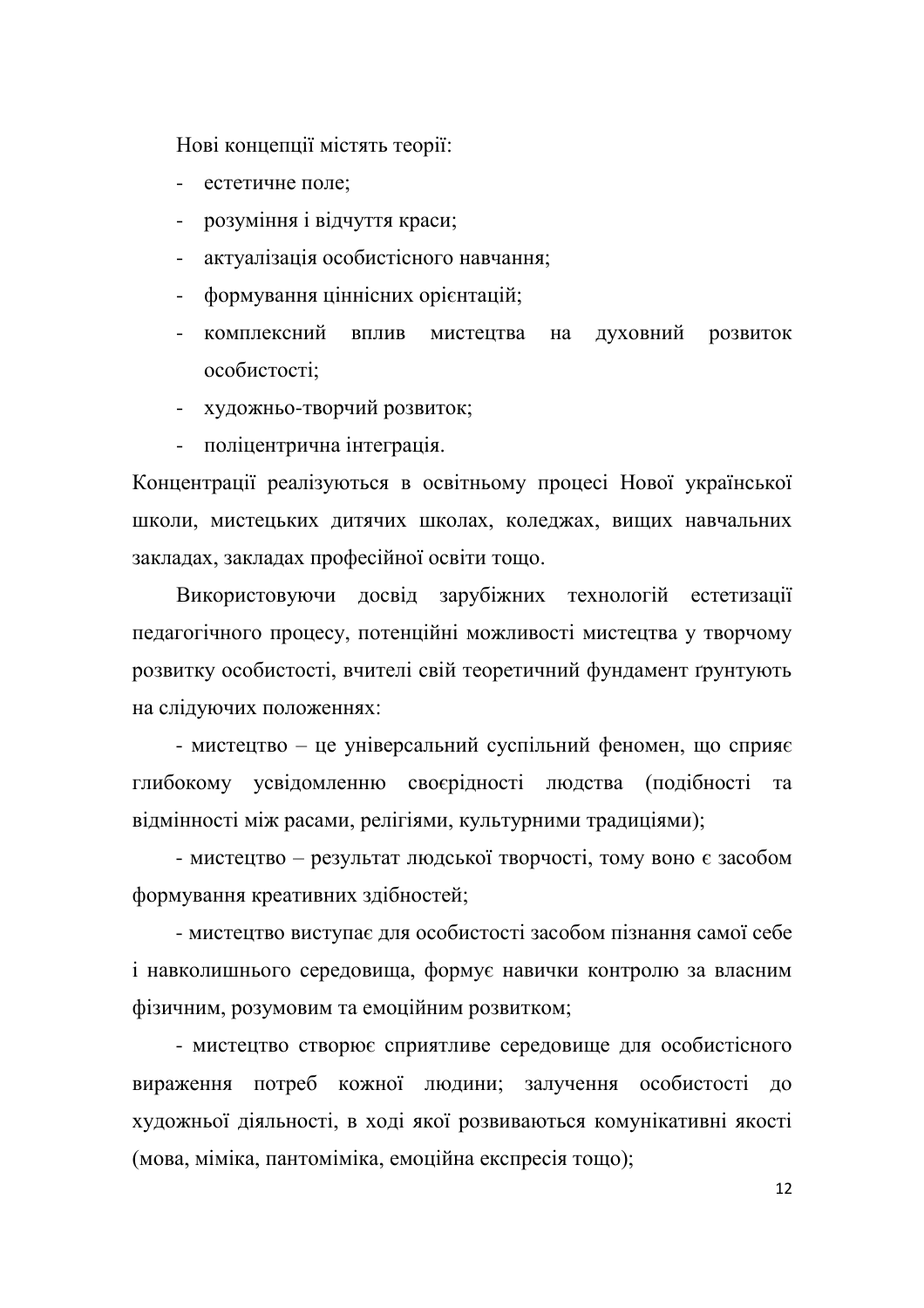- у процесі мистецької діяльності відбувається профорієнтація особистості, оскільки створюються умови для розкриття в собі різних нахилів до професій (художні, музичні, хореографічні, архітектурні, будівельні, організаційні, технічні, дизайнерські тощо);

-важливу роль мистецтво відіграє у роботі з учнямиправопорушниками, учнями з емоційними розладами та дітьми з особливими потребами;

-важливе значення у вихованні особистості повинні мати мистецько-культурні заклади (музеї, художні галереї, театри, філармонії тощо).

Шляхи естетизації педагогічного процесу засобами мистецтва.

- 1. Розробка інтеграційних програм, в яких поєднується образотворче, музичне, хореографічне, театральне, екранне MUCTEUTBO TOILO.
- 2. Доповнення змісту кожної дисципліни мистецьким компонентом.
- 3. Періодичне проведення тематичних занять-блоків (інтеграція навколо спільних понять).
- 4. Погляд на мистецтво як на базову основу загальної освіти.

Основні завдання творчого розвитку особистості засобами  $Mu$ cmeumea:

- цілісність та духовність розвитку особистості;
- накопичення мистецького досвіду та формування художньої культури;
- виховання активного ставлення до естетичних явищ у мистецтві, до його реальної дійсності;
- набуття навичок естетичного сприймання та оцінної діяльності;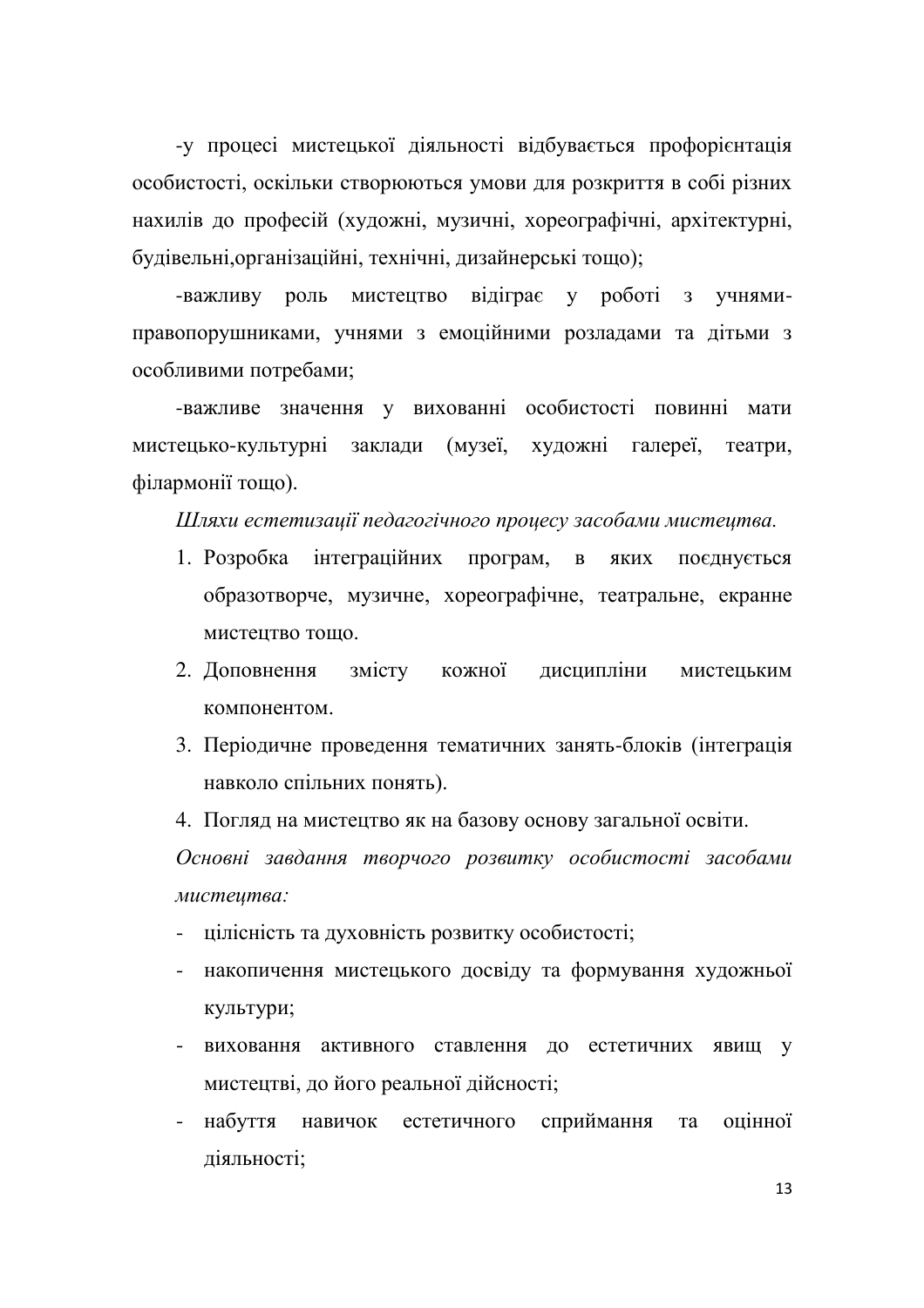- розвиток творчого потенціалу та самореалізація у діяльності.

Творчий розвиток та самовдосконалення особистості сучасного школяра у контексті мистецької освіти потребує умотивованого вчителя Нової української школи, який обирає нові методи, стратегії, способи і засоби навчання. Такий учитель має свободу творчості й розвивається професійно.

### Список використаних джерел та літератури

1. Інноваційні технології для Нової української школи / Інститут модернізації змісту освіти. URL: https://imzo.gov.ua/2017/12/15/innovatsijni-tehnolohiji- dlya-novojiukrajinskoji-shkoly/

2. Рудницька О. П. Педагогіка: загальна та мистецька: навч. посіб. Київ, 2002. 270 с.

а. Савченко О. Я. Шкільна освіта як замовник пілготовки майбутнього вчителя. Рідна школа. 2017. С. 5-8.

3. Лещенко М. П. Зарубіжні технології підготовки учителів до естетичного виховання. 2-е вид., доп. Київ, 1996.192 с.

4. Неперервна професійна освіта: проблеми, пошуки, перспективи: монографія / за ред. І. А.Зязюна. Київ: Віпол, 2000.636 с.

5. Лосев А. Ф. Форма. Стиль. Выражение / сост. А. А. Тахо-Годи; общ. ред. А. А. Тахо-Годи и И. И. Маханькова. М. : Мысль, 1995.  $944 c$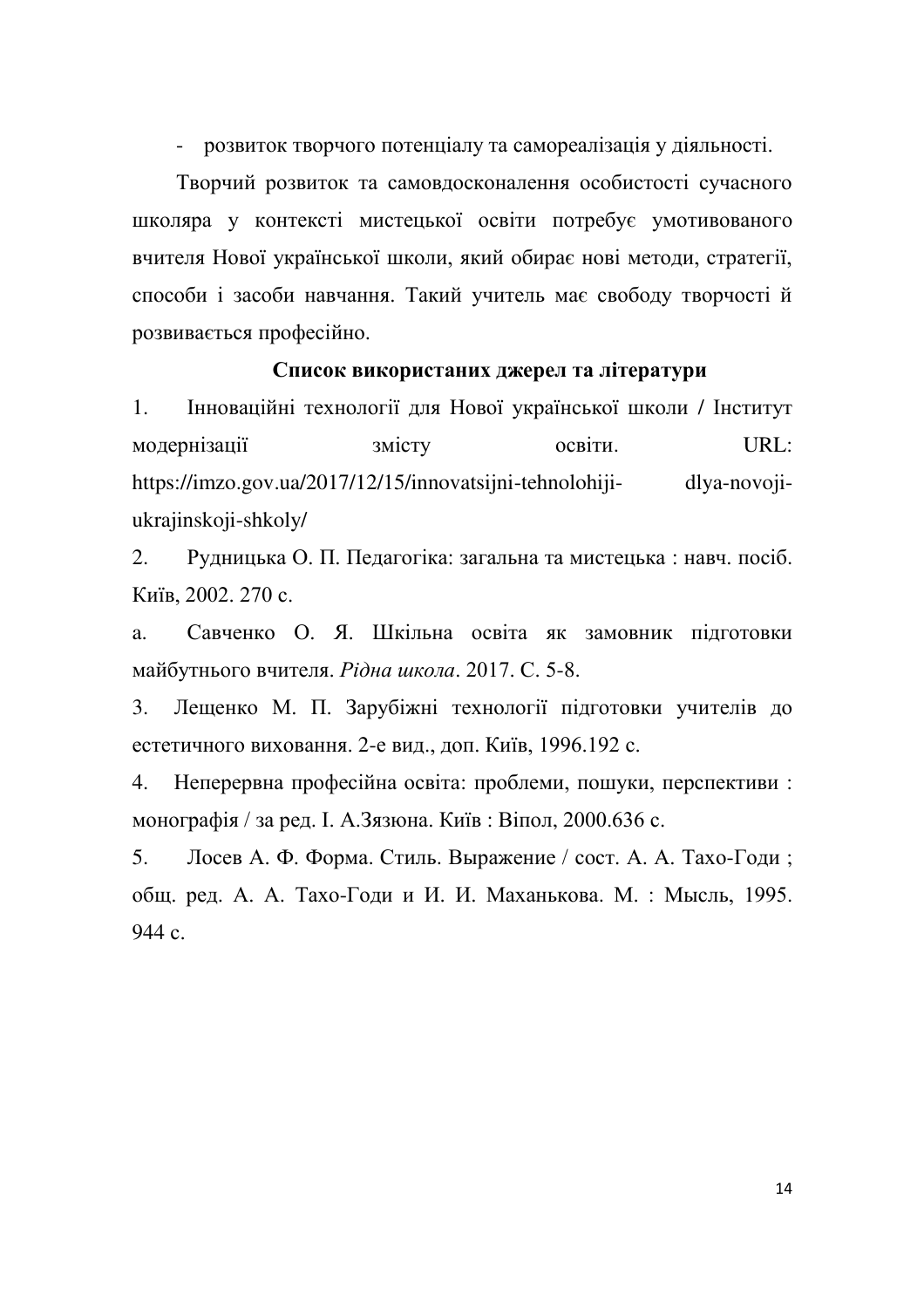### **І. І. Бойко.**

кандидат психологічних наук, доцент, завідувач кафедри психології (КЗ «Житомирський ОПППО» ЖОР) irenboyro60@gmail.com

### Впровадження психолого-педагогічної науки у практику: ПСИХОЛОГ<sup>ічна</sup> КОМПЕТЕНТНІСТЬ ТА ЕМОПІЙНИЙ ІНТЕЛЕКТ

Зростання ролі психологічних знань на сучасному етапі функціювання НУШ, їхнє подальше трансформування в інклюзивну освіту вимагає постійного вдосконалення професійної майстерності вчителя, його психологічної компетентності. Тому у фокус уваги потрапляють способи взаємодії психолого-педагогічної теорії і практики в умовах НУШ. Очевидно, що цей складний і багатогранний педагогічний процес повинен бути побудований на науковій основі. Мова йде про таку організацію професійної діяльності, яка грунтується на досягненнях психолого-педагогічної науки і передового педагогічного досвіду. Впровадження у практику закладу НУШ сучасної психолого-педагогічної науки - справа державного значення. Лише за допомогою науки педагогічний колектив освітнього закладу може безперервно вдосконалювати освітній процес, піднімаючись на більш високий якісний рівень. Об'єктом нашої уваги ми обрали сучасну новітню теорію «емоційного інтелекту» (EI) та поняття «психологічна компетентність» (ПК). На сучасному етапі розвитку значимість емоційного інтелекту зростає стрімкими темпами і привертає до себе інтерес не тільки у наукових колах. У якості перспективної, але такої, що потребує уваги у процесі підвищення ефективності діяльності вчителів (педпрацівників ЗДО),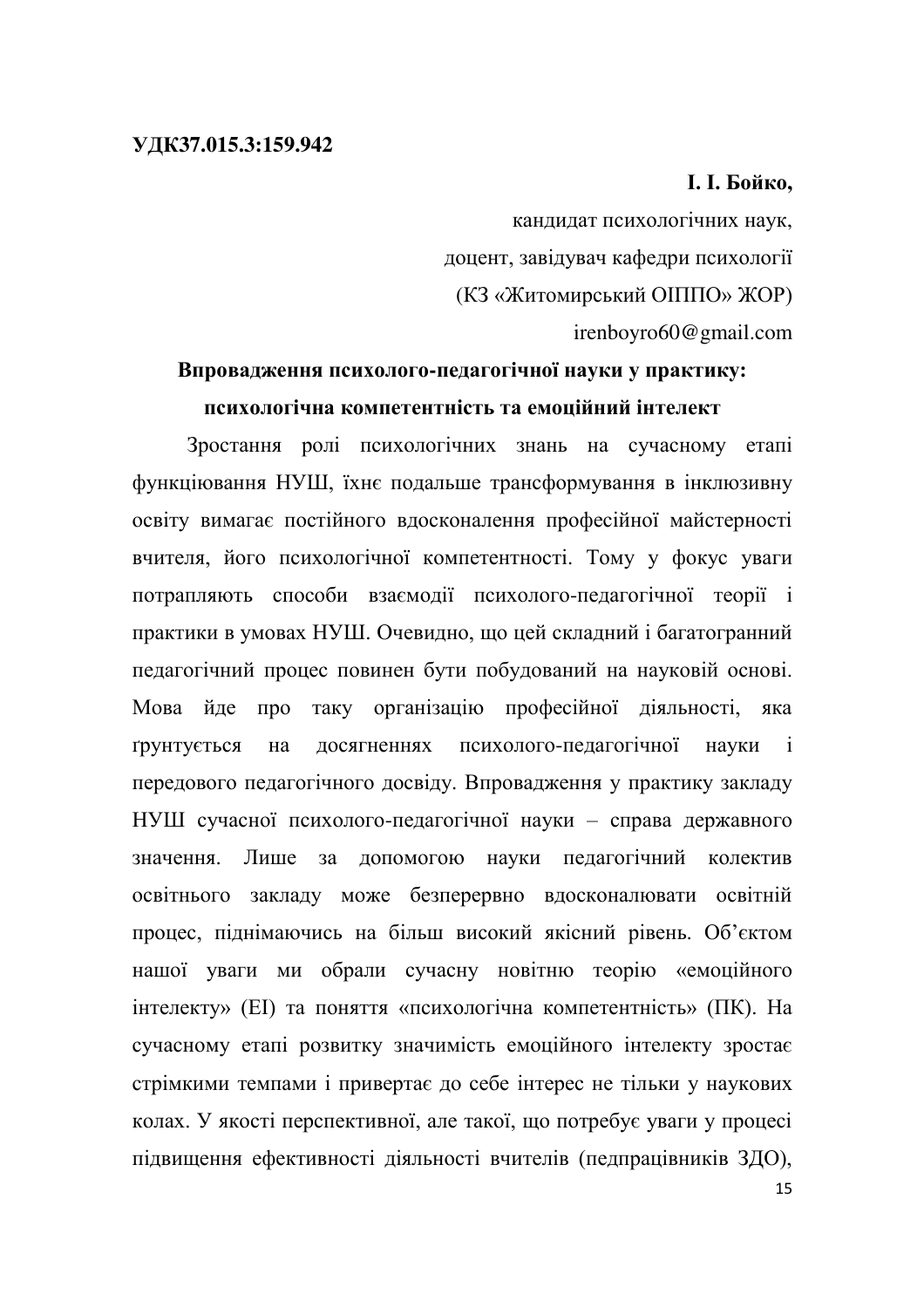пропонуємо розглянути питання взаємозалежності інтелектуальної та емоційної сфери людини. Потребує вирішення наступне завдання: визначення поняття «емоційний інтелект» та пошук шляхів підвищення ефективності педагогічної діяльності педпрацівника на еснові сформованих теоретико-практичних знань - психологічної компетентності

 $\eta$ дас можливість педагогу використовувати переваги психологічних знань, умінь, психологічних методів впливу і забезпечувати сприятливе тло розвитку, а також організовувати і регулювати внутрішні трансформації суб'єкта, дозволяє людині бути більш ефективною і водночас більш автономною, досягати високої продуктивності, зберігаючи ресурси і психологічне здоров'я. Психологічна компетентність дозволяє використовувати психологічний ресурс професійних ситуацій: мінімізувати витрати завдяки забезпеченню відповідності «психологічний сенс проблеми ↔ психологічний сенс дії»; оптимізувати комплекс функційних станів, які виникають у професійній діяльності; актуалізувати приховані можливості інших, цілеспрямовано керувати власною поведінкою, поведінкою інших і ситуацією в цілому; прогнозувати ситуативні та відтерміновані ефекти професійної активності. Функційне призначення психологічної компетентності суб'єкта діяльності доцільно розглядати не стільки в плані адаптації людини до професійної реальності, скільки в плані професійного розвитку.

Ефективного формування психологічної компетентності фахівця (за В.А. Семіченко) можна досягнути за умов засвоєння ним семи контекстних векторів психологічної сфери, що спричинить певний змістовий рівень психологічної компетентності. 1. Контекст -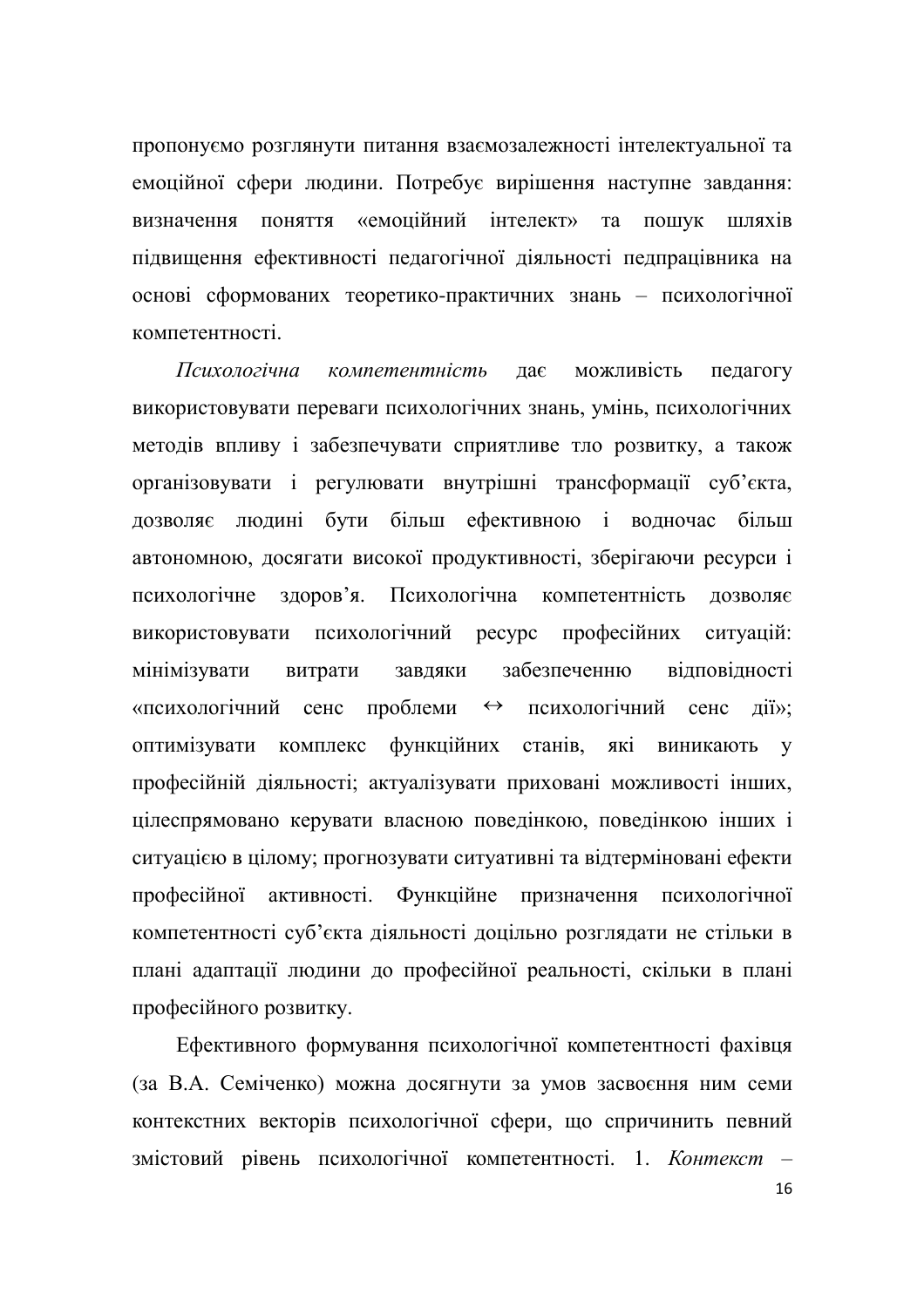засвоєння знань і термінів психології. 2. Контекст - пізнання психологічних явищ та трансформації психологічних знань у життєдіяльності. 3. Контекст - пізнання іншої людини, оволодіння засобами пізнання. 4. Контекст - самопізнання. 5. Контекст үправління діяльністю людей. 6. Контекст - самоврядування, саморозвиток «інтегральної індивідуальності». 7. Контекст формування загальної психологічної культури. Найближчим за своєю сутністю для розуміння взаємозв'язків ПК та ЕІ (за Ж. Г. Гаранін), який виокремлює в структурі психологічної компетентності два компоненти, – інтелектуальний (когнітивний) та практичний. Когнітивний компонент містить систему психологічних знань і психологічне мислення. Психологічними знаннями є когнітивні утворення, в яких відображається психічна реальність: психічні явища, процеси, стани, особистісні якості - все, що є предметом психології. Вони можуть мати форму понять, чуттєвих образів, еталонів, стереотипів тощо. Психологічні поняття можуть формуватися стихійно або шляхом спеціально організованого навчання. Стихійним шляхом формується більшість життєвих психологічних понять у спілкуванні та засвоєнні психологічного досвіду інших людей. Однак такі поняття характеризуються високим рівнем суб'єктивізму, залежністю від емоційної та мотиваційної сфери особистості, їх низькою усвідомленістю щодо навчального впливу. Наукові психологічні знання є об'єктивним відображенням психічної реальності, тому завданням психологічної підготовки є формування наукових психологічних знань, які пронизані конкретним предметнопрофесійним змістом, щоб фахівець міг розуміти психологічний зміст професійної ситуації (як факт і як емоційну сферу).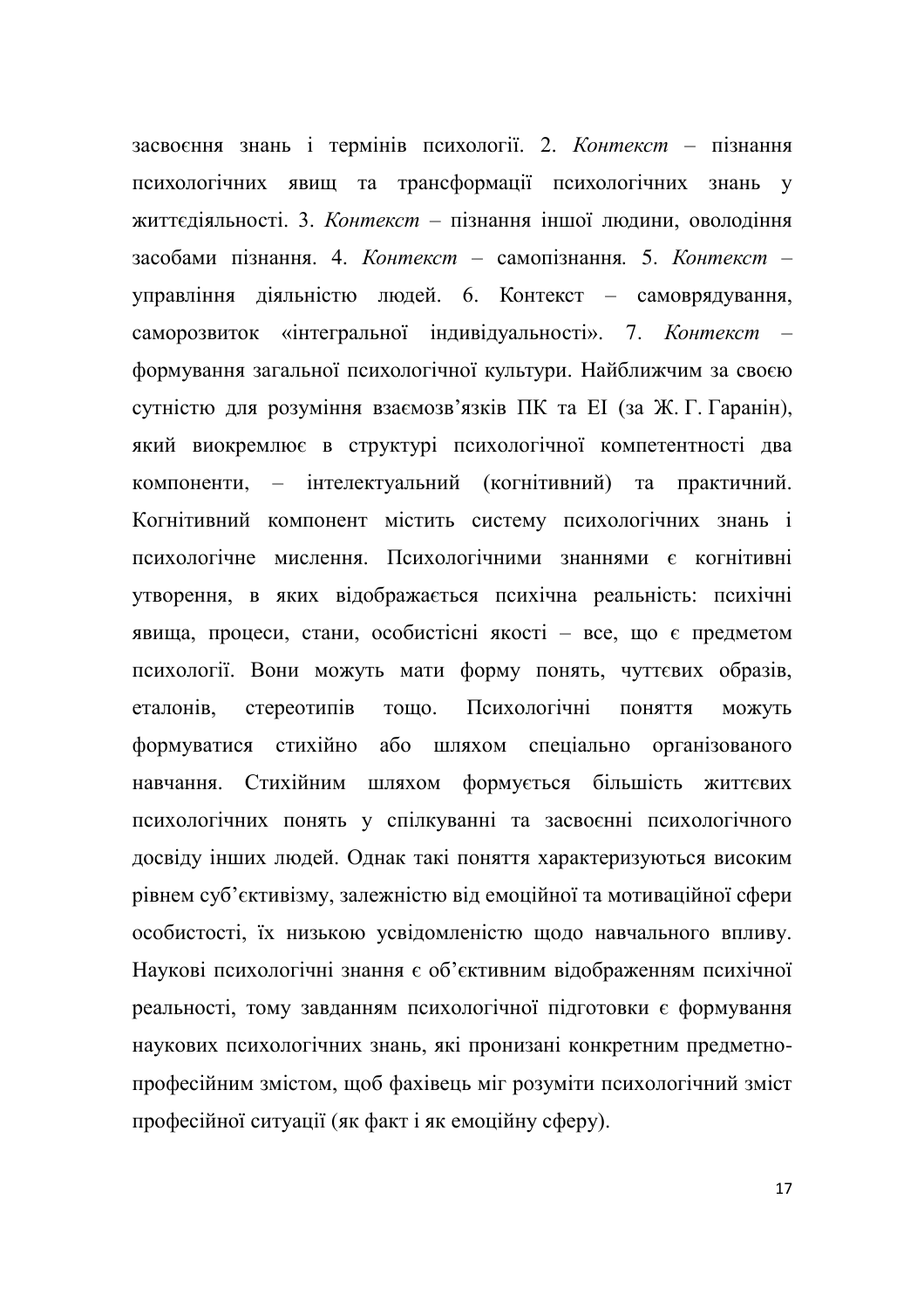Поняття емоційного інтелекту. У психологічних дослідженнях XX століття представлені різні концепції розвитку емоційного інтелекту особистості (Є.С. Асмаковець, С.П. Деревятко, М.О. Манойлова, Д.М. Гоулман, Е.В.Сидоренко та інші), однак досі не існує його загальноприйнятого визначення [1]. На цей період визначення емоційного інтелекту було дане дослідниками, які є «трійкою лідерів» у його досліджені (Mayer J.D., Salovey P., Caruso D.R., 1997) [2]. Відповідно до їхніх концепцій емоційний інтелект (EI) тлумачиться як чітко визначена та вимірювана здатність переробляти інформацію, яка міститься у емоціях, визначати значення емоцій, їхні зв'язки одної з іншою, використовувати емоційну інформацію в якості основи для мислення та прийняття рішень. Звернемо увагу на те, що дане визначення близьке до традиційних аспектів інтелекту. Відмінність полягає у тому, що «вхідною» інформацією є емоції та настрій людини. Відповідно до концепцій цих учених лише невелика незначна) кількість взаємозв'язків емоцій та інтелекту дійсно роблять людину розумнішою. І саме ця обмежена сфера накладення і взаємодії емоцій та інтелекту визначається як емоційний інтелект. Відповідно, «емоційний інтелект» означає єдність афективних та інтелектуальних процесів (Mayer, 2005; Майєр, Саловей, 2005). Поняття «емоційний iнтелект» включає в себе чотири компоненти: «Perception» сприйняття та ідентифікація власних емоцій або емоцій інших людей, вираз емоцій. «Facilitation» – використання емоцій під час вирішення завдань і для фасилітації мислення. «*Understanding*» - розуміння і аналіз емоцій. «Management» - управління власними емоціями та емоціями інших люлей.

Теорії емоційного інтелекту засновані на дослідженнях у галузях нейрофізіології та особливостей функціювання людського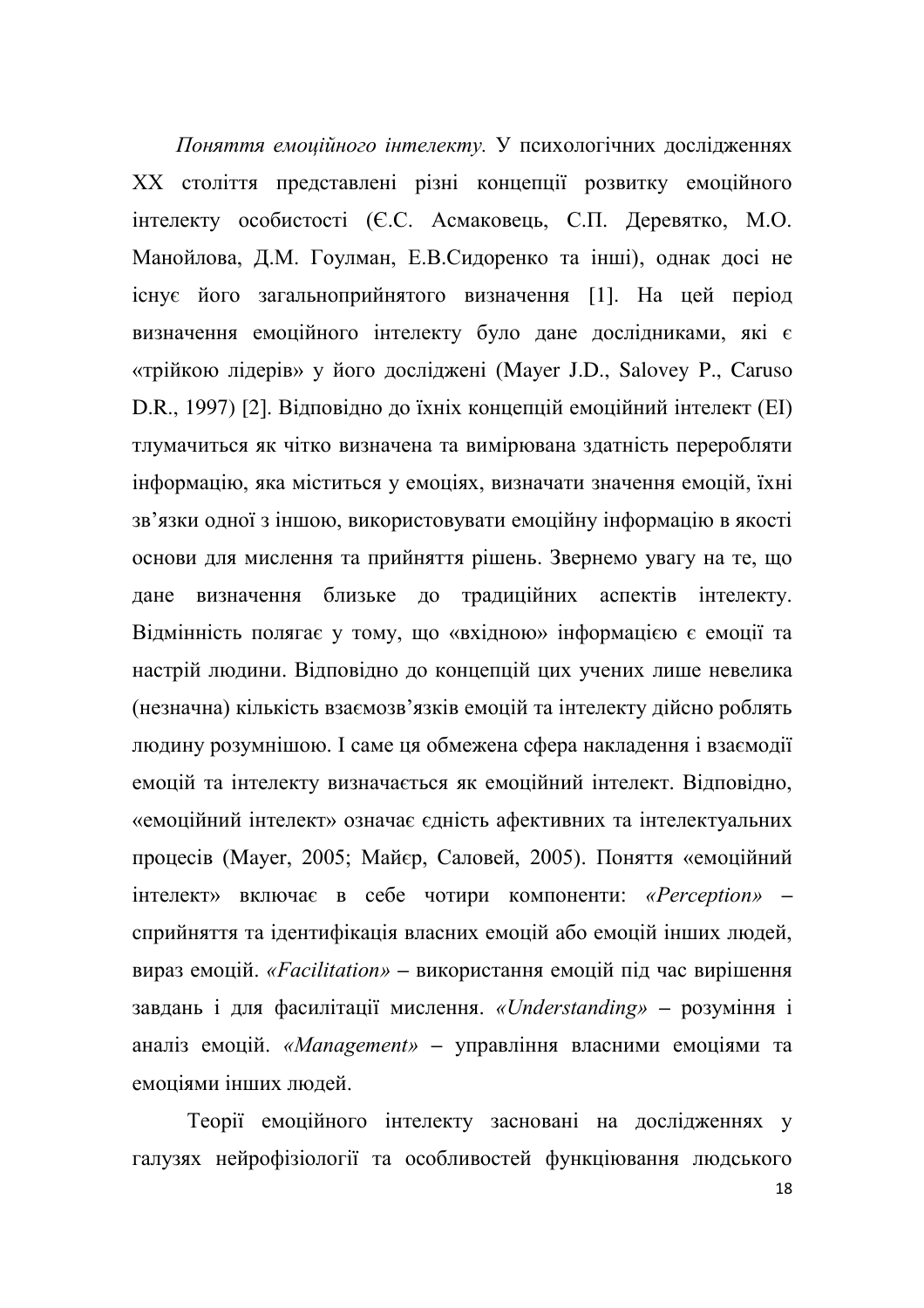мозку. Причина такої значущості рівня емоційного інтелекту заключена у лімбічній системі – частині головного мозку, яка координує емоційні, вегетативні, мотиваційні та ендокринні процеси. Дана система, яка відповідає за наші емоційні центри, є відкритою, відповідно, сильно залежить від зовнішнього впливу. Найважливішою передумовою розвитку емоційного інтелекту і, зокрема, такого його компонента, як розпізнавання (розрізнення) емоцій інших людей, є синтонія - інстинктивне співзвучання з оточенням. Синтонічна особистість мимоволі переживає емоції, які співпадають з емоціями людей, з якими вона знаходиться у безпосередньому контакті (Mazurkiewicz, 1950). Це знайшло своє підтвердження у вивченні нейросеті – дзеркальних нейронів.

Висновок. Сучасне буття вимагає від вчителя НУШ (педагогічного працівника) поглиблення теоретичних знань та набуття практичних – вміння ідентифікувати і керувати емоціями, що є необхідним як для особистісного розвитку, так і для педагогічного «акме». Знання теорій ЕІ та трансформація цих знань у практику виховання учня НУШ сприяє ефективності педагогічного впливу з психологічної точки зору, незважаючи на те що вивчення ЕІ потребує додаткових досліджень і доопрацювання для формування повноцінної науково-обґрунтованої бази, що лише підтверджує актуальність досліджень у галузі емоційного інтелекту.

#### Список використаних джерел та літератури

1. Бойко І. І. Професійна компетентність педагога: особистісний контекст ефективності професійної діяльності / КЗ «Житомирський ОПППО» ЖОР. Житомир, 2020. С. 11-16.

2. Бойко І. І. Теоретико-методологічні засади інтегрованого підходу в освіті: від теорії до практики. Збірник матеріалів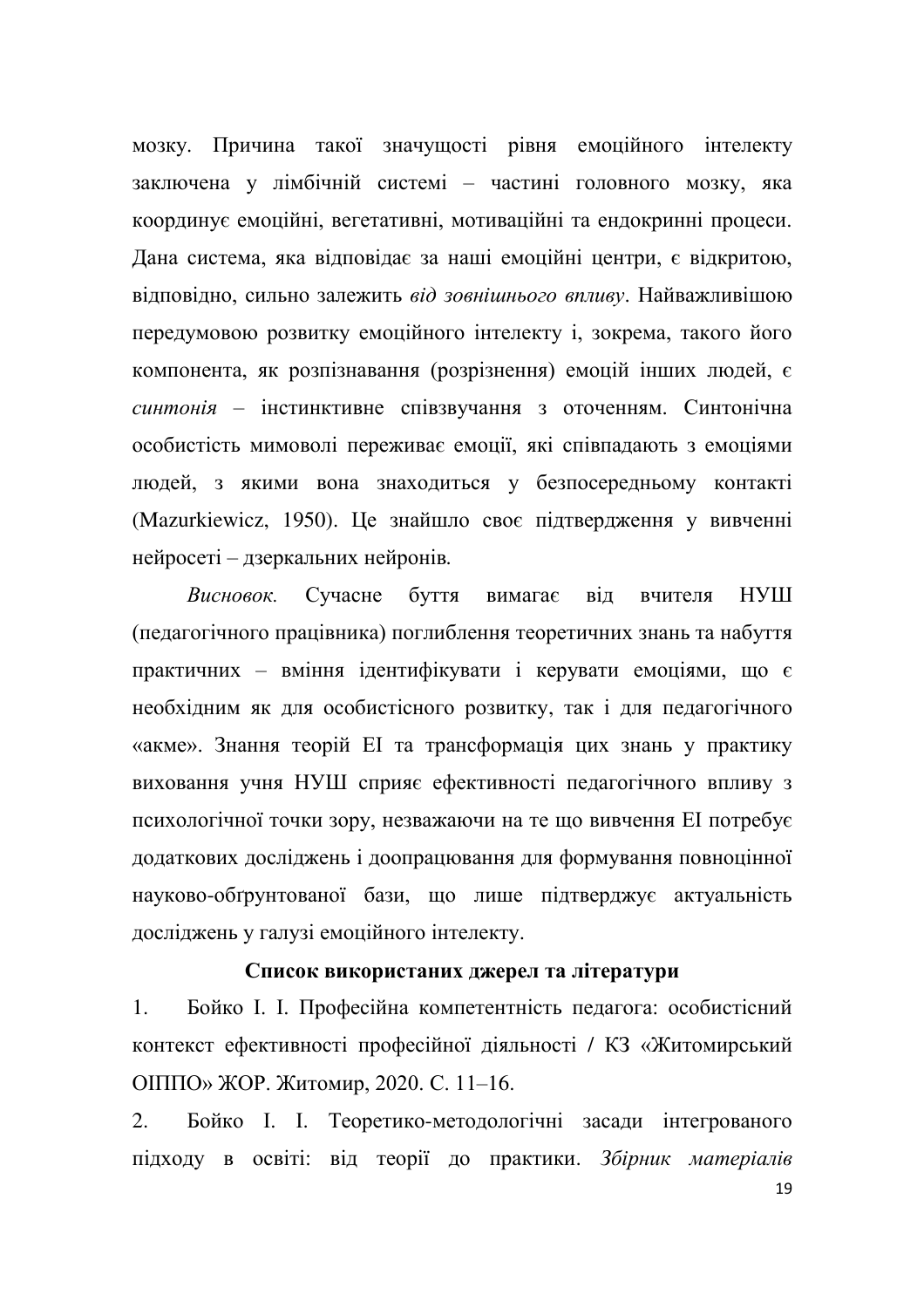регіональної науково-практичної інтернет-конференції «Психологопедагогічні засади інтегрованого підходу до навчання у початковій иколі в умовах НУШ» / КЗ «Житомирський ОПППО» ЖОР, кафедра психології. Житомир, 2020. С. 15-25.

3. Бойко І. І. Теоретико-методологічні засади психологопедагогічного супроводу дітей з особливими потребами. Матеріали  $peziональної науково-практичної інтернет-конференції «Інклюзивний$ *освітній простір: виклики сьогодення»* **/ КЗ «Житомирський ОІППО»** ɀɈɊɋ. 72±75.

### **ɍȾɄ37.018.43:004**

### П. П. Грабовський,

кандидат педагогічних наук,

старший викладач кафедри педагогіки й андрагогіки

(КЗ «Житомирський ОПППО» ЖОР)

grabovskyp@gmail.com

## **Ɉɪɝɚɧɿɡɚɰɿɹ E-learning ɧɚ ɨɫɧɨɜɿ Google Classroom ɿɡ ɩɚɤɟɬɭ G suit for Education**

Виклики сучасності, зокрема всесвітня пандемія COVID-19, обумовлює необхідність організації E-learning у освітніх закладах різного рівня. Під зазначеним терміном розуміємо дистанційне навчання, що підтримується і стимулюється за допомогою інформаційно-комунікаційних технологій (ІКТ) [1, с. 28]. Зазначене наразі актуальне і для закладів загальної середньої освіти (33CO) [2; 3]. Водночас організація E-learning базується на learning management system  $(LMS)$  – «система управління навчанням, що використовується для розробки, управління та поширення навчальних онлайн-матеріалів із забезпеченням спільного доступу, які розміщуються в навчальному середовищі із завданням послідовності вивчення» [4]. Тому наразі є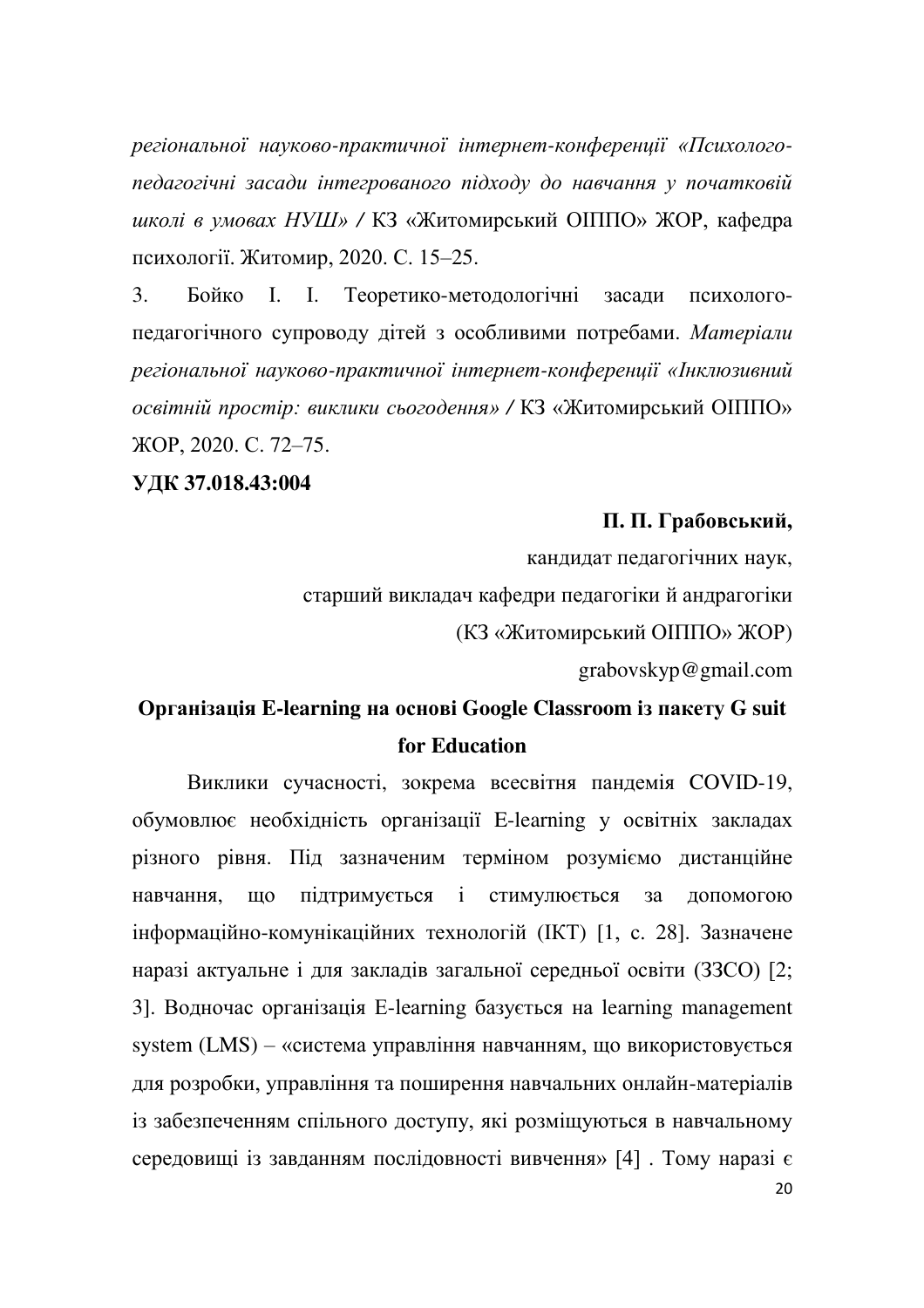актуальним добір для ЗЗСО LMS, що дозволить ефективно організувати навчання учнів за дистанційною формою у асинхронному та синхронному режимах.

Серед значного різноманіття наявних LMS педагогічним працівникам ЗЗСО доцільно звернути увагу на комплекс хмарних cepsicis G suit for Education (3 початку 2021 року перейменований на Google Workspace for Education), що надається для використання у цих навчальних закладах безкоштовно після подання відповідної заявки. Допомогу у цьому закладам ЗЗСО може надати українська компанія Hosti<sub>Q</sub> [5].

Вибір G suit for Education обумовлений тим, що педагогічні працівники отримують доступ до комплексу добре відомих для них і значний період використовуваних хмарних сервісів (Gmail, Drive, Classroom, Google Meet, Jamboard, Google Sites Ta ih.) на корпоративній основі. Це, на відміну від використання зазначених хмарних сервісів із особистого облікового запису, надає суттєві переваги:

- підвищення рівня інформаційної безпеки;
- можливість здійснення адміністрування визначеним працівником навчального закладу: централізованого створення облікових записів для учнів, педагогів, батьків, визначення прав використання наявних хмарних сервісів тощо;
- збільшення кількості доступних хмарних сервісів, зокрема доцільних для здійснення дистанційної взаємодії між учасниками освітньої діяльності;
- розширення можливостей хмарних сервісів, зокрема Google Drive, не має обмежень на дисковий простір; Google Sites розміщує розроблені ресурси у домені навчального закладу;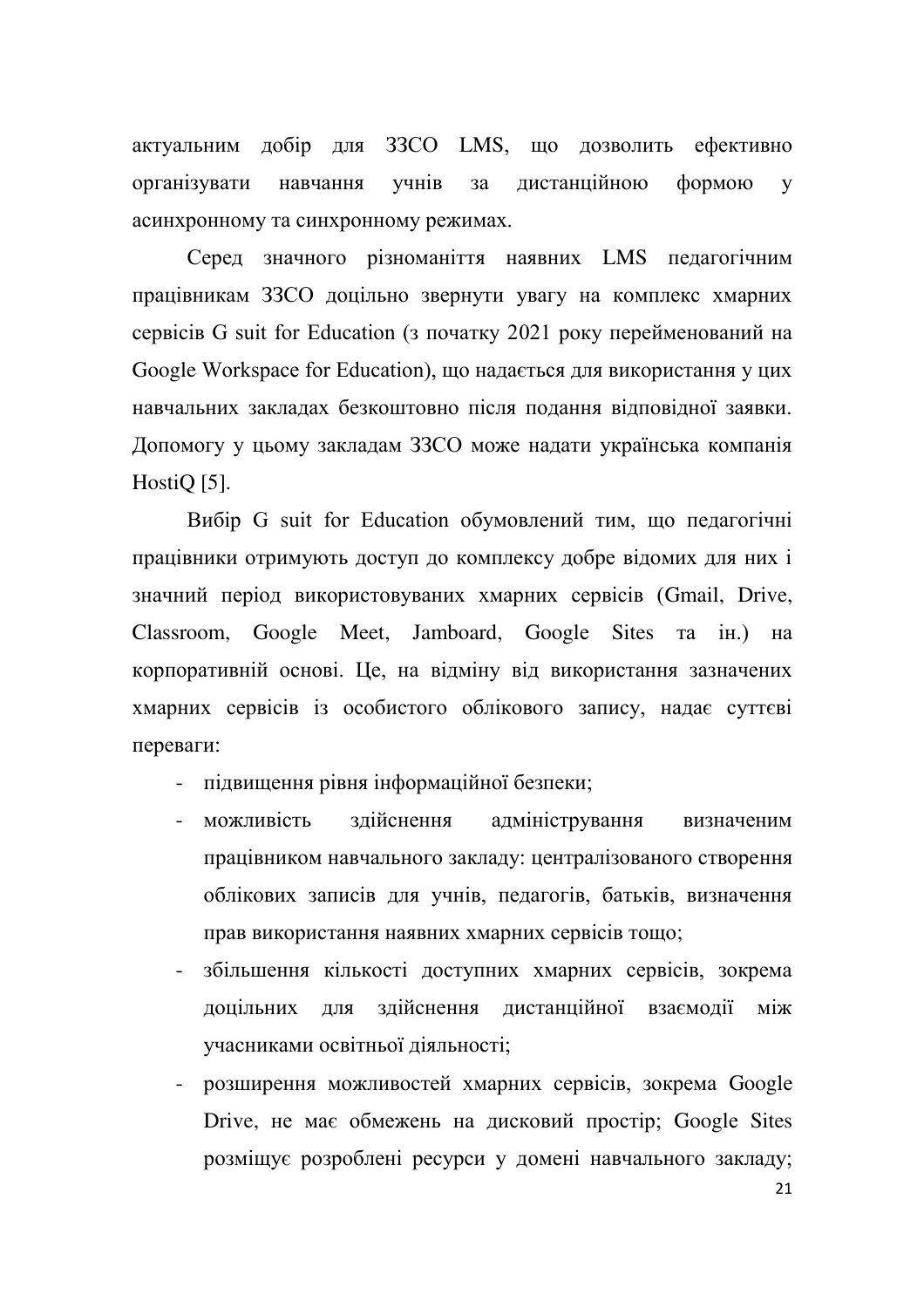Google Forms, що використовуються для реалізації комп'ютерного тестування, доступні тільки користувачам із домену навчального закладу; Google Meet пропонує функцію запису відеозустрічі тощо.

Значне розширення можливостей спостерігається і в хмарному додатку Google Classroom, що використовується для реалізації асинхронного режиму дистанційної взаємодії учителя та учня. Зокрема адміністратор пакету G suit for Education має можливість централізованого створення відповідних навчальних класів зі всіх шкільних предметів, що викладаються вчителями закладу освіти, та розподілити до них учнів всіх класів; а також виконання операцій архівування або видалення неактуальних навчальних класів. Крім того, адміністратор має можливість відновити втрачені логіни та паролі всіх користувачів Google Classroom із пакету G suit for Education; у разі потреби можливий моніторинг навчальних класів щодо розміщених дидактичних матеріалів, оцінок і т. д.

З дозволу адміністратора вчитель теж може створити навчальний клас та розіслати учням запрошення вступити до нього у вигляді електронного листа із відповідним посилання чи кодом класу. Учителю доступно наступне:

- запрошувати своїх колег разом працювати з створеним класом:
- у разі потреби ігнорувати чи виключати учнів з класу;
- розміщати загальну інформацію з приводу навчального процесу: назви тем, кількість годин і т. д.;
- розміщати додатковий дидактичний матеріал для учнів класу, зокрема відеоматеріали або посилання на відповідні інтернетресурси;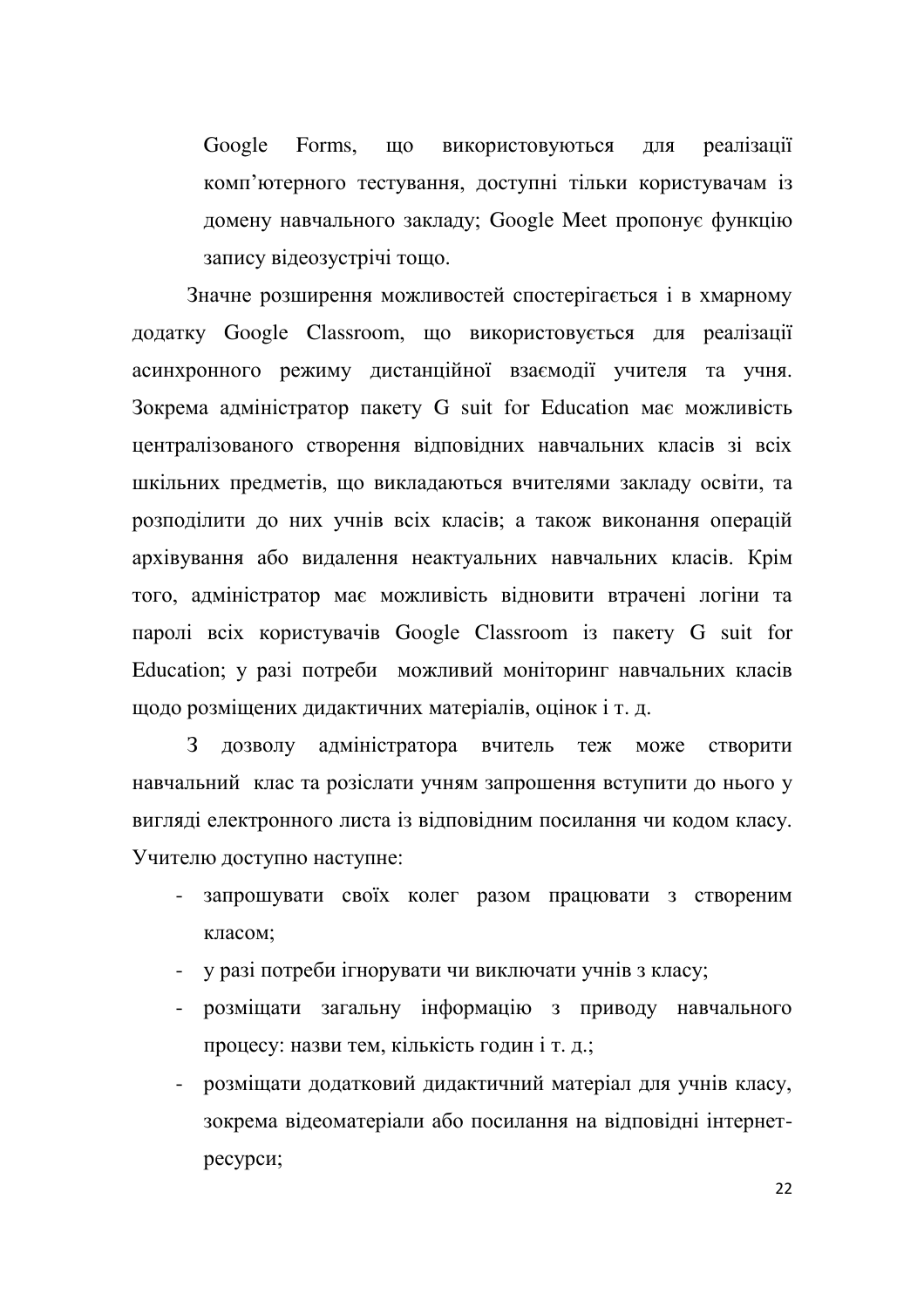- публікувати загальні оголошення або повідомлення у необхідній навчальній темі;
- публікувати оцінки успішності учнів класу;
- здійснювати опитування учнів (усіх або вибраних), за потреби і відкладене (час та дата доступності запитань вказує педагог), як у межах всього курсу, так і в певних темах, з демонстрацією загальної статистики відповідей (кількість тих, хто відповів на запитання і хто ні) та можливістю перегляду деталізованих звітів або окремих відповідей вибраних учнів;
- реалізовувати тестування за допомогою Google Forms із можливістю імпорту отриманих оцінок учнями;
- організовувати синхронний режим дистанційної взаємодії з учнями завдяки інтегрованому у кожен навчальний клас постійному посиланню на Google Meet;
- призначати завдання учням (усім або вибраним), зокрема і відкладене, як у межах всього курсу, так і в певних темах.

Призначене завдання передбачає демонстрацію вчителю кількості учнів, які його виконали або ні; крім того, кількість робіт, повернутих на доопрацювання. Тобто педагог, отримавши файл з рішенням учнем поставленого завдання, має можливість його переглянути, внести корективи чи зауваження (у випадку, якщо використано для представлення такі програмні засоби, як Google Документ, Таблицю або Презентацію), оцінити і за потреби повернути на доопрацювання отриманий матеріал. Можна переглянути деталізовану історію отримань або повернень відповідних матеріалів.

Учень має наступні можливості: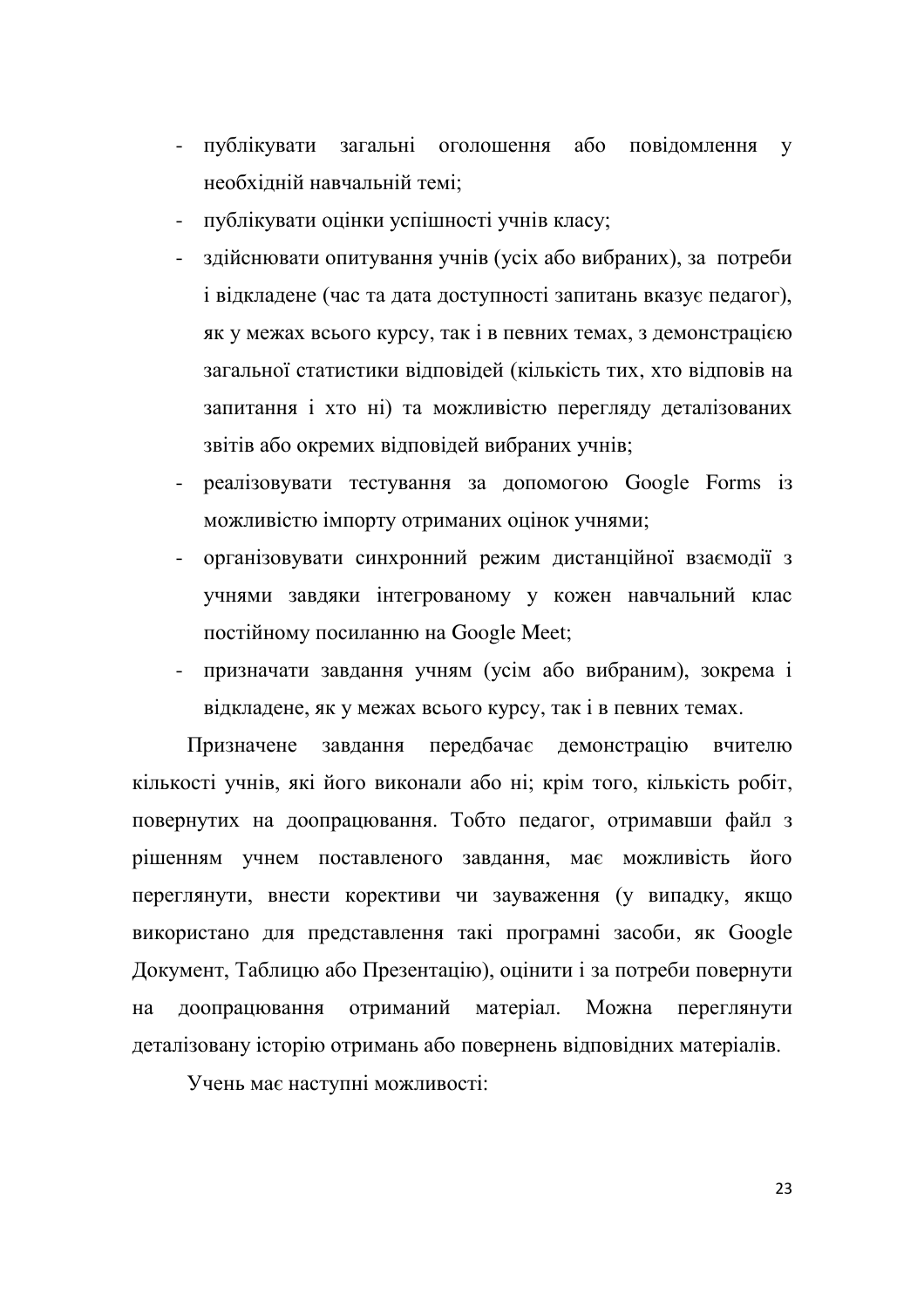- приєднатися до класу за запрошенням або за допомогою ключа класу, якого йому надав учитель або інший учень навчальної групи;
- доступ до списку своїх однокласників;
- переглядати відповідні додаткові навчальні матеріали, розміщені вчителем;
- переглядати оголошення та розв'язувати запитання, розміщенні вчителем, залишати відповідні коментарі до них, доступні для перегляду всіма учасниками класу;
- переглядати призначені для нього вчителем завдання і дату обов'язкової здачі необхідних матеріалів (у разі недотримання термінів з'являється відповідна позначка, водночас можливість здачі зберігається);
- отримувати повідомлення щодо повернення надісланих учителю матеріалів стосовно поставлених завдань;
- повторного надсилання матеріалів учителю після доопрацювання;
- ознайомлення із отриманими оцінками тощо.

Отже, описаний вище хмарний сервіс Google Classroom із пакету G suit for Education може сприяти досягненню дидактичних цілей загальноосвітніх предметів через можливість організації дистанційної групової взаємодії учасників навчального процесу у асинхронному та синхронному режимах, що особливо актуально в наявних умовах Нової української школи.

### Список використаних джерел та літератури

1. Цідило І. М. E-learning: понятійно-категорійний аналіз. *Молодь і ринок*. 2011. № 12 (83). С. 25–28.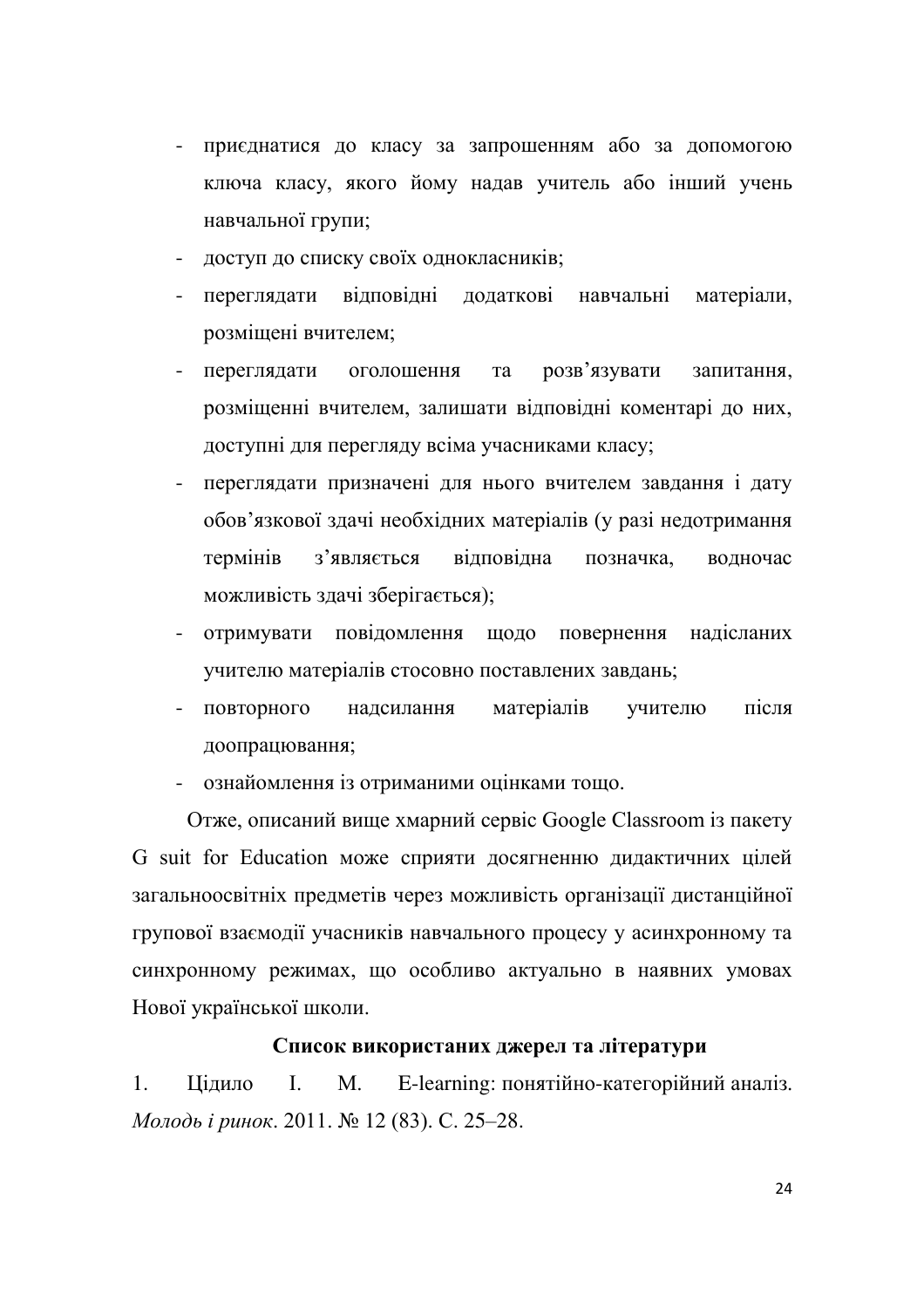2. Про запобігання поширенню на території України коронавірусу COVID-19 : постанова Кабінету Міністрів України від 11 березня 2020 p.  $\mathcal{N}_2$  211. URL: https://www.kmu.gov.ua/npas/pro-zapobigannyaposhim110320rennyu-na-teritoriyi-ukrayini-koronavirusu-covid-19 (дата звернення 05.02.2021).

3. Про організаційні заходи для запобігання поширенню коронавірусу COVID-19 : наказ Міністерства освіти і науки України  $\overline{B}$ ig 16  $\overline{6}$ ep. 2020  $\overline{N}$  406. URL: https://mon.gov.ua/ua/npa/proorganizacijni-zahodi-dlya-zapobigannya-poshirennyu-koronavirusu-s-ovid-19 (дата звернення 05.02.2021).

4. Вакалюк Т. А. Переваги використання хмарної LMS NEO перед іншими аналогами при проектуванні хмаро орієнтованого середовища навчання для підготовки бакалаврів інформатики. Стратегия качества в промышленности и образовании: матеріали XII міжнар. наук.-практ. конф., м. Варна, Болгарія, 30 травня – 2 червня 2016 р. Дніпропетровськ; Варна, 2016. С. 505–510.

5. Щодо можливостей використання сервісів для дистанційного навчання : лист МОН України від 28.05.2020 № 1/9-291. URL: https://mon.gov.ua/storage/app/media/news/%D0%9D%D0%BE%D0%B2 %D0%B8%D0%BD%D0%B8/2020/05/22/don-shchodo-resursiv-dlyadistantsiynogo-navchannya.pdf (дата звернення  $05.02.2021$ ).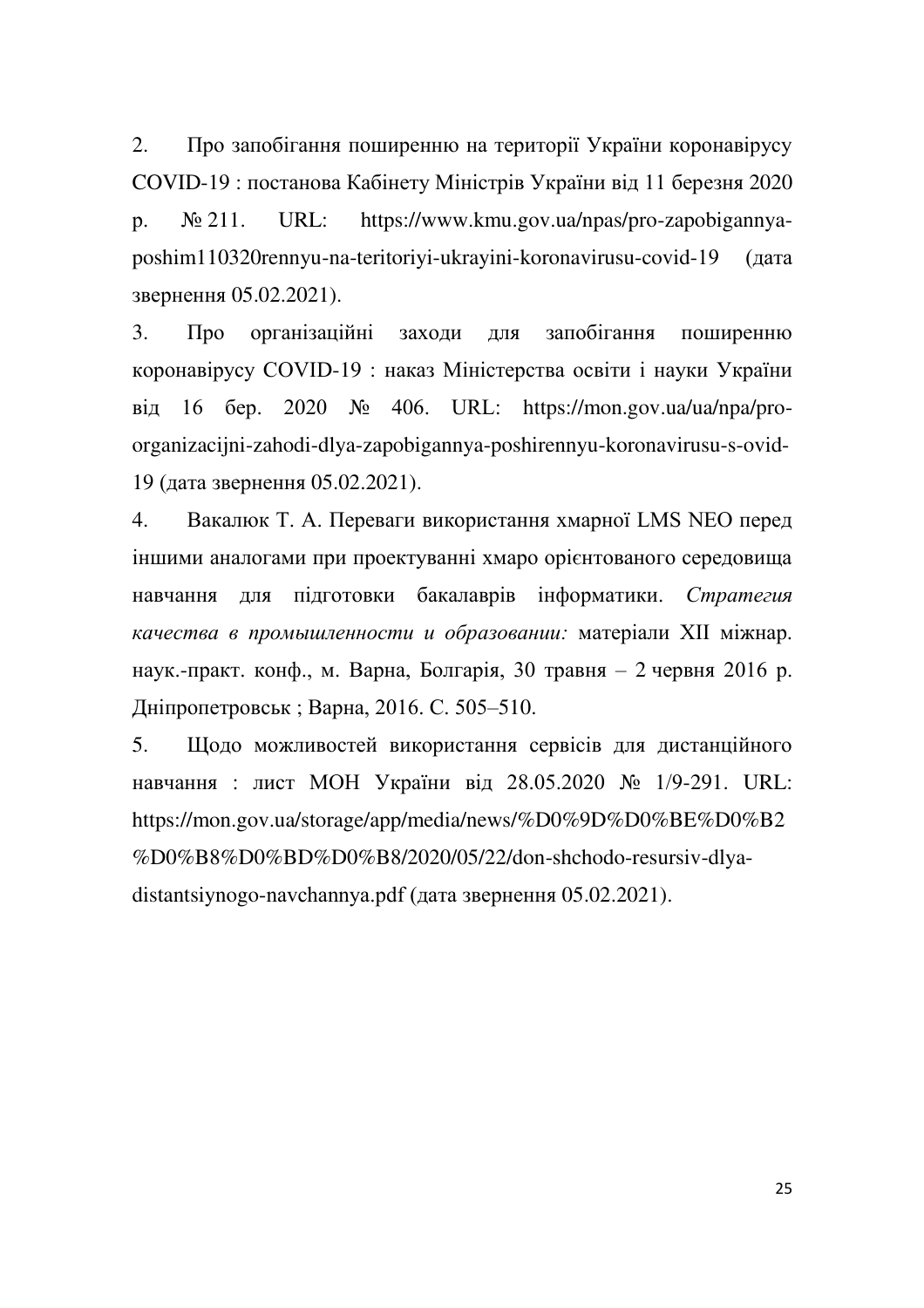### **ɍȾɄ 373.3.091:613/614**

### **М. І. Гречина,**

методист лабораторії змісту та моніторингу якості післядипломної педагогічної освіти (КЗ «Житомирський ОПППО» ЖОР) *e-mail*: mgrechina84@ukr.net

### Шляхи реалізації компетентнісного підходу на уроках «Основи **ЗЛОРОВ'Я»**

Сьогодні наша країна знаходиться в процесі реформування освітньої галузі. Даний процес спрямований на розвиток та освоєння здобувачами освіти компетентностей у відповідністі до європейських **BUMOF** 

Завдання кожного вчителя, щоб його учні в майбутньому були кваліфікованими спеціалістами, фахівцями своєї справи і загалом успішними людьми. Для цього потрібні не лише знання шкільних предметів, а й уміння постійно навчатися і якісно застосовувати отриману інформацію. От саме на це і направлена компетентнісна освіта. Завдяки такий освіті в учнів відбувається формування компетентностей [1].

Компетентність - це можливість особистості вілповілати на заявлені потреби суспільства, діяти відповідно до індивідуальних потреб, виконувати поставлені завдання.

Компетентність можна також розглядати як можливіть діяти в незвичних умовах. Саме такі дії породжують уміння, а дії, що здобувач освіти багаторазово повторює, автоматично перероджуються у навички.

Що стосується компетенції, то щоб її набути, слухачеві необхідно пройти наступний шлях: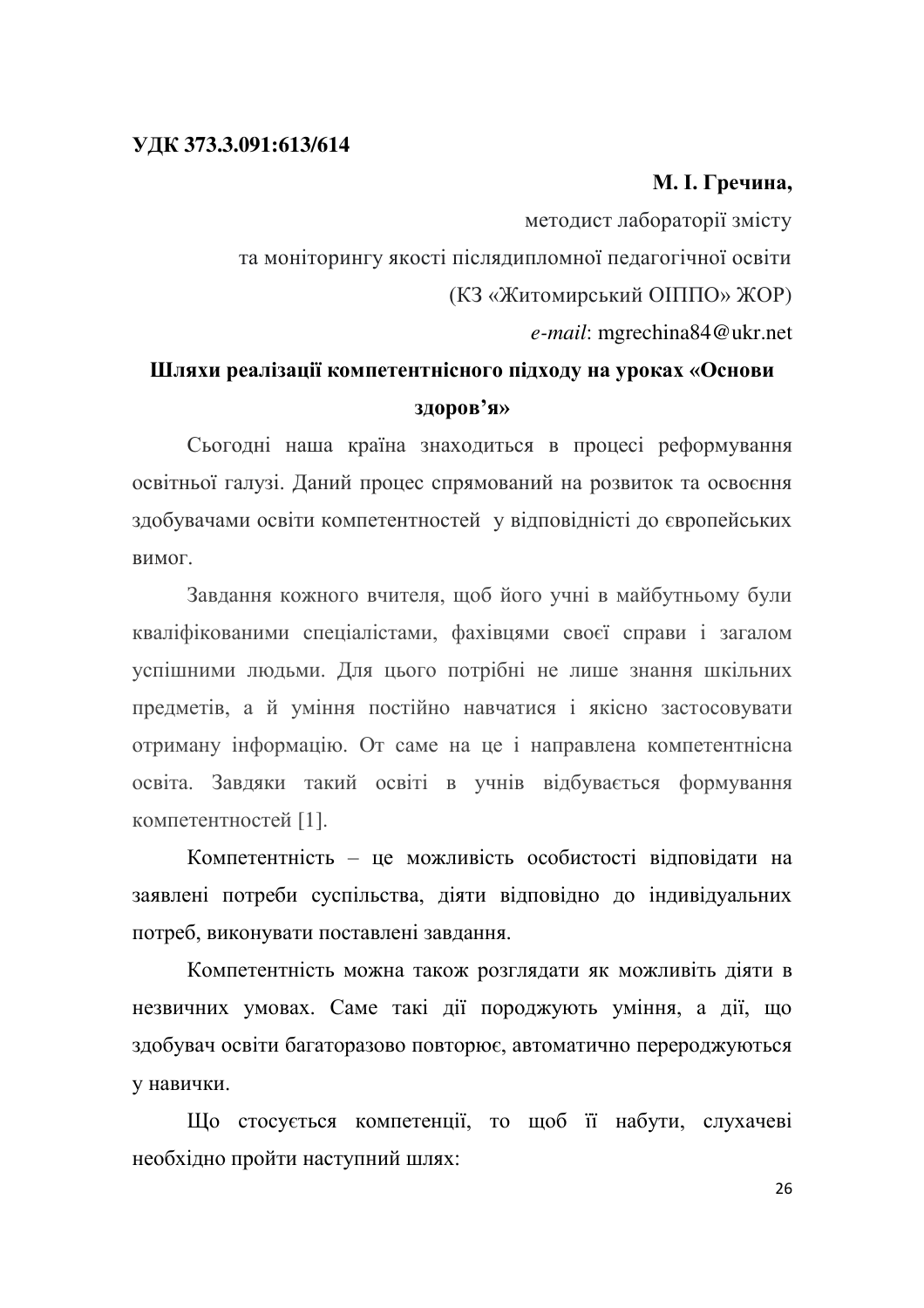1) отримати або прослухати нову інформацію;

2) процес її усвідомлення;

3) практика (спроби виконати дію);

4) далі йде процес формування стійкої навички;

5) наступає внутрішнє переконання.

На уроках «Основи здоров'я» можна набути такі життєві навички, як ведення здорового способу життя, відчути себе громадянином, формування самооцінки та почуття гідності, побудова взаємовідносин з іншими людьми, вміння долати емоції і страхи, здатність приймати рішення і вирішувати проблеми, можливість чинити опір, вміти співчувати.

Щодо завдань, які стосуються збереження та зміцнення здоров'я учнів, то вони викладені у Державних національних програмах «Діти України» та «Освіта» («Україна XXI століття»), у Концепції «Здоров'я через освіту» та Концепції неперервного валеологічного виховання та освіти в Україні. Як бачимо, сучасна державна освітня політика України спрямована на сприяння формуванню у підростаючого покоління здоров'я, здорового способу життя та культури здоров'я [2].

Сьогодні велика увага придіяється оздоровчій функції сучасної школи. Це зумовлено поганим станом здоров'я дітей у нашій країні. Уперше за історію української освіти розвиток і збереження здоров'я визначено як пріоритетне завдання в навчально-виховальному процесі. Відповідно до цього до основної функції освіти приєднується ще й оздоровча функція, тобто здоров'язбережувальна, яка закріплена на законодавчому рівні законами України.

Сучасна школа, крім традиційних освітніх функцій, готує дітей до життя. Тому актуальною проблемою сьогодні є виховання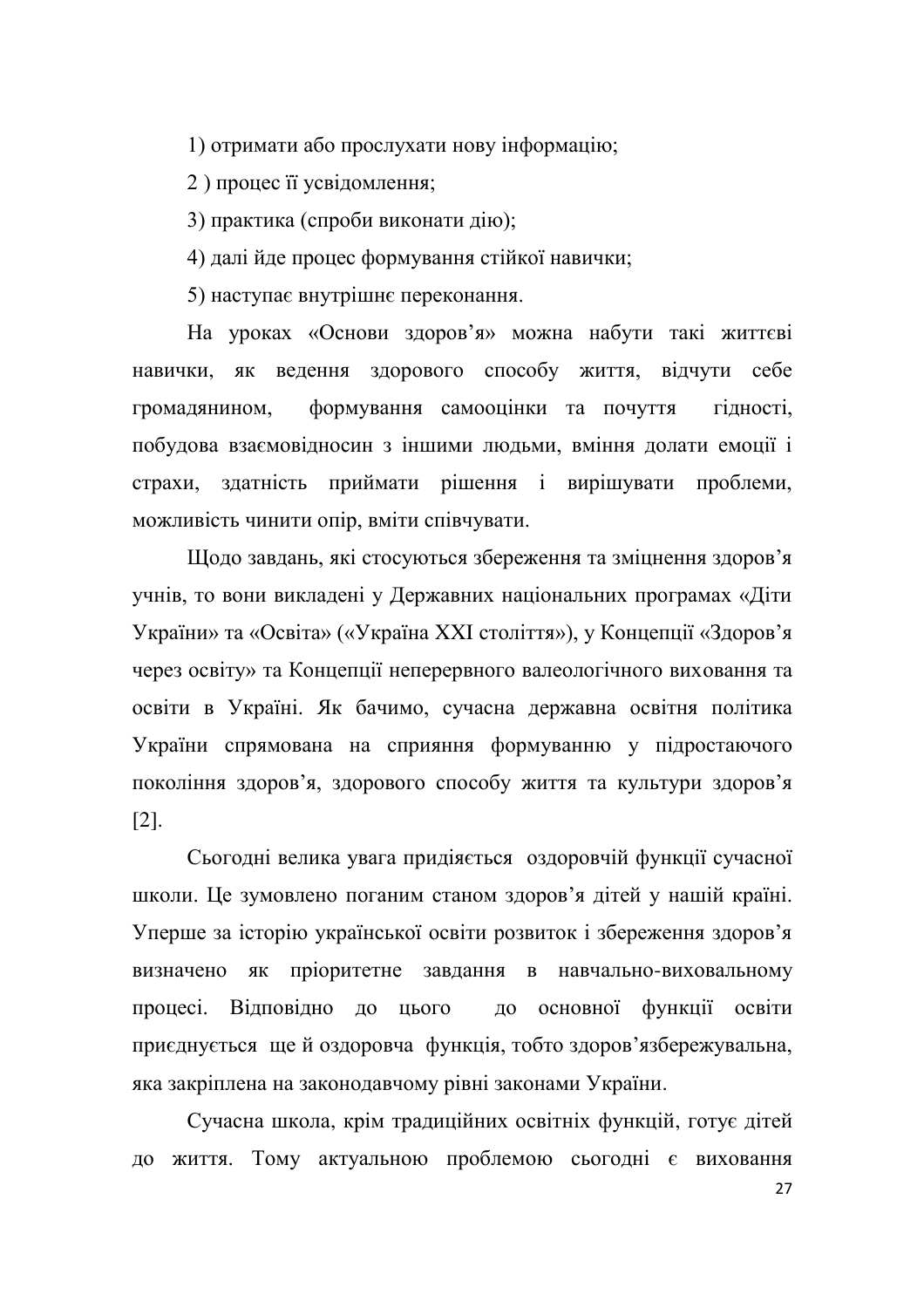особистості, здатної обирати здоровий спосіб життя як пріоритетний для досягнення успіху в ньому  $[3, 4, 5]$ .

Життєві навички - це можливість адаптуватись до вимог сьогодення, ефективно справлятись з будь-якими викликами життя.

Найцінніший дар для кожної людини - це життя, а найбільше щастя в житті — це здоров'я.

Проблема збереження і зміцнення здоров'я населення, а особливо дітей, залишається однією з найбільш актуальних для держави. Про це свідчать закони та постанови уряду [6, 7, 8].

Навчання здорового способу життя на засадах розвитку навичок - це умова формування і підтримки здорового способу існування шляхом розвитку знань, використання різного досвіду навчання [9].

Навички комунікації і міжособистісного спілкування задовольняють потребу у вербальному і невербальному спілкуванні, встановленні контактів, можливості слухати співрозмовника, вмінні виражати свої почуття, вирішувати конфлікти і вести переговори, вміти переконувати і мотивувати.

Навички прийняття рішень і вміння розв'язувати проблему дають змогу правильного збору інформації, оцінки відносно себе і інших майбутніх наслідків дій, щоб альтернативно і правильно підійти до вирішення проблеми.

Навички самоорганізації сприяють правильній розбудові самооцінки, допомагають людині бути впевненою у собі, вмінню контролювати себе в будь-яких життєвих ситуаціях і контролювати емоції, правильно організовувати свій час.

Навички розв'язання проблеми та самоорганізації допомагають управляти своїми почуттями, управляти гнівом.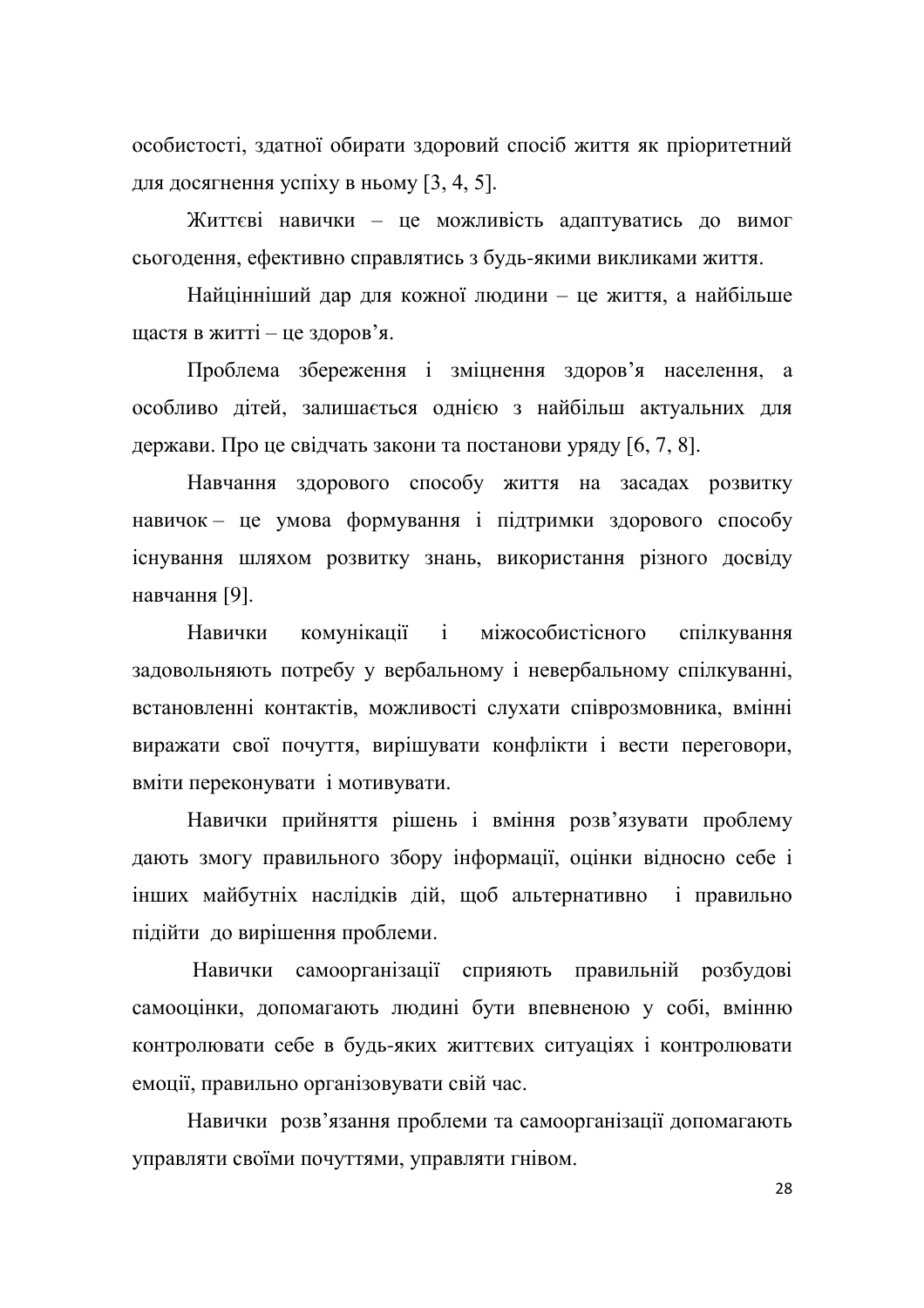Компетентності реалізуються в повсякденному житті за певних обставин

Ключові компетентності дають можливість особистості здійснювати автономну діяльність, функціонувати в соціумі, сприяють участі індивіда в багатьох соціальних сферах, дозволяють робити свій внесок у розвиток якості суспільства, спрямовують навчально-виховний процес на досягнення освітніх цілей. Вони є індикаторами готовності особистості до активної участі в житті суспільства.

### Список використаних джерел та літератури

1. URL : https://naurok.com.ua/post/kompetentnisna-osvita-vid-teorido-praktiki.

2. URL: https://mon.gov.ua/ua/osvita/zagalna-serednyaosvita/navchalni-programi/navchalni-programi-5-9-klas.

3. Бережна Т. Створення здорового середовища навчального закладу як шлях збереження і зміцнення здоров'я учнів. Рідна школа.  $2012$ ,  $\text{Ne}$  1-2, C, 44-47.

4. Бойченко Т. Здоров'язберігаюча компетентність як ключова в **освіті України.** Основи здоров'я та фізична культура. 2008. № 11–12.  $C.6-8.$ 

5. Матвієнко О. Організаційно-педагогічні умови формування ціннісного ставлення до здоров'я у дітей молодшого шкільного віку. *Piдна школа*. 2013. № 11. С. 45–48.

6. Державний стандарт початкової загальної освіти : постанова Кабінету Міністрів від 20 квітня 2011р. № 462.

7. Закон України «Про освіту» від 05.09.2017 року № 2145-VIII.

8. Проєкт нового «Державного стандарту початкової освіти». 2017.  $C, 5-6.$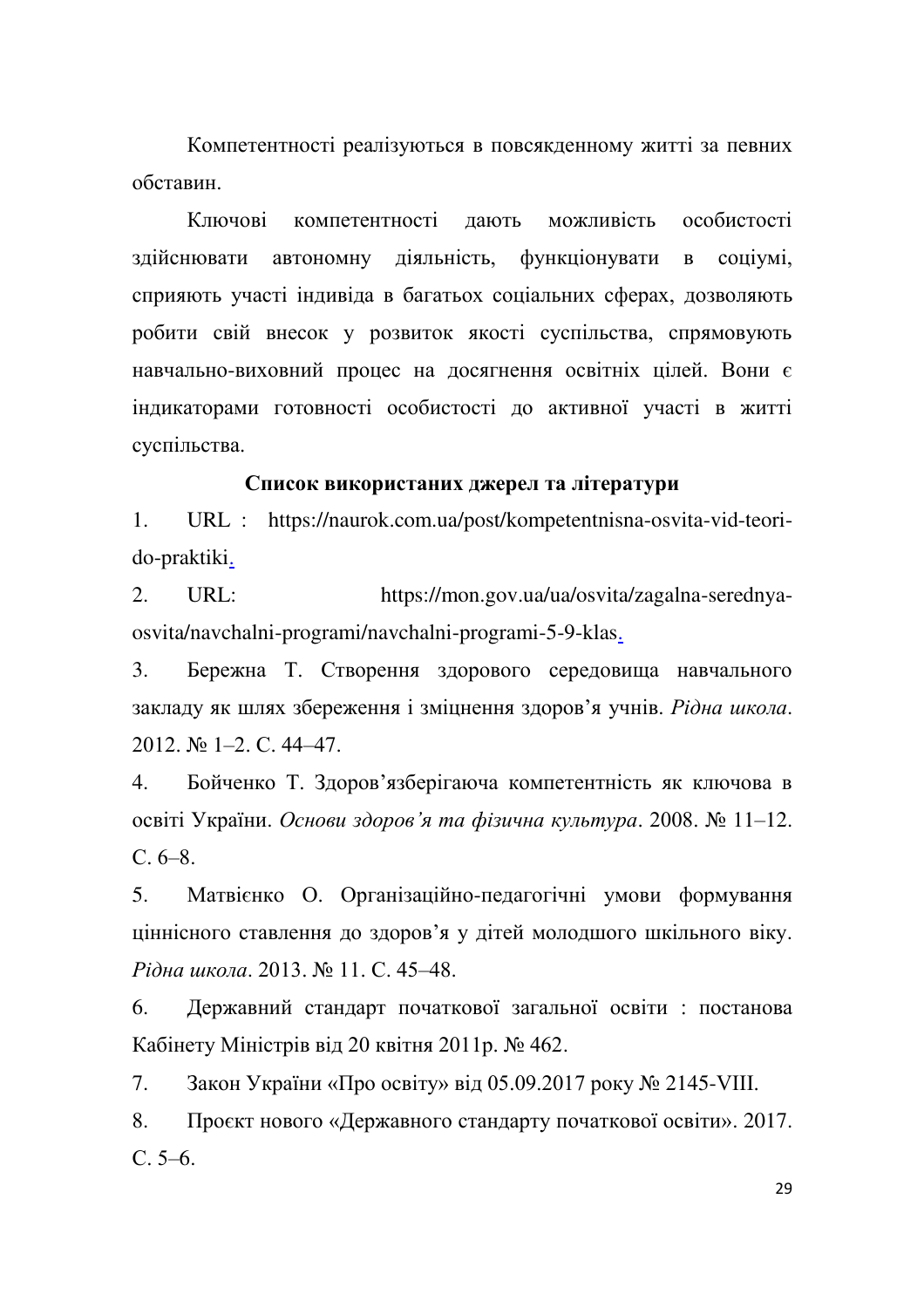9. Бойченко Т. Є. Формування здоров'язбережувальної компетентності як умова розвитку обдарованої особистості.  $\Pi$ едагогічний вісник. 2010. № 3-4. С. 12-13.

### УДК 373.5.016:811.111

### **l. Ь.** Гуменюк,

викладач кафедри методики викладання навчальних предметів (КЗ «Житомирський ОПППО» ЖОР) *e-mail: ib\_gr60@ukr.net* 

### Розвиток наскрізних умінь ключових компетентностей учнів НУШ у процесі навчання англійської мови

Як зазначено в новому Державному стандарті базової середньої освіти, метою цієї освіти є «розвиток природних здібностей, інтересів, обдарувань учнів, формування компетентностей, необхідних для їх соціалізації та громадянської активності, свідомого вибору подальшого життєвого шляху та самореалізації, продовження навчання на рівні профільної освіти або здобуття професії, виховання відповідального, шанобливого ставлення до родини, суспільства, навколишнього природного середовища, національних та культурних цінностей українського народу» [1].

Досягнення цієї мети забезпечується шляхом формування ціннісних орієнтирів учнів, ключових компетентностей і наскрізних умінь, які є необхідними кожній сучасній людині для досягнення власних цілей, успішної життєдіяльності. В Концепції НУШ зазначено, що «ключові компетентності й наскрізні вміння створюють «канву», яка є основою для успішної самореалізації учня - як особистості, громадянина і фахівця» [2]. Змінюється світ, школа має дати таким учням не лише базові знання з різних галузей науки, а й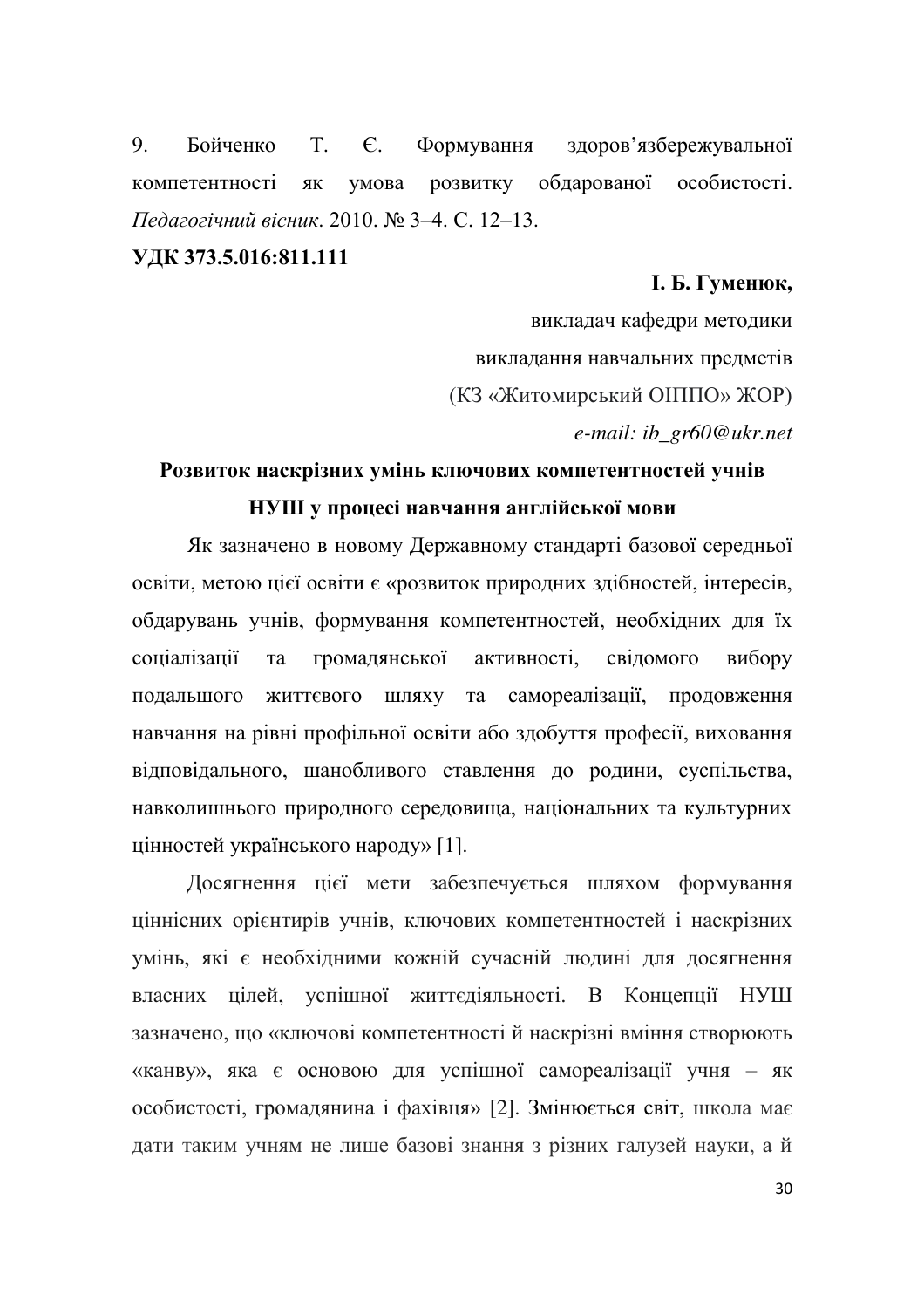розвивати їхні навчально-пізнавальні інтереси і здібності, озброїти їх навичками та уміннями, які будуть потрібні їм у майбутньому. Тому усі компетентності і наскрізні вміння є дуже важливими, взаємопов'язаними й природно інтегруються в процес навчання як на початковому етапі, так і в базовій середній школі, що є основою компетентнісного підходу.

Відповідно до державної мовної політики навчання іноземних мов є одним із пріоритетів сучасної освіти. Як зазначено в 7 статті (пункт 3) Закону України «Про освіту», «держава сприяє вивченню мов міжнародного спілкування, насамперед англійської мови, в державних і комунальних закладах освіти» [3]. Завдання іноземних мов у реалізації мети освіти полягає у «формуванні умінь здійснювати спілкування в межах сфер, тем і ситуацій, визначених чинною навчальною програмою, розуміти на слух зміст автентичних текстів, читати і розуміти автентичні тексти різних жанрів і видів, здійснювати спілкування у письмовій формі відповідно до поставлених завдань, адекватно використовувати досвід, набутий у вивченні рідної мови та інших навчальних предметів, використовувати у разі потреби невербальні засоби спілкування за умови дефіциту наявних мовних засобів, критично оцінювати інформацію та використовувати її для різних потреб, висловлювати свої думки, почуття та ставлення, ефективно взаємодіяти з іншими усно, письмово та за допомогою засобів електронного спілкування, обирати й застосовувати доцільні комунікативні стратегії відповідно до різних потреб, ефективно користуватися навчальними стратегіями для самостійного вивчення іноземних мов» [4]. Ми бачимо, що формування іншомовної комунікативної компетентності учнів у процесі навчання іноземних мов тісно пов'язано з формуванням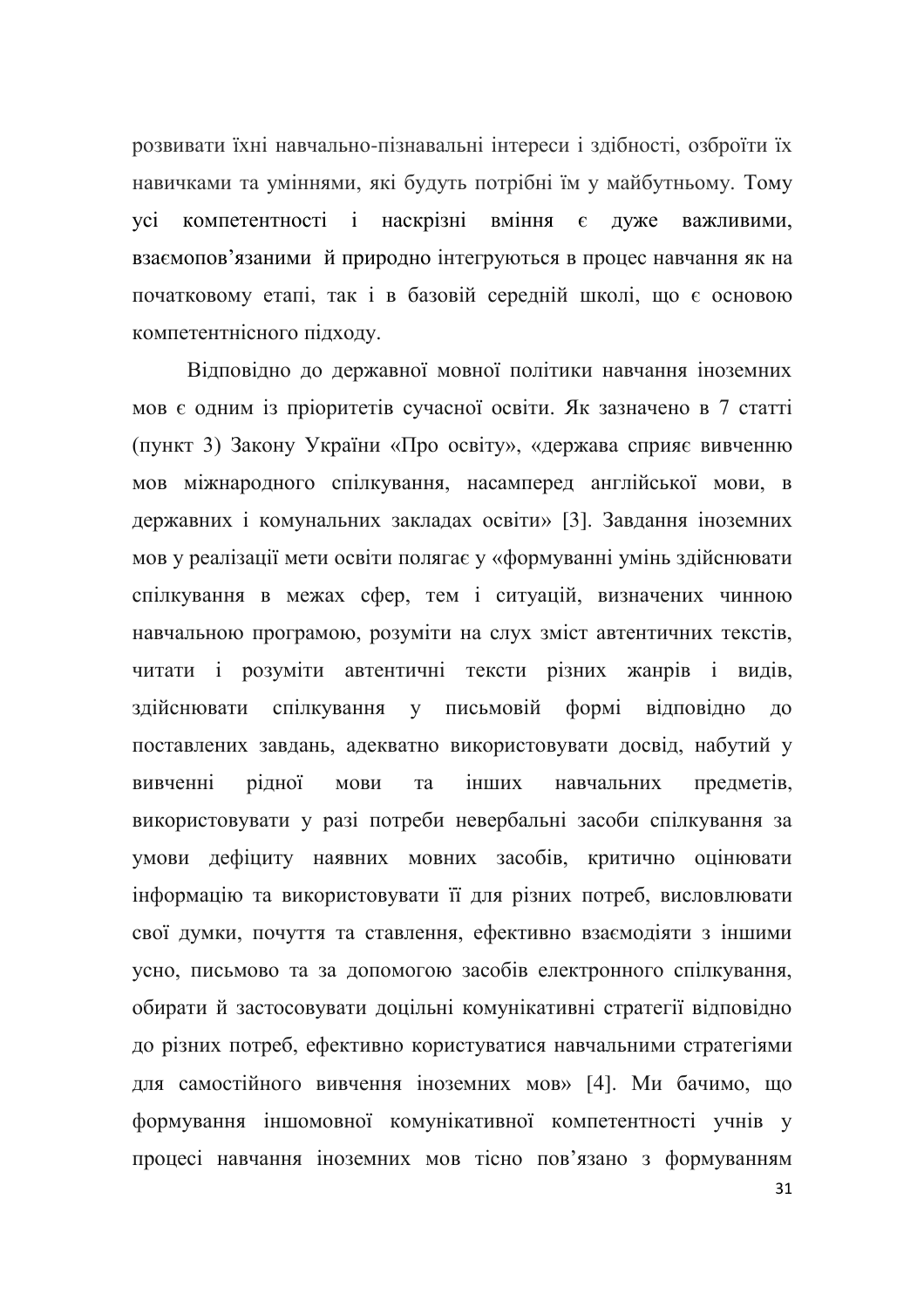ключових компетентностей та наскрізних умінь. Це дозволяє учням оволодіти обсягом умінь, які можуть забезпечити їхню комунікативну та соціальну комфортність спілкування, співпраці, вирішення проблемних питань в реальних умовах.

Тому першочергова увага педагогів приділяється тим формам, методам, засобам і технологіям, які інтегрують формування предметних, ключових компетентностей та розвиток наскрізних умінь, щоб забезпечити взаємозв'язок навчальних результатів із особистісними якостями і здібностями учнів, які потрібні для життєвого успіху. Виникає необхідність в організації навчання таким чином, коли за своїми основними параметрами, видами і формами діяльності освітній процес відтворює реальний процес мовленнєвої взаємодії, створює різноманітні соціальні умови спілкування і забезпечує умотивоване творче виконання вправ і завдань, які сприяють організації поставленої мети у різноманітних інтерактивних видах комунікативної діяльності, таких як навчальномовленнєві ситуації, дидактично спрямовані ігрові види діяльності, рольові ігри, проєктні роботи, вирішування проблемних питань, прийняття рішень тощо. І саме комунікативні завдання як вид творчої діяльності є засобами, що характерні такому підходу до навчання мовлення. Окрім того, значущість їх виявляється також у здатності творчо і комплексно інтегрувати розвиток в учнів умінь, що визначають їхній навчальний прогрес, рівень досягнення результатів навчання, компетентнісний потенціал і розвиток наскрізних умінь.

Відповідно до результатів навчання та орієнтирів для оцінювання під час здійснення, наприклад, взаємодії з іншими особами в усній і письмовій формі та в режимі реального часу через засоби іноземної мови учні повинні вміти розповідати,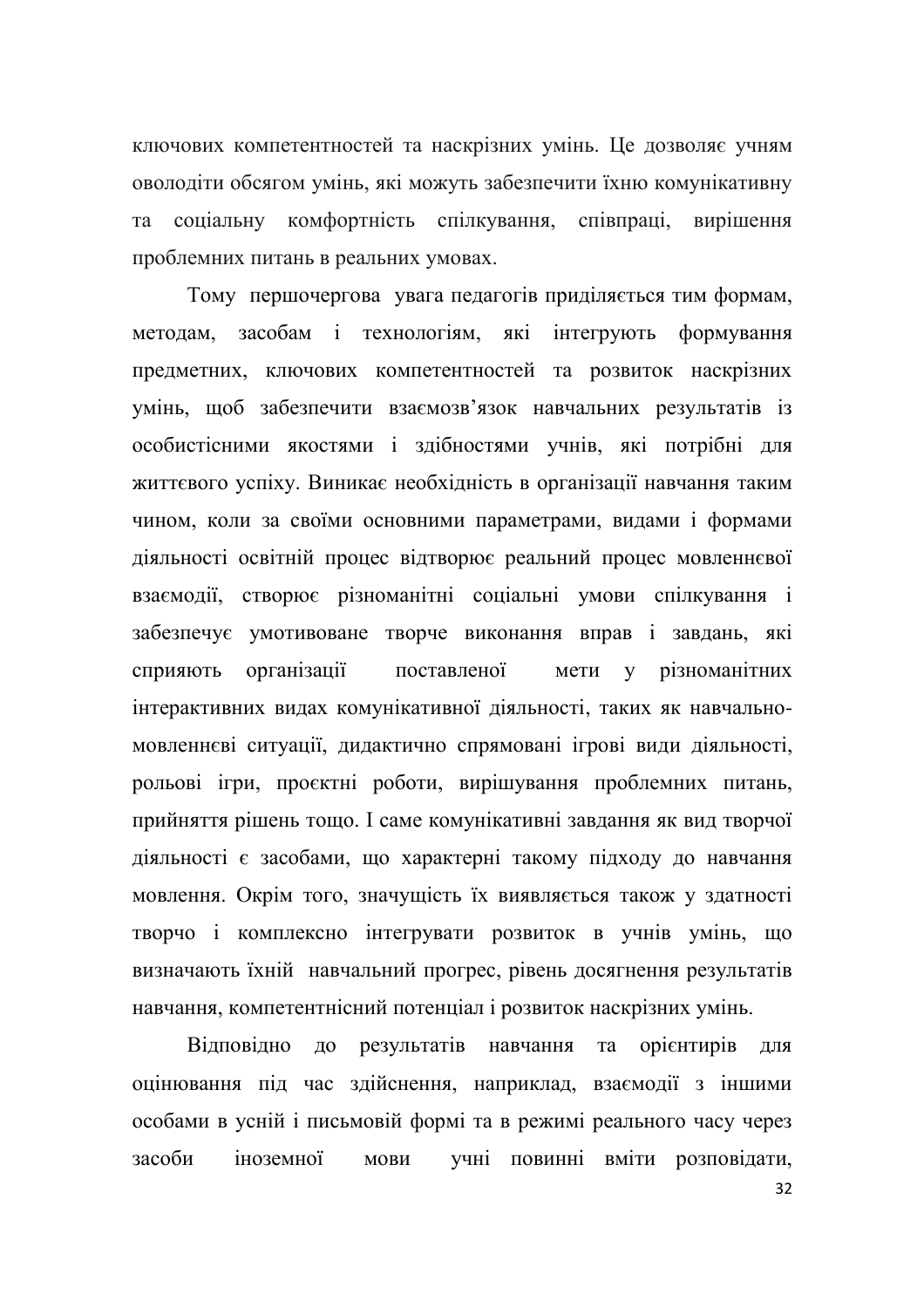висловлювати власну думку та аргументувати її, висловлювати свої думки щодо розв'язання практичних проблем з урахуванням емоційного стану співрозмовників, давати пораду щодо розв'язання простих ситуацій відповідно до своєї компетентності, ініціювати, підтримувати та завершувати прості онлайн-дискусії, розмови, використовувати власний мовленнєвий досвід та комунікативні стратегії, щоб підтримувати розмову чи дискусію, узагальнювати основну думку, висловлену в дискусії [1].

Творчі комунікативні завдання, продуктивні комунікативні вправи з обміну інформації та безліч інших, постійна організація пізнавальної діяльності учнів дають можливість забезпечувати на уроці моделювання соціальної та комунікативної взаємодії учнів, інтерактивне спілкування.

Використання навчально-мовленнєвих ситуацій на уроках англійської мови передбачає усвідомлене засвоєння не тільки мовних явищ, але й психологічних процесів, які породжують мовлення, надання учням інформації про соціально зумовлені правила мовленнєвого етикету країни, мова якої вивчається, що суттєво впливає на весь процес навчання, виховання та розвитку.

Під час виконання цих завдань в учнів розвиваються не тільки предметні та ключові компетентності, а й майже всі наскрізні вміння: співпраця, ефективне спілкування, розв'язування проблем, прийняття рішень, критичне, креативне мислення, розвиток емоційного інтелекту, організація своєї діяльності, ініціатива, рефлексія, дослідження.

Такі види навчальної діяльності знаходять широке застосування у процесі навчання англійської мови учнів НУШ, тому як учні використовують іноземну мову як засіб мовленнєвої та соціальної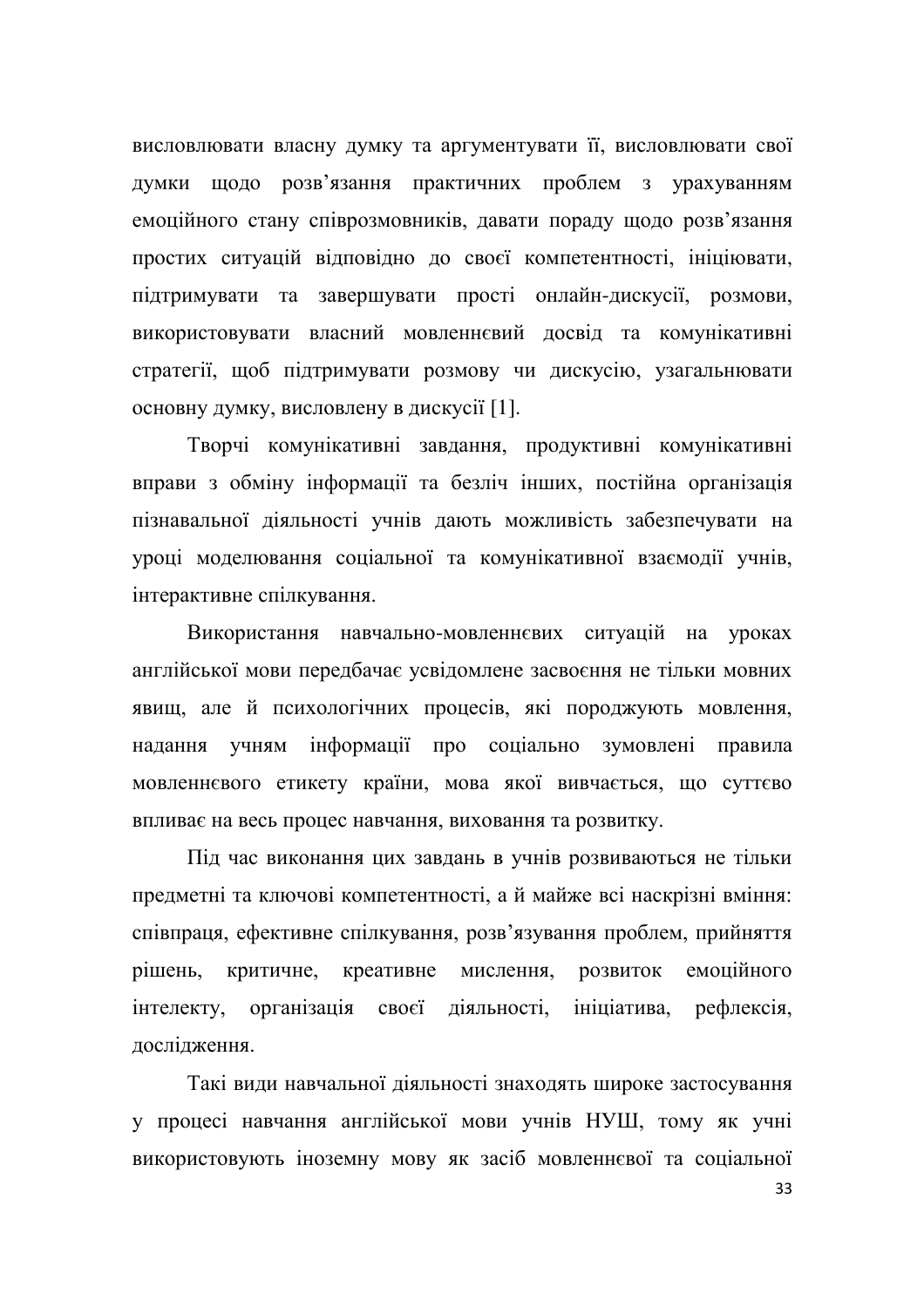взаємодії, збагачують навчальний і життєвий досвід, в них формуються прагматичні уміння й навички, розвиваються наскрізні вміння, які допоможуть їм у вирішенні практичних видів діяльності в різноманітних соціальних умовах реального життя.

### Список використаних джерел та літератури

1. Державний стандарт базової середньої освіти. URL: https://mon.gov.ua/ua/osvita/zagalna-serednya-osvita/derzhavni-standarti.

2. Концепція Нової української школи. URL: https://mon.gov.ua/ua/osvita/zagalna-serednya-osvita/novaukrayinskashkola.

3. Закон України «Про освіту». URL: https://zakon.rada.gov.ua/laws/show/2145-19#Text.

4. Навчальна програма для загальноосвітніх навчальних закладів і спеціалізованих шкіл з поглибленим вивченням іноземних мов: 5-9 класи. Київ. 2017.

5. Державний стандарт початкової загальної освіти. URL: http://www.mon.gov.ua/index.php/ua/.

6. Зимняя И.А. Психология обучения иностранным языкам в школе. М.: Просвещение, 1991. 222 с.

7. Загальноєвропейські рекомендації з мовної освіти: вивчення, викладання, оцінювання / наук. ред. С. Ю. Ніколаєва. Київ: Ленвіт,  $2008.261c$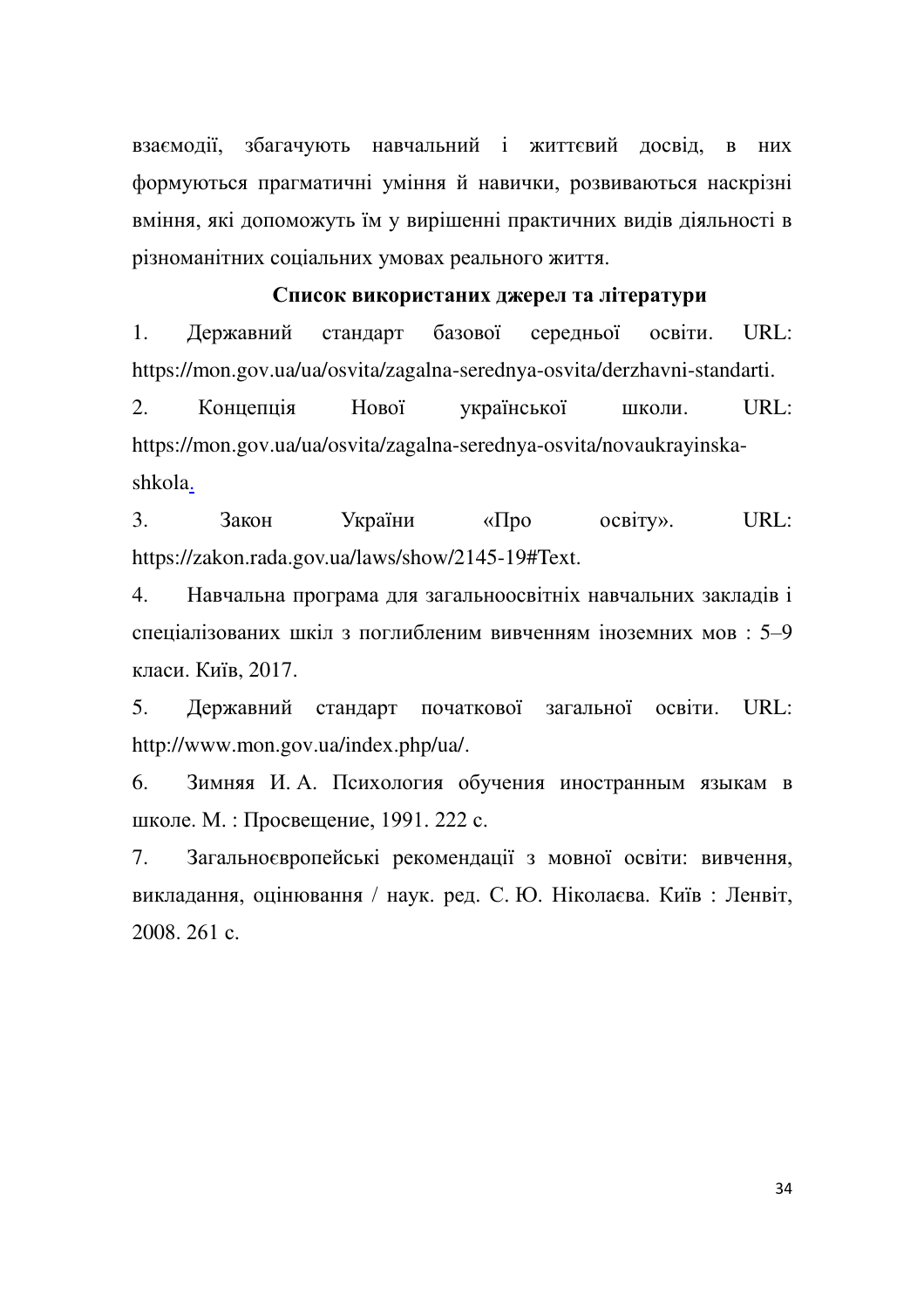### **ɍȾɄ 373.5.016:94**

### **О. В. Журба,**

доцент кафедри методики викладання навчальних предметів (КЗ «Житомирський ОПППО» ЖОР) e-mail: zhurba2006@ukr.net

### Перспективи навчання історії та громадянської освіти в НУШ

На сучасному етапі становлення Нової української школи одним з актуальних завдань є формування особистості з активною громадянською позицією на засадах демократії, патріотизму, поваги до прав і свобод людини.

Саме тому у Державному стандарті початкової освіти та Державному стандарті базової середньої освіти однією з дев'яти освітніх галузей визначена громадянська та історична.

Метою громадянської та історичної освітньої галузі є розвиток особистості учня через осмислення минулого, сучасного та зв'язків між ними, взаємодії між глобальними, загальноукраїнськими і локальними процесами; формування ідентичності громадянина України, визнання цінності верховенства права.

Серед загальних результатів навчання громадянської та історичної галузі в Державному стандарті початкової освіти є такі, що спрямовані на формування умінь виокремлювати, аналізувати, критично оцінювати інформацію, розповідати про відомі події та історичних осіб; діяти з урахуванням власних прав і свобод, поважати права і гідність інших осіб, протидіяти проявам дискримінації та нерівного ставлення до особистості; аналізувати культурно-історичні основи власної ідентичності, визнавати цінність культурного розмаїття; брати активну участь у житті шкільної спільноти [1].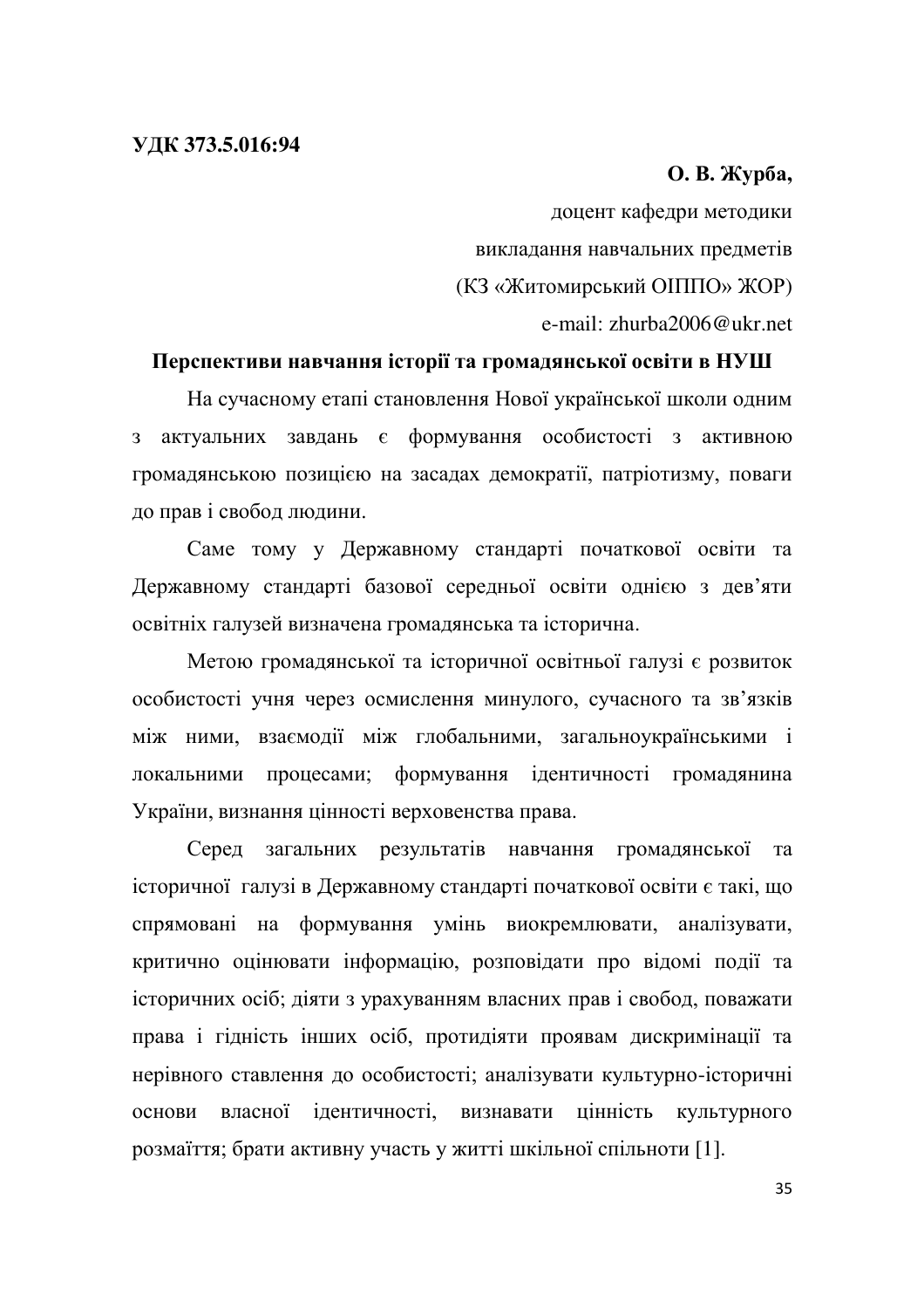Отже, вчителі історії, які розпочнуть працювати з п'ятикласниками у 2022 році, мають бути обізнані з вимогами до обов'язкових результатів навчання школярів у початковій школі та, керуючись принципом наступності, враховувати це у своїй роботі.

Для того, щоб учні 5-6 класів успішно пройшли адаптаційний цикл навчання, необхідно, щоб учителі суспільствознавчих дисциплін були ознайомлені з педагогічними інноваціями Нової української школи через систему тренінгів, практикумів, круглих столів, конференцій, майстер-класів, тематичних дискусій тощо.

Новим викликом для шкільних істориків буде обрання шляхів вивчення історії. Обрати інтегровані курси (Досліджуємо історію і *cycniльство.* 5–6 клас, Україна і світ: вступ до історії та *громадянської освіти.* 5–6 клас, Історія: Україна і світ. 7–9 клас) чи вивчати традиційні курси (Історія України та Всесвітня історія у 7-9 класах), які запропоновані у затвердженій Типовій освітній програмі для 5–9 класів закладів загальної середньої освіти [2].

Учителі історії мають певний досвід викладання інтегрованих курсів – Всесвітня *історія*, Історія України у 6 класі та Громадянська *освіта у 10 класі, володіють методикою здійснення міжкурсових та* міжпредметних зв'язків, тому викладання інтегрованих курсів історії в основній школі буде сприяти формуванню ключових та предметних компетентностей учнів.

Дискусійним постає питання про те, як вивчати історію: за лінійним принципом, тобто в 5 класі - пропедевтичний курс, а в 6-12 класах – хронологічно-послідовне вивчення історії (стародавня, середньовічна, нова та новітня з акцентом на історії XX- початку XXI століття). Чи за принципом концентрів, коли у 5-6 класі – пропедевтичний курс, у 7-9 класах вивчення історії від стародавніх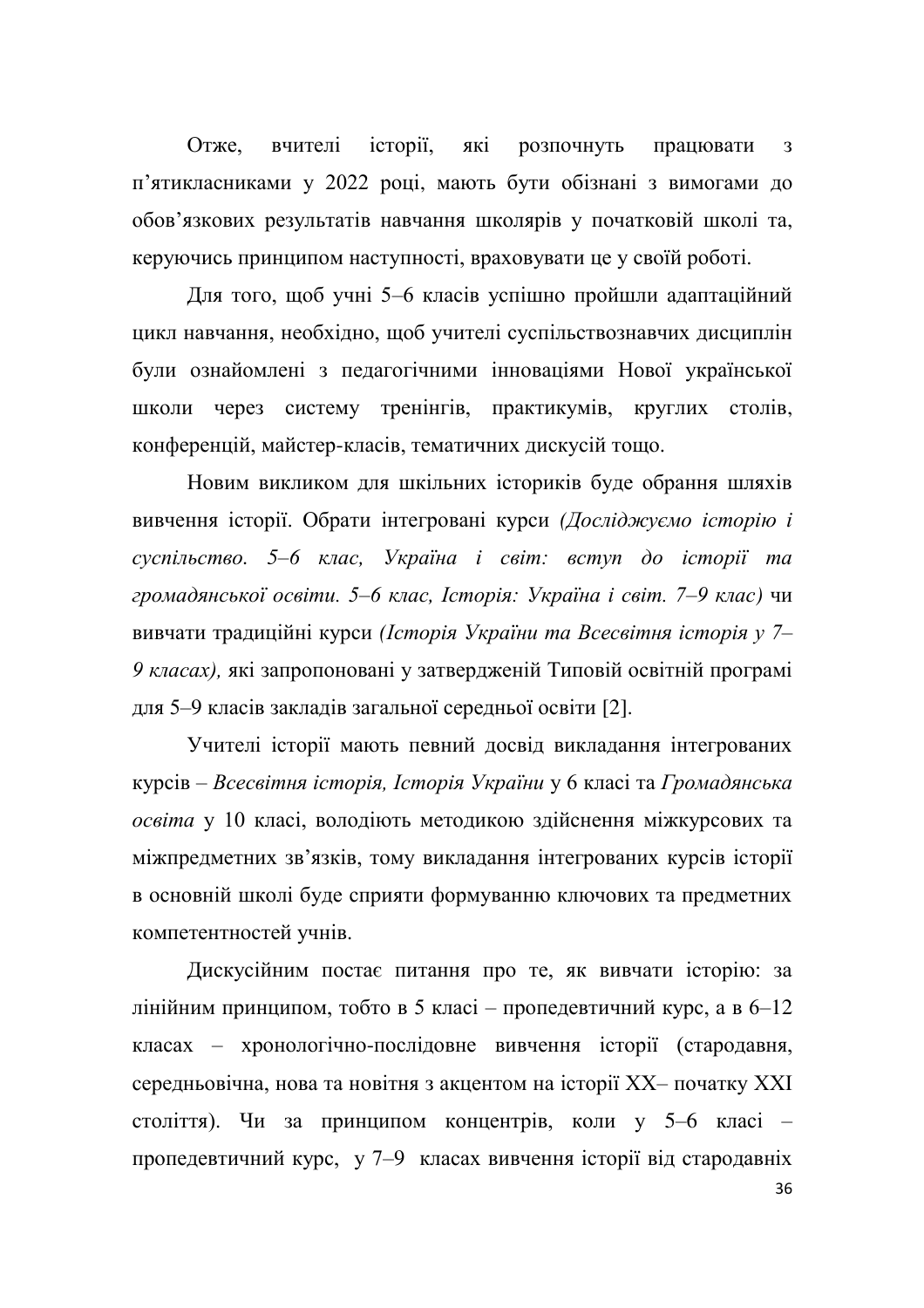часів до початку XXI століття, у 10-12 класах вивчення історії в залежності від типу ліцею: у технічних - рівень стандарту, у гуманітарних – поглиблене вивчення історії української державності. Написання та затвердження модельних програм для основної школи, прийняття Стандарту профільної середньої школи дасть відповіді на ці непрості запитання.

Важливим аспектом в освітньому процесі Нової української школи є формування медіаграмотності школярів, які мають орієнтуватися в сучасному інформаційному просторі, вміти аналізувати медіатексти в історичному, соціальному, культурному контекстах, розуміти значення медіа в житті кожної людини.

У Державному стандарті базової середньої освіти зазначається, що учні мають розрізняти джерела інформації за видами, пояснювати способи нагромадження та її пошуку, добирати матеріал за заданими критеріями та використовувати пошукові системи для отримання інформації, вміти класифікувати джерела на підставі їхньої достовірності, надійності, повноти [3].

Важливою умовою формування медіаграмотності учнів є створення проєктів (сайт класу, блог, фільм, літературний альманах, відеоскайбінг, створення шкільної газети, інтерактивного плакату **тошо**).

Отже, вчителю історії необхідно будувати свою діяльність у відповідності до сучасних змін в інформаційному суспільстві, постійно оновлювати знання та вміння роботи з медіаресурсами, брати участь у форумах, віртуальних класах, спільних платформах, вебінарах, вміло використовувати медіа в освітньому процесі.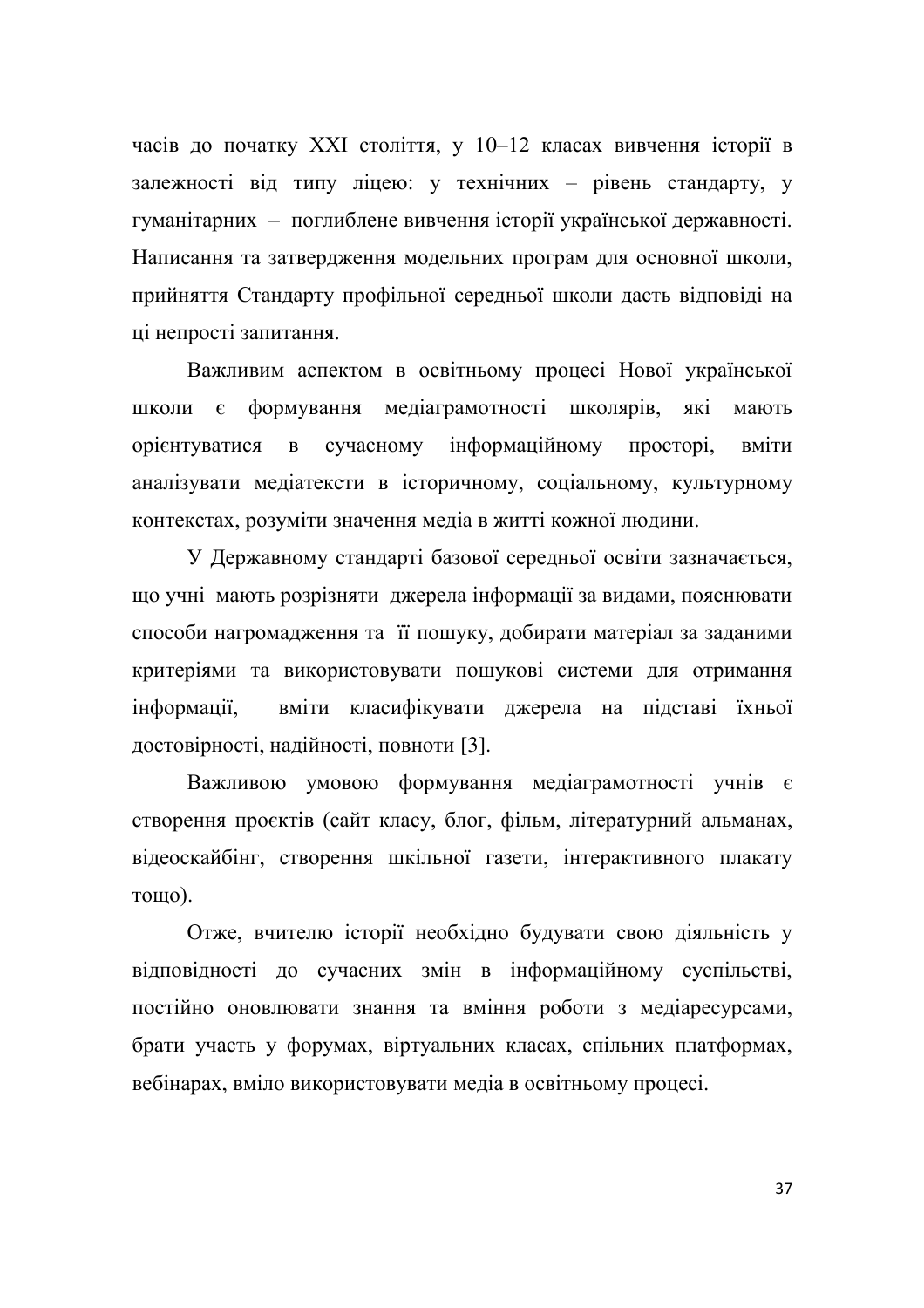# Список використаних джерел та літератури

1. Державний стандарт початкової освіти : постанова Кабінету Міністрів України 21 лютого 2018 р. № 87 (у редакції постанови Кабінету Міністрів 24 липня 2019 р. № 688). URL: https://zakon.rada.gov.ua/laws/show/688-2019-%D0%BF#Text (дата звернення 14.03.2021).

2. Про затвердження типової освітньої програми для 5-9 класів закладів загальної середньої освіти: наказ МОН № 235 від19.02.2021 року. Додаток 3, 4. URL :https://mon.gov.ua/ua/npa/pro-zatverdzhennyatipovoyi-osvitnoyi-programi-dlya-5-9-klasiv-zagalnoyi-serednoyi-osviti (дата звернення 14.03.2021).

3. Державний стандарт повної загальної середньої освіти : постанова КМУ № 898 від 30.09.2020 року. URL: https://zakon.rada.gov.ua/laws/show/898-2020-%D0%BF#Text (дата звернення 14.03.2021).

**УДКЗ73.3:811** 

# **В. О. Калінін,**

кандидат педагогічних наук, доцент, професор кафедри методики викладання навчальних предметів (КЗ «Житомирський ОПППО» ЖОР) vadimkalinin76@gmail.com **А. Р. Кадащук.** методист лабораторії методичного забезпечення (німецька мова) (КЗ «Житомирський ОПППО» ЖОР) annakadashchuk@gmail.com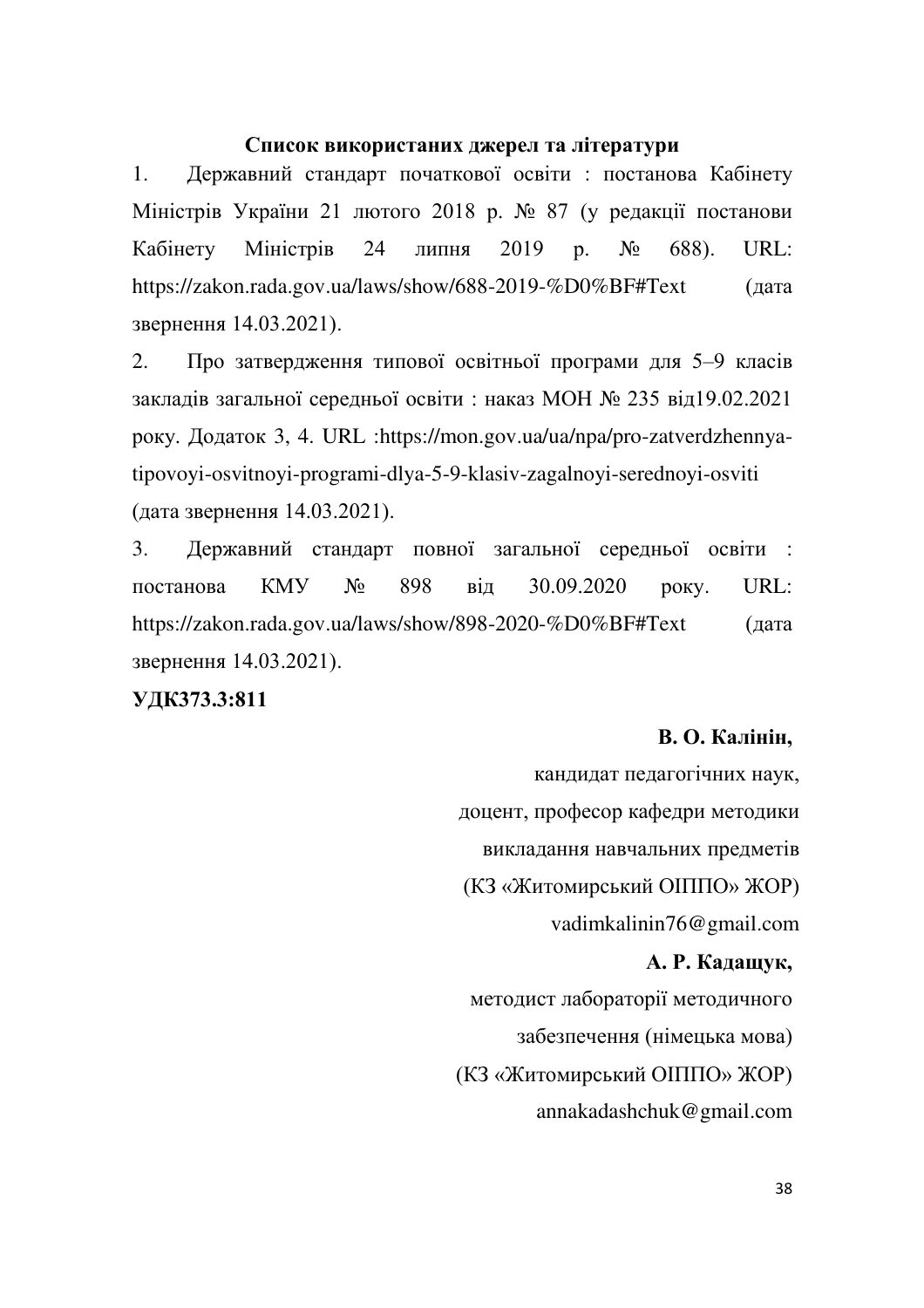# Формування іншомовної комунікативної компетентності учнів початкової школи в умовах гейміфікації

Реалізація Концепції «Нова українська школа» продиктована необхідністю оновлення змісту навчання всіх навчальних дисциплін відповідно до нової мети початкової освіти, яка представлена у типовій освітній програмі. Метою початкової освіти є всебічний розвиток дитини, її талантів, здібностей, компетентностей та наскрізних умінь відповідно до вікових та індивідуальних особливостей і потреб, формування цінностей та розвиток самостійності, творчості, допитливості, що забезпечують її готовність до життя в демократичному й інформаційному суспільстві, продовження навчання в основній школі [7].

Початковий етап навчання іноземної мови у закладах середньої освіти (ЗСО) надзвичайно важливий, оскільки він є базовим періодом, на якому закладаються психолінгвістичні основи іншомовної комунікативної компетентності: формування всіх складників мовної компетентності (фонологічної, лексичної, граматичної, орфографічної), мовленнєвих компетентностей (говоріння, аудіювання, читання, письма) та соціокультурної компетентності, яка передбачає знайомство учнів з новою мовою і культурою країни, мова якої вивчається. Розвиток усіх складових іншомовної комунікативної компетентності учнів початкової школи повинен відповідати рівню А1, що визначено Загальноєвропейськими рекомендаціями з мовної освіти [2], новим Державним стандартом для початкової школи [1] та новою програмою з іноземної мови для початкової школи [7] для того, щоб учні могли оволодіти іноземною мовою у контексті міжпредметної парадигми, що дозволить їм використовувати мову для вираження власних думок у діалозі культур, а також усвідомити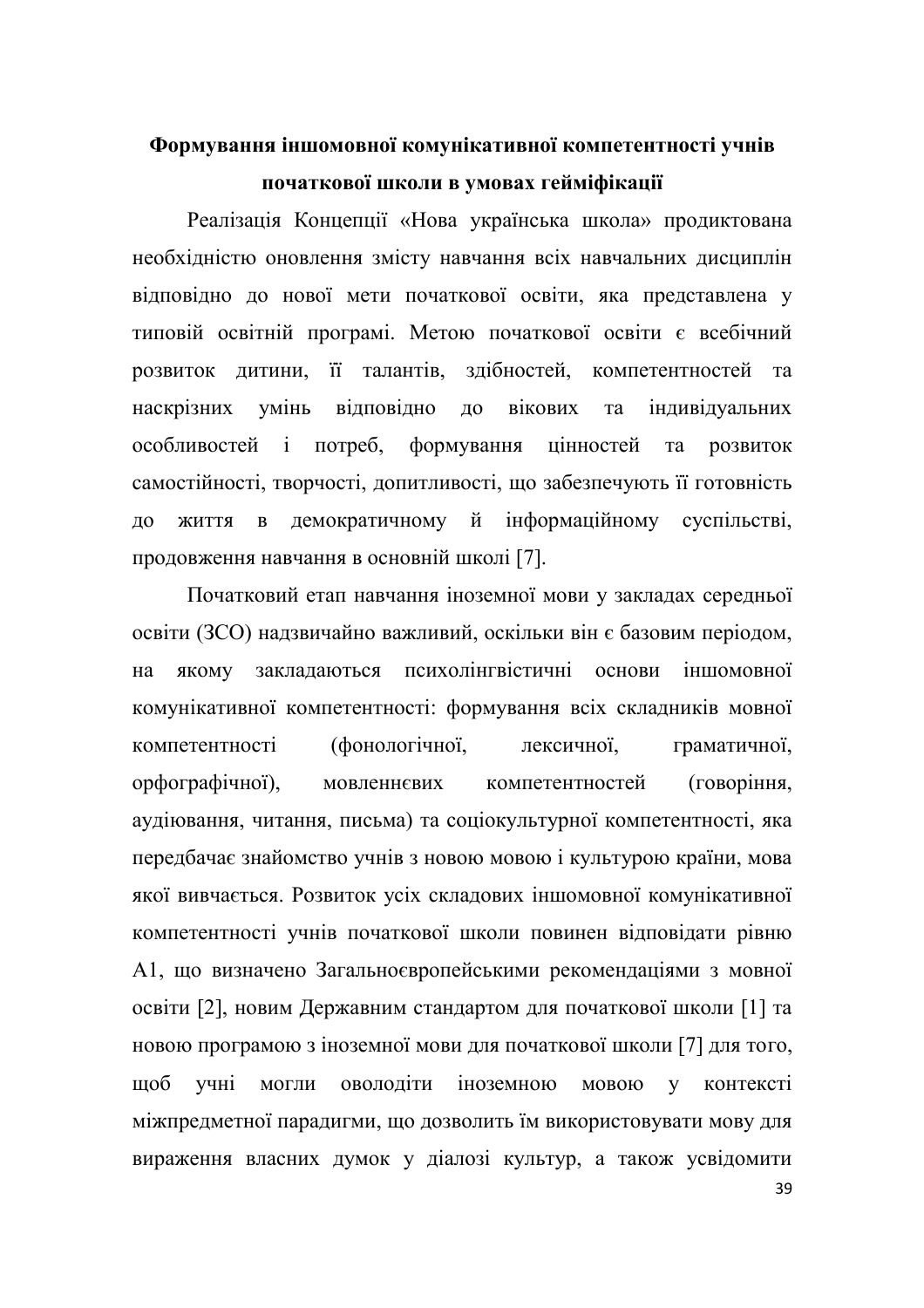значення іноземної мови для життя у мультилінгвістичному та полікультурному світовому просторі.

Наш досвід свідчить про те, що найкращим засобом реалізації вказаної мети є комунікативно-діяльнісний підхід, який найбільшою мірою відбиває специфіку іноземної мови як навчального предмета у ЗСО і який знайшов відображення у працях з психології (А. А. Леонтьєв [3], І. А. Зімняя) та методики навчання іноземної мови  $(C. I. \text{Пассов } [5], C. \text{ Ю. Ніколаєва } [2; 4], B. C. \text{ Чернищ}, O. \text{ Б. Бігич } [4],$ J. Harmer та ін.). Сутність цього підходу полягає у його діяльнісному характері, «оскільки реальне спілкування на уроці здійснюється шляхом мовленнєвої діяльності, за допомогою якої учасники спілкування намагаються вирішувати реальні та умовні завдання»  $[4, c. 82]$ .

Таким чином, урок іноземної мови на основі цього підходу можна розглядати як «модель процесу комунікації іноземною мовою» [5].

Однак для того, щоб процес комунікації здійснювався, учні повинні взаємодіяти один з одним в парах, малих групах, командах або всім класом, тоді це спілкування буде сприйматись як захоплюючий і цікавий процес.

Створити комфортні умови для формування іншомовної комунікативної компетентності, на нашу думку, дозволить технологія гейміфікації, яка стала невід'ємною частиною дитячої аудиторії.

Проблемі гейміфікації в освіті присвячені праці С. В.Титової [8], К. В. Чикризової [8], І. В. Ставцевої [6], Т. С. Вагіної [6], К. Карр, L. Nacke та інших

На нашу думку, гейміфікація не тотожна поняттю «гра», так як ця технологія передбачає використання деяких елементів гри з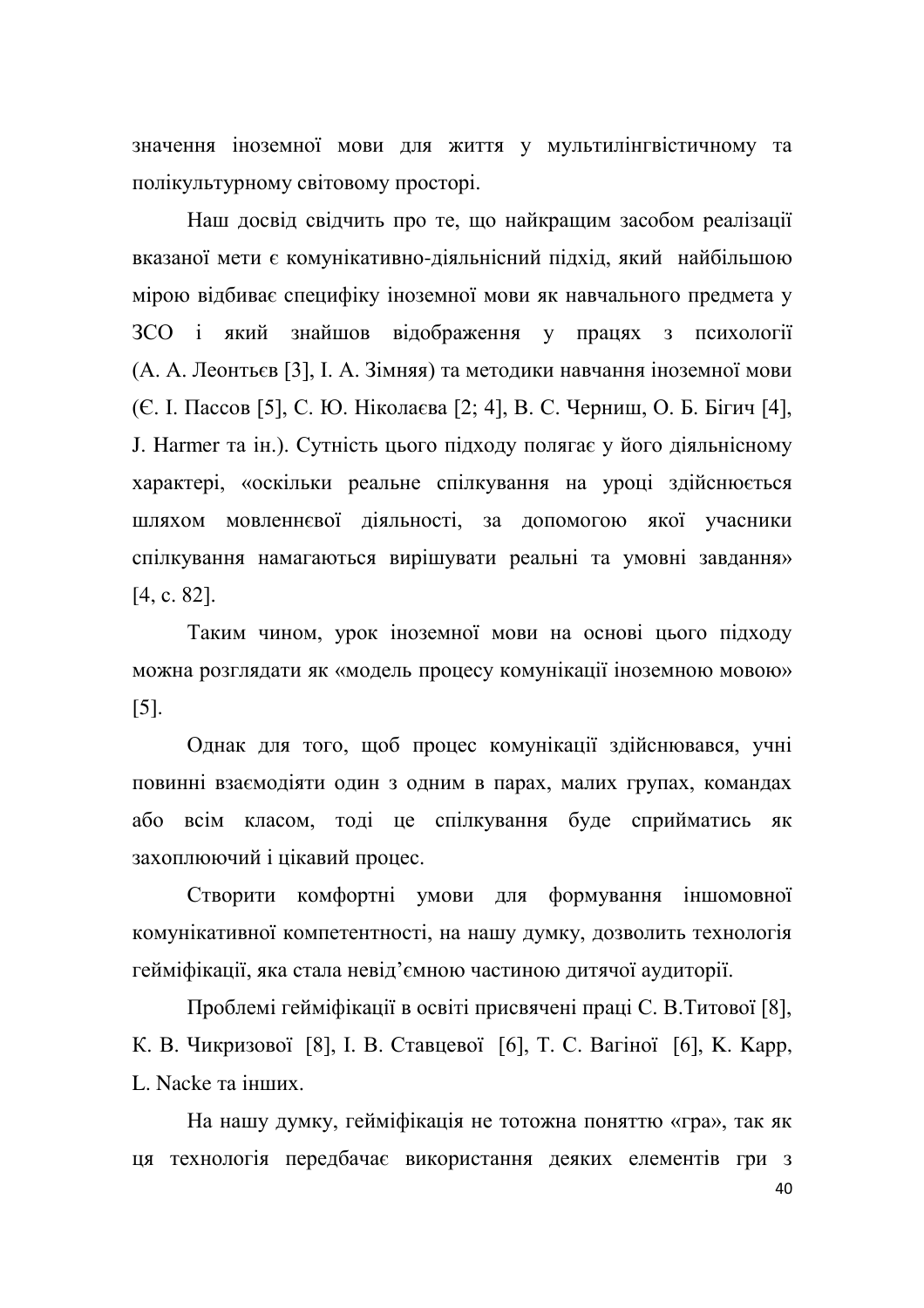навчальною, але не розважальною метою. Інакше кажучи, це застосування ігрових технологій в неігрових ситуаціях, коли реальність не перетворюється в гру. Інтеграція елементів гри, ігрових технологій і ігрового дизайну в процес оволодіння іншомовною компетентністю змінює спосіб організації навчального матеріалу і призводить до підвищення рівня мотивації молодших школярів, їх залученість до спільної діяльності.

Наші спостереження показали, що використання технології гейміфікації сприяє емоційному розслабленню учнів початкової школи, що призводить до подолання мовного бар'єру, який перешкоджає іншомовному спілкуванню. Працюючи в комфортній для них зоні, знаходячись у розкутому стані, учні досягають значних результатів в оволодінні іншомовною комунікативною компетентністю

Крім того, використання технології гейміфікації має значне виховне значення, так як співпраця учнів сприяє згуртуванню їхнього колективу, взаємодопомозі, дружній підтримці, появі командного духу, коли всі працюють в інтересах команди як єдине ціле. Наприклад, драматизація відомої казки, улюбленого мультфільму, рольове представлення героїв. Все це створює позитивну, сприятливу атмосферу на уроці і, безумовно, позначається на успіхах дітей.

Оскільки оволодіння мовним та мовленнєвим матеріалом у початковій школі відбувається імпліцитно, то під час формування вмінь іншомовної комунікативної компетентності вчитель опирається не тільки на мимовільну увагу учнів, але і на довільну, яка, на відміну від старших учнів, в учнів цієї вікової групи надзвичайно мала (за останніми даними психологів, вона складає не більше 20 хвилин).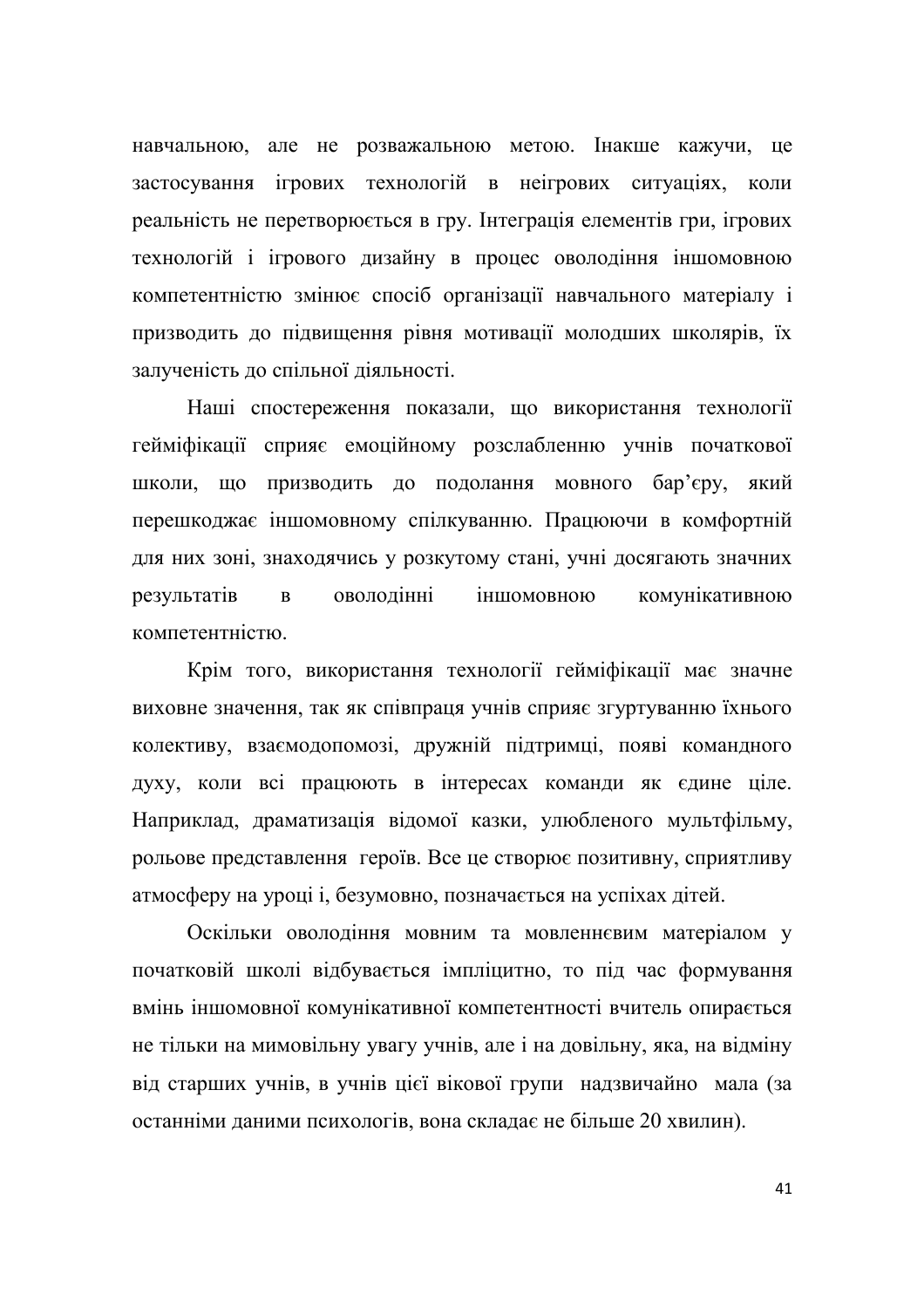Згідно з нашими спостереженнями, саме використання технології гейміфікації дозволяє утримувати увагу всіх учасників іншомовного спілкування протягом більш довгого проміжку часу, так як подача нового матеріалу у цікавій і несподіваній формі привертає їхню увагу без будь-яких зусиль. Ці дидактичні властивості технології гейміфікації також свідчать про психологічну доцільність її впровадження в процесі формування іншомовної комунікативної компетентності в початковій школі.

Важливо також підкреслити, що унікальність цієї технології полягає в тому, що знання не даються дітям в готовому вигляді, а вони набуваються під час інтерактивного спілкування спочатку під контролем учителя, а потім самостійно, оскільки весь процес навчання побудований на ігровому сюжеті з виконанням реальних комунікативних задач, наприклад, «Привітайся і запитай...», «Дізнайся, хто...», «Скільки..., якого...», «Запроси...», «Спитай дозволу...» тощо.

Таким чином, застосування елементів гри й ігрових принципів переводить навчальну іншомовну взаємодію всіх учасників спілкування в освітній контекст і значно полегшує виконання поставленої навчальної задачі – формування іншомовної комунікативної компетентності учнів початкової школи.

# Список використаних джерел та літератури

1. Державний стандарт з іноземної мови для початкової школи: затверджено наказом МОН України від 21 лютого 2018 р. № 87 (у редакції постанови Кабінету Міністрів України від 24 липня 2019 р. № 688). Київ, 2019.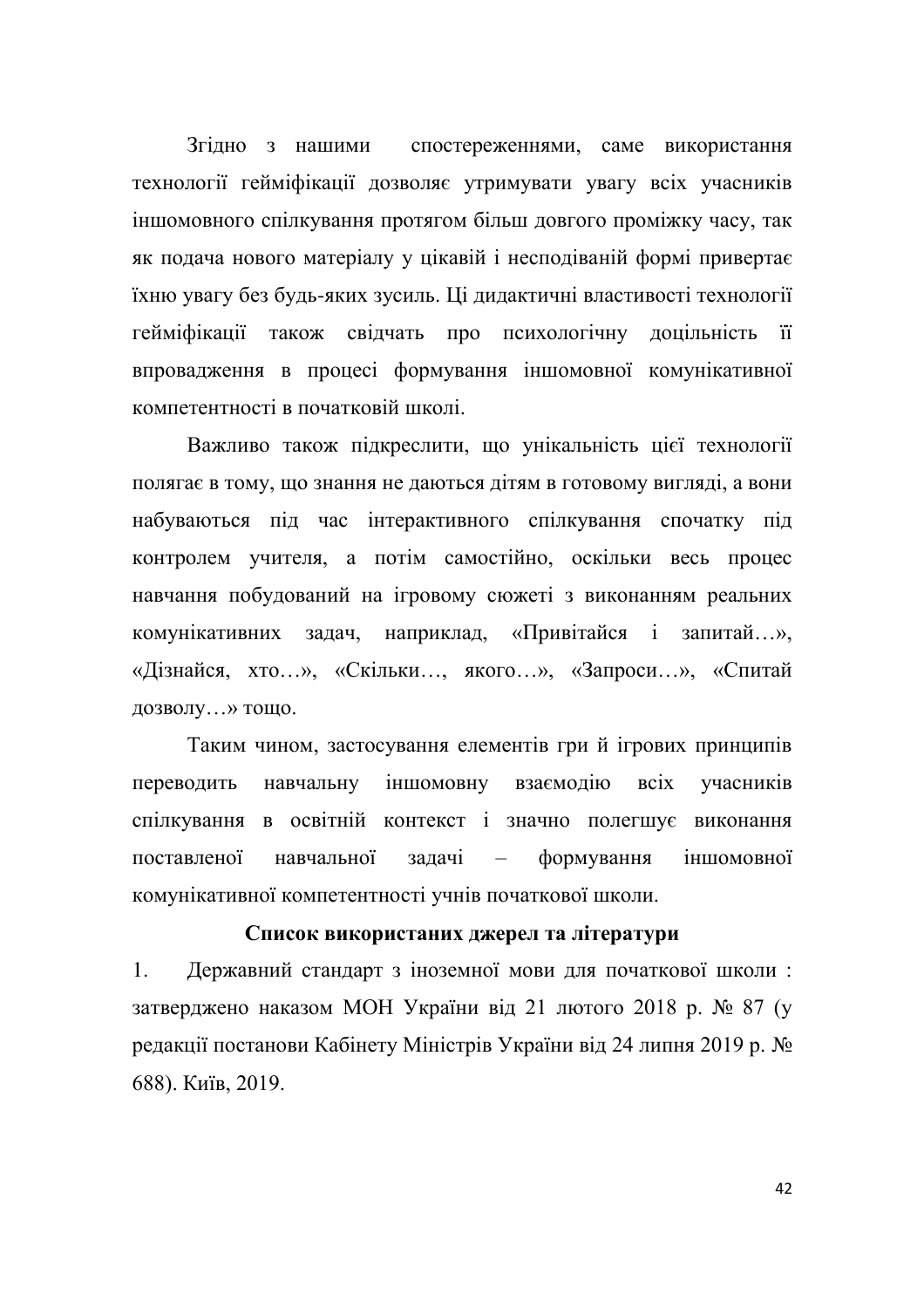2. Загальноєвропейські Рекомендації з мовної освіти : вивчення, викладання, оцінювання / наук. ред. укр. вид. С. Ю. Ніколаєва. Київ: Ленвіт, 2003. 273 с.

3. Леонтьев А. А. Психолингвистические единицы и порождение речевого высказывания. Москва: Красанд, 2014. 316 с.

4. Методика навчання іноземних мов і культур: теорія і практика: підручник для студ. класичних, педагогічних і лінгвістичних університетів / Бігич О. Б., Бориско Н. Ф., Борецька Г. Е. та ін.; за заг. ред. С. Ю. Ніколаєвої. Київ: Ленвіт, 2013. 590 с.

5. Пассов Е. И. Коммуникативный метод обучения иноязычному говорению : пособие для учителей иностранных языков. 2-е изд. Москва: Просвещение, 1991. 223 с.

6. Ставцева И. В., Вагина Т. С. Влияние геймификации на мотивацию к обучению. Педагогика и психология образования. Москва, 2019. № 1. С. 162-167.

7. Типова освітня програма початкової освіти : затверджено наказом МОН України від 02.10.2019 № 1272. Нова українська школа. 2019, 125 c.

8. Титова С. В., Чикризова К. В. Геймификация в обучении иностранным языкам: психолого-дидактический и методический потенциал. Педагогика и психология образования. Москва, 2019. № 1.  $C. 135 - 152.$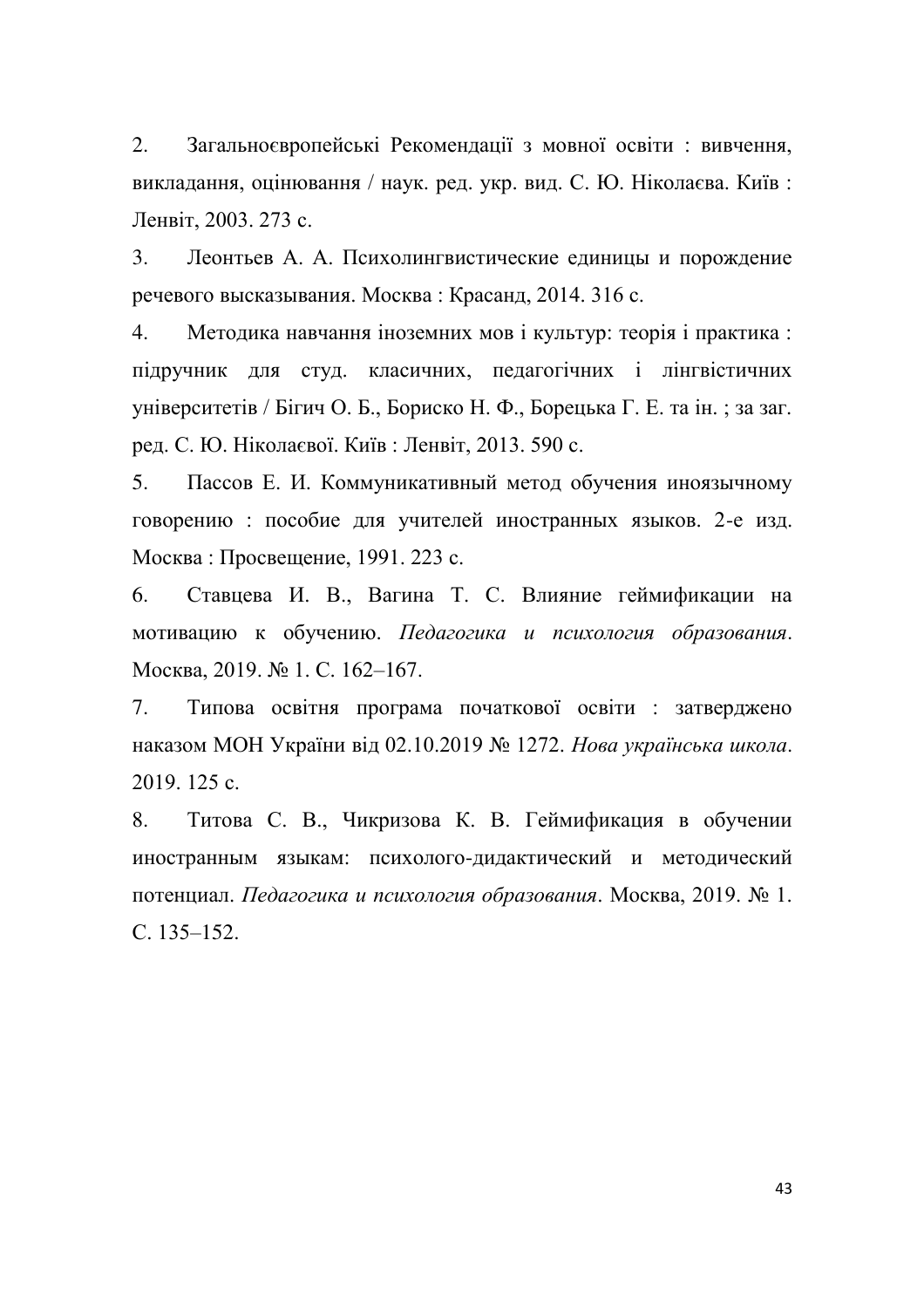### **ɍȾɄ 373.5.016:004**

# **І. В. Колеснікова,**

кандидат педагогічних наук, старший викладач кафедри методики викладання навчальних предметів (КЗ «Житомирський ОПППО ЖОР) irina.kolesnikova@ukr.net

### Наступність та перспективність навчання інформатики в НУШ

Свроінтеграційні процеси українського суспільства актуалізували проблеми конкурентоспроможності національної освіти та реалізації моделі неперервної освіти, орієнтованої на підвищення професійного рівня педагогів відповідно до потреб споживачів освітніх послуг.

Державний стандарт базової середньої освіти, затверджений 30 вересня 2020 року, забезпечує продовження реалізації положень Концепції «Нова українська школа» у 5-9 класах, починаючи з 2022 року. У нормативному документі визначається структура, зміст базової середньої освіти, а також передбачається впровадження інноваційних підходів до організації освітнього процесу, оцінювання результатів навчання учнів. Провідною метою Концепції «Нова українська школа» є підвищення якості освіти.

Стандарт базової освіти тісно пов'язаний зі стандартом початкової освіти, оскільки продовжує ідеї реалізації компетентнісного, особистісно орієнтованого підходів. Зокрема у документі визначено ключові компетентності та наскрізні вміння, якими мають оволодіти школярі по закінченню кожного з циклів: адаптаційного (5-6 класи) і базового предметного навчання (7-9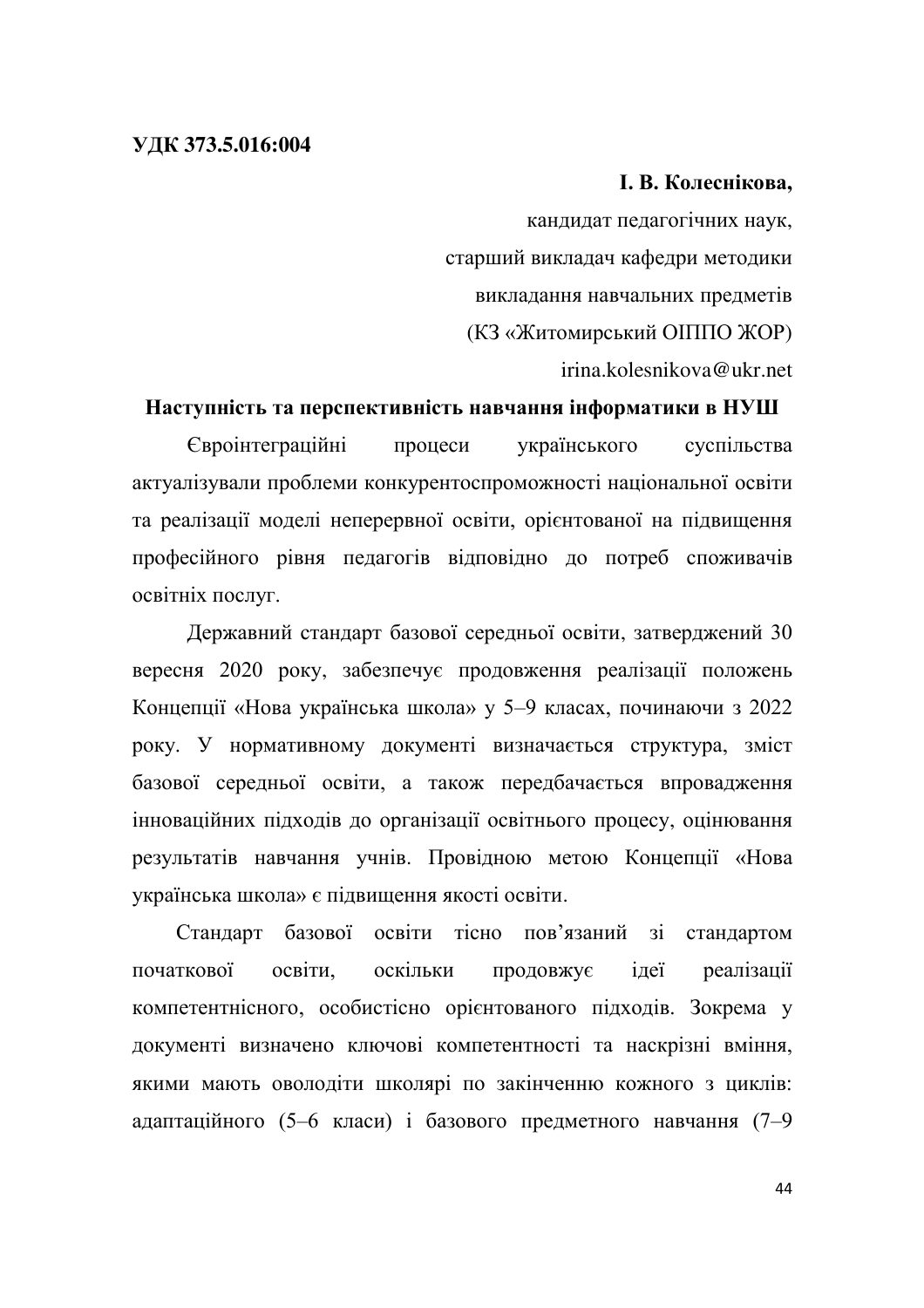класи). Цикли дають можливість враховувати вікові та індивідуальні особливості розвитку й потреб учнів.

Зазначимо, що в нормативних документах НУШ однією з ключових компетентностей визначено інформаційно-комунікаційну. Вона передбачає впевнене, критичне та водночас відповідальне використання учнями цифрових технологій як для власного розвитку, так і для спілкування; здатність безпечно застосовувати інформаційно-комунікаційні засоби в навчанні, життєвих ситуаціях, дотримуючись принципів академічної доброчесності [3].

У Державному стандарті початкової освіти та Державному стандарті базової середньої освіти з-поміж дев'яти освітніх галузей виокремлена інформатична, яка має за мету розвиток особистості учня, здатного використовувати цифрові інструменти й технології для розв'язання проблем, розвитку, творчого самовираження, забезпечення власного і суспільного добробуту, критично мислити, безпечно та відповідально діяти в інформаційному суспільстві [3].

Загальні результати навчання інформатичної галузі в Державному стандарті початкової освіти спрямовані на формування вмінь досліджувати інформаційний навколишній світ; знаходити, перетворювати, аналізувати та зберігати дані різних типів; добирати об'єкти для створення моделей; критично оцінювати інформацію з різних джерел; усвідомлено використовувати інформаційні й комунікаційні технології та цифрові пристрої для доступу до інформації, спілкування та співпраці; усвідомлювати наслідки використання інформаційних технологій для себе, суспільства, навколишнього світу та сталого розвитку, дотримання етичних, міжкультурних та правових норм інформаційної взаємодії [1]. Щоб забезпечити наступність у навчанні інформатики, вчителям, які будуть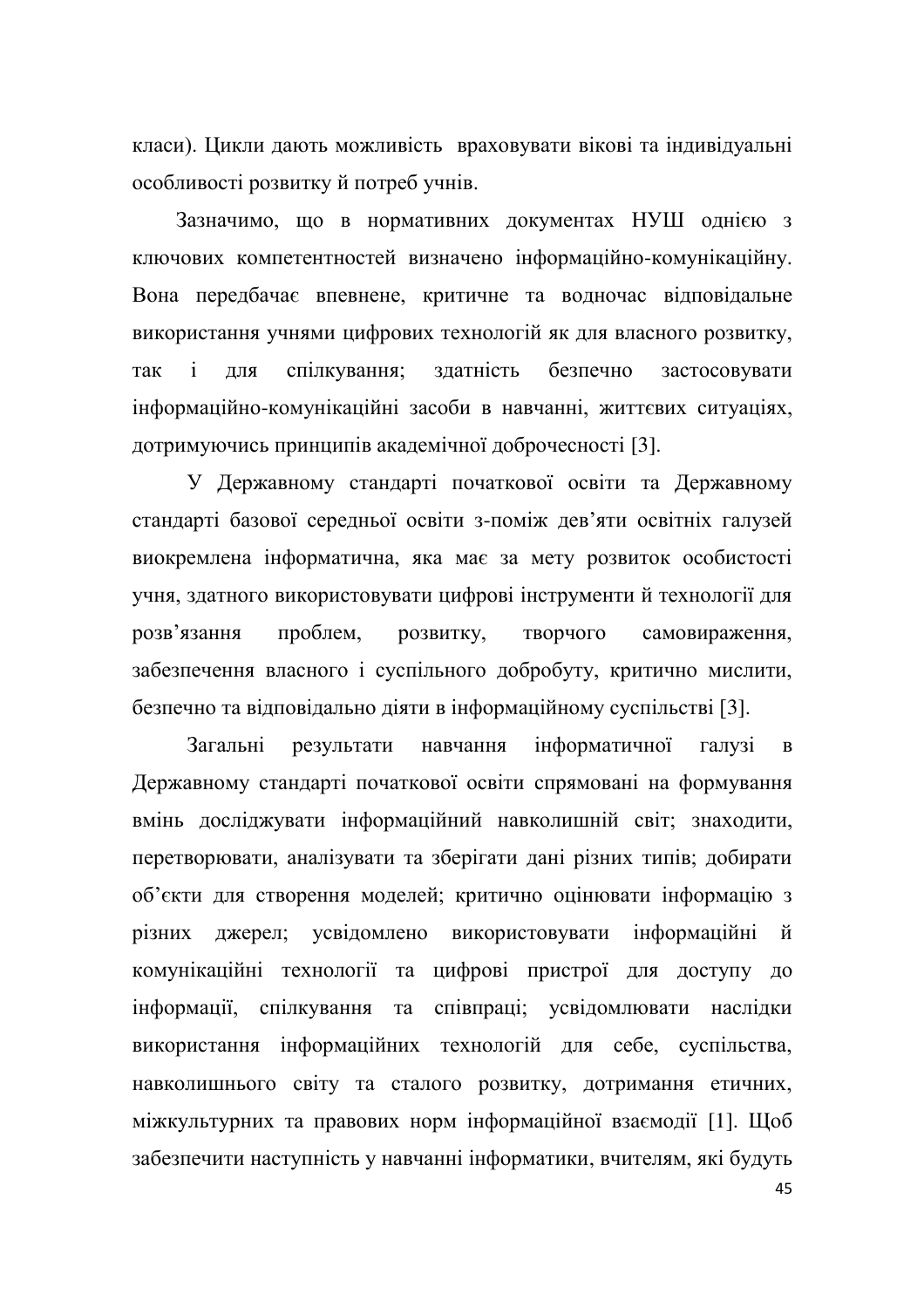працювати з учнями 5-х класів у 2022 році, необхідно враховувати обов'язкові результати навчання учнів початкової школи.

Структура курсу «Інформатика» відповідно до Концепції «Нова українська школа» виглядатиме так:

- початкова школа інтегрований предмет;
- основна школа окремий предмет;
- профільна школа обов'язково-вибірковий предмет, профільні спецкурси.

Оновлення змісту предмета «Інформатика» пов'язане зі змінами стратегічних напрямків освіти - упровадження діяльнісного підходу та формування в учнів ключових компетентностей.

Орієнтація на розвиток інформаційно-цифрової компетентності учня як необхідну умову його успішної життєдіяльності реалізується на основі побудови відповідної траєкторії професійної діяльності вчителя.

Підсумовуючи, зазначимо, що здійснення освітнього процесу з інформатики відповідно до нового Державного стандарту загальної середньої освіти передбачає оволодіння педагогами сучасними методиками навчання, а також використання цифрових технологій. Указане дозволить підвищити якість сприйняття, розуміння та глибину засвоєння учнями інформації, підвищити якість навчання, створити нові засоби ефективної взаємодії педагогів із здобувачами ocbitu

### Список використаних джерел та літератури

1. Державний стандарт початкової освіти : постанова Кабінету Міністрів України від 21 лютого 2018 р. № 87 (у редакції постанови Кабінету Міністрів від 24 липня 2019 р. № 688). URL: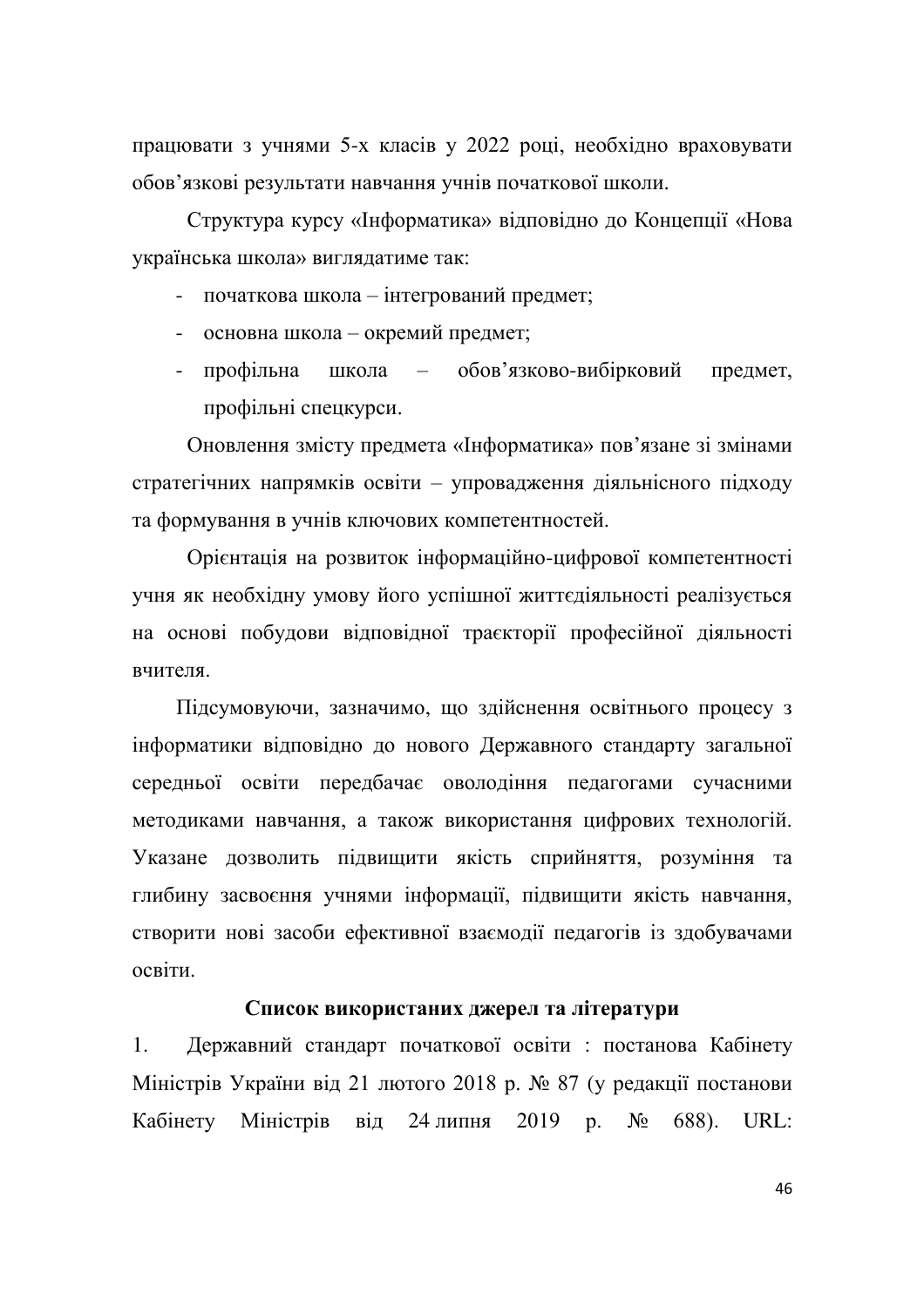https://zakon.rada.gov.ua/laws/show/688-2019-%D0%BF#Text (дата звернення 15.03.2021).

2. Про затвердження типової освітньої програми для 5-9 класів закладів загальної середньої освіти: наказ МОН № 235 від19.02.2021 року. URL: https://mon.gov.ua/ua/npa/pro-zatverdzhennya-tipovoyiosvitnoyi-programi-dlya-5-9-klasiv-zagalnoyi-serednoyi-osviti (дата звернення 14.03.2021).

3. Державний стандарт повної загальної середньої освіти : постанова KMУ № 898 від 30.09.2020 року. URL: https://zakon.rada.gov.ua/laws/show/898-2020-%D0%BF#Text (дата звернення 15.03.2021).

4. Нова українська школа: Концептуальні засади реформування середньої школи / упоряд.: Л. Гриневич, О. Елькін та ін. ; заг. ред. М. Грищенко. URL: https://www.kmu.gov.ua/storage/app/media/reforms/ ukrainska-shkola-compressed.pdf .

# **ɍȾɄ 373.3/.5:159.9**

### **О. В. Косигіна.**

кандидат психологічних наук, доцент, завідувач, професор кафедри педагогіки й андрагогіки (КЗ «Житомирський ОПППО» ЖОР okos@ukr.net

# Стратегії діяльності практичного психолога щодо створення безпечного освітнього середовища у процесі переходу від початкової до базової **H**YIII

Створення безпечного освітнього простору в НУШ для всіх суб'єктів освітньої взаємодії є надзвичайно актуальним завданням, яке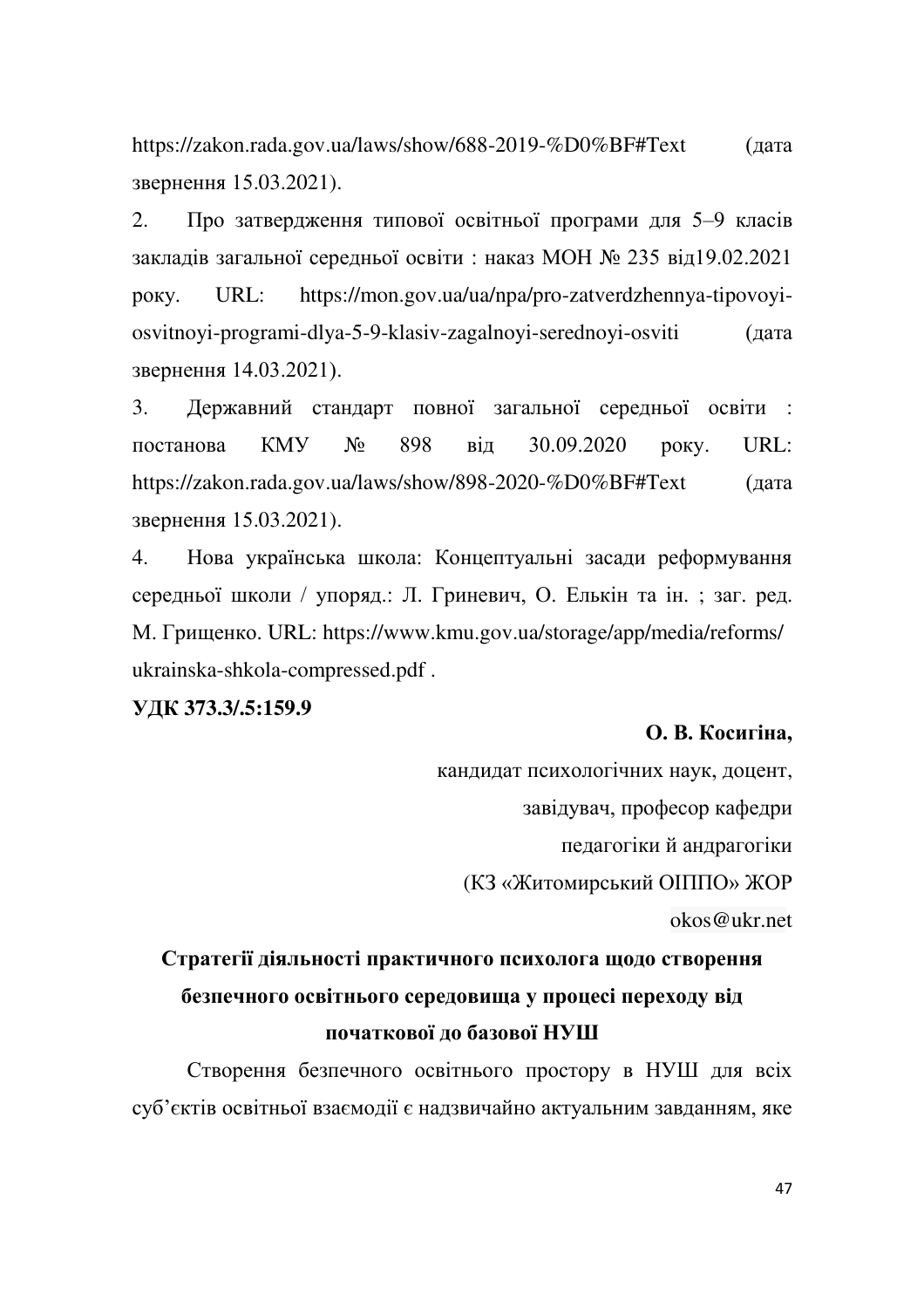має вирішуватись на правовому, соціальному, психологічному, педагогічному рівнях.

Дослідники І. Баєва, Н. Єфімова, Ю. Зінченко, Т. Краснянська, О. Лазорко інтерпретують саму наукову категорію «безпека» як:

- стан об'єкта, системи, процесу (при цьому йдеться або про відсутність небезпечної події, або ж про мінімізацію її наслідків);
- здатність людини, об'єкта, системи, процесу протидіяти потенційно можливим або ж актуальним несприятливим ситуаціям;
- сукупність умов життєдіяльності, зміни у зовнішньому середовищі, система заходів, які апріорі убезпечують особистість від негативних впливів.

Слід зазначити, що безпека людини залежить як від якостей і можливостей самої людини, так і від соціальних, фізичних та психологічних засобів (захистів); від макро- та мікросередовища. Особливого значення набуває при цьому безпосереднє оточення особистості – її сім'я, освітній заклад, група (учнівський клас), референтно значущі, професійно визначені групи.

Таким чином, науковці визначають безпеку як певну якість життєдіяльності людини, як відсутність небезпеки. Отже, «безпечний - це незагрозливий, такий, що не може заподіяти зла або шкоди, нешкідливий, збережений, вірний, надійний. Безпека відсутність небезпеки, збереження, надійність» [1]. Саме безпека є базовим підґрунтям благополуччя, особистісного розвитку, являє собою «наявність всього доброго і корисного для щастя, бажаний стан, удача, успіх, душевне привілля, спокій, мир, достаток, задоволення» [6]. Під поняттям безпеки сучасна психологічна наука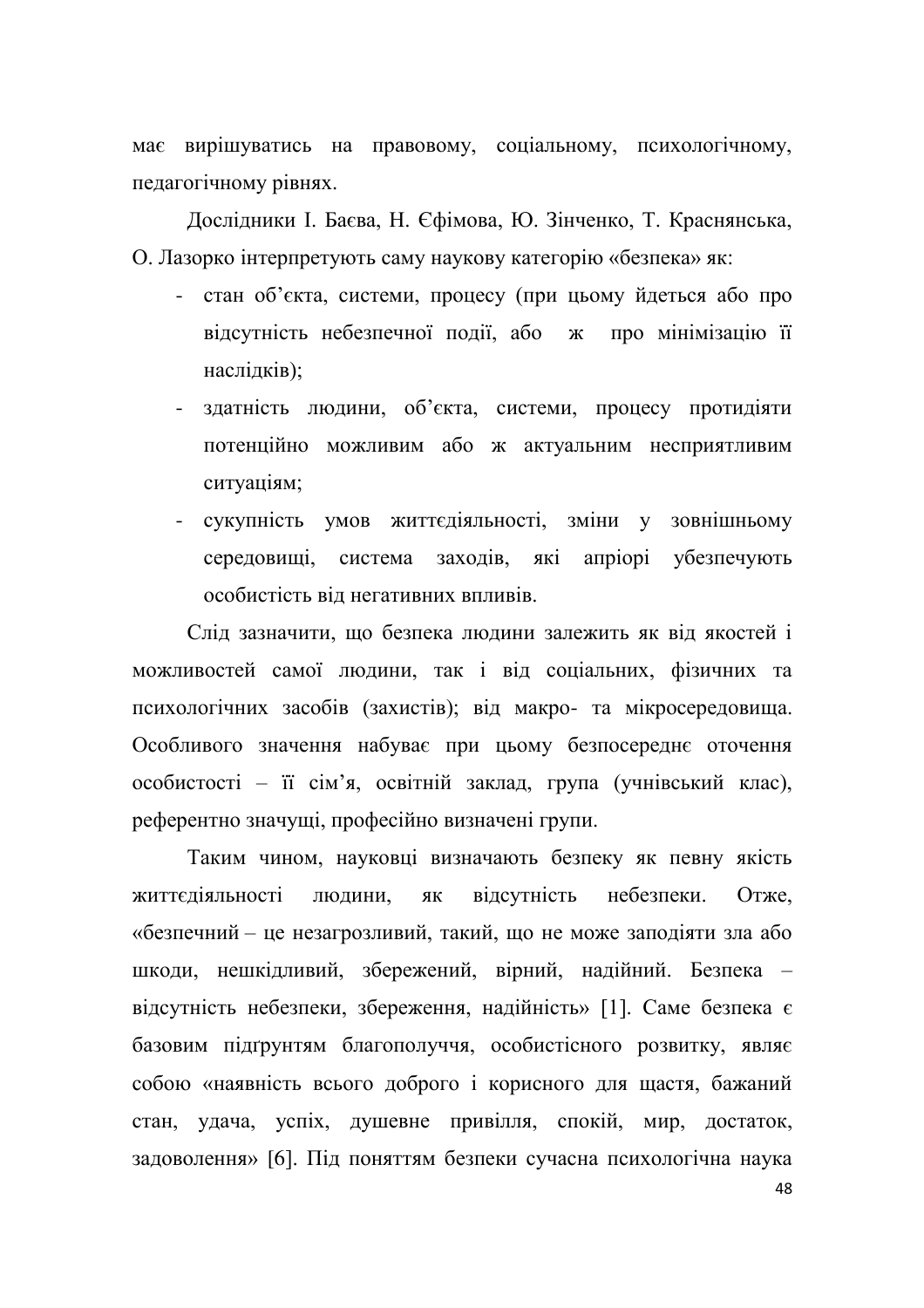розуміє стан захищеності особи, її здоров'я, цінностей, життя; такі умови, коли зовнішні та внутрішні чинники сприяють функціонуванню та розвитку організму людини, її свідомості, психіки, сприяють розвитку особистісного потенціалу, досягненню поставлених цілей. Безпечний простір, відповідно, розглядається як відсутність загроз і ризиків для людини з боку простору її існування та життєдіяльності. Це - і сприятливе навколишнє середовище, і соціальний простір, і освітній простір, і віртуальний простір, внутрішній простір [2].

БЕЗПЕЧНІСТЬ ПЕРЕХОДУ ВІД ПОЧАТКОВОЇ НУШ ДО БАЗОВОЇ.

Відповідна сукупність духовно-матеріальних умов для якісної міжособистісної взаємодії та особистісного зростання, за яких відбувається привласнення людиною культурного надбання суспільства, її успішна соціалізація та соціально-психологічна адаптація, її пристосування, сучасними філософами, педагогами, психологами розглядається як освітній простір. А створення умов, сприятливих для розвитку особистості, що прагне до цілеспрямованої активної діяльності, самодетермінації, самоактуалізації та саморозвитку, являє собою зміст і мету освітнього процесу. Таким чином, створення безпечного простору для особистісного розвитку дитини є пріоритетним напрямом у діяльності педагогічних працівників, психологічної служби закладів освіти.

У рамках Концепції НУШ особиста психологічна безпека всіх суб'єктів освітньої взаємодії (педагогів, учнів та їхніх батьків) розглядається як захищеність їхнього життя, здоров'я, прав і свобод, честі та гідності; а психологічно безпечний освітній простір - як пряме продовження особистої безпеки, як захист громадського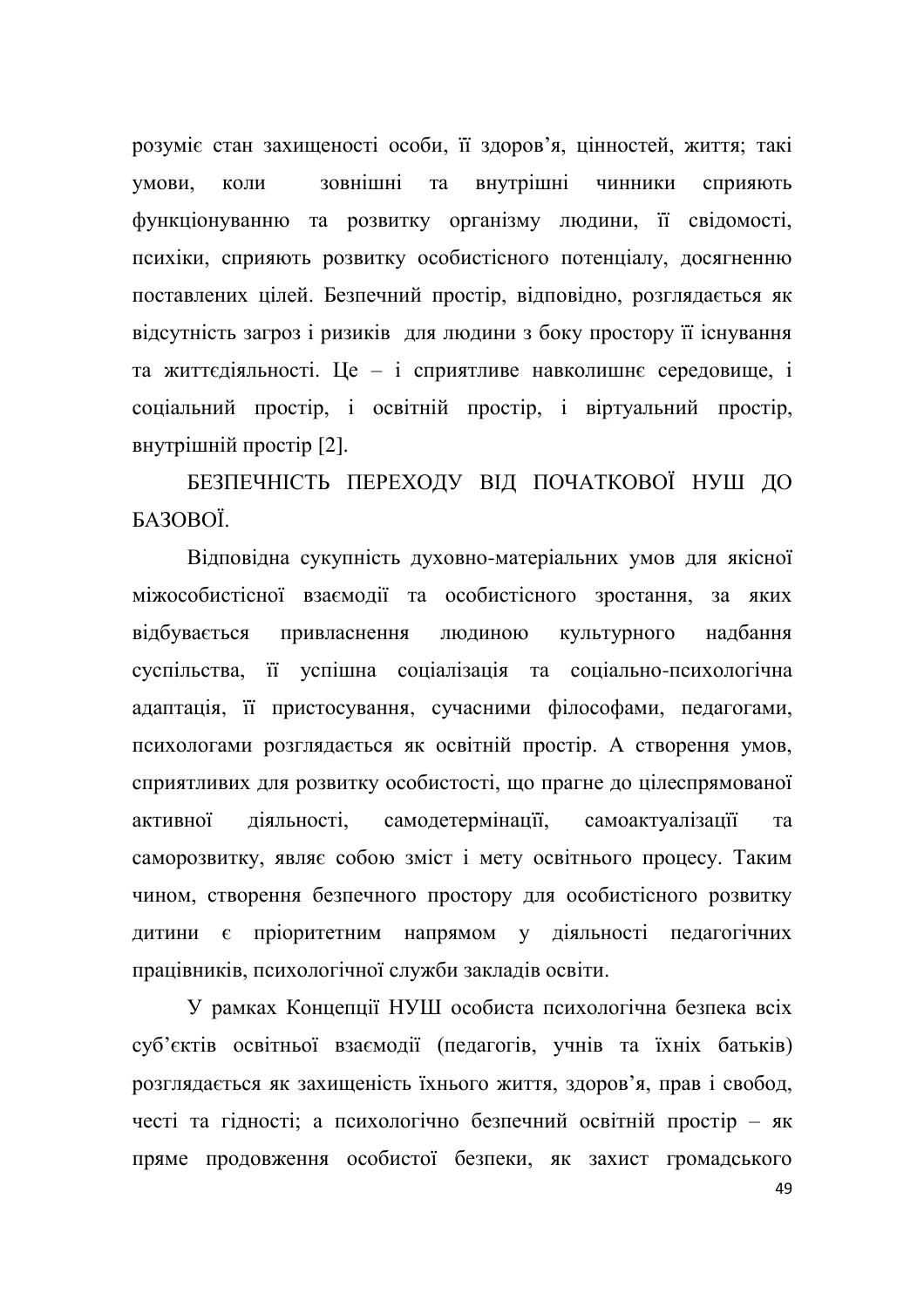порядку і спокою, духовних цінностей, прав і свобод освітніх закладів і їхньої нормальної діяльності [5; 6]. Адже безпечний освітній простір має сприяти безперервній освіті кожної особистості **впродовж усього життя (life-long learning).** 

Відчуття безпеки надає дитині ресурс для подальшого розвитку, сприяє підвищенню внутрішньої мотивації, формуванню адекватної самооцінки. Особливо важливим для дитини стає задоволення потреби у безпеці у критичні періоди розвитку (зокрема у пубертатному віці) і у перехідні періоди навчання. Перехід до кожної наступної освітньої ланки за своїм психологічним змістом характеризується як новими можливостями, так і потенційно вірогідними обмеженнями та викликами. Саме тому слід особливо акцентувати увагу практичних психологів закладів освіти на організації якісного професійного супроводу учнів та педагогів під час переходу від початкової до базової НУШ, коли відбувається активний перехід від опіки та залежності дитини від дорослих до її відносної сепарації та самостійності. Зазначений віковий період є сенситивним і для розвитку рефлексії, емпатійності, асертивності учнів, що виявляється у всіх сферах їхньої життєдіяльності і є базовою суб'єктною детермінантою особистісної самореалізації. У пубертатному періоді самоусвідомлення дитини розвивається у напрямку формування її самооцінки та відповідного рівня домагань, научіння приймати самостійні рішення та нести за них відповідальність, ставити особисті цілі та досягати успіхів, продуктивно адаптуватися до стресогенних ситуацій та встановлювати дружні стосунки з однолітками, ситуаційні взаємодії з різновіковими групами людей [3; 4].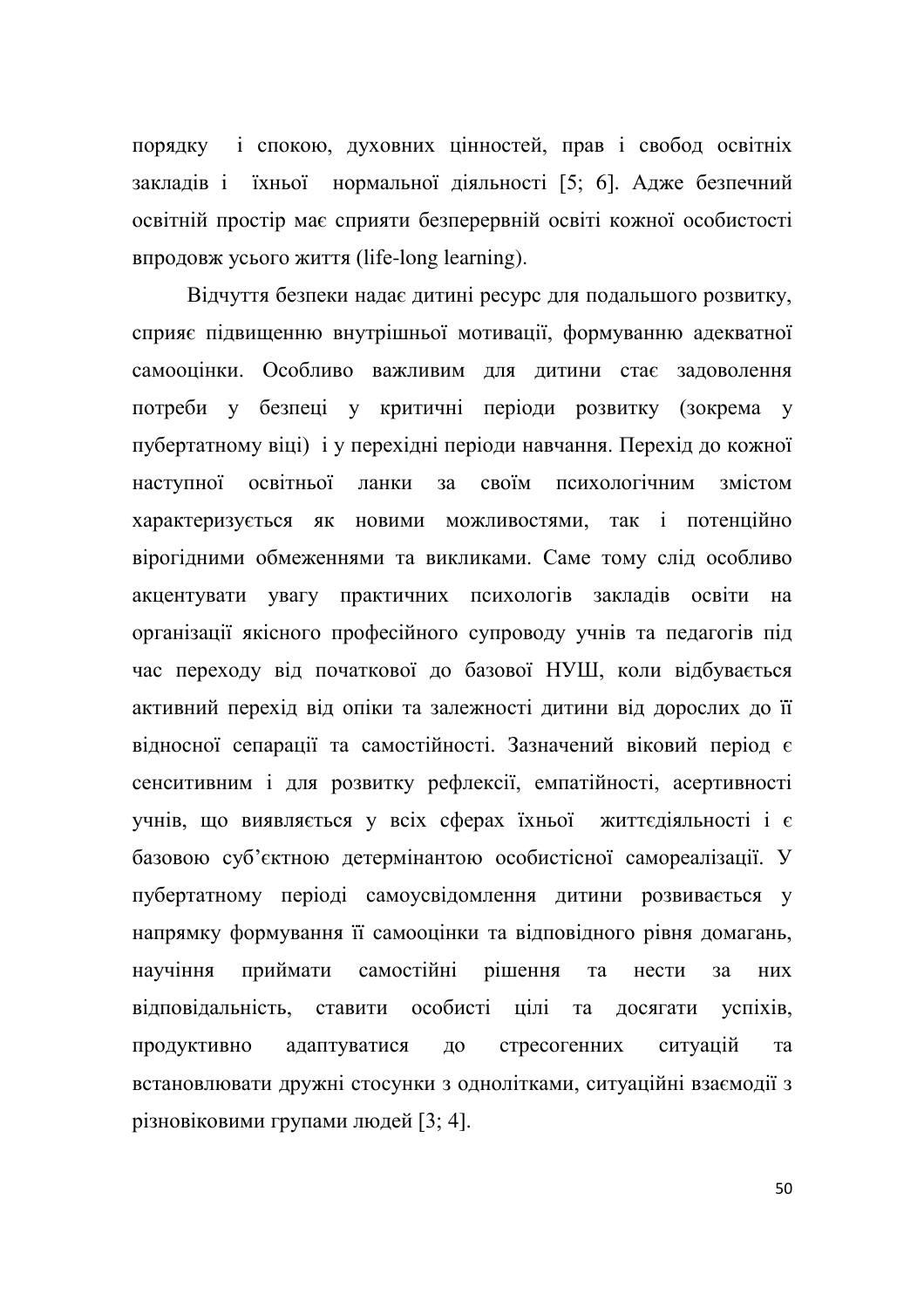Вважаємо, що будь-який процес переходу від одного етапу до наступного (а перехід від початкової до базової НУШ саме таким і є за своєю сутністю) потенційно несе в собі як ризики, так і великий потенціал, ресурс. У площині професійної компетенції практичних психологів освітніх закладів - вжити структурно-програмних заходів для попередження негативних впливів стресогенних освітніх чинників на особистісний розвиток учнів, на персональну адаптацію кожного із учасників освітньої взаємодії до сучасних трансформаційних процесів у контексті реформування освіти в Україні. Відчуття безпеки (небезпеки) є досить рухливою системою, за допомогою якої людина адаптується до незнайомих умов, переходить від однієї ситуації до іншої. У поняття ризиків входить широке коло умов, здатних чинити несприятливий вплив на життєдіяльність і розвиток дитини, небезпечна дія яких має імовірнісний характер, тобто становить можливу загрозу виникнення негативних наслідків. У зв'язку з цим можна говорити і про групи ризику – контингент осіб, у першу чергу  $-$  дітей, які є вразливими до дії того чи іншого ризику. Так, до загальних соціально-психологічних ризиків безпеки молодших підлітків можна віднести такі психологічні фактори, як неприйняття себе, емоційна нестійкість, неуспіх у діяльності, порушення адаптації, труднощі спілкування та (або) взаємодії з однолітками й дорослими тощо: та педагогічні фактори - невідповідність програм і умов навчання дітей їхнім психофізичним особливостям, переважання Heraturing online to the act of the set of the set of the set of the set of the set of the set of the set of the set of the set of the set of the set of the set of the set of the set of the set of the set of the set of the

Серед основних психологічних ризиків при переході учнів від початкової до базової НУШ можна виокремити:

- вікові обмеження, асинхронність у розвитку, некритичність засвоєння групових норм, особистісні особливості у різних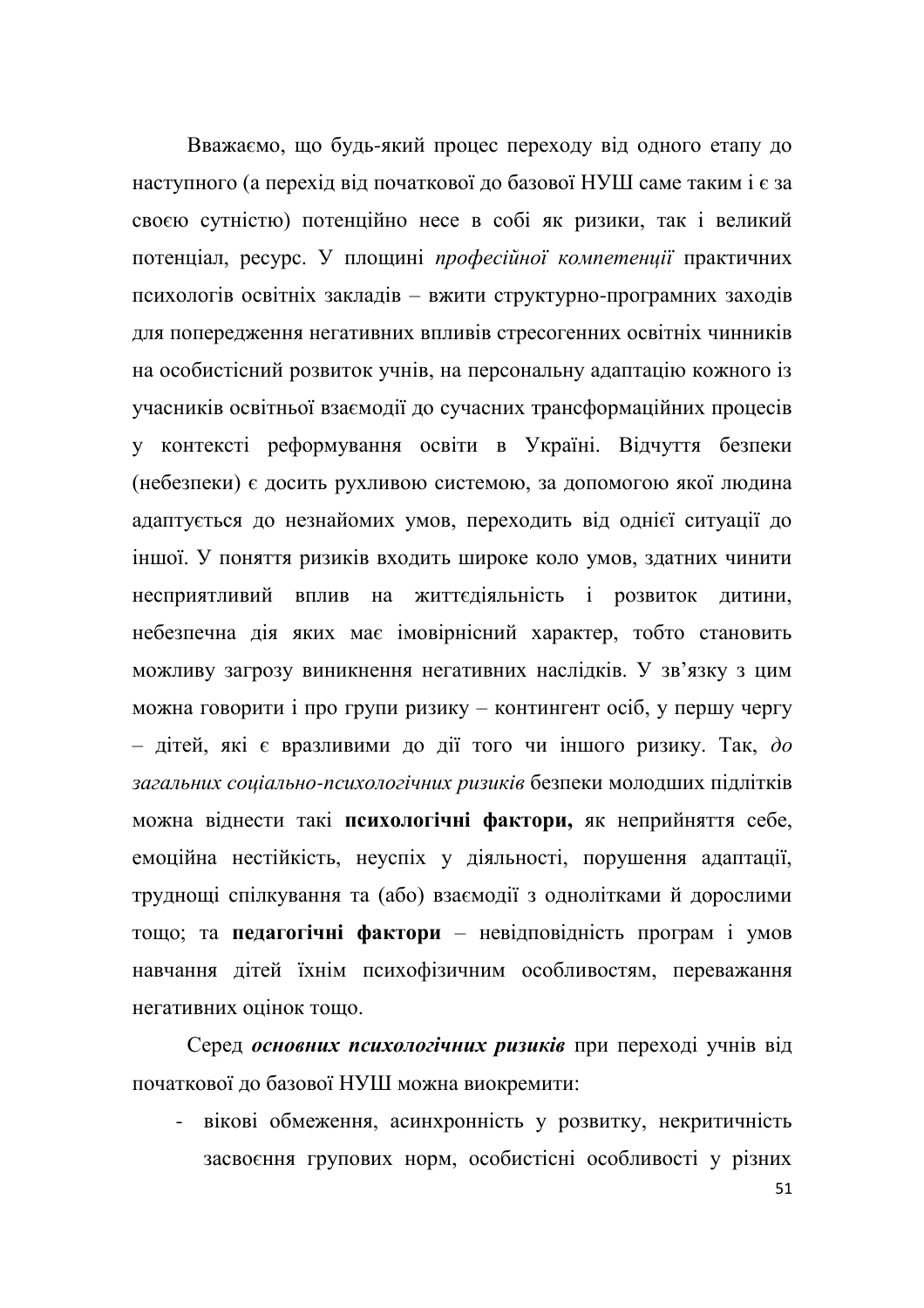учнів (які часто не приймаються до уваги вчителямипредметниками в контексті навчання; відсутні відповідні знання щодо вікових особливостей підлітків у батьків);

- об'єктивні зміни в організації освітнього процесу (збільшення навчального навантаження, зростання самостійності та відповідальності, проведення уроків різними вчителями, кабінетна система навчання, нові однокласники);
- відсутність чіткої наступності між вимогами, очікуваннями початкової освітньої ланки і середньої (щодо самого процесу навчання; щодо рівня моральних, правових очікувань та вимог до учнів);
- неготовність (психологічна та, часто, професійна) самих педагогічних працівників до реалізації переходу від початкової до базової НУШ;
- недостатній рівень навчальної підготовки учнів у попередній період (прогалини в знаннях, ситуаційно зумовлені дистанційним форматом навчання);
- несформованість внутрішньої мотивації для самостійного опрацювання навчального матеріалу; переважання зовнішньої, спрямованої на страх, на уникання невдачі, мотивації);
- завищені очікування з боку педагогів, батьків дитини можуть призводити до зростання тривожності, формування непродуктивної мотивації, до внутрішньоособистісних конфліктів $[4]$ ;
- незвична соціальна ситуація навчання може викликати погіршення психоемоційного самопочуття, провокувати виникнення психосоматичних розладів у підлітків.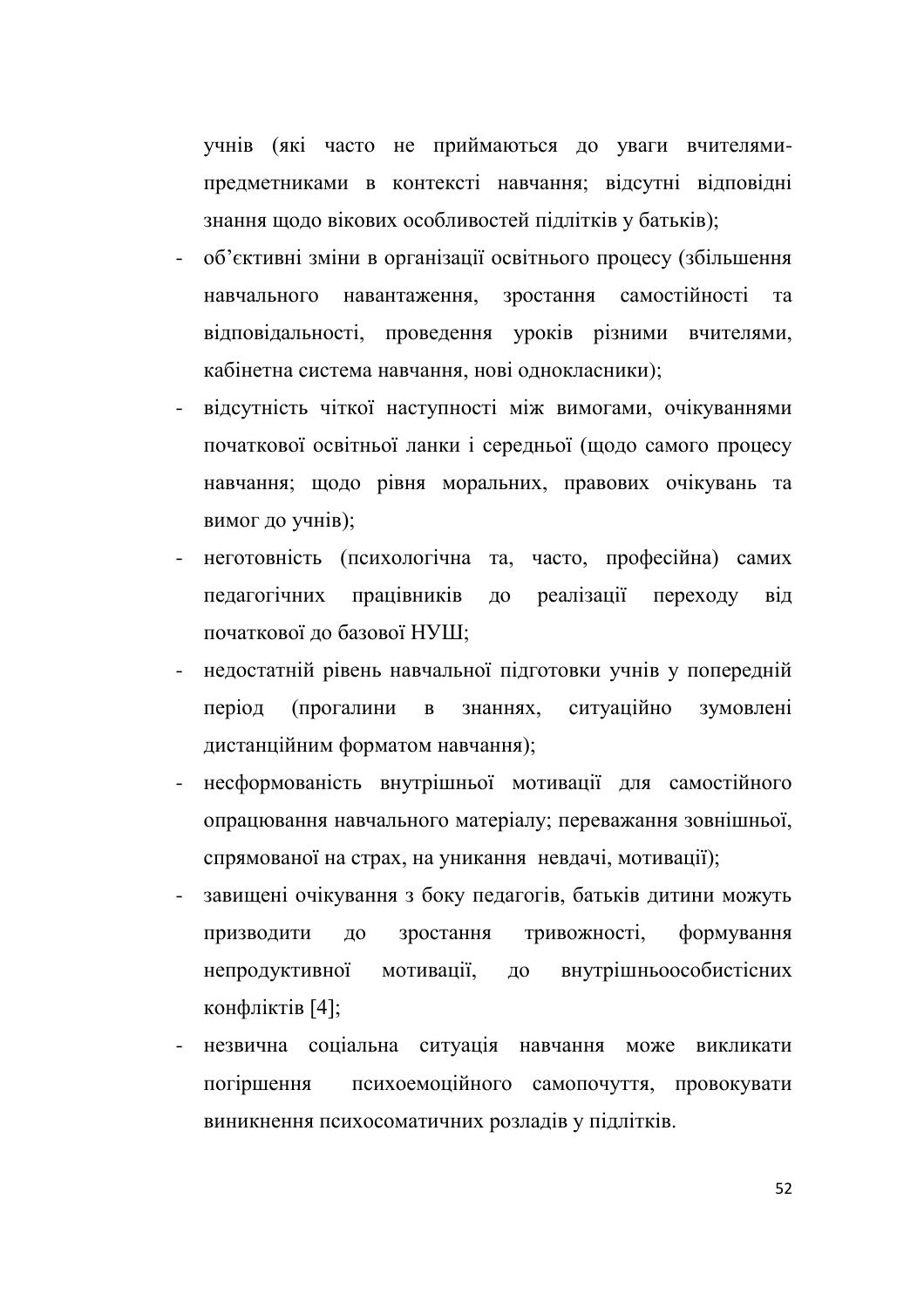# Список використаних джерел та літератури

1. Дзюбко Л. В. Благополуччя як показник оптимальних умов розвитку особистості школяра в освітньому просторі. Особистість у *Kpuзових умовах та критичних ситуаціях життя: матеріали IV* Міжнародної науково-практичної конференції (22-23 лютого 2018 року, м. Суми). Суми: Вид-во СумДПУ ім. А. С. Макаренка, 2018. C. 137–139.

2. Дзюбко Л. В. Особливості становлення самореалізації підлітків у освітньому просторі школи. Діяльнісна самореалізація особистості *в освітньому просторі* : монографія / [кол. авт.: В. В. Бучма, О. В. Гурова, Л. В. Дзюбко та ін.]; за ред. С. Д. Максименка. Київ: Слово, 2017. **С.** 41–61. URL: http://lib.iitta.gov.ua/709731/1/Діяльнісна%20самореалізація%20особис тості%20в%20освітньому%20просторі.рбг.

3. Глушко О. З. Європейський вектор освітніх реформ в Україні. Наукове видання *інституту педагогіки НАПНУ «Український педагогічний журнал».* № 4. Київ, 2017. С. 5-11.

4. Романовська Д. Д., Ящук М. Г. Стратегії психологічного супроводу освітнього процесу на етапі розбудови Нової української школи. Збірник тез за матеріалами Всеукраїнської науковопрактичної конференції з міжнародною участю 11–12.10.2018 «Сучасна освіта в контексті Нової української школи». Чернівці: ППОЧО, 2018. С. 183-186.

5. Якою буде роль шкільних психологів у Новій українській школі. *Oceimopiя медія*. URL: https://osvitoria.media/experience/shhorobytymut-shkilni-psyhology-u-novijukrayinskij-shkoli.

6. Концепція «Нова школа. Простір освітніх можливостей». URL: http://mon.gov.ua/activity/education/zagalnaserednya/ua-sch-2016/.  $-40$  c.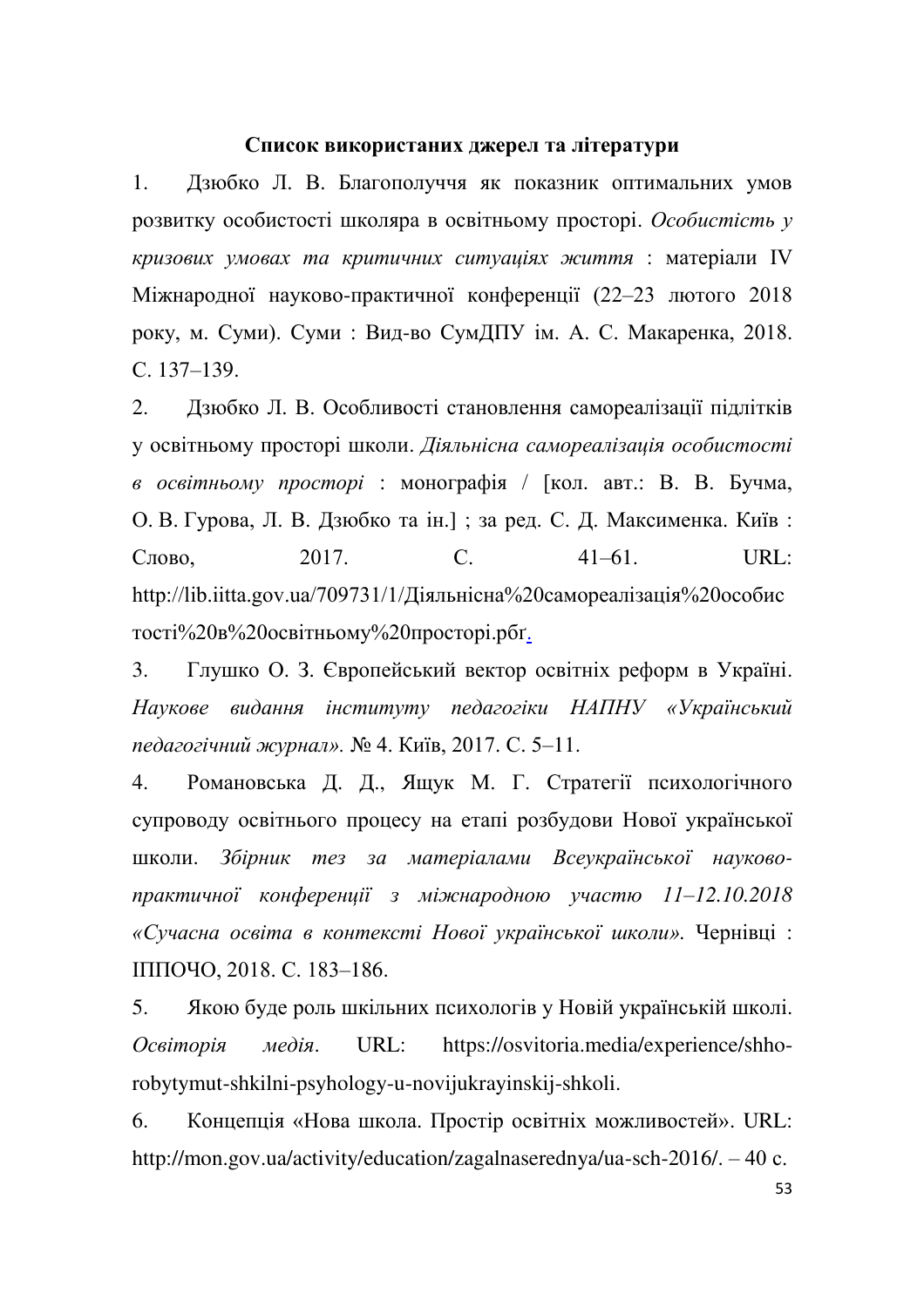7. Концепція Нової української школи. URL: http://mon.gov.ua/activity/education/zagalna-serednya/uasch2016/konczep-cziya.html.

# **ɍȾɄ 373.5.016:57:502/504**

### **Н. М. Поліщук,**

кандидат педагогічних наук,

старший викладач кафедри методики

викладання навчальних предметів

(КЗ «Житомирський ОПППО» ЖОР)

polychuk@gmail.com

# Наступність, перспективність та системність в освітньому процесі при викладанні біології та екології в умовах Нової української

# **ΠΙΚΟ.ΤΗ**

Свроінтеграційні процеси, які відбуваються сьогодні в Україні, визначили важливі проблеми реформування освіти. Головним завданням є реформування початкової та базової середньої освіти на засадах Концепції Нової української школи.

Основні напрями реформування загальної середньої освіти відображено в національному законодавстві та нормативно-правових актах. Державна політика у сфері реформування загальної середньої освіти визначає орієнтири розвитку Нової української школи на її початковому ступені [6]. Новий зміст освіти, заснований на:

формуванні компетентностей, потрібних для успішної самореалізації в суспільстві;

орієнтації на потреби учня в освітньому процесі, дитиноцентризм;

- на наскрізний процес виховання, який формує цінності;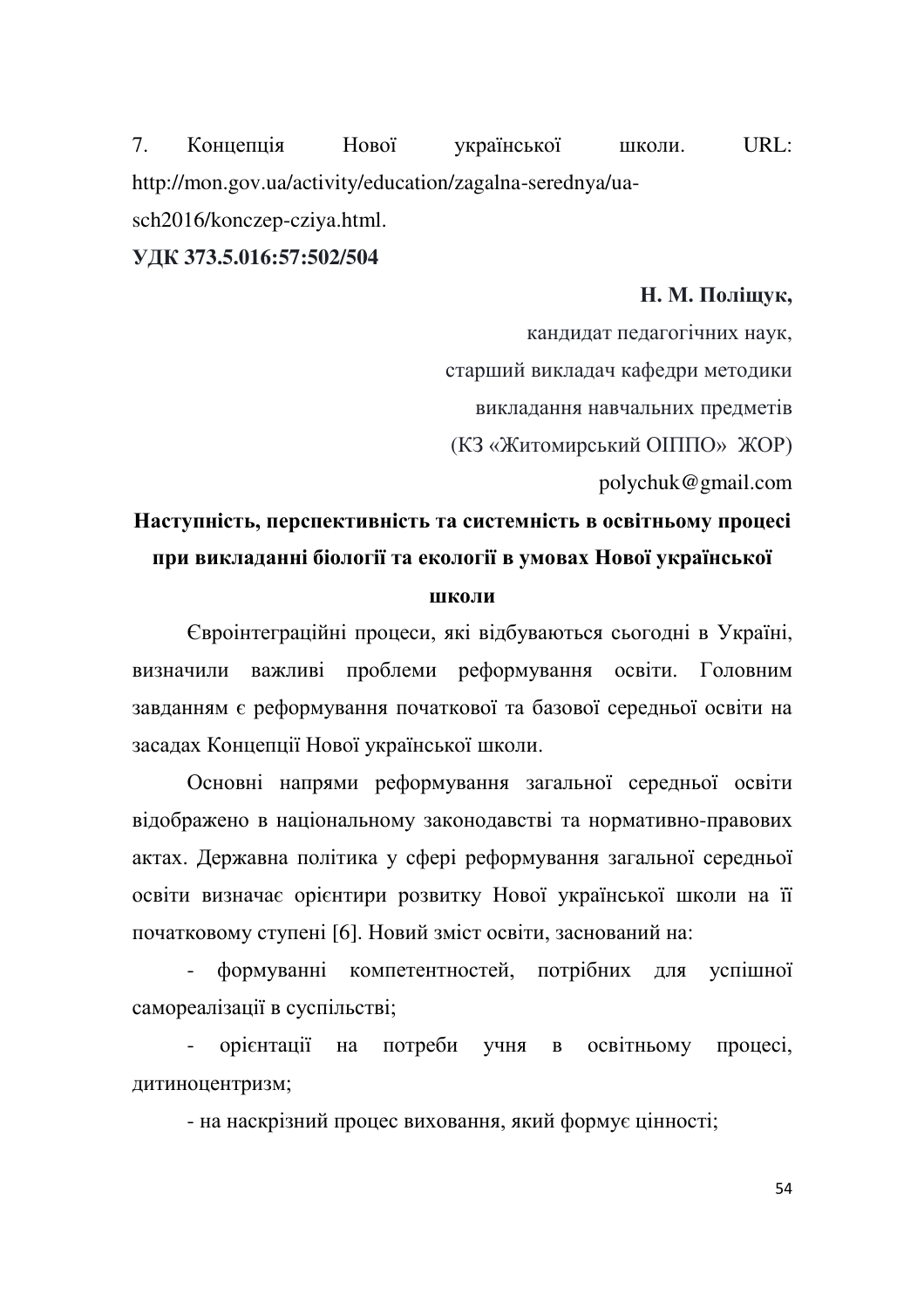- педагогіку, що грунтується на партнерстві між учнем, үчителем і батьками [5].

Важливим завданням є розробка змісту й методики навчання за новими Державними стандартами, модельними навчальними програмами, наступність та перспективність в освітньому процесі при викладання біології та екології. Дослідженням з проблем наступності викладання природничих дисциплін були присвячені роботи вітчизняних і зарубіжних педагогів. Велику увагу проблемі наступності навчання дошкільника та молодшого школяра приділяли I. Козак, Л. Коломієць, О. Кононко, Т. Степанова та ін. У змісті природничої освіти між дітьми старшого дошкільного та молодшого шкільного віку - Т. Байбара, Н. Буринська, Н. Коваль та ін. У дидактиці - А. Алексюк, В. Онищук, С. Гончаренко, Ю. Бабанський та i $H$ 

Питання наступності в системі освіті не нове. На думку О Савченко, «наступність є одним із принципів освіти, який передбачає зв'язок та узгодженість мети, змісту, організаційнометодичного забезпечення етапів освіти, які межують один з одним (дошкілля – початкова – основна школа)» [7]. На думку С. Гончаренко, наступність здійснюється «... при переході від одного уроку до наступного (тобто у системі уроків), від одного року навчання до наступного. Досягнення наступності у шкільній практиці забезпечується методично обґрунтованою побудовою програм, підручників, дотриманням послідовності руху від простого до складнішого у навчанні і взагалі усією системою методичних засобів» [2]. Основні ознаки наступності як педагогічного явища у своїх дослідженнях зазначила Д. Струннікова: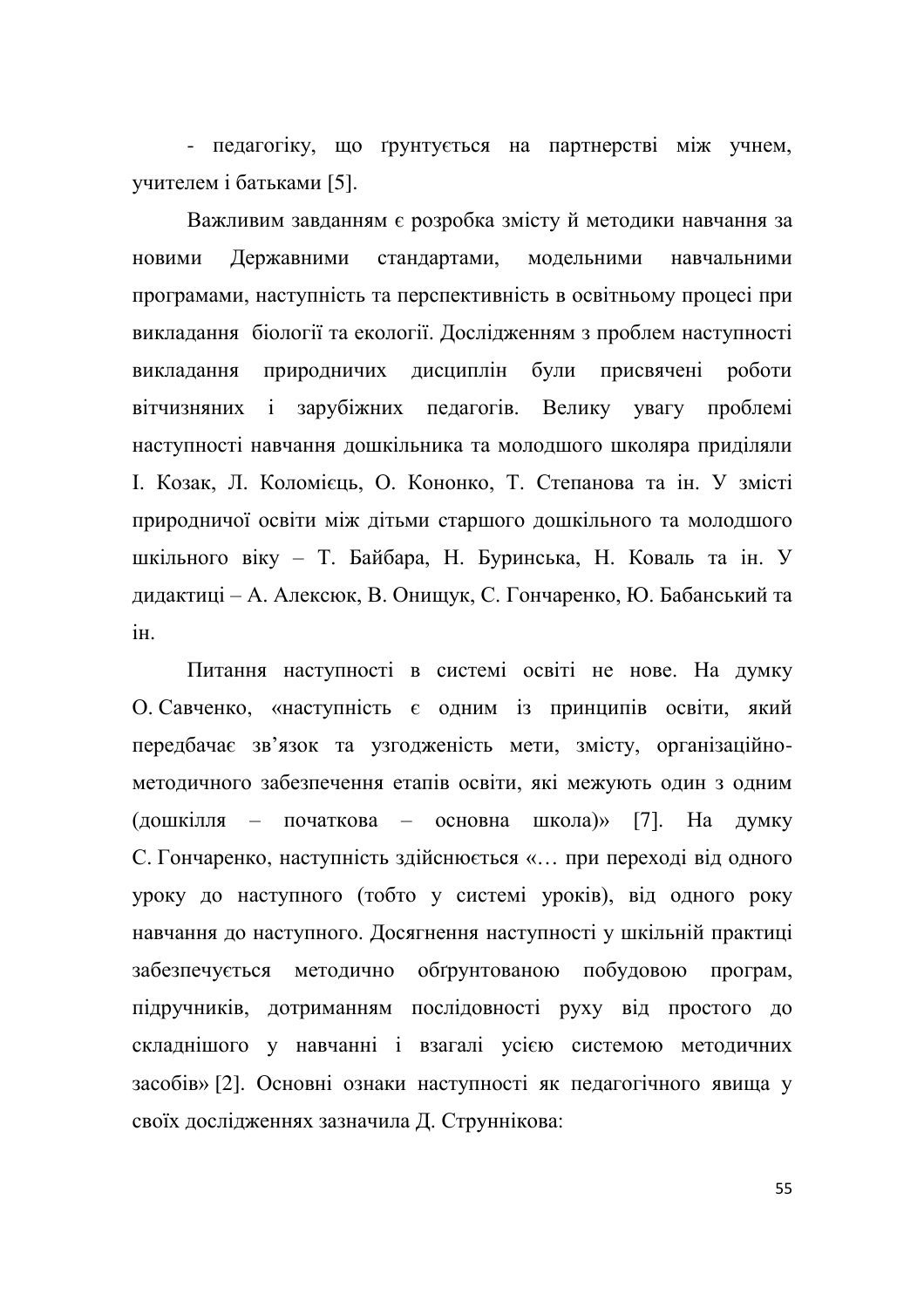үніверсальність - спостерігаються змістові внутрішньопредметні й міжпредметні взаємопов'язані складові програмового матеріалу, пересування їх за навчальною тривалістю;

- комплексність методів і прийомів реалізації;

- оптимальність – з'єднує навчальний матеріал, надаючи йому впорядкованості;

- генералізація – предмет вивчення стає повнішим, набуває реального значення своєрідність мети й завдань, суб'єктів і об'єктів педагогічного процесу [8].

Питанням наступності було приділено увагу у працях О Вашуленко: «наступність займає важливе місце в організації освітнього процесу і є умовою неперервного розвитку особистості на різних вікових етапах. Порушення наступності в освітньому процесі призводить до зниження його ефективності» [1].

У Державному стандарті початкової освіти визначено, що початкова освіта має такі цикли, як 1-2 та 3-4 класи, які враховують вікові особливості розвитку та потреби дітей і дають можливість забезпечити подолання розбіжностей у досягненнях, зумовлених готовністю до здобуття освіти [3]. Державний стандарт базової середньої освіти має такі цикли, як адаптаційний (5-6 класи) та базового предметного навчання (7-9 класи), що дають змогу враховувати вікові та індивідуальні особливості розвитку і потреби учнів, а також забезпечити просування індивідуальними освітніми траєкторіями [4]. Наступність і перспективність у формуванні змісту природничої освіти у закладах загальної середньої освіти забезпечується орієнтацією на зміст та структуру освітньої галузі «Природнича» як у початковій, так і в базовій середній школі.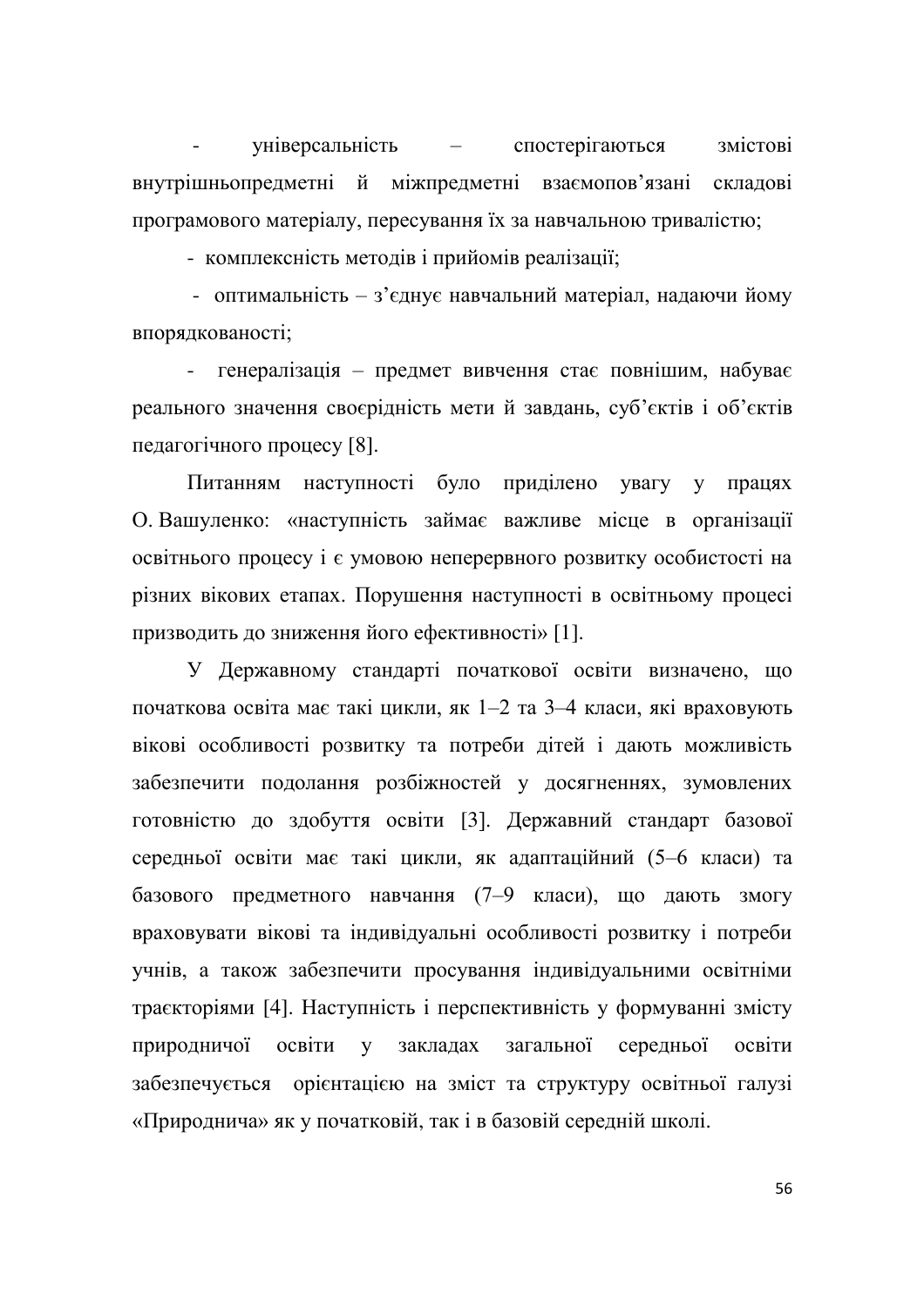Навчальна програма «Я досліджую світ» та її змістова лінія «Людина і природа» початкової школи включає систему знань, уявлень про закономірності в природі та місце людини в ній; елементарні уявлення й поняття про об'єкти та явища природи, їх взаємозв'язки в системі «жива - нежива природа», «природа людина», усвідомлення свого місця в навколишньому світі тощо.

Учні базової середньої школи за новим Державним стандартом почнуть опанування елементів біологічних знань в межах адаптивного циклу (5–6 класи) на уроках інтегрованого курсу «Пізнаємо природу» або інтегрованого курсу «Довкілля» (за вибором закладу освіти) та предметного навчання у 7-9 класах. Особливістю біологічного компонента природничої освітньої галузі є те, що, з одного боку, вона забезпечує узагальнення і систематизацію знань про живу природу, отриманих учнями у початковій школі, з іншого - створює понятійну й діяльнісну основу вивчення біології, починаючи з сьомого класу. Це досягається за умови дотримання принципів наступності, послідовності та системності. Послідовність і системність у навчанні дозволяють усунути суперечність між необхідністю формування предметних знань і умінь та необхідністю формування цілісної картини світу. Реалізація принципів наступності, послідовності та системності має передбачати скоординованість в узгодженості програм, підручників, посібників, виділення основних структурних елементів курсу, які мають наскрізний характер, реалізацію зв'язку між змістом навчання на різних етапах і ланках освіти. У Державному стандарті базової середньої освіти та типових освітніх програмах закладені принципи інтегрування змісту освіти. Заклад освіти, спираючись на модельні навчальні програми, може розробляти програми інтегрованих курсів. Інтегроване навчання – система, яка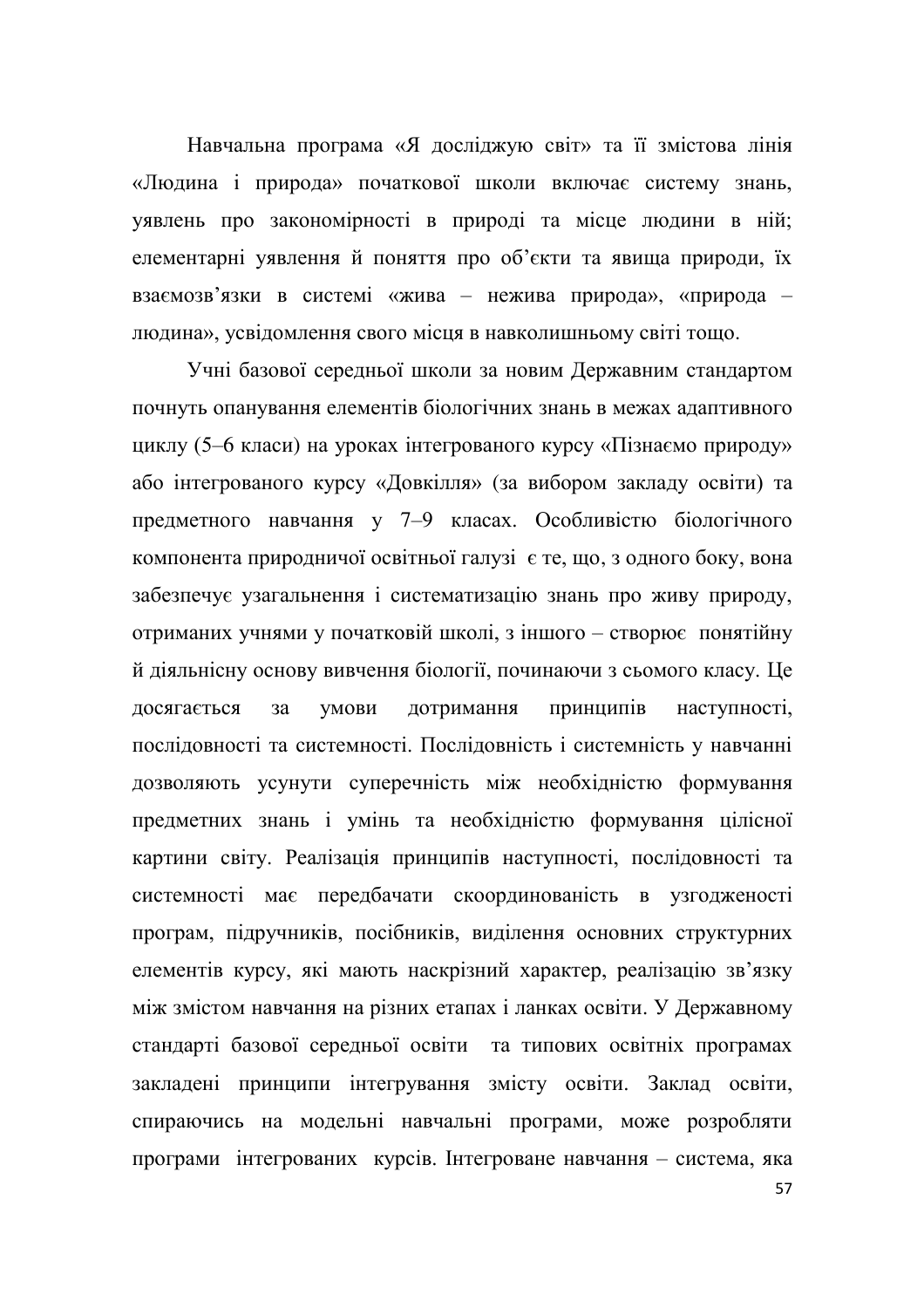об'єднує знання з окремих навчальних предметів в єдине ціле, на основі чого в учнів і формується цілісне уявлення про дійсність і обумовлені ним цілісний світогляд, природовідповідно високі рівні інтелекту, соціальної зрілості. Прикладом інтеграції змісту освіти в початковій школі є курс «Я досліджую світ». Основу змісту курсу складають різні освітні галузі (природнича, соціальна і здоров'язбережувальна, громадянська та історична, технологічна, інформатична; частково мовно-літературна та математична). У процесі навчання здійснюється повна або часткова інтеграція освітніх галузей.

Державні стандарти початкової та базової середньої освіти засновані на ключових компетентностях, які мають бути наскрізними в змісті навчальних предметів і необхідними для успішної самореалізації особистості.

# Список використаних джерел та літератури

1. Вашуленко О. Питання наступності в педагогічній теорії. Педагогіка і психологія. Вісник Академії педагогічних наук. 2005. № 4.  $C.49-59.$ 

2. Гончаренко С. У. Український педагогічний словник. Київ: Либіль. 1997. 376 с.

3. Державний стандарт початкової освіти : постанова Кабінету Міністрів України від 21 лютого 2018 р. № 87. URL: https://www.kmu.gov.ua/ua/npas/pro-zatverdzhennyaderzhavnogostandartu-pochatkovoyi-osviti.

4. Державний стандарт базової середньої освіти : постанова Кабінету Міністрів України від 30 вересня 2020 р. № 898. URL: http://ru.osvita.ua/legislation/Ser\_osv/76886/.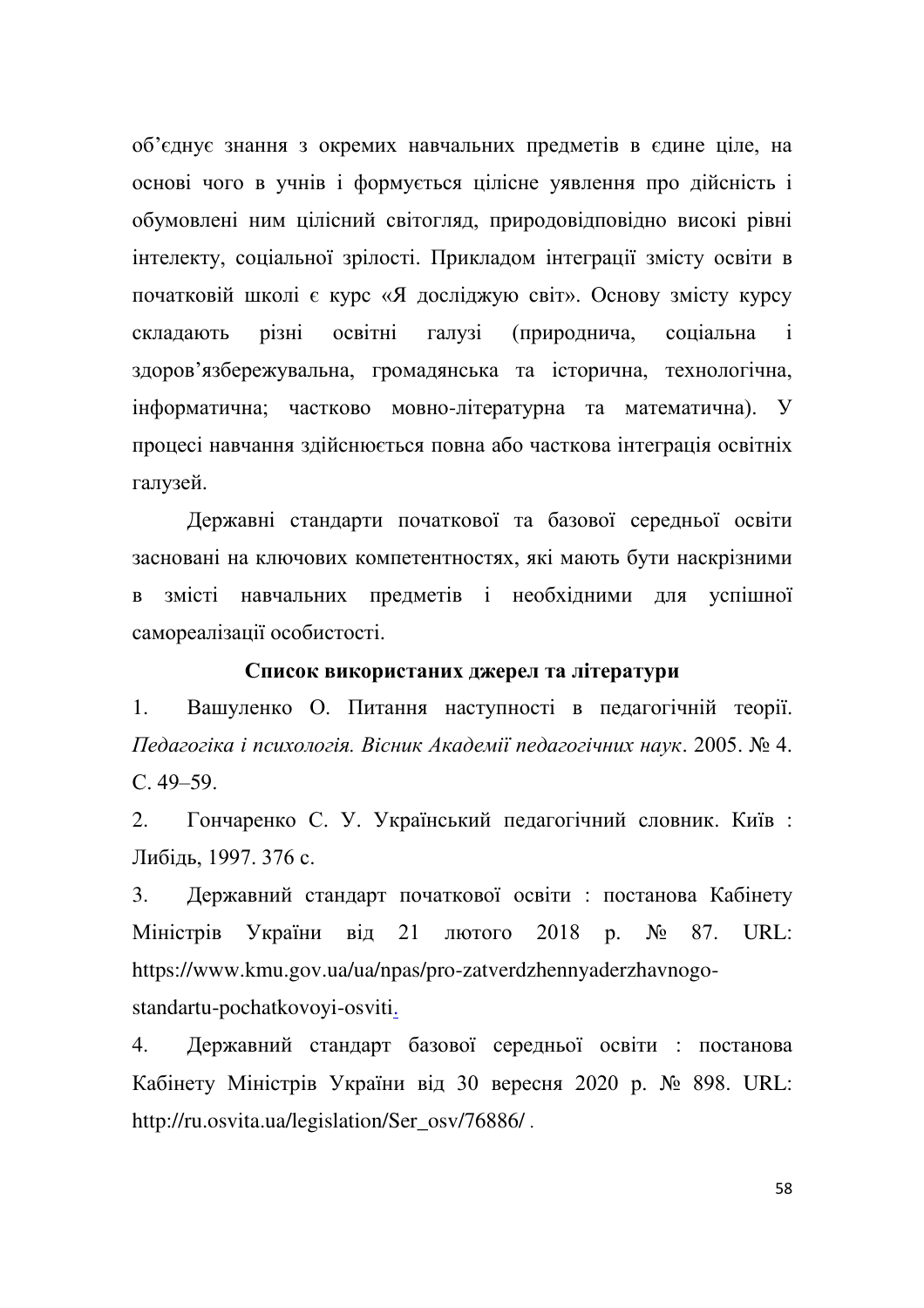5. Нова українська школа: порадник для вчителя / під заг. ред. Бібік Н. М. Київ: Плеяди, 2017. 206 с.

6. Нова українська школа: концептуальні засади реформування середньої школи / упоряд.: Л. Гриневич, О. Елькін та ін. ; заг. ред. М. Грищенко. URL: https://www.kmu.gov.ua/storage/app/media/reforms/ ukrainska-shkola-compressed.pdf.

7. Савченко О. Я. Дидактика початкової освіти. Київ: Грамота, 2012, 504 c.

8. Струннікова Д. І. Наступність в ознайомленні з природою дітей  $\overline{6}$  i  $\overline{7}$  років (в умовах діяльності навчально-виховного комплексу «школа – дитячий садок») : дис. ... канд. пед. наук. Чернівці, 2000.  $C$  15.

# УДК 373.5.016:028

#### Т.М. Полякова,

викладач кафедри методики викладання навчальних предметів (КЗ «Житомирський ОПППО» ЖОР) tatapola20@gmail.com

# Шляхи збереження наступності у формуванні читацької компетентності учнів НУШ у базовій школі

Поняття «читацька компетентність» - сукупність знань, умінь і навичок, які дозволяють людині розуміти письмову інформацію, відбирати, організовувати її у відповідності до особистих та громадських цілей. Державний стандарт початкової освіти визначає належність до ключових компетентностей любов до читання та читання з розумінням як спільне для всіх компетентностей вміння [1]. На це саме наголошує й Держстандарт базової середньої освіти [2]. Тобто визнається важливість і необхідність оволодіння читацькими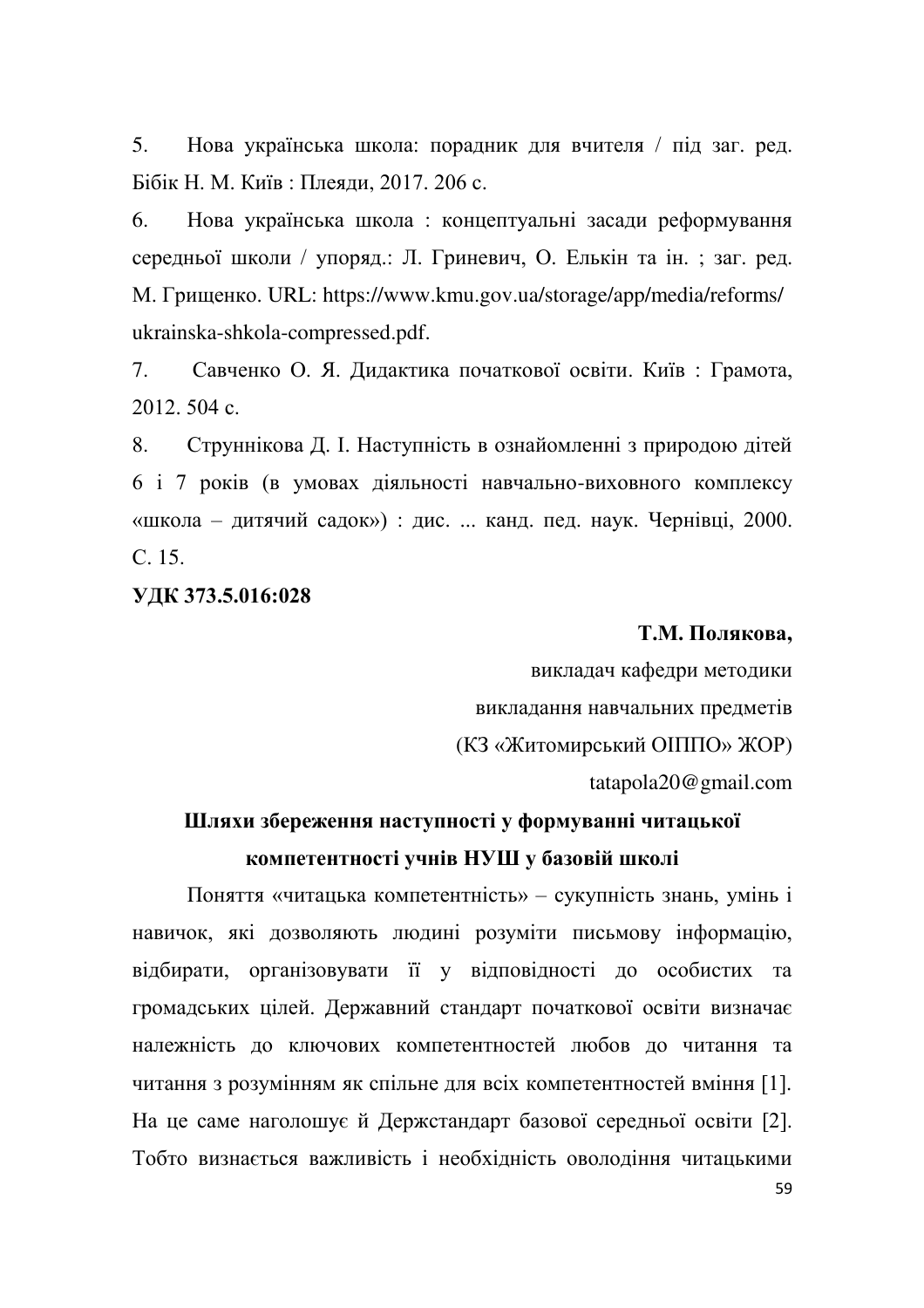навичками для навчання взагалі та у подальшому житті людини. І якщо у початковій ланці навчання читанню є першим етапом оволодіння читацькою компетентністю, то задача середньої ланки забезпечити оволодіння читацькими уміннями й навичками для подальшого навчання (читання для навчання).

Про важливість і першорядність формування читацької компетентності говорить і той факт, що дослідження якості читацьких вмінь започатковане на міжнародному рівні (дослідження якості освіти PISA) та проводиться раз на три роки. Вперше українські школярі брали участь у дослідженні у 2018 році й набрали у середньому 466 балів із 1000 можливих, тобто показали результат нижче середнього - 487 балів - при 555 балах у країни-лідера [3].

Основними уміннями, які оцінюються міжнародною програмою, визначено три позиції: знаходження та виокремлення шуканої інформації, інтеграція та інтерпретація повідомлень тексту, осмисленняй оцінювання прочитаного. Оцінюється те, без чого неможливе розуміння письмового тексту. Якщо читацька грамотність учнів початкової школи базується на читанні художніх та інформаційних текстів, то читацька компетентність учнів базової ланки поглиблюється та розглядається з точки зору читання текстів для особових цілей, для суспільних цілей, для робочих цілей і для отримання освіти.

Наслідки випробування українських учнів ретельно вивчено та узагальнено. Саме вони, на наш погляд, лягли в основу вимог Державного стандарту базової середньої освіти, який є логічним продовженням Державного стандарту початкової освіти.

В вимогах до обов'язкових результатів здобувачів освіти з мовно-літературної освітньої галузі окремим розділом передбачається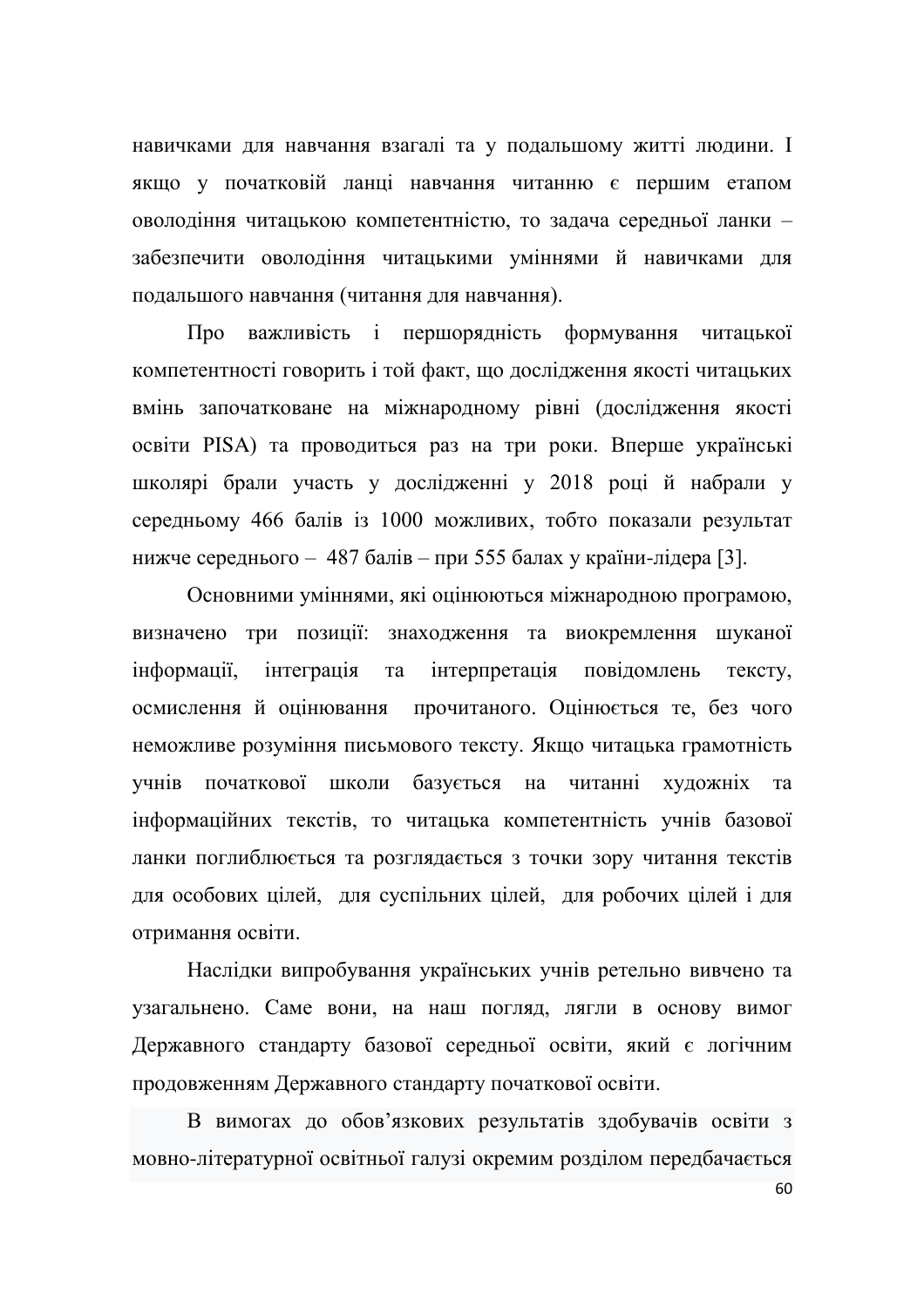розвиток читацької компетентності: «Сприйняття, аналіз, інтерпретація, критичне оцінювання інформації в текстах різних видів, медіатекстах та використання її для збагачення свого досвіду» [1] в початковій школі і аналогічно в базовій щколі: «Сприймання, аналіз, інтерпретація, критичне оцінювання інформації в текстах різних видів (зокрема художніх текстах, медіатекстах) і використання її для збагачення власного досвіду» [2]. Щодо загальних результатів стосовно читацької компетентності, заявлених Держстандартом початкової та базової освіти, потрібно відмітити, що вони грунтуються на читацьких вміннях, які лягли в практику міжнародного моніторингу читацької грамотності. Оскільки кожне з читацьких вмінь визначається шістьма рівнями, вимоги до результатів читацької грамотності рівномірно розподіляються на весь час навчання в початковій та базовій ланках. Так, щодо вміння *аналізувати та інтегрувати прочитану інформацію на кінець* навчання в початковій ланці передбачається, що учень, сприймаючи текст, «пов'язує елементи інформації в цілісну картину; розрізняє факти і думки про ці факти; формулює прямі висновки на основі інформації, виявленої в тексті; визначає форму і пояснює зміст простих медіатекстів [4 MOB 2.2]» [1], а на кінець адаптаційного періоду (6 клас) «зіставляє інформацію про прочитане із власним досвідом, розрізняє відому і нову, головну і важливу другорядну інформацію, визначає тему, основні мікротеми та основну думку тексту, порівнює на рівні окремих важливих елементів (теми, ідеї, проблеми, образи, сюжети тощо) нескладні в мовному плані невеликі тексти, інтегрує інформацію, робить висновки на основі прочитаного (зокрема художнього тексту, медіатексту або уривка з нього) [6 УМД 2.2.7] [2]. Отже, початкова ланка повинна вивести учнів на перший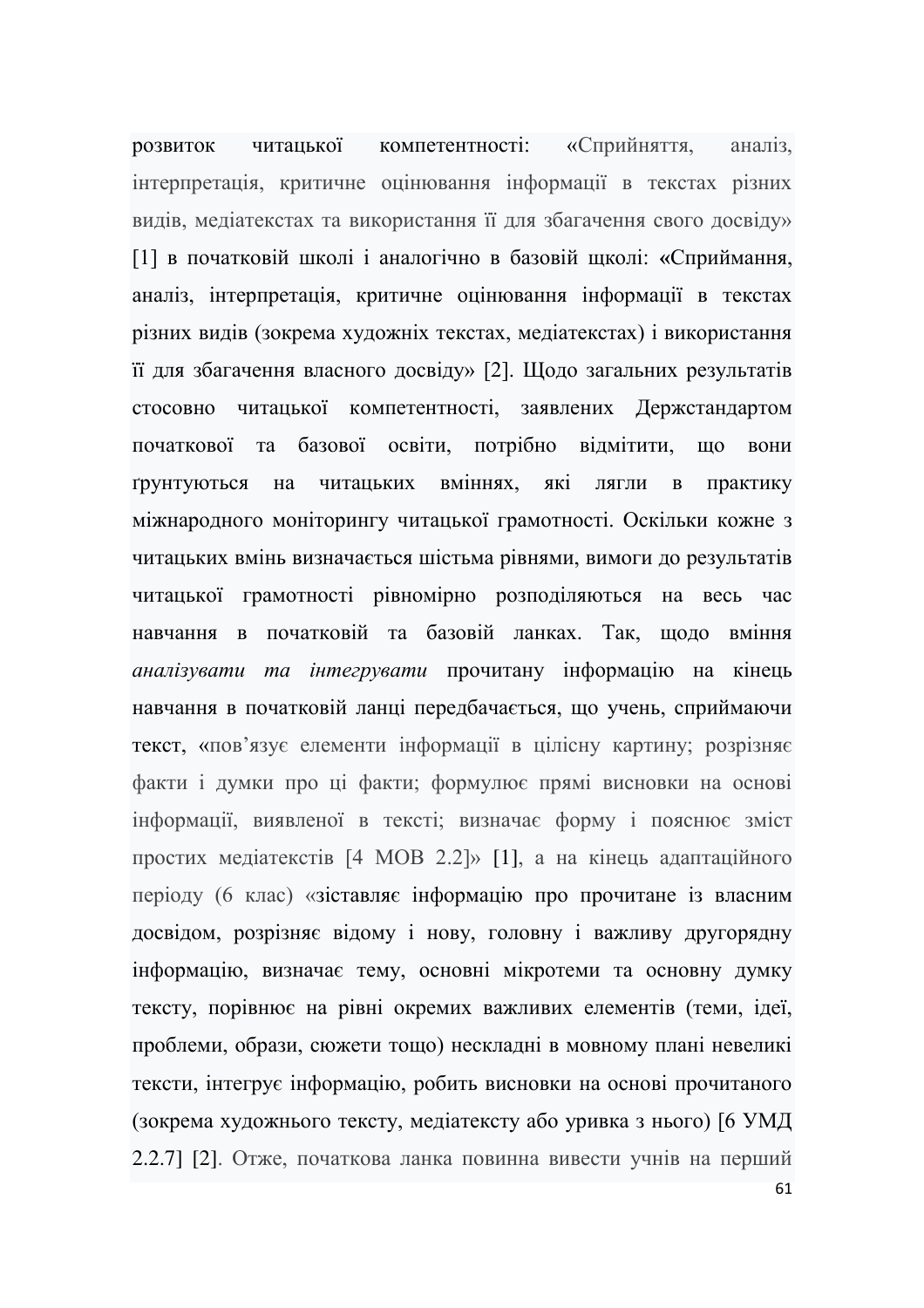рівень сформованості читацької компетентності, а до кінця адаптаційного періоду учні мають піднятися на третій рівень (за вимогами PISA). Щодо вмінь осмислення та оцінювання прочитаної інформації спостерігаємо таку ж картину: наприкінці 4-го класу учень «висловлює власне ставлення до творів, літературних персонажів, об'єктів мистецтва і навколишнього світу, наводить прості аргументи щодо власних думок, використовуючи текст, власний досвід та інші джерела; описує враження від змісту і форми медіатексту [4 МОВ 2.4]» [1], тобто виходить на перший рівень сформованості читацької компетентності, а до кінця 6-го класу – на третій рівень. Таким чином зберігається наступність у формуванні читацьких вмінь протягом всього періоду навчання.

Щодо такого важливого читацького вміння, як знаходження та виокремлення текстової інформації, яке визначається як перше читацьке вміння, на яке відводиться 29 % всіх завдань програмою PISA, слід відмітити, що воно не знайшло свого відображення у вимогах до обов'язкових результатів, а зупинились лише на вимогах до сприйняття тексту. При цьому поза увагою залишились такі важливі уміння, як знайти одну або кілька одиниць інформації, повідомлених в явному вигляді та спеціально виділених в тексті (перший рівень); знайти одну або кілька одиниць інформації, що відповідають кільком критеріям; знайти і зв'язати кілька одиниць інформації, що відповідають кільком критеріям (другий та третій рівні). Додамо, що ці ж позиції не розроблено і для 7–9 класів, які повинні вивести учнів на найвищий, шостий рівень читацьких вмінь. Пошук необхідної інформації являє собою визначення місця, де ця інформація міститься, а її виокремлення – процес вибору шуканого повідомлення. Це складний процес, особливо якщо інформація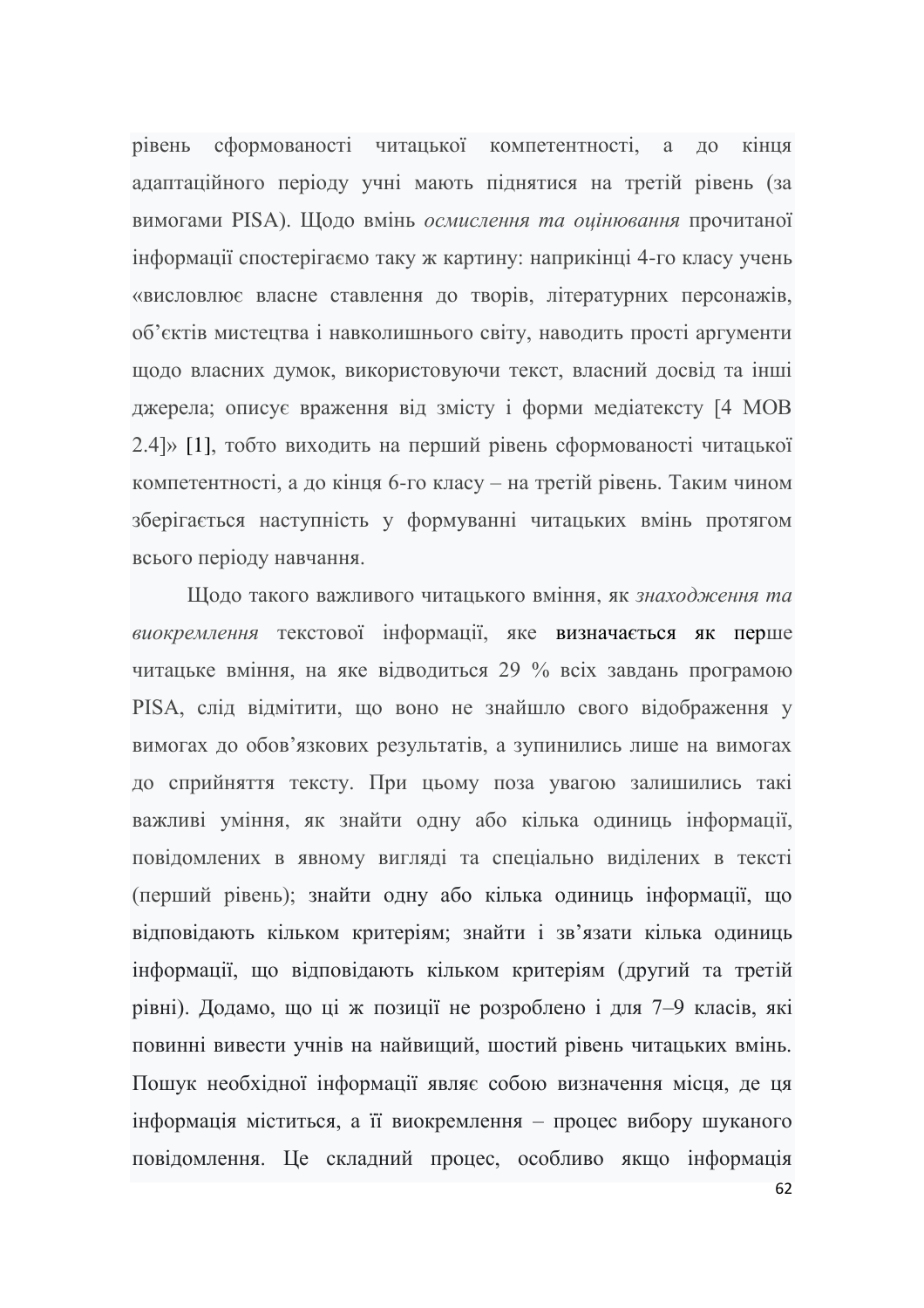подається не в явному, а у прихованому вигляді, коли потрібно осмислити підтекст, провести складні розумові висновки, допущення чи твердження.

Відмітимо, що наслідки виконаних українськими учнями завдань PISA-2018 показали, що значна кількість учнів не здатна розпізнавати підтекст, а розуміє текст буквально, не бачить алегоричності змісту прочитаного [3]. Цей недолік є наслідком недостатньо сформованого вміння знаходити та виокремлювати інформацію тексту. Якщо цього не відбувається, то невірним буде й аналіз тексту, його осмислення та оцінювання.

Таким чином, слід відмітити, що Державний стандарт Нової української школи передбачає наступність у формуванні читацької компетентності учнів базової середньої освіти, базується на глибокому аналізі стану справ в цій галузі й вказує вчителю конкретні перспективи роботи. Проте, на наш погляд, потрібно дещо доповнити ці вимоги та надати вчителю конкретні рекомендації в процесі їх реалізації.

# Список використаних джерел та літератури

1. Про внесення змін до Державного стандарту початкової освіти. URL : https://zakon.rada.gov.ua/laws/show/688-2019-%D0%BF#Text.

2. Державний стандарт базової середньої освіти 5-9 класи Нової української школи. URL: https://mon.gov.ua/storage/app/media/rizne/202 0/10/08/derzhstandartbazovoiosvityprezentatsiya.pdf.

3. Національний звіт за результатами міжнародного дослідження якості освіти PISA-2018. URL: https://testportal.gov.ua/wpcontent/uploads/2019/12/PISA\_2018\_Report\_UKR.pdf.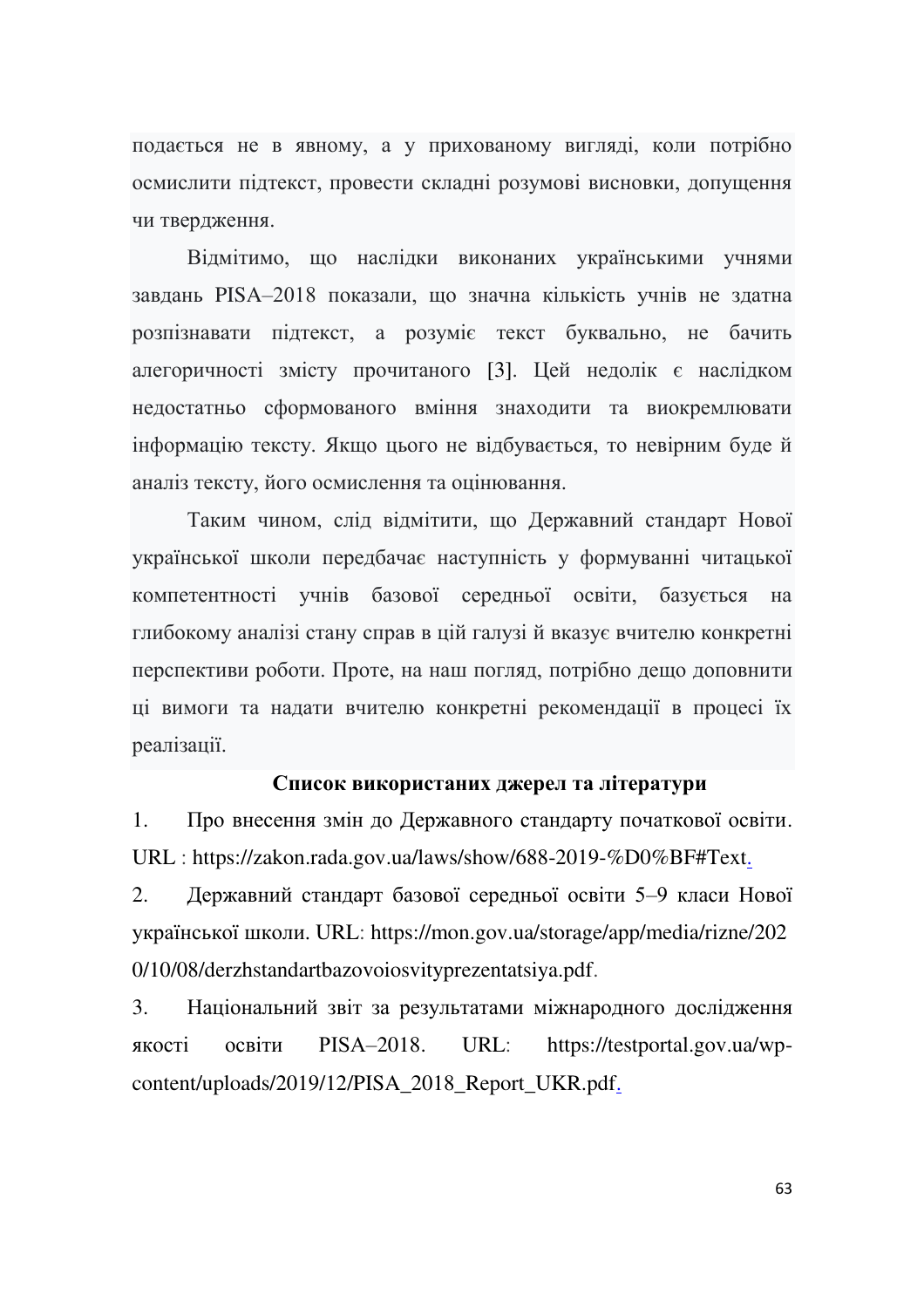### **ɍȾɄ 373.5.016:51]:006.036**

# **Л. В. Роміцина,**

методист математики, викладач кафедри методики викладання навчальних предметів (КЗ «Житомирський ОПППО» ЖОР) *e-mail*: matem32@ukr.net

# Ключові компетентності та наскрізні вміння – основа математичної освітньої галузі Державного стандарту базової середньої освіти

Державний стандарт базової середньої освіти, затверджений Урядом 30 вересня 2020 року, є логічним продовженням затвердженого у 2018 році Державного стандарту початкової освіти та основою для реалізації реформи «Нова українська школа» в 5-9 класах.

«Ключові компетентності та наскрізні вміння, закладені в цьому документі, базуються на найкращих практиках Євросоюзу та досвіді Фінляндії, Шотландії, Франції, Канади. Підготовка до реалізації положень стандарту вже почалась, і школярі вчитимуться за ним вже з 2022 року, коли 5-ті класи стануть частиною Нової української школи», – зазначає Міністр освіти і науки Сергій Шкарлет [3].

Стандарт базової середньої освіти ґрунтується на Законі України «Про освіту», де відображені ключові компетентності та наскрізні вміння.

1) Основою стандарту є не предметні, а ключові компетентності та освітні результати, якими має володіти кожний випускник школи на етапі базової середньої освіти, загалом кожна людина, щоб бути успішною в житті.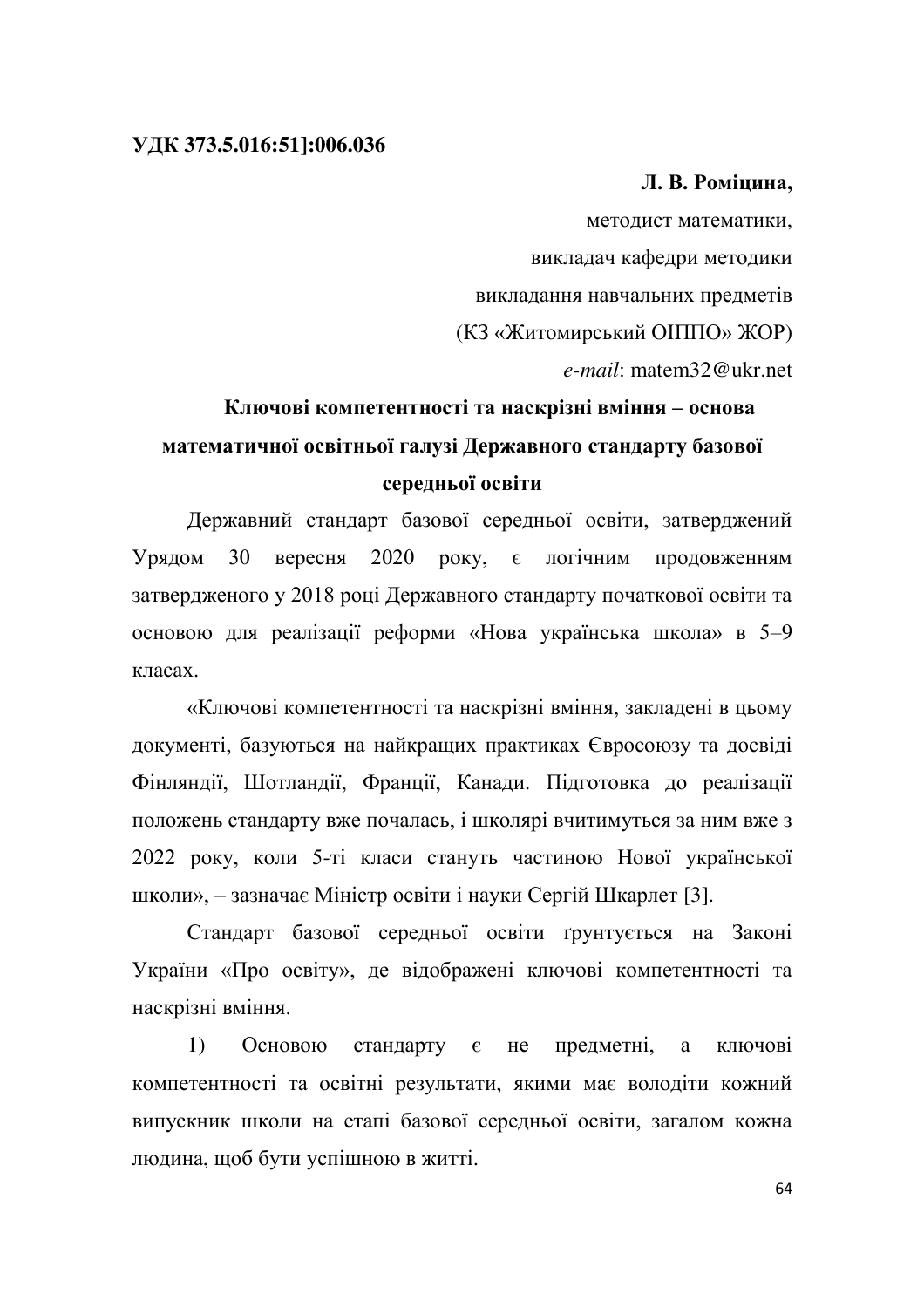2) У стандарті визначено компетентнісний потенціал всіх 9 освітніх галузей, зокрема і математичної, у забезпеченні формування ключових компетентностей. Стандарт забезпечує наступність між початковою і базовою середньою освітою.

3) У стандарті надається більше академічної свободи закладам освіти (зазначена мінімальна, максимальна і рекомендована кількість навчальних годин за циклами навчання). Для предмета «Математика» – 4-5-6 годин на тиждень. Це надає можливість школам під час створення власних освітніх програм варіювати в обсягах навчального навантаження залежно від освітніх потреб та iHTepecib VTHiB.

Базова середня освіта в стандарті представлена 2 циклами: адаптаційний (5-6 класи) і базового предметного навчання (7-9 класи). Цикли надають можливість враховувати вікові та індивідуальні особливості розвитку і потреби учнів, а також забезпечити просування індивідуальними освітніми траєкторіями.

Стандарт не містить поділу на предмети, є лише освітні галузі. Для математичної освітньої галузі визначено:

1) Уміння:

үстановлювати причинно-наслідкові зв'язки, виокремлювати головну та другорядну інформацію;

формулювати визначення, логічно обтрунтовувати висловлену думку;

перетворювати інформацію з однієї форми в іншу (текст, графік, таблиця, схема) для вирішення комунікативних завдань.

2) Ставлення:

- готовність до пошуку різноманітних способів розв'язання комунікативних проблем [2].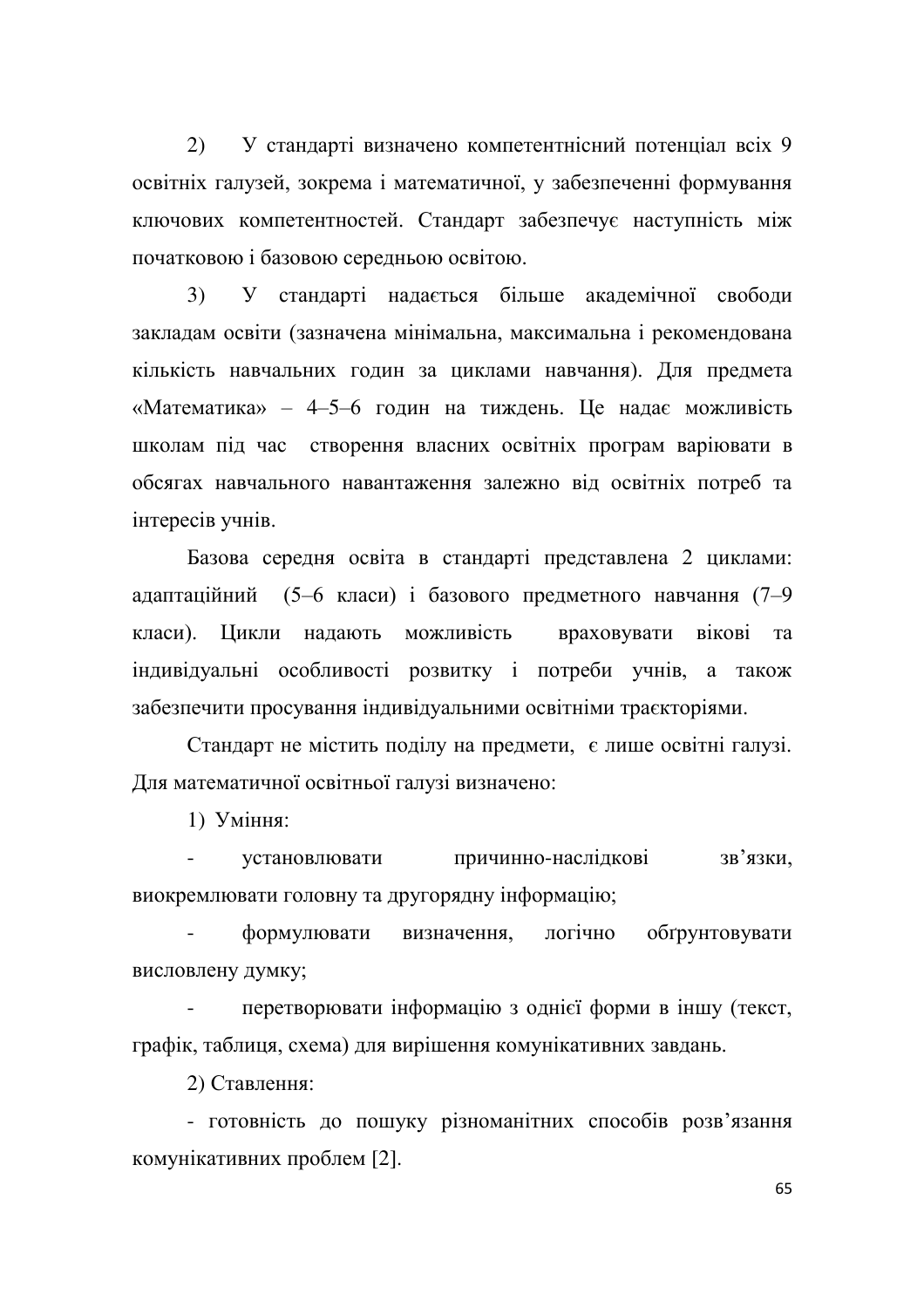Обов'язкові результати навчання учнів позначено відповідними індексами, розшифровка яких подана в п.13 Державного стандарту базової середньої освіти для орієнтації в результатах навчання.

Математична компетентність – одна з 11 ключових компетентностей, які формує базова середня освіта. Вона передбачає здатність розвивати і застосовувати математичні знання та методи для розв'язання широкого спектра проблем у повсякденному житті; моделювання процесів та ситуацій із застосуванням математичного апарату; усвідомлення ролі математичних знань і вмінь в особистому та суспільному житті людини.

Наскрізні вміння, що формуються на уроках математики, співпадають з іншими предметами: читати з розумінням; висловлювати власну думку усно і письмово; критично та системно мислити; діяти творчо; виявляти ініціативність; здатність логічно обтрунтовувати позицію; конструктивно керувати емоціями; оцінювати ризики; приймати рішення; розв'язувати проблеми.

Державний стандарт базової середньої освіти став основою для розроблення Типової освітньої програми для 5-9 класів закладів загальної середньої освіти, затвердженої 19 лютого 2021 року. Між Державним стандартом початкової освіти та стандартом базової середньої освіти відстежується правонаступництво - перехід прав і обов'язків від одного суб'єкта до іншого суб'єкта, від початкової школи до базової школи. Цілі базової освіти та ціннісні орієнтири більш розширені у порівнянні з початковою. Відрізняються наскрізні вміння, в базовій освіті враховуються вікові особливості учнів. Освітня галузь «Математична» зберегла своє правонаступництво. Більш детальна інформація буде представлена в модельних навчальних програмах, які ще в процесі розробки.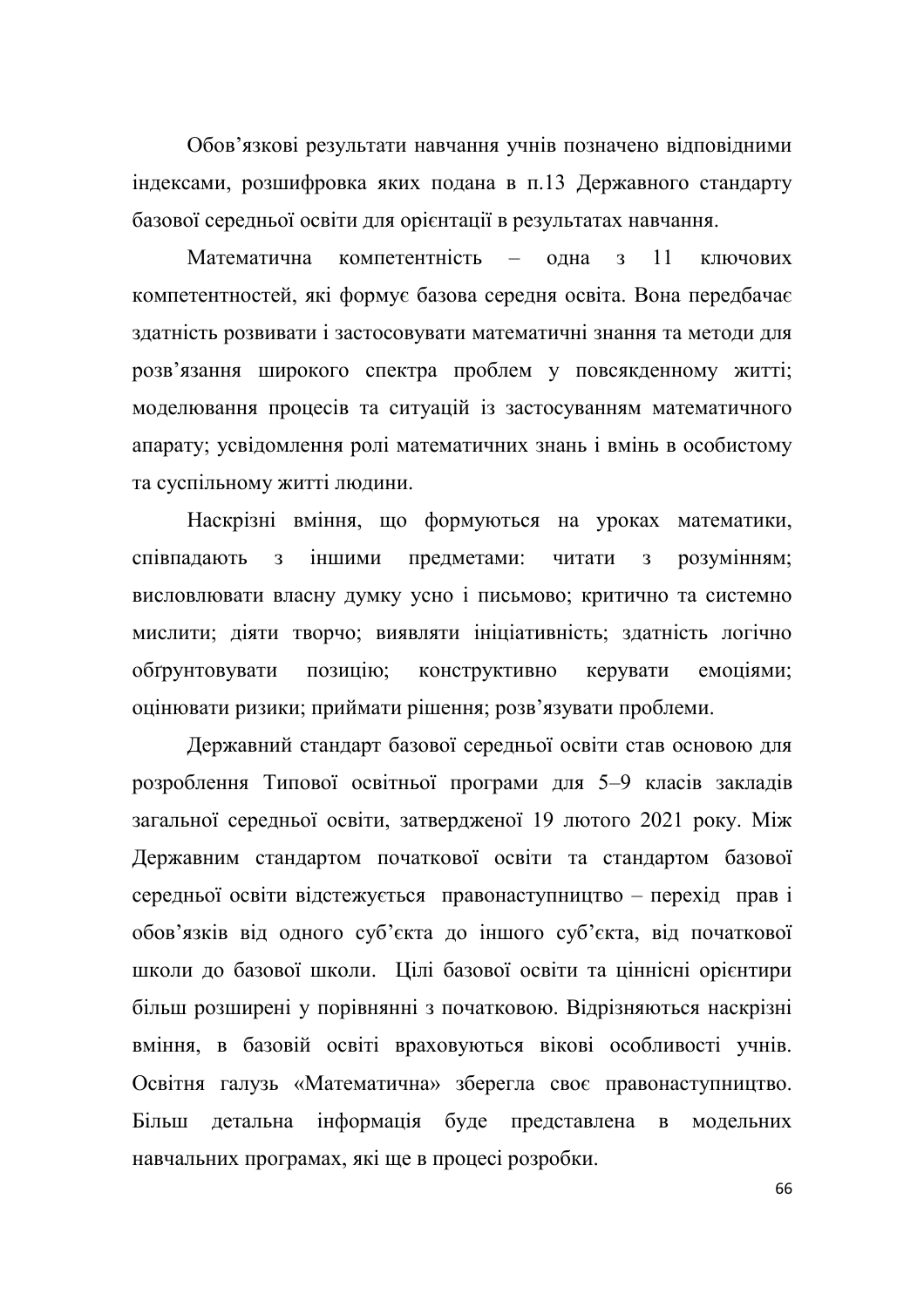Впровадження Державного стандарту базової середньої освіти, яке буде реалізовано з 1 вересня 2022 року, передбачає ще багато роботи: розроблення модельних програм, підготовка вчителів до його реалізації, розробка навчально-методичного забезпечення.

## Список використаних джерел та літератури

1. Закон України «Про повну загальну середню освіту» (2020, 16 січня) (463-IX). URL : https://zakon.rada.gov.ua/laws/show/463-20.

2. Державний стандарт базової середньої освіти (2020 р.) URL: https://mon.gov.ua/storage/app/media/rizne/2020/10/08/derzhstandartbazov oiosvityprezentatsiya.pdf.

3. Типова освітня програма для 5-9 класів закладів загальної середньої освіти. URL: https://mon.gov.ua/ua/npa/pro-zatverdzhennyatipovoyi-osvitnoyi-programi-dlya-5-9-klasiv-zagalnoyi-serednoyi-osviti.

4. Ляшенко О. І. Чим новий стандарт відрізняється від попередніх? URL: https://doi.org/10.37472/2707-305X-2020-2-2-11-5.

# **ɍȾɄ373.3/.5.091:004**

#### $C$ **.** П. Семенчук,

методист лабораторії

інформаційно-комунікаційних технологій

(КЗ «Житомирський ОПППО» ЖОР)

semenchuk\_sp@ukr.net

# Особливості цифрового освітнього середовища Нової української **ШКОЛИ**

Отриманий досвід дистанційного навчання виявив безсумнівну необхідність змін способів взаємодії в закладах освіти. Пандемія загострила розуміння того, що світ стає більш складним, а реакція педагогів на кризу COVID-19 виявила здатність переважної більшості вчителів поєднувати професійні знання, винахідливість і креативність.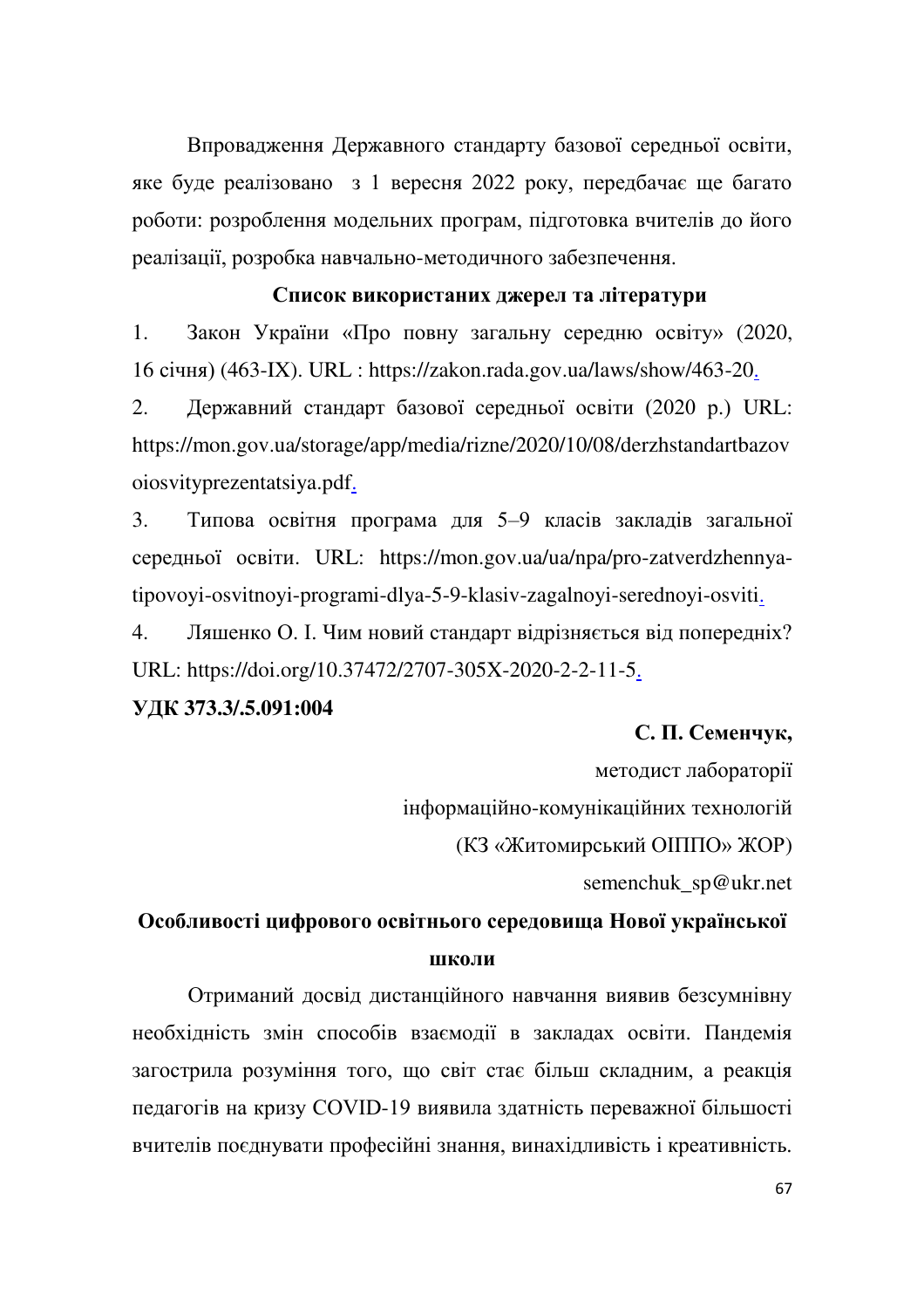Виявлено, що роль сучасних педагогів полягає не в тому, щоб застосовувати готові освітні технології або дидактичні прийоми, а в тому, щоб повністю взяти на себе активну роль наставників, здатних ініціювати, експериментувати і впроваджувати інновації [1; 2].

Зазначимо, що особистісна активність зумовлює вироблення нових шляхів взаємодії з оточуючим середовищем, яке представлене життєвими подіями, орієнтоване на забезпечення безперервного доступу до потоків знань, спрямоване на інструментальне оснащення і розширення власного освітнього простору як складової неперервної освіти.

Так, в таблиці 1 подана порівняльна характеристика освітніх середовищ.

## **Таблиня** 1

| Компоненти<br>порівняння | Традиційне освітнє<br>середовище                                                                                                                                                    | Електронне<br>освітнє<br>середовище                                                                                                                                 |
|--------------------------|-------------------------------------------------------------------------------------------------------------------------------------------------------------------------------------|---------------------------------------------------------------------------------------------------------------------------------------------------------------------|
| Міжособистісна взаємодія | Безпосередня<br>взаємодія<br>В1Д<br>залежить<br>індивідуальності викладача<br>та педагога.<br>Загалом у системі «людина<br>- людина» вона вище, ніж у<br>системі «людина - техніка» | Опосередкована<br>онлайн- взаємодія<br>(синхронна,<br>асинхронна),<br>ШО<br>передбачає<br>створення<br>«спільних знань» в<br>системі «людина -<br>техніка - людина» |

Порівняльна характеристика освітніх середовищ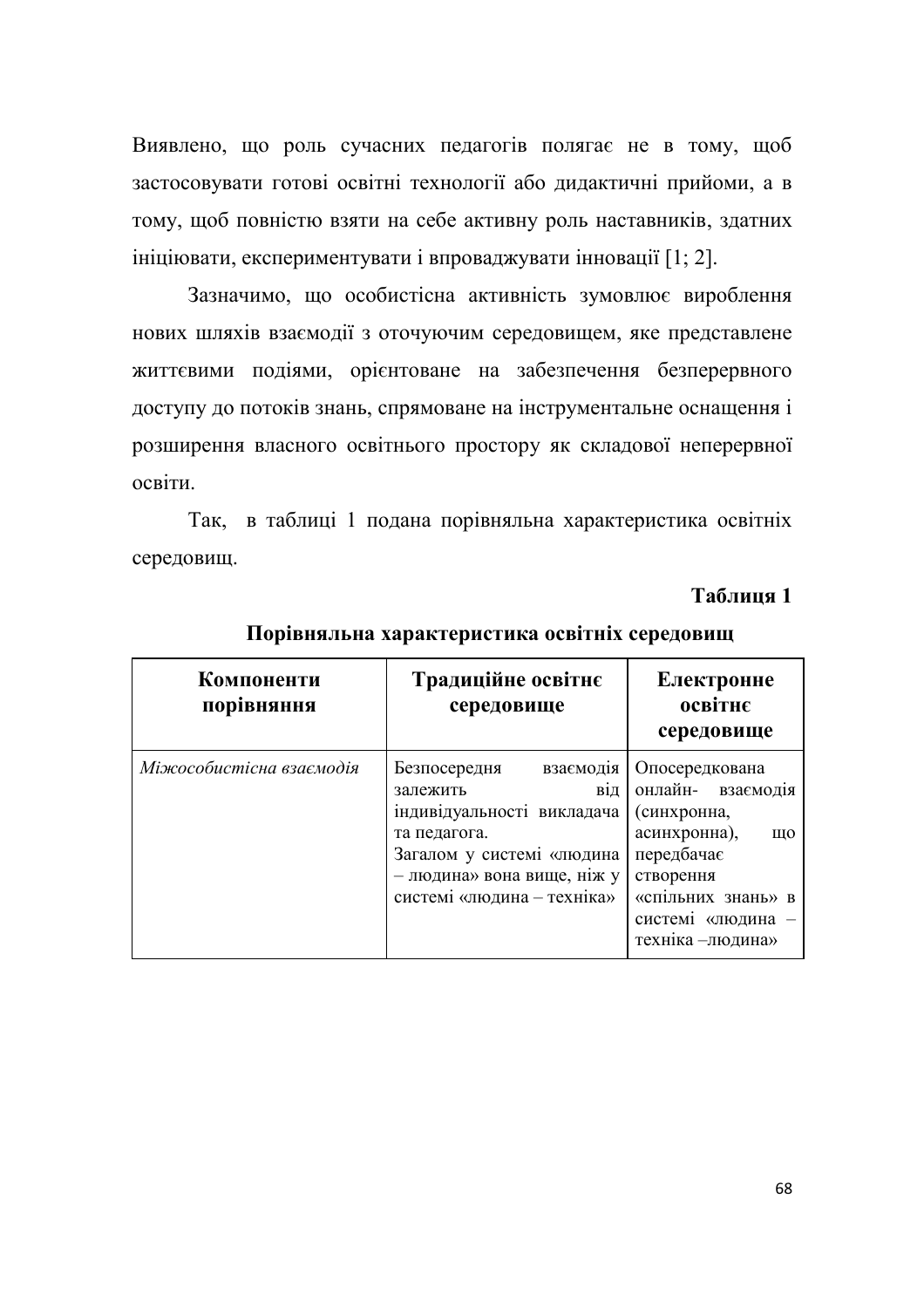| Взаєморозуміння, розуміння<br>між учасниками освітнього<br>процесу (ступінь перцепції) | комфортності,<br>Атмосфера<br>розуміння,<br>ступінь<br>емоційних<br>переживань<br>залежить<br>від<br>професіоналізму викладача,<br>індивідуальних<br>особливостей<br><b>BCIX</b><br>учасників<br>освітнього<br>процесу, використання<br>наочного матеріалу | Ступінь емоційних<br>переживань<br>забезпечується<br>інтерактивністю<br>електронних<br>ресурсів,<br>які<br>надають<br>можливість<br>швидкої відповіді,<br>свободи<br>вибору<br>місця<br>часу та<br>навчання                                                                                                              |
|----------------------------------------------------------------------------------------|------------------------------------------------------------------------------------------------------------------------------------------------------------------------------------------------------------------------------------------------------------|--------------------------------------------------------------------------------------------------------------------------------------------------------------------------------------------------------------------------------------------------------------------------------------------------------------------------|
| Взаємодія<br>учасників<br>освітнього процесу (ступінь<br>інтеракції)                   | Організація безпосередньої<br>взаємодії<br>$\overline{bc}$ ix<br>учасників<br>освітнього процесу через<br>відповідні форми та методи<br>навчання в очному форматі                                                                                          | Можливості<br>сучасних<br>телекомунікацій<br>забезпечують<br>опосередковану<br>синхронну<br>ЧИ<br>асинхронну<br>взаємодію<br>учасників<br>навчального<br>процесу не тільки в<br>аудиторії,<br>а й<br>B<br>зручний<br>$\mathbf{i}$<br>час<br>зручному місці<br>ЯК<br>для викладача, так і<br>ДЛЯ<br>педагога<br>(слухача) |
| Засоби навчання                                                                        | Предметні чи універсальні<br>об'єкти<br>навколишнього<br>середовища                                                                                                                                                                                        | Мережеві ресурси<br>(фото, відео, аудіо,<br>документи,<br>презентації тощо),<br>електронні<br>освітні<br>ресурси<br>$(MOOC)$ ,<br>освітні середовища<br>(тематичні<br>сайти,<br>блоги,<br>форуми,<br>чати,<br>системи<br>управління<br>навчанням,<br>тестування тощо)                                                    |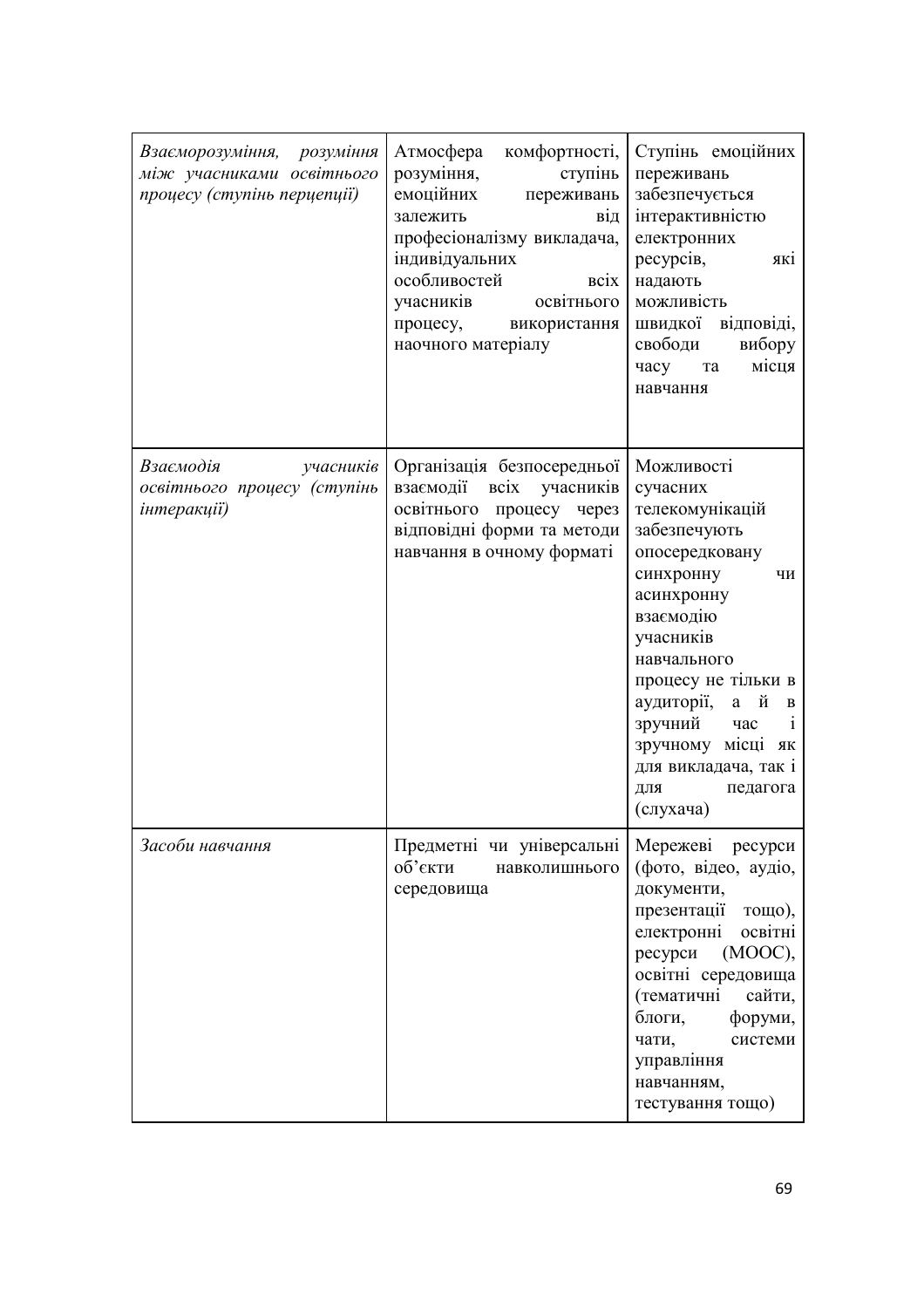Для освітнього е-середовища, як і для традиційного, важливими характеристиками виступають насиченість (або ресурсний потенціал), а також його структурованість (або способи організації). Крім того, новою вимогою, характерною саме для освітнього е-середовища нової української школи, є облік наступних важливих показників: ступінь або рівень локальної (суб'єкт-суб'єктної) взаємодії всіх користувачів середовища, а також можливість суб'єктів перетворювати (змінювати, збагачувати) середовище, впливати на нього [3].

Зокрема, в умовах дистанційного навчання низький «цифровий» авторитет учителів сприяв учнівській недовірі до рішень учителя стосовно вибору цифрових інструментів і знецінюванню змісту його роботи. Як наслідок – вимкнені камери, слабка активність у чаті та повне нерозуміння вчителем, чи сприймається інформація і як саме. Ці проблеми спіткали всіх учителів, які на початку весняного семестру терміново й повністю перевели навчальний процес в онлайнформат.

Таким чином, освітнє середовище, як система впливів, умов, можливостей формування та розвитку особистості, при відповідному наповненні його компонентів сприяє реалізації положень Концепції «Нова українська школа».

Також зазначимо, що все частіше будуть з'являтися гібридні форми навчання (індивідуальне навчання, групова робота, дослідницькі та соціальні проєкти) в освітньому середовищі закладу освіти та поза ним (синхронні чи асинхронні, з використанням різноманітних засобів і методів). Це ті напрями в освіті, які будуть базуватися на досвіді останніх місяців.

Отже, стрімке зростання інтересу до використання цифрових технологій для навчання зумовлено всесвітньою необхідністю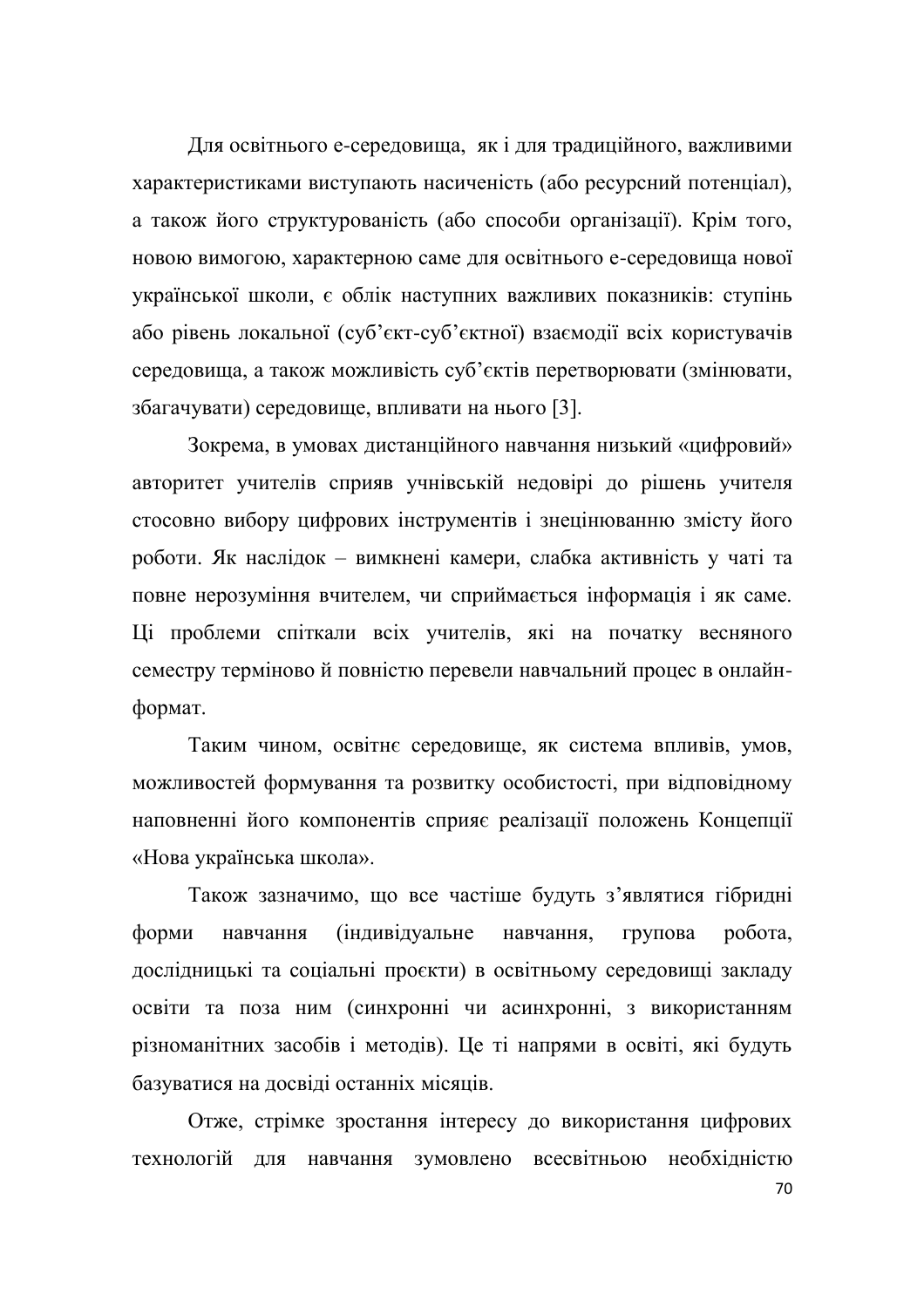здійснення освітньої діяльності в умовах пандемічних обмежень. Легкі і портативні цифрові пристрої передбачають навчання незалежно від місця знаходження, докорінно змінюючи способи отримання знань. У контексті кризи COVID-19 інтерес до мобільного навчання і цифрових освітніх технологій виріс в геометричній прогресії. Сьогодні вже неможливо виключити в освітньому закладі доступ до онлайн-комунікацій, які стали необхідною складовою повсякденного життя.

#### Список використаних джерел та літератури

1. Кравчук О. М. Інтерактивний портал як інструмент взаємодії в освітньому закладі Нової української школи. Педагогіка партнерства як основа розвитку суб'єктів освітньої діяльності в умовах Нової *української школи* : збірник науково-методичних матеріалів / за ред. О. В. Косигіної. Житомир, 2019.

2. Семенчук С. П. Цифрова трансформація проєктування освітнього процесу Нової української школи. Педагогіка партнерства як основа розвитку суб'єктів освітньої діяльності в умовах Нової *української школи: з*бірник науково-методичних матеріалів / за ред. О. В. Косигіної. Житомир, 2019.

3. Фамілярська Л. Л. Розвиток інформаційно-комунікаційної мобільності педагога в освітньому середовищі післядипломної освіти: дис. ... канд. пед. наук : 13.00.04 - теорія і методика професійної освіти. Житомир : Житомирський державний університет імені Івана Франка, 2017. 308 с. URL: http://eprints.zu.edu.ua/26076/1/dys\_Familyarska.pdf .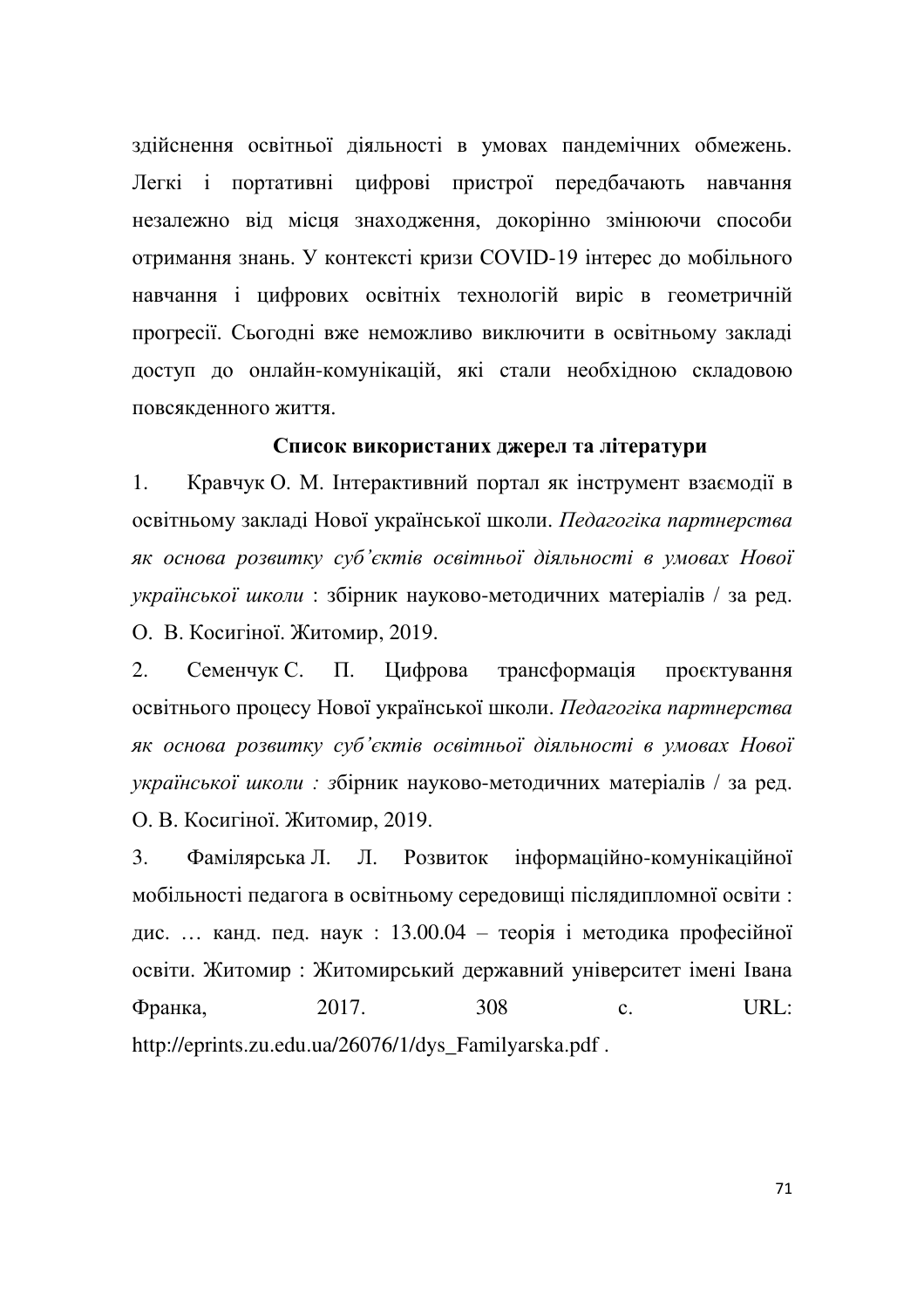# **l. l. C**магін,

доктор педагогічних наук, професор кафедри методики викладання навчальних предметів igsmagin@gmail.com

# Основні умови підвищення кваліфікації вчителів НУШ: з досвіду **впровадження**

Реалізація положень концепції НУШ у початковій школі у 2018 році спричинила розробку низки нормативних актів, які визначали змістові й процедурні складники підвищення кваліфікації педагогічних працівників шкіл. Насамперед було здійснено радикальний перехід від ідеї кваліфікаційних характеристик до ідеї професійних стандартів як підстави для визначення й оцінювання професіоналізму педагогічних працівників [1]. Хоча кваліфікаційні характеристики, прийняті у 2013 році, проіснували не більше року і були відмінені у 2014 році, ідея можливості їх використання залишалася [2], доки на підставі методики, затвердженої Мінсоцполітики, не було розроблено професійний стандарт для вчителів початкових класів (2018 р.).

На основі вимог цього професійного стандарту було сформовано й затверджено типові програми підвищення кваліфікації для всіх посад педагогічних працівників, дотичних до початкової школи. Низкою урядових постанов, наказів МОН України, ДСЯО України визначалися змістові, правові, фінансові, процедурні, процесуальні, організаційні аспекти підвищення кваліфікації педагогічних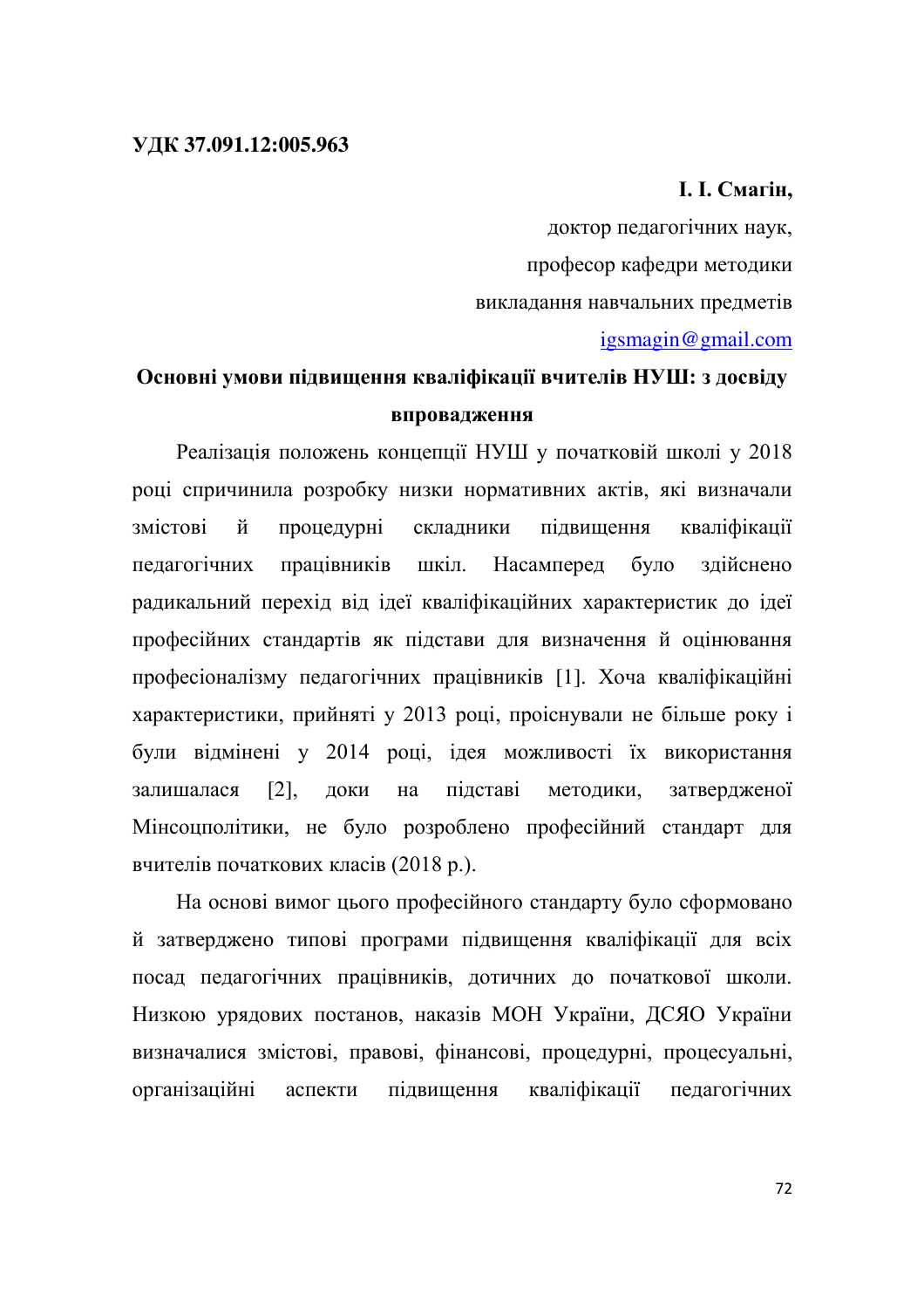працівників, зокрема й процедури сертифікації на основі самооцінки власного професіоналізму [3].

Відповідальні працівники МОН України спільно з керівниками регіональних ОІППО розробляли й затверджували організаційні підходи до реалізації грандіозного завдання - перенавчання на компетентнісних засадах професійного стандарту та типових програм підвищення кваліфікації величезної кількості керівників, учителів, асистентів учителів та інших педагогічних працівників. Складності роботі додавали такі її особливості, як залучення до освітнього процесу громадських організацій, перехід від трудових відносин з реалізаторами навчання до цивільно-правових, зміна ідеології реалізації державної освітньої політики на надання освітніх послуг [4].

У процесі виконання поставлених завдань регіональні ІППО стикнулися з проблемами юридичного та фінансово-організаційного супроводу реформи: невідповідності чинних на той момент ліцензійних вимог до підвищення кваліфікації з новими організаційними та змістовими правилами її здійснення; протиріч між чинними порядками й процедурами бюджетного фінансування та реаліями здійснення діяльності в умовах реформованої системи освіти; вимогами чинного класифікатора професій та появою нових термінів для реалізаторів освітньої діяльності: тренер, супервізор, експерт та ін.

Набутий закладами післядипломної педагогічної освіти досвід роботи в зазначених умовах дав можливість сформулювати основні правові, фінансові та організаційні умови для майбутнього підвищення кваліфікації педагогічних працівників НУШ, які працюватимуть у 5-9 класах, а саме: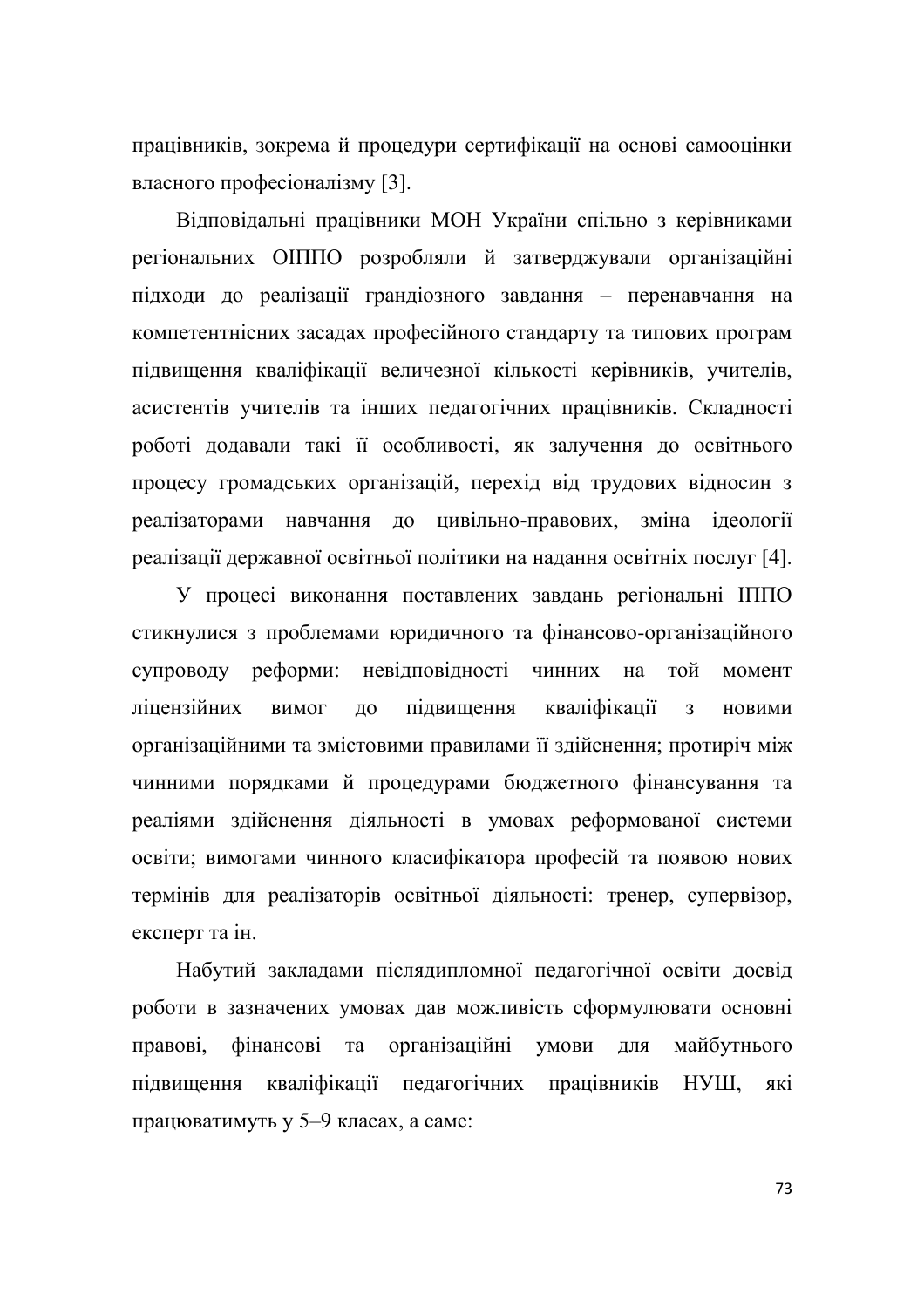- наявність затверджених професійних стандартів для всіх професій, що підпадають під реалізацію вимог НУШ (керівники, вчителі, практичні психологи, асистенти вчителя, працівники **ІРЦ** та ін.);
- наявність відповідних типових програм підвищення кваліфікації працівників зазначених професій;
- оновлення положень про атестацію та сертифікацію педагогічних працівників;
- оновлення правил ліцензування освітньої діяльності провайдерів підвищення кваліфікації;
- оновлення положення про дистанційне підвищення кваліфікації педагогічних працівників;
- формування цільової субвенції з Державного бюджету України на оновлення матеріальної бази регіональних закладів післядипломної педагогічної освіти:
- переведення з цивільно-правових на трудові договори працівників, які за термінологією МОН України називаються «тренери для тренерів» та «тренери для педагогів»;
- оновлення нормативної бази, що визначає статус, функції та особливості діяльності регіональних закладів післядипломної пелагогічної освіти.

На нашу думку, урахування зазначених умов дасть змогу регіональним закладам ППО ефективно й результативно підготувати педагогів до реалізації положень НУШ у найближчі роки.

### Список використаних джерел та літератури

1. Смагін І. І. Проблеми гармонізації професійних вимог у стандартах професійної діяльності. Науковий вісник Ужгородського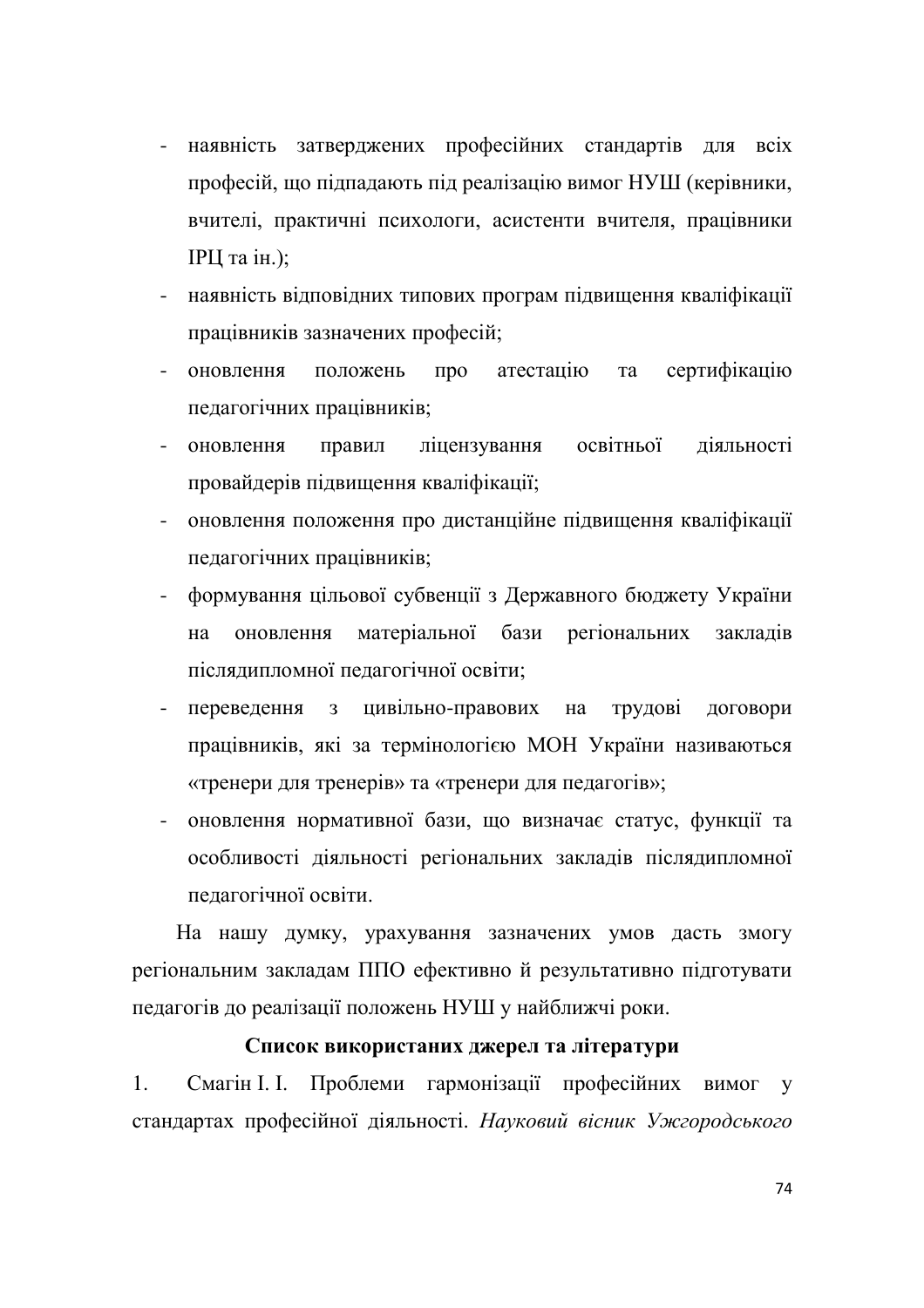yніверситету. Серія «Педагогіка. Соціальна робота». 2019. Вип. 2 (45). С. 164-168.

2. Смагін I. I. Iдеологеми освітньої реформи. *Вісник* Житомирського державного університету імені Івана Франка.  $\Pi$ едагогічні науки. 2018. Вип. 4 (95). С. 201–207.

3. Смагін І. І. Самооцінка вчителя початкових класів у контексті зміни вимог до професійної діяльності. Управління в освіті : матеріали IX Міжнародної науково-практичної конференції (Львів, 4-5 квітня). 2019. Львів. С. 256-258.

4. Смагін І. І. Якість освітніх послуг з підвищення кваліфікації: визначення поняття з позицій діяльнісно-функціонального підходу. Науковий вісник Ужгородського університету. Серія «Педагогіка. Coціальна робота». 2020. Вип. 2 (447). С. 171-175.

### **ɍȾɄ373.3/.5:347.9**

#### Т. М. Смагіна,

кандидат педагогічних наук, завідувач кафедри методики викладання навчальних предметів (КЗ «Житомирський ОПППО» ЖОР) smagina1967@gmail.com

### Процесульні аспекти правонаступництва базової НУШ

Сьогодні в українській школі відбуваються серйозні перетворення. На зміну парадигмі знань, умінь і навичок у 2018 році прийшов Державний освітній стандарт початкової освіти нового покоління, в основу якого покладено компетентнісний підхід та розвиток наскрізних умінь [1].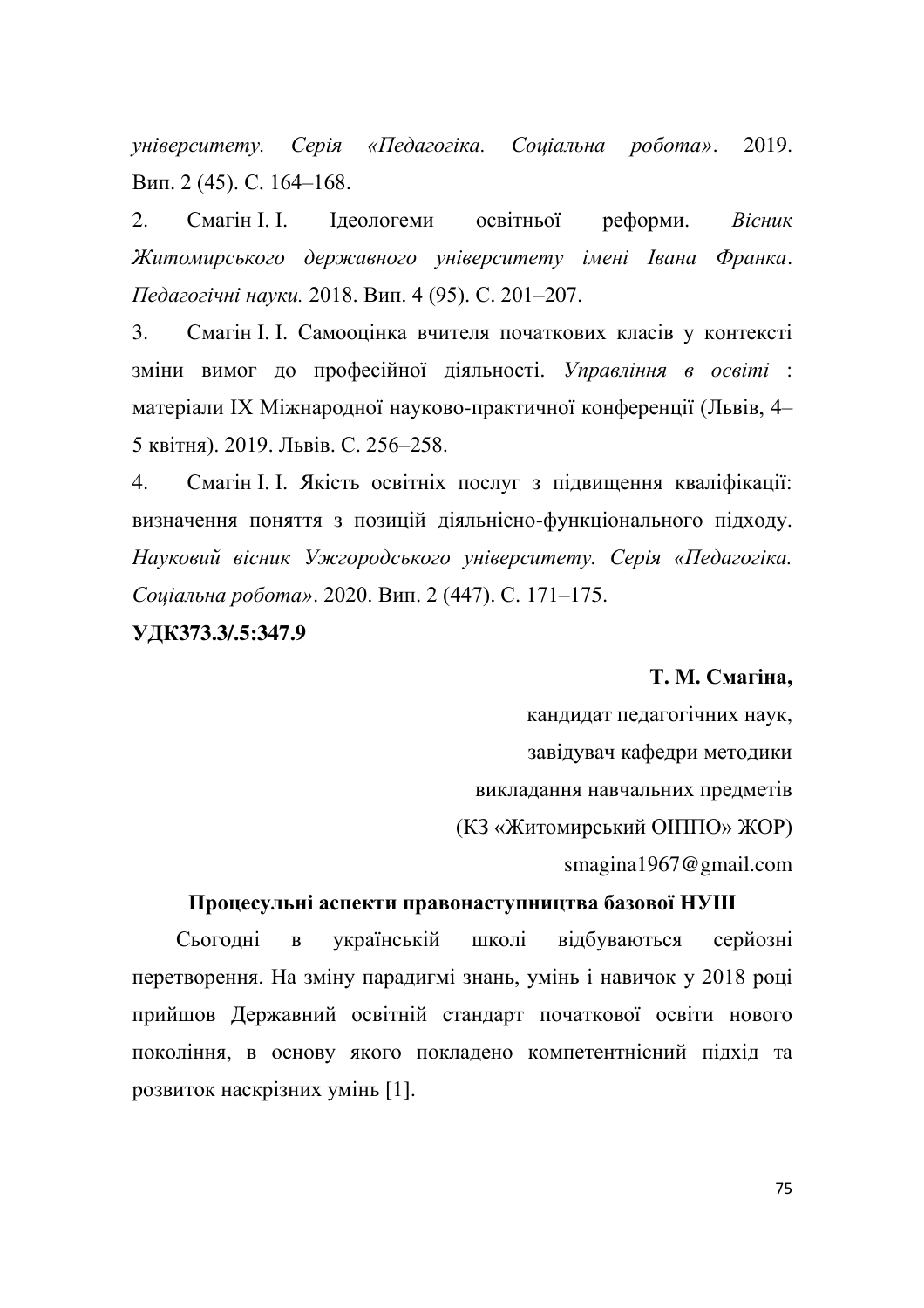Пріоритетним завданням початкової школи стало формування і розвиток здібностей учня, вміння самостійно ставити навчальну проблему, формулювати алгоритм її вирішення, контролювати процес і оцінювати отриманий результат, тобто навчити вчитися. Це повинно стати запорукою успішної адаптації особистості в стрімко змінюваному суспільстві.

Досягнення відповідної якості освітнього процесу вимагало додаткової підготовки вчителя до проєктування кожного етапу навчання, продуманого вибору засобів організації навчальної діяльності школярів, методів навчання.

Стандарт та варіанти навчальних програм визначили загальні результати досягнень учнів, а їх конкретизація та адаптація до конкретної теми та інтегрованих курсів, проєктування навчального процесу, включаючи вибір технологій та інших засобів навчання, віднесено до компетенції вчителя та прямо залежить від рівня його професійної компетентності.

Тому на етапі запровадження нового Державного стандарту вчителям початкової школи, які починали працювати з цим документом, передбачалося надання планомірної методичної підтримки (тренінги, семінари, індивідуальні консультації) та здійснення цілеспрямованого керованого супроводу процесу навчання школярів початкової школи [2].

Включення в стандарт результатів навчання нового типу та інтеграцію освітніх галузей також обумовило істотну трансформацію одного з головних документів учителя – робочу навчальну програму та зміну підходів оцінювання навчальних досягнень учнів.

Новим явищем Нової української школи стало формувальне оцінювання учнів.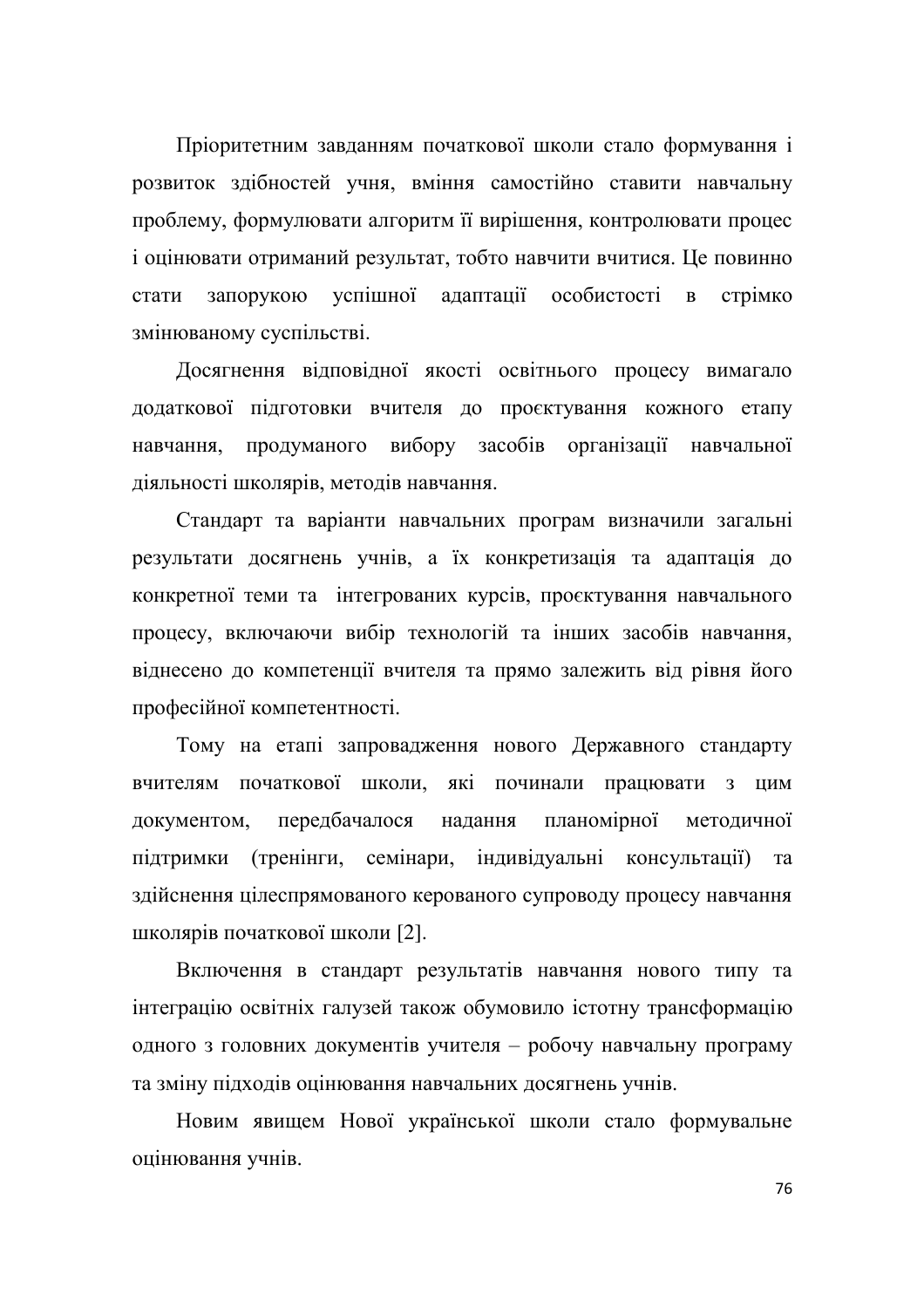На сьогодні ми маємо чотирирічний досвід реалізації реформ в початковій школі та запит суспільства на пришвидшення реформи базової школи.

У вересні 2020 року завершилась робота та був затверджений Державний стандарт базової середньої освіти [3].

Питання наступності в освіті були завжди. Актуальні вони і сьогодні. Особливо в умовах реалізації нових Державних стандартів початкової та базової школи.

З цієї причини щороку педагогічні ради освітніх закладів розглядають результати адаптаційного періоду учнів 5 класу, намагаються виявити проблеми наступності між початковою і базовою школою й можливі шляхи їх вирішення.

У шкільному навчанні учні проходять три складних переходи:

- перехід до першого класу;

- перехід з початкової школи до базової (5 клас):

- перехід з базової школи до старшої (профільної).

Кожен з цих етапів має свої труднощі.

 $\epsilon$  підстави вважати, що перехід до базової школи у 2021 році буде непростим, адже це – учні, які апробовували програми НУШ за стандартом початкової освіти 2018 року, а в 2022 році - учні, які закінчать початкову школу за новим державним стандартом.

Маємо підкреслити, що стандарт базової середньої освіти 2020 року продовжує реформу Нової української школи та є викликом впровадження нових програм та стандартів на рівні базової та старшої школи.

Очевидно, що перехід до базової НУШ передбачає алгоритм правонаступництва та здійснення процесуального правонаступництва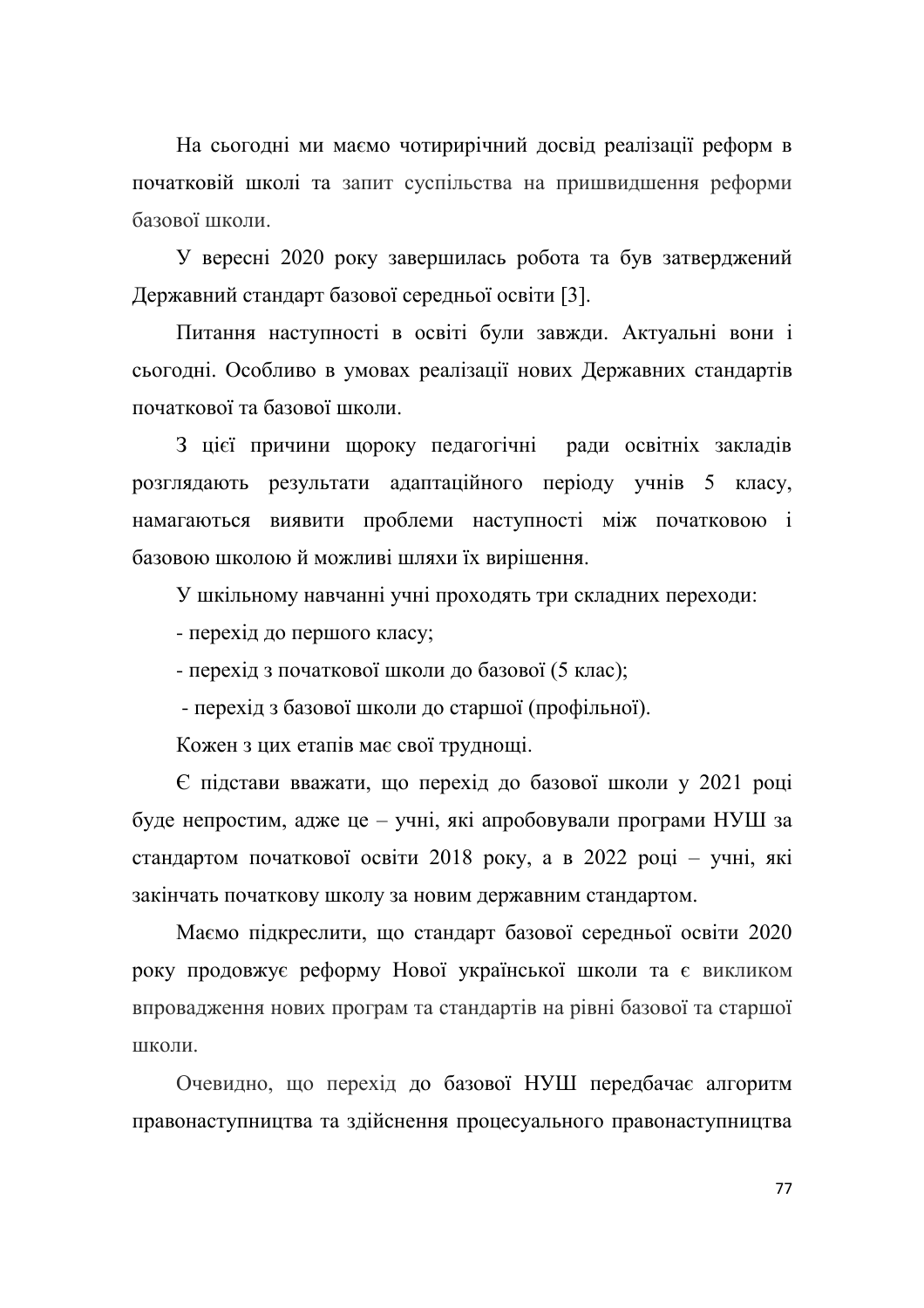переходу, щоб не втратити позитивні надбання та досвід початкової **IIIKOJIH** 

Тому визначимося з понятійним апаратом, яким ми будемо послуговуватися в нашому дослідженні.

За основу візьмемо поняття з юриспруденції.

Так, наприклад, в юридичному словнику правонаступництво визначається як перехід прав і обов'язків від одного суб'єкта до іншого. Воно може бути універсальним або частковим [3].

За універсального правонаступництва до правонаступника (фізичної або юридичної особи) переходять усі права і обов'язки того суб'єкта, якому вони належали раніше [4].

За часткового правонаступництва від одного до іншого суб'єкта переходять лише окремі права і обов'язки.

Процесуальне правонаступництво - це перехід процесуальних прав і обов'язків сторони в справі до іншої особи.

Виходячи з вищезазначеного під процесуальним правонаступництвом переходу початкової школи НУШ до базової ми будемо розуміти унормовану послідовність і системність нормативного забезпечення, підготовку навчальних матеріалів, зв'язок і узгодженість ступенів та етапів навчання. Тобто це має бути процес універсального правонаступництва, коли переходять усі права і обов'язки суб'єкта початкової НУШ до базової.

Процесуальне правонаступництво, на нашу думку, включає декілька складників:

1) безперервність розвитку державних стандартів, освітніх процесів та програм (узгодженість підходів, змісту, наповненість стандартів, навчальних програм початкової, базової та профільної школи);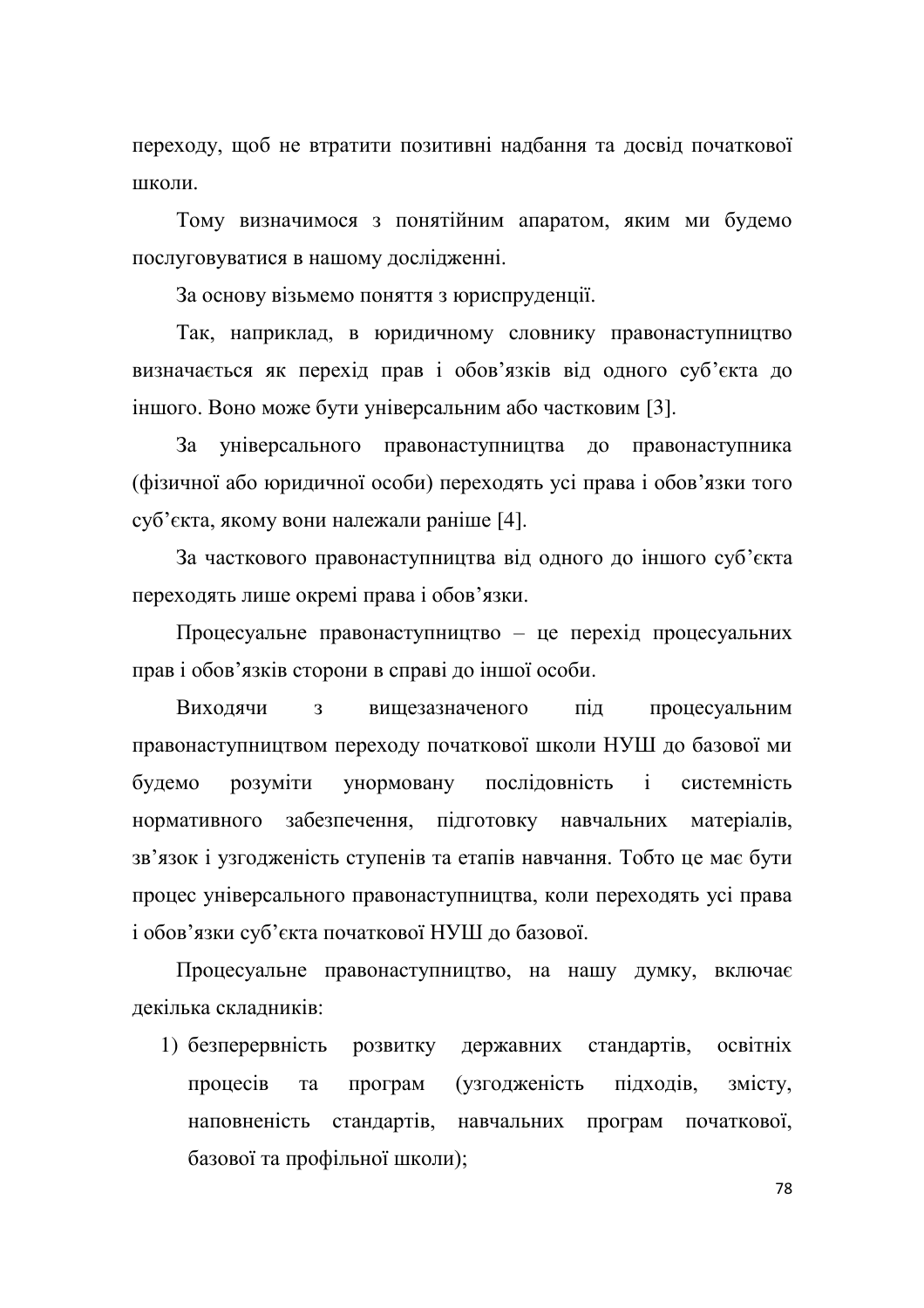2) безперервність розвитку організаційних структур освіти;

3) безперервність розвитку особистості.

У той же час правонаступництво доречно розглядати як переосмислення пройденого на новому більш високому рівні та підкріплення практикою наявних знань розкриттям нових можливостей, завдяки чому покращується результат.

У цьому випадку використовується часткове правонаступництво з акцентами на:

1) змісті навчального предмета;

2) побудові єдиної змістовної лінії, що забезпечує ефективний поступальний розвиток дитини, її успішний перехід на наступний щабель освіти;

3) узгодженості кожного компонента методичної системи освіти (цілей, завдань, методів, засобів, форм організації);

4) формах і методах організації навчання.

Скоротити перехідний період, пом'якшити пов'язані з ним фактори негативного характеру зможе обізнаний та підготовлений учитель, який самостійно проєктує індивідуальну освітню троєкторію на основі розробленої нами багатовекторної моделі індивідуальної освітньої траєкторії професійного розвитку педагогів [5], який при виборі навчально-методичного комплексу предмета (курсу) врахує правонаступництво початкової та базової школи.

Це особливо актуально в умовах варіативності модельних програм типової освітньої програми і багатовекторності підходів.

Таким чином, без дотримання процесуальних аспектів правонаступництва переходу до базової НУШ неможливо забезпечити комфортний перехід та високий рівень навчальних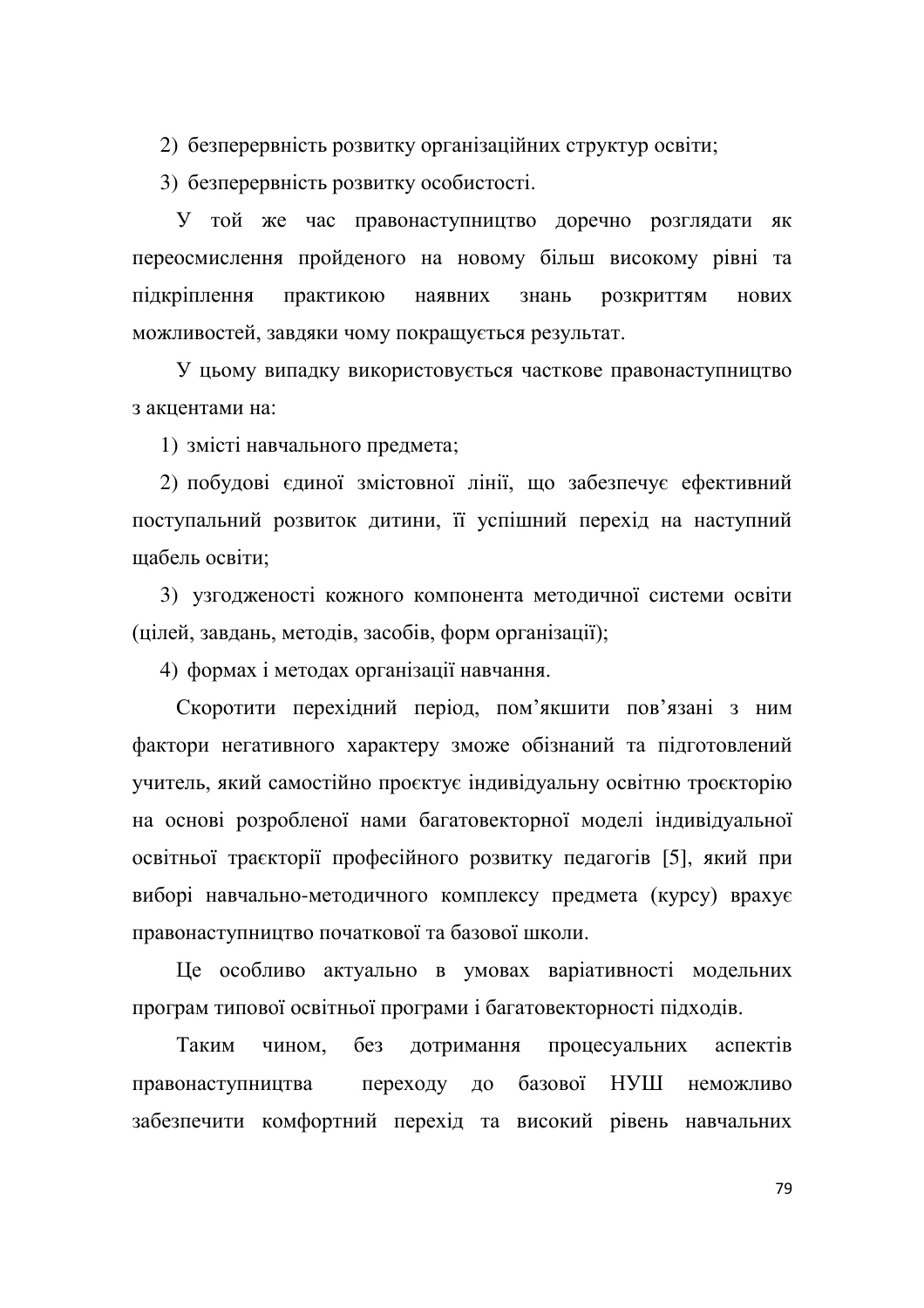результатів, а також максимально розвинути і реалізувати здібності і схильності кожного учня.

### Список використаних джерел та літератури

1. Державний стандарт початкової освіти : затверджено постановою Кабінету Міністрів України 21 лютого 2018 р. № 87 (у редакції постанови Кабінету Міністрів України від 24 липня 2019 р. N<sub>2</sub> 688). URL: https://zakon.rada.gov.ua/laws/show/688-2019-%D0%BF#Text. Останнє звернення 12.03.2021 р.

2. Наказ Міністерства соціальної політики України від 10 серпня 2018 р. № 1143 затвердження професіонального стандарту «Вчитель початкових класів закладу загальної середньої освіти». Початкове *навчання і виховання*. 2018. № 28-29. С. 4-40.

3. Державний стандарт базової середньої освіти : затверджено постановою Кабінету Міністрів України від 30 вересня 2020 р. № 898. URL: https://www.kmu.gov.ua/npas/pro-deyaki-pitannya-derzhavnihstandartiv-povnoyi-zagalnoyi-serednoyi-osviti-i300920-898. Останнє звернення 12.03.2021 р.

4. Науково-практичний коментар до статті 37 Цивільного процесуального кодексу України. URL: https://ips.ligazakon.net/document/KK003384. Останнє звернення 12.03.2021p.

5. Смагіна Т. М. Фактори впливу на проєктування індивідуальної освітньої траєкторії професійного розвитку педагогів в умовах освітніх викликів. Безперервний професійний розвиток педагогічних працівників Нової української школи в умовах післядипломної освіти *регіону* : зб. матеріалів регіонал. наук.-практ. інтернет-конференції, 26 жовтня 2020 р. Житомир : ОПППО, 2020. С. 106-110. URL: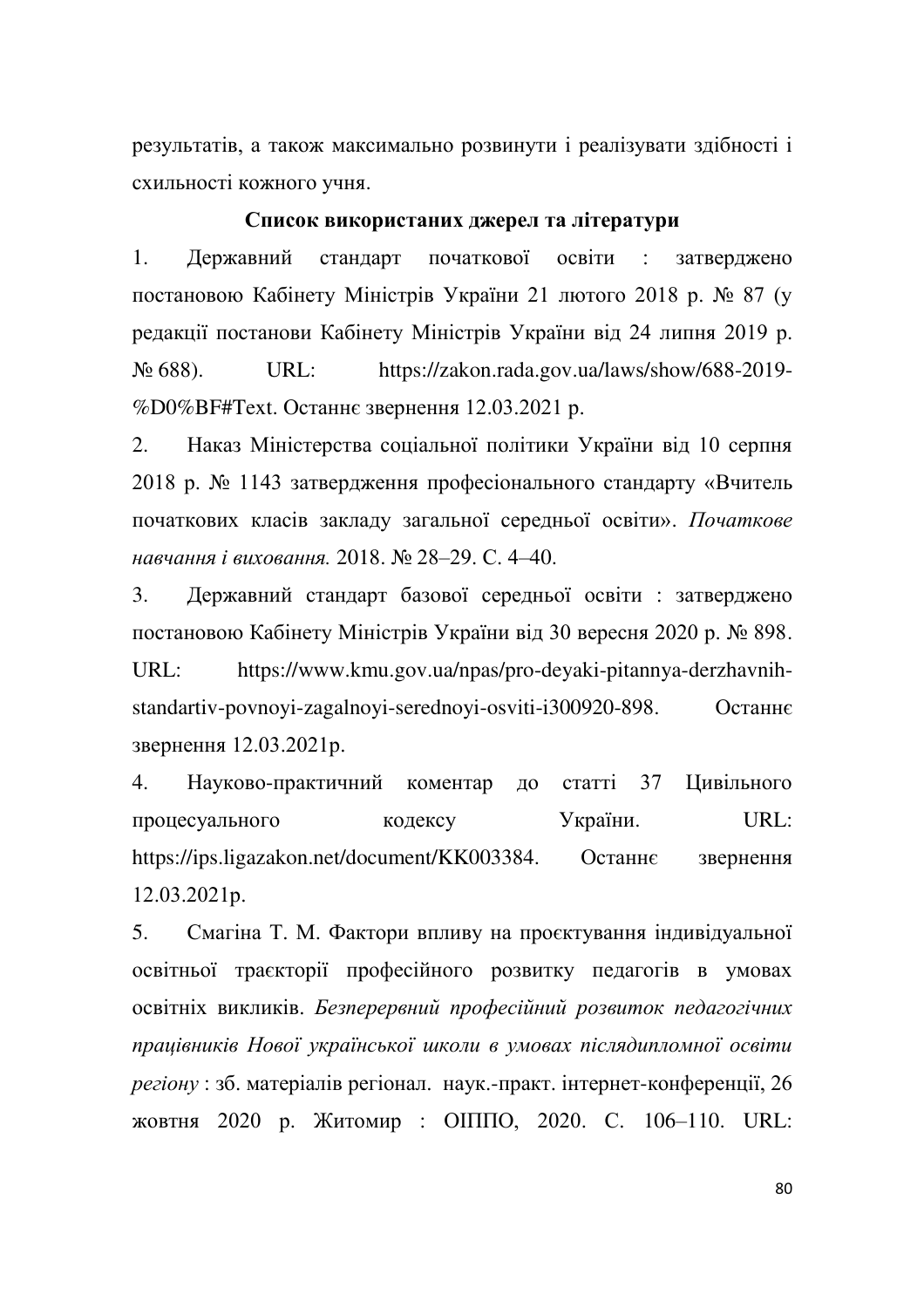https://drive.google.com/file/d/1nhHoVSbegqo5GIqYwBupADsLHllgAA R0/view.

### **ɍȾɄ373.3/.5.018.43:004.55**

### **Л. Л. Фамілярська.**

кандидат педагогічних наук, викладач кафедри педагогіки й андрагогіки (КЗ «Житомирський ОПППО» ЖОР) familyarskaya@gmail.com

# Використання дистанційних технологій: способи взаємодії в процесі синхронного та асинхронного навчання учнів Нової української школи

Початок пандемії відзначився тим, що в онлайн активно перейшла вся діяльність - від викладання до проведення екскурсій в музеях. Локдаун загострив потребу багатьох учасників онлайннавчання в активній взаємодії і комунікації. Очевидним став факт, що, незважаючи на певну оснащеність освітніх закладів комп'ютерним обладнанням, цифрові технології до пандемії використовувалися в навчальному процесі не дуже активно [1]. Тому екстрений перехід на дистанційний формат навчання створив передумови оволодіння педагогами навичками використання онлайн-сервісів та цифрових застосунків, проведення вебінарів [2; 3].

Зокрема, онлайн освіта у 2020 році для багатьох стала новим і досить радикальним досвідом з перевагами і труднощами. Так, з одного боку - це майже безмежний доступ до знань, не виходячи з дому, а з другого - проблема мотивації і розпорошення учнівської уваги, оцінювання, стабільного доступу до інтернету.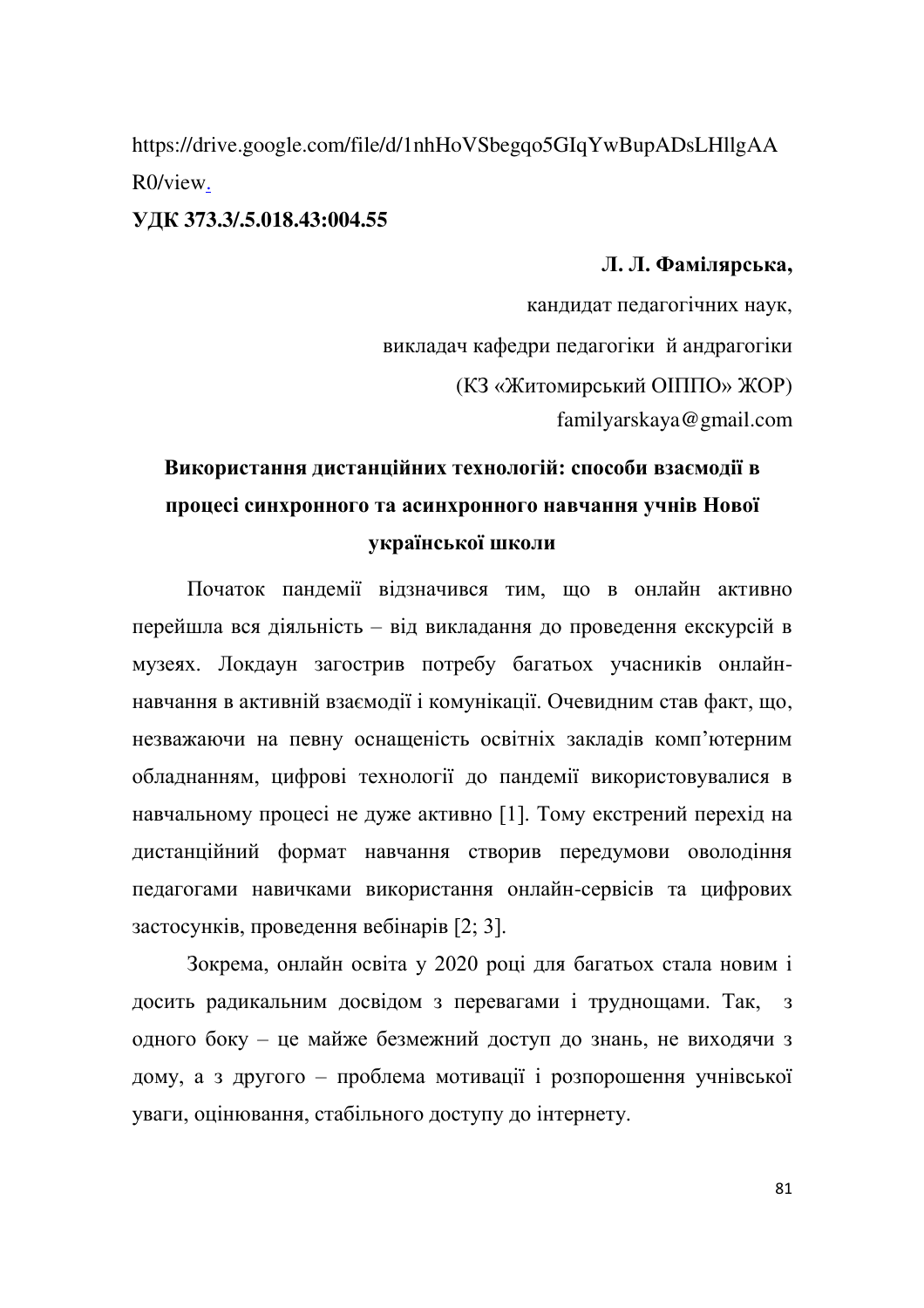Водночас виявлено, що вчителю недостатньо бути просто «балакаючою головою», яка транслює інформацію. Учнів необхідно супроводжувати в процесі навчання, направляти, організовувати дискусії та групову роботу, забезпечувати індивідуальний зворотний 3в'язок [4].

Для навчання учнів педагоги використовували синхронну й асинхронну форми взаємодії. В асинхронному форматі інтерактивність вивчення матеріалів, дискусії/обговорення забезпечували: записані навчальні відео, Google Презентації, Google Jamboard, текстові матеріали, тести (рис. 1, рис. 2). Зокрема в сервісах Google Презентації та Google Jamboard інтерактивність освітнього процесу реалізовано через режим «Коментувати» та «Редагувати». Особливістю асинхронної комунікації є те, що учасники опрацьовують навчальний матеріал або взаємодіють у чаті/форумі у зручний для кожного час.

| Педаг_орг)90.09 а по ⊚                                                                                                                                                                        | файл Змінити Вигляд Вставити Формат Слайд Упорядк                                                                                              | $\lambda^{\beta}$<br>o  | <b>В Дивитись -</b>                                                                          | <b>B</b> Chinamii Bootyn |        |
|-----------------------------------------------------------------------------------------------------------------------------------------------------------------------------------------------|------------------------------------------------------------------------------------------------------------------------------------------------|-------------------------|----------------------------------------------------------------------------------------------|--------------------------|--------|
| 以外药<br>$\mathcal{D}$<br>Ŧ.<br>120110-004                                                                                                                                                      | $0.$ - $\bullet$ $\overline{R}$ $\overline{\omega}$ - $Q_1 \searrow$ - $\overline{\omega}$ $\gamma_0$ - $\omega$ - $\omega$ - Macry Issn Doesn |                         |                                                                                              | ×                        | Ξ<br>ø |
| Daugereits gemigs eigengenen!<br><b>NUMBER</b><br><b>STATISTICS</b><br><b>CALCULATION</b><br><b>Read of synderman to</b><br><b>NAMES OF ASSESSED</b><br><b>Announced State Translater car</b> | Форми організації діяльності<br>$\sim$<br><b>INSERTS</b>                                                                                       | POBUTA IL<br><b>COL</b> | Лариса Фамілярська<br>Запропонуйте варіант форми<br>po6eria<br>Додати конкнизо:<br>Cxacysana |                          |        |
| adapted.<br>Simpley with the address of<br><b>Service</b><br><b>Commercial</b>                                                                                                                | OWNER<br><b>COSE</b>                                                                                                                           | 199274                  |                                                                                              |                          |        |
| Fines by terms) general?<br>$\equiv$<br>$-$                                                                                                                                                   |                                                                                                                                                |                         |                                                                                              |                          |        |

Рис 1. Скрін організації обговорення з використанням сервісу Google Презентації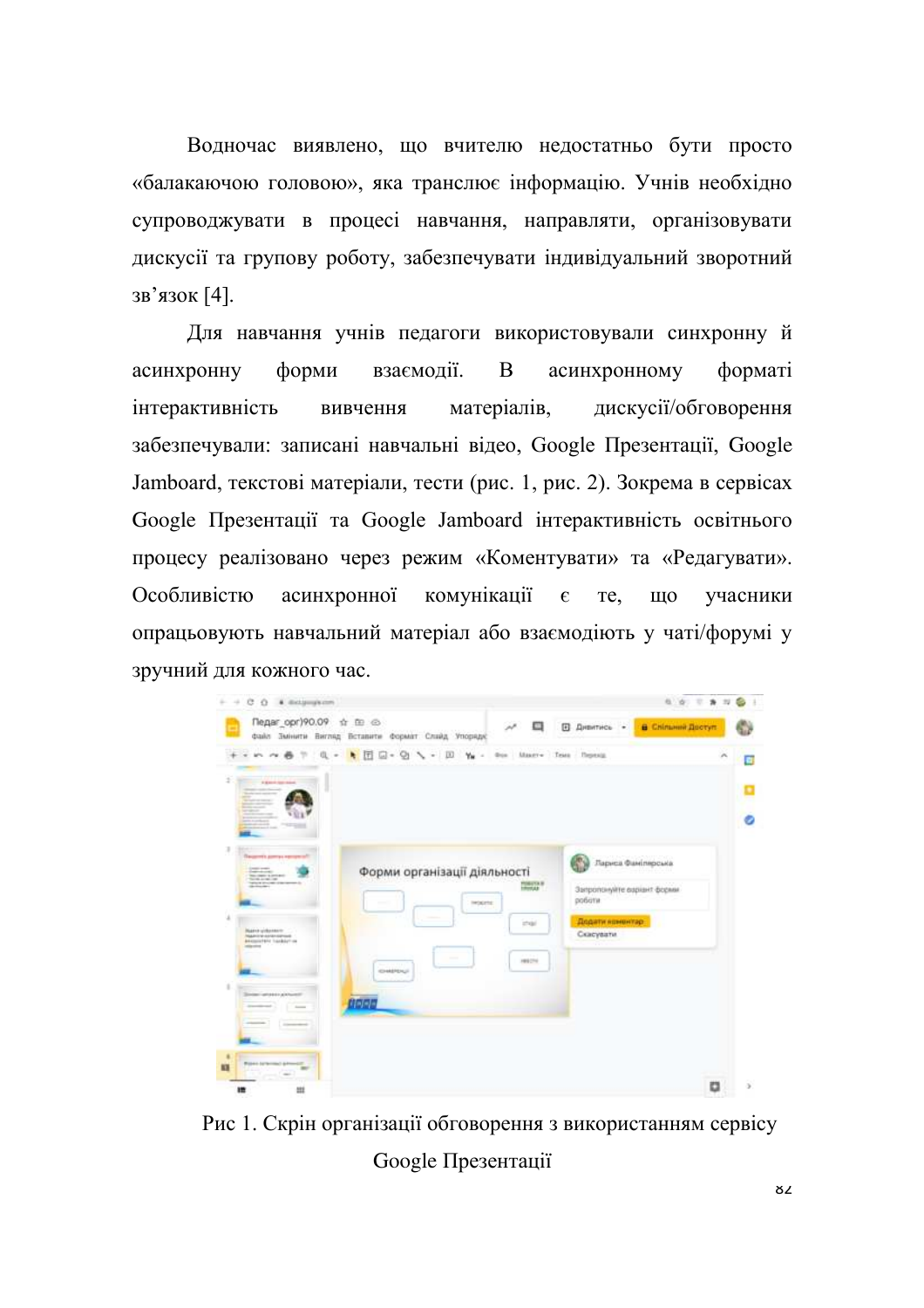

Рис. 2. Скрін організації інтерактивної навчальної взаємодії з використанням сервісу Google Jamboard

В синхронному форматі навчання, коли вчитель проводив заняття в прямому ефірі, використовувалися для підвищення рівня залученості учнів до вивчення теми уроку сервіси інтерактивних опитувань (Google Форми), Google Документи та Google Таблиці для спільної роботи (групової чи індивідуальної), онлайн-дошки, ментальні карти тощо. Синхронна взаємодія вимагає одночасної віртуальної присутності всіх учасників навчального процесу в онлайнпросторі.

Пропонуємо в таблиці 1 систематизацію цифрових інструментів з метою використання вчителем НУШ в процесі організації асинхронної чи синхронної навчальної взаємодії.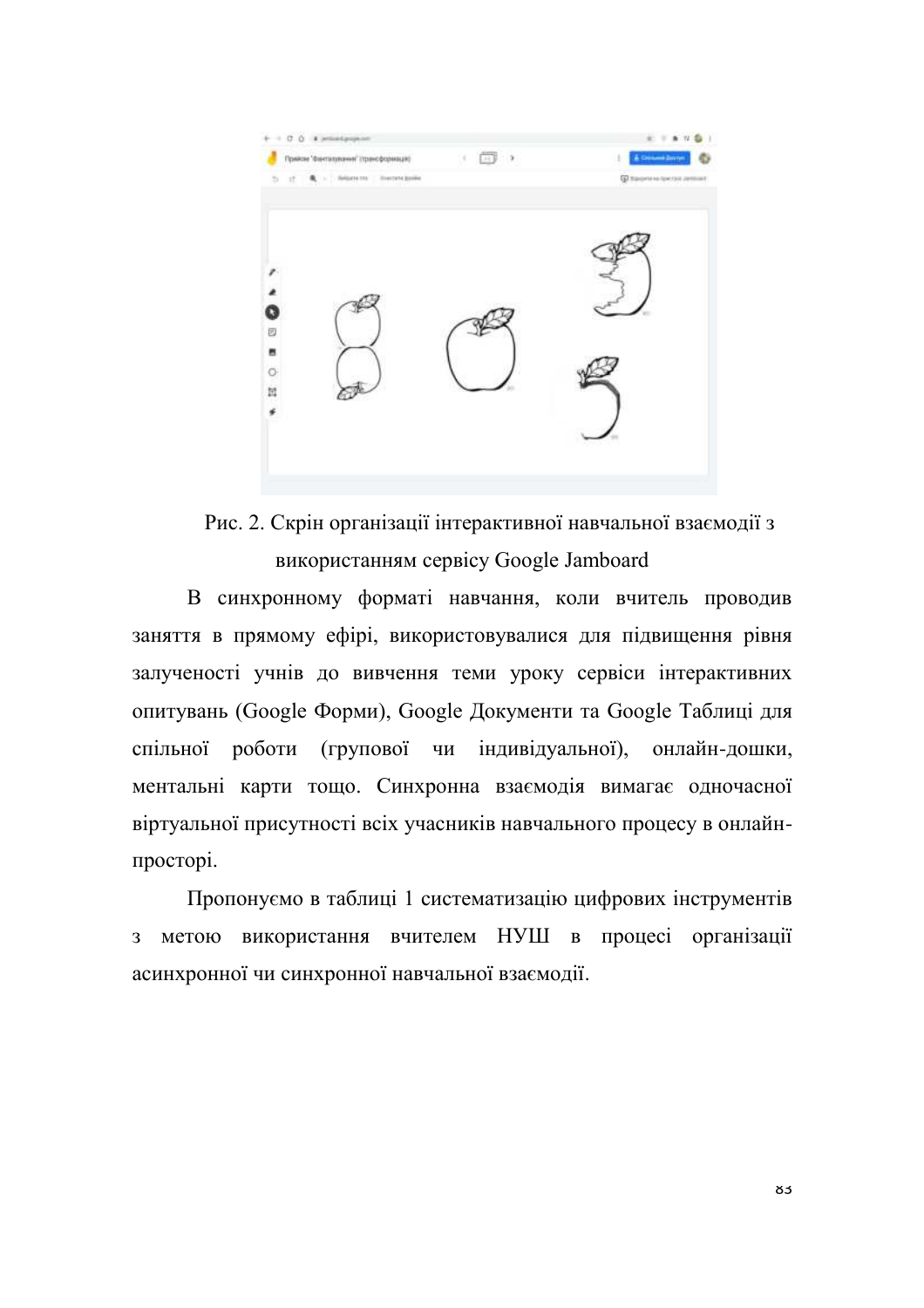### **Таблиця 1**

|                     | Синхронна           | Асинхронна            |
|---------------------|---------------------|-----------------------|
|                     | взаємодія           | взаємодія             |
| Урок                | Zoom, MS            | Google                |
|                     | Teams, Google Meet, | Classroom, LMS        |
|                     | Google Jamboard     | Moodle: текстовий     |
|                     |                     | матеріал, форум,      |
|                     |                     | відеолекція в запису, |
|                     |                     | озвучена PowerPoint   |
|                     |                     | презентація,          |
|                     |                     | скрінкасти, ментальні |
|                     |                     | карти, онлайн-дошки   |
|                     |                     | (мозковий штурм,      |
|                     |                     | групова робота в      |
|                     |                     | хмарних сервісах      |
|                     |                     | тощо)                 |
| Консультація (з     | MS Teams,           | Google                |
| метою підтримки     | Zoom, Google Meet,  | Classroom, LMS        |
| процесу самостійної | Google Jamboard,    | Moodle: форум,        |
| роботи чи виконання | Prezi, Google       | повідомлення,         |
| домашнього          | Презентації         | електронна пошта,     |
| завдання)           |                     | месенджери            |
| Оцінювання:         | Інтерактивне        | Google                |
| поточне, тематичне, | опитування: Google  | Classroom, LMS        |
| формувальне         | Форми, Kahoot,      | Moodle: тести,        |
|                     | Mentimeter,         | завдання              |
|                     | LearningApps        |                       |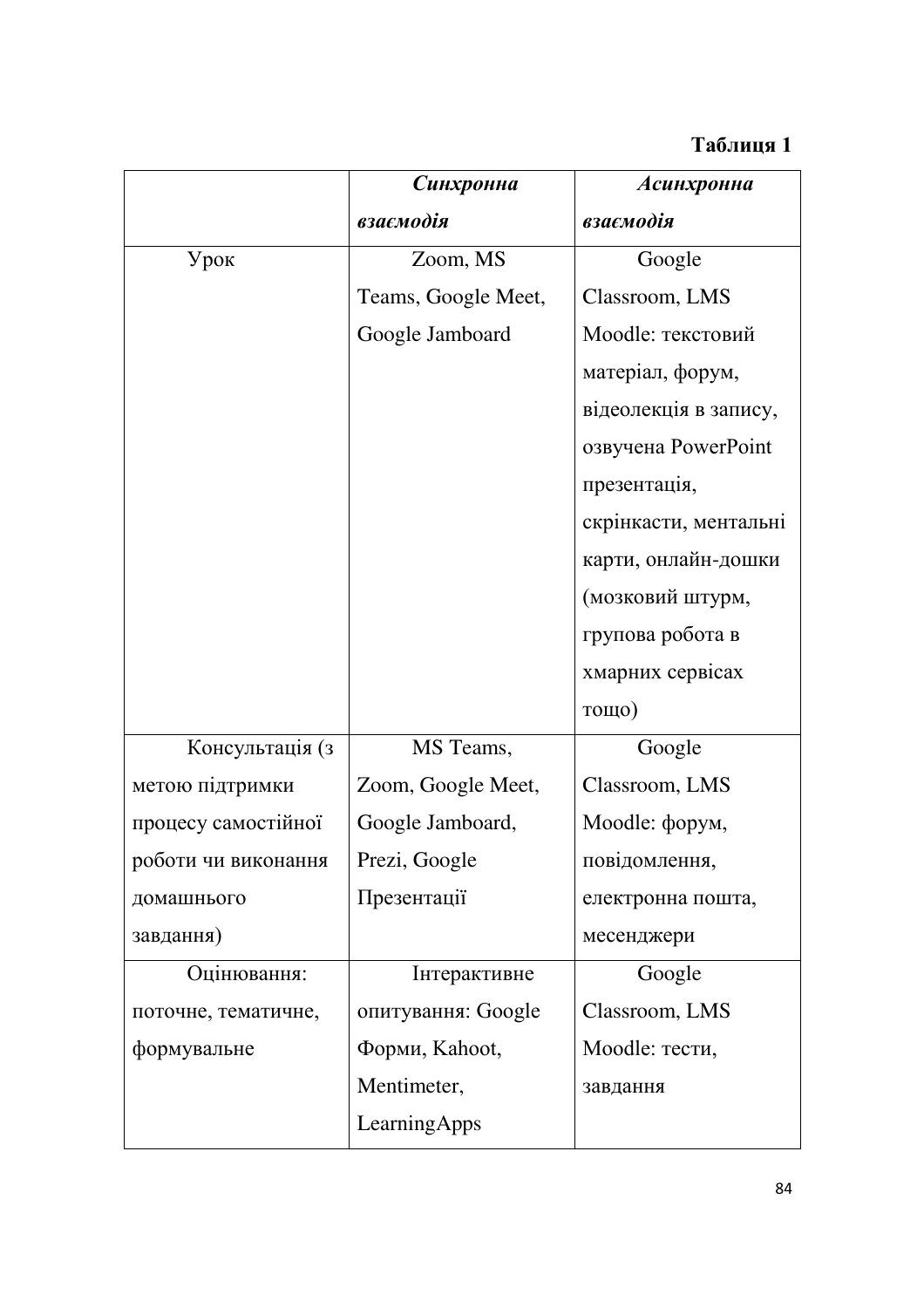Очевидним є те, що одним із способів навчальної взаємодії стає асинхронне навчання, зокрема в чаті будь-якого месенджера. Поряд з цим в синхронному форматі використовуються цифрові технології, зокрема платформи відеозв'язку чи онлайн-дошки.

Зауважимо, що цифрова трансформація, яка хоч і повільно, але відбувається в контексті реалізації принципів Концепції «Нова українська школа». Результати отриманого досвіду онлайн-навчання ще необхідно осмислити та детально проаналізувати.

Отже, освітні заклади поступово змінюються. Головний результат дистанційної взаємодії полягає в тому, що кожен сучасний педагог визначився з індивідуальною траєкторією професійного розвитку.

#### Список використаних джерел та літератури

1. Адамович І. В., Кулініч О. М. Інформаційна підтримка навчально-виховного процесу освітнього закладу. Нова педагогічна  $∂γμκα. 2017. N<sup>6</sup> 4. C. 10-13.$ 

2. Грабовський П. П. Інформаційні технології та проєктно **орієнтоване** навчання. 2013. URL: http://www.zippo.net.ua/index.php?page\_id=203.

3. Колеснікова І. В. Використання медіаосвітніх ресурсів у професійній діяльності педагога. Розділ IV. Наступність і перспективність державних стандартів початкової та дошкільної *oceimu в контексті компетентнісного підходу.* **2016. URL:** http://eprints.zu.edu.ua/28868/1/%D0%BA%D0%BD%D0%B8%D0%B3 %D0%B0%20%D0%86%D0%86%20%D0%BA%D0%BE%D0%BD%D1 %84%D0%B5%D1%80%D0%B5%D0%BD%D1%86%D1%96%D1%8F %202016.pdf#page=20.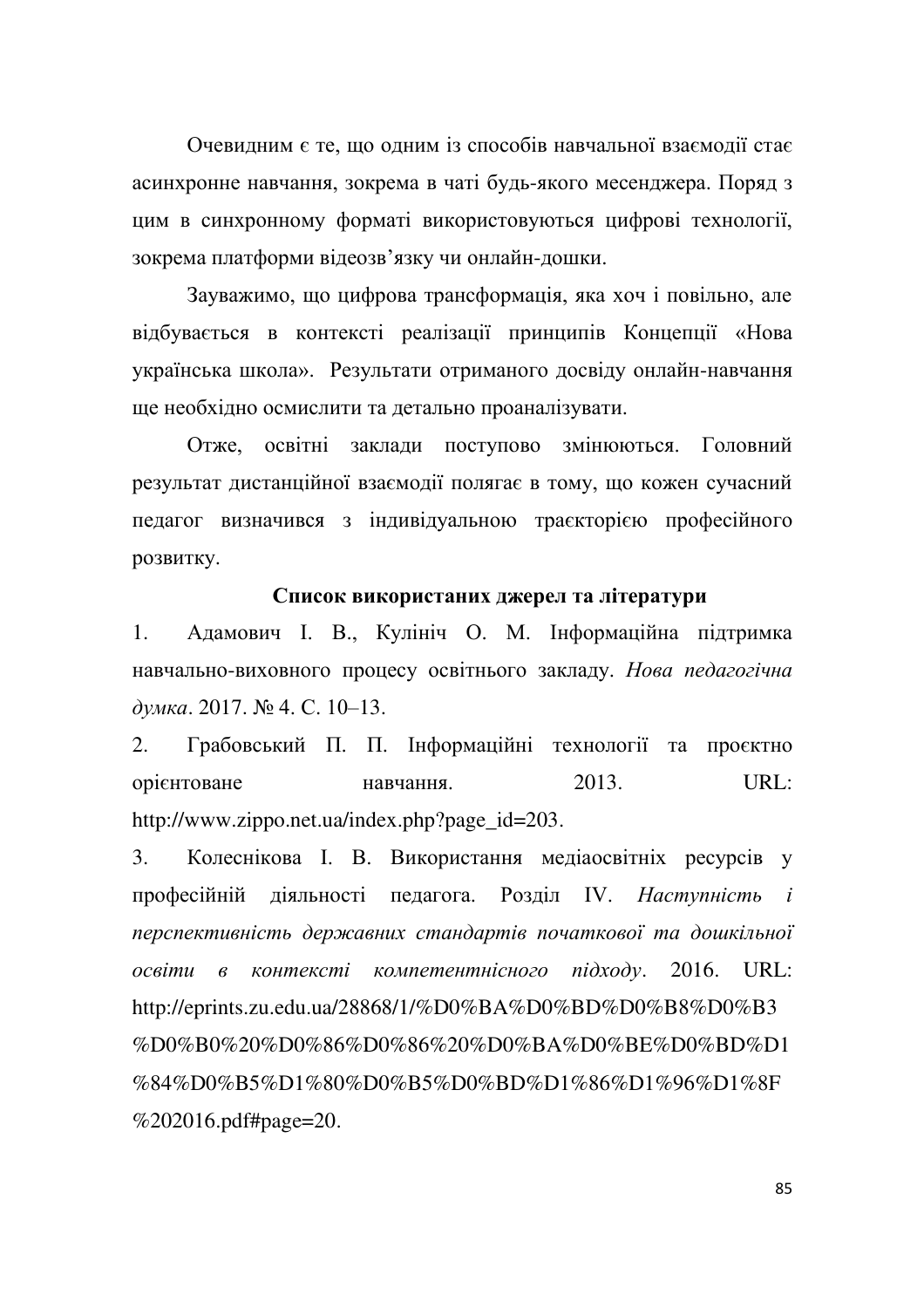4. Фамілярська Л. Л. Мобільність сучасного вчителя: теоретикометодологічний аспект. Педагогічний процес: теорія і практика. 2016. Вип. 4. С. 16–20. URL: http://pptp.kubg.edu.ua/images/2016/4/3.pdf.

### **ɍȾɄ373.3/.5.091.12:005.963**

### **А. Ф. Шегеда.**

викладач кафедри суспільно-гуманітарних дисциплін (КЗ «Житомирський ОПППО» ЖОР)

### О. П. Стефанович.

методист лабораторії освітнього адміністрування (КЗ «Житомирський ОПППО» ЖОР)

# Вимірювання підвищення професійного рівня вчителя в умовах Нової української школи

Реалізація Концепції «Нова українська школа», динаміка соціально-економічних змін, що відбуваються в Україні, зумовили необхідність істотного оновлення освітнього змісту, спрямованого на створення оптимальних умов для підвищення ефективності освітнього процесу, формування кожного учня як особистості.

Для реалізації цих завдань важливою умовою є готовність учителя до розуміння головних питань педагогіки, психології, інноваційних технологій, формування власної професійної компетентності

Міністерство соціальної політики затвердило стандарт «Вчитель початкових класів закладу загальної середньої освіти» перший професійний стандарт в Україні, який затверджений на національному рівні [3].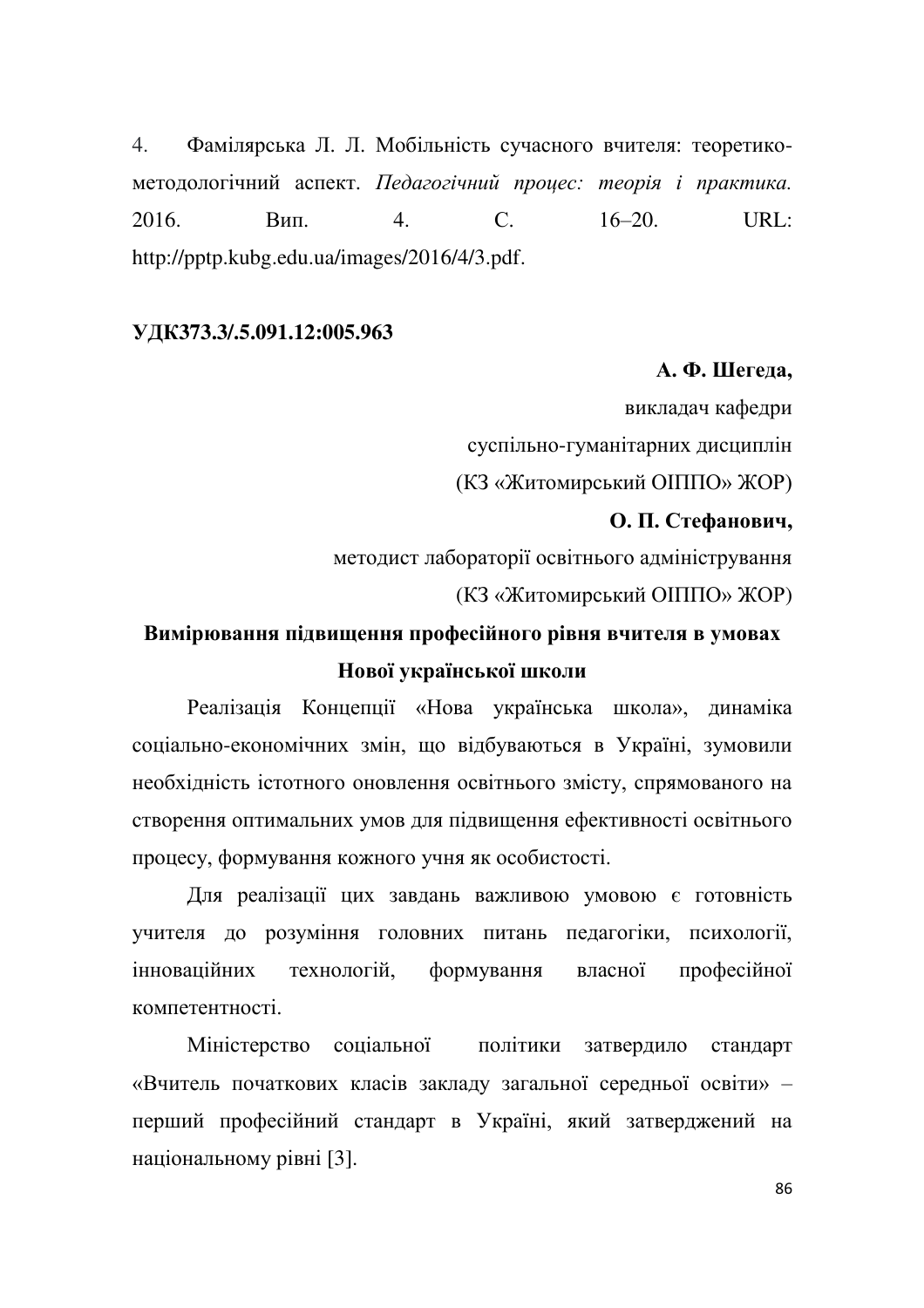У документі є загальна інформація про стандарт навчання та професійний розвиток учителя. Професійний стандарт визначає необхідні компетентності, знання та вміння вчителів початкових класів. Визначено конкретний перелік функцій, які має здійснювати вчитель початкових класів.

Конкретизовано професійні компетентності, знання, вміння та навички для кожної функції. Зазначена також інформація про предмети та засоби праці вчителя.

Для самостійної ліяльності пелагога важливе значення відіграють стимулюючі внутрішні фактори – досягнення, та зовнішні, до яких можна віднести такі, як повага жителів міста, села і членів колективу, співпраця з учнями і колегами, доброзичливі стосунки з адміністрацією, творча атмосфера у колективі тощо.

На розвиток творчої особистості вчителя впливають моральнопсихологічні умови в закладі освіти, атмосфера взаємоповаги в колективі. Важливим є ставлення вчителя до вимог, що висуваються.

Самовдосконалення вчителя - вдосконалення професійної компетентності, що полягає в засвоєнні, оновленні, поширенні й поглибленні знань, узагальненні досвіду, системній самостійній роботі, спрямованій на саморозвиток, задоволення власних інтересів і об'єктивних потреб закладу освіти. Самоосвіта педагога має бути направлена на ознайомлення з новітніми педагогічними та психологічними дослідженнями, пошук нових напрямків у методиці та організації освітнього процесу. Праця сучасного вчителя має відзначатися високою мобільністю, вимагає від нього глибоких та різнобічних професійних знань, умінь та навичок.

У сучасному світі збільшуються можливості отримання знань, за допомогою яких можна підвищити свій професійний рівень.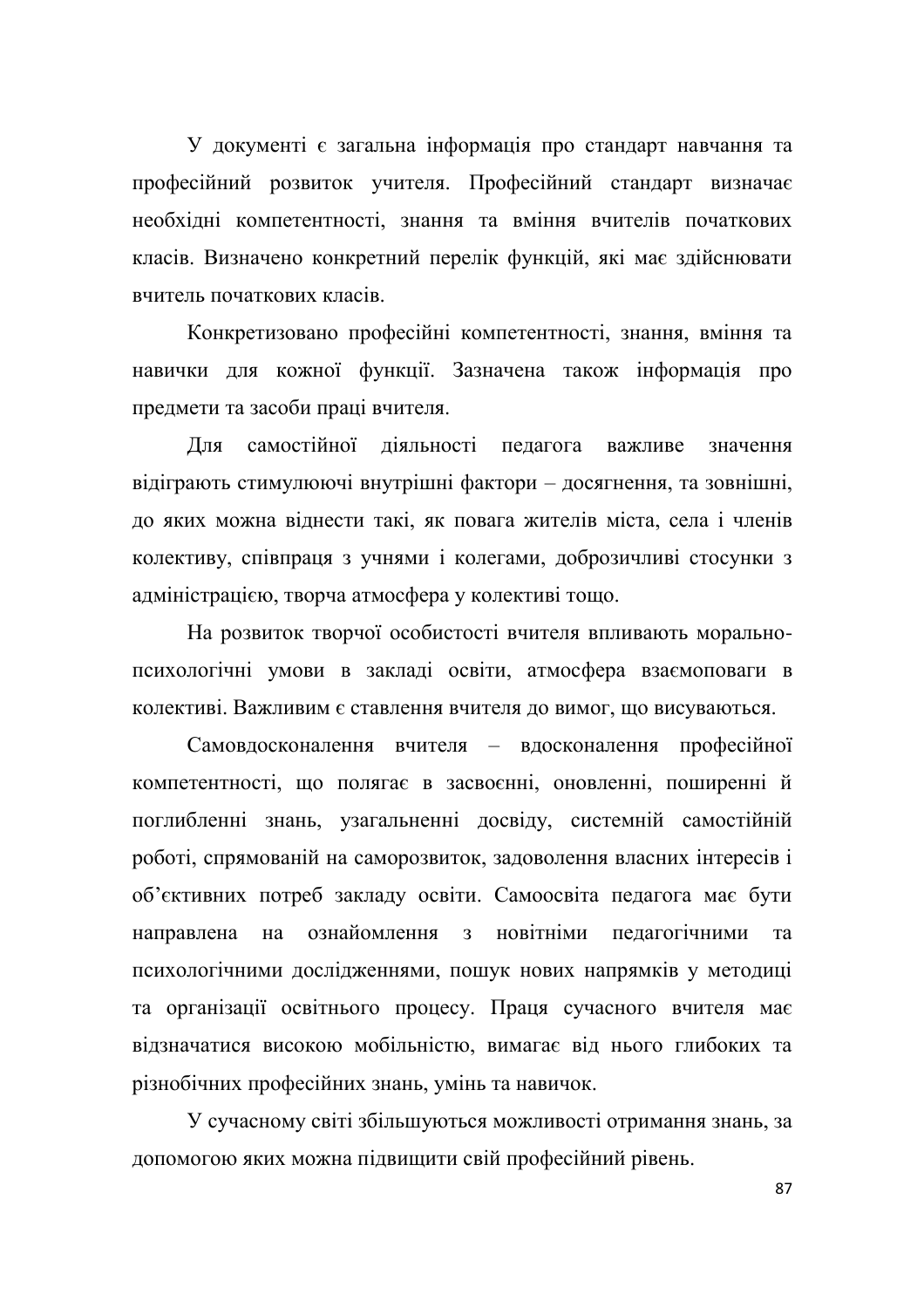З появою в роботі вчителя інформаційно-комунікаційних та цифрових технологій значно підвищуються можливості самоосвіти.

Більш ефективним професійне зростання буде відбуватися при застосуванні вимірювання цього процесу.

Вимірювання - це процес знаходження відношення даної величини до другої однорідної величини, яка прийнята за одиницю вимірювання. Результат вимірювання виражається числом і завдяки цьому стає можливим піддати ці результати математичній обробці  $[1, c. 15]$ .

Метод кількісного оцінювання - кваліметрія, який має на меті формалізувати якісні характеристики через систему критеріїв показників діяльності. Для того, щоб визначити основні напрями діяльності - фактори, що впливають на якість та складові кожного фактору – критерії для вимірювання підвищення професійного рівня вчителя пропонуємо застосувати факторно-критеріальну модель.

Кожен фактор, критерій має свою вагомість серед усіх факторів та критеріїв відповідно [2, с.16].

Визначаємо ступінь прояву критерію:

0 - критерій фактично не виконується;

0,25 - критерій проявляється менш ніж наполовину висунутих вимог:

0,5 – критерій проявляється наполовину висунутих вимог;

0,75 - критерій проявляється більше ніж наполовину згідно з висунутими вимогами, але менший за відповідні вимоги;

1 – критерій відповідає встановленим вимогам.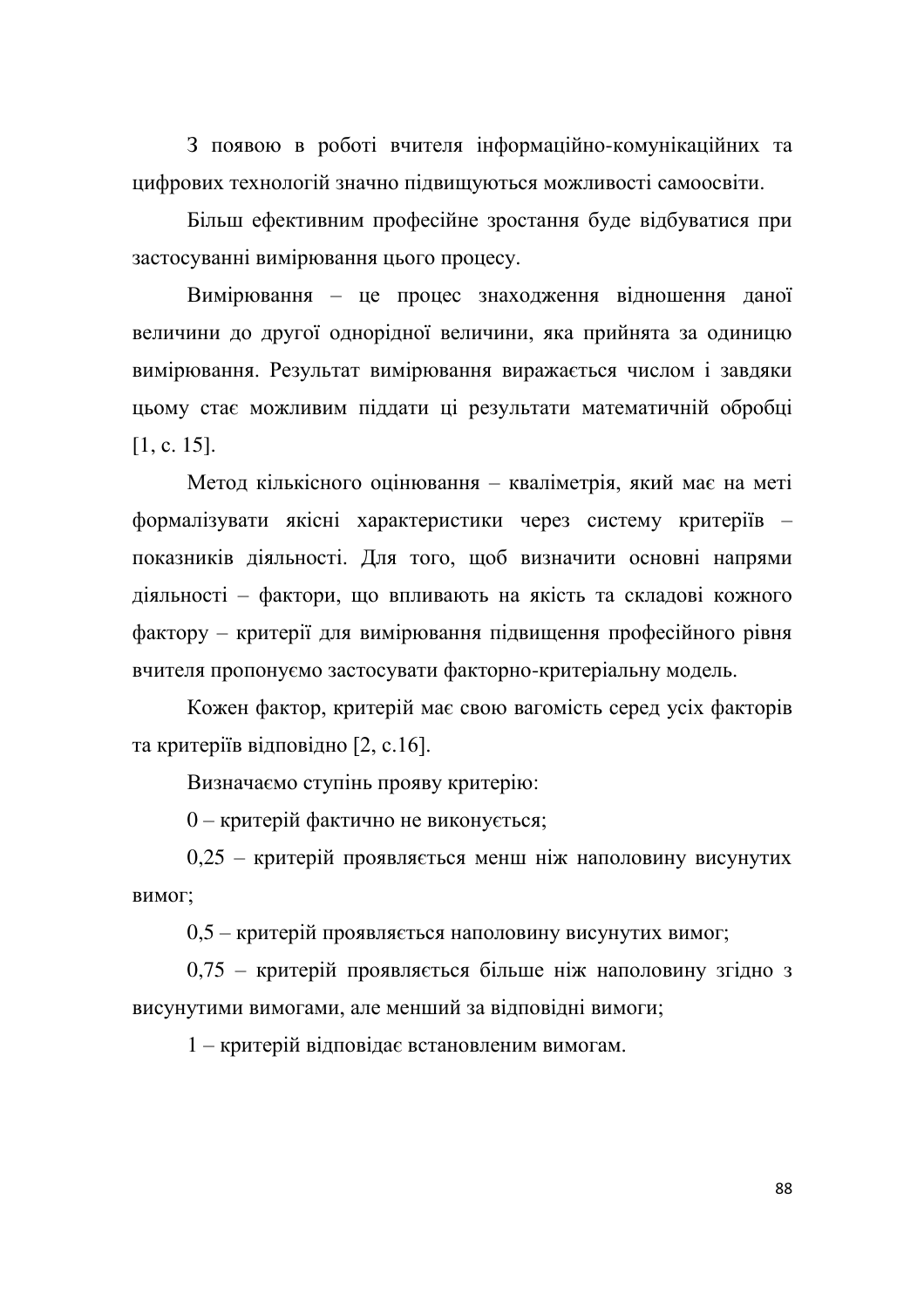## Факторно-критеріальна модель вимірювання підвищення

|                    |                |                           |                                 |                |                                 |                  | Ступінь прояву показників |      |      |    |                           |
|--------------------|----------------|---------------------------|---------------------------------|----------------|---------------------------------|------------------|---------------------------|------|------|----|---------------------------|
| $N_2$<br>$\Pi/\Pi$ | Фактор (F)     | Baromicr <sub>b</sub> (m) | Критерій                        | Вагомість (v)  | відповідності (К)<br>Коефіцієнт | $\boldsymbol{0}$ | 0,25                      | 0,50 | 0,75 | 1  | $\boldsymbol{\mathrm{F}}$ |
| $\mathbf{1}$       | $\overline{2}$ | $\mathbf{3}$              | $\overline{\mathbf{4}}$         | $\overline{5}$ | 6                               | $\overline{7}$   | 8                         | 9    | 10   | 11 | 12                        |
| $\mathbf{1}$       | Аналітична     | 0,19                      | 1. Рівень професійної           | 0,24           | $K_1 =$                         |                  |                           |      |      |    |                           |
|                    | оцінка         |                           | компетентності вчителя          |                |                                 |                  |                           |      |      |    |                           |
|                    | готовності     |                           | (вивчення документації, бесідні |                |                                 |                  |                           |      |      |    |                           |
|                    | вчителя до     |                           | анкетування, аналіз, моніторинг |                |                                 |                  |                           |      |      |    |                           |
|                    | початку        |                           | діяльності вчителя)             |                |                                 |                  |                           |      |      |    |                           |
|                    | роботи         |                           | 2. Здатність учителя до         | 0,25           | $K_2=$                          |                  |                           |      |      |    |                           |
|                    |                |                           | зростання                       |                |                                 |                  |                           |      |      |    | $F_1$                     |
|                    |                |                           | 3. Здатність учителя до         | 0,25           | $K_3=$                          |                  |                           |      |      |    |                           |
|                    |                |                           | самостійної роботи              |                |                                 |                  |                           |      |      |    |                           |
|                    |                |                           | 4. Потреби в напрямку           | 0,26           | $K_4=$                          |                  |                           |      |      |    |                           |
|                    |                |                           | методичної допомоги вчителю     |                |                                 |                  |                           |      |      |    |                           |
|                    |                |                           | (зовнішні чинники, внутрішні    |                |                                 |                  |                           |      |      |    |                           |
|                    |                |                           | чинники)                        |                |                                 |                  |                           |      |      |    |                           |
| $\overline{2}$     | Створення      | 0,21                      | 5. Створення умов для           | 0,27           | $K_5=$                          |                  |                           |      |      |    |                           |
|                    | умов для       |                           | самоосвіти і саморозвитку       |                |                                 |                  |                           |      |      |    |                           |
|                    | зростання      |                           | педагога                        |                |                                 |                  |                           |      |      |    |                           |
|                    | педагогічної   |                           | 6. Добір оптимальних форм,      | 0,22           | $K_6=$                          |                  |                           |      |      |    |                           |
|                    | майстерності   |                           | методів для підвищення          |                |                                 |                  |                           |      |      |    |                           |
|                    |                |                           | професійного потенціалу         |                |                                 |                  |                           |      |      |    |                           |
|                    |                |                           | педагога                        |                |                                 |                  |                           |      |      |    |                           |
|                    |                |                           | 7. Формування мотиваційної      | 0,25           | $K_7=$                          |                  |                           |      |      |    | F <sub>2</sub>            |
|                    |                |                           | теоретичної і практичної        |                |                                 |                  |                           |      |      |    |                           |
|                    |                |                           | готовності вчителя до           |                |                                 |                  |                           |      |      |    |                           |
|                    |                |                           | модернізації змісту освітнього  |                |                                 |                  |                           |      |      |    |                           |
|                    |                |                           | процесу в закладі освіти        |                |                                 |                  |                           |      |      |    |                           |
|                    |                |                           | 8. Створення умов для           | 0,26           | $K_8=$                          |                  |                           |      |      |    |                           |
|                    |                |                           | презентації перспективного      |                |                                 |                  |                           |      |      |    |                           |
|                    |                |                           | педагогічного досвіду           |                |                                 |                  |                           |      |      |    |                           |

# професійного рівня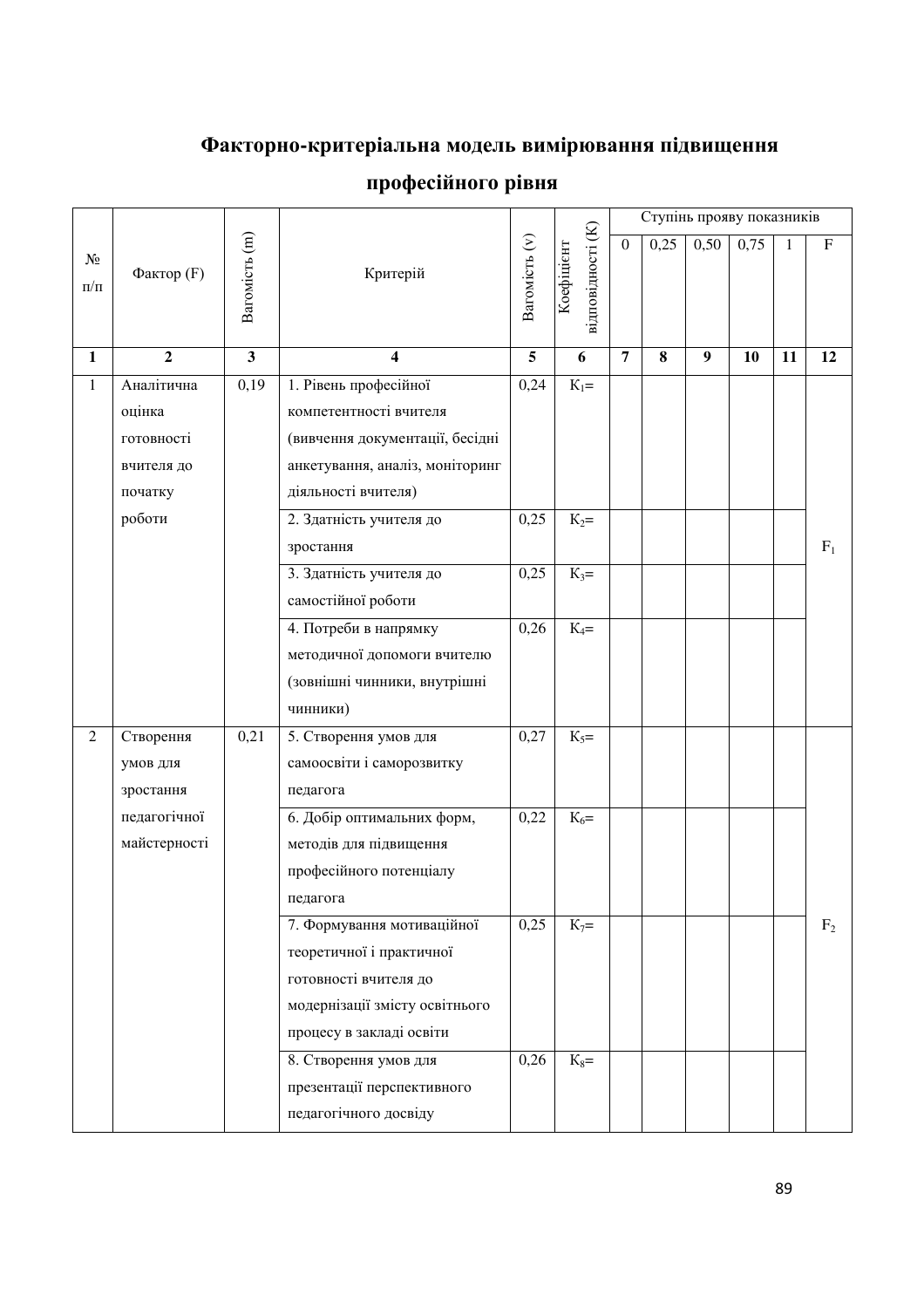| 3              | Самовдоскон  | 0,18 | 9. Самовдосконалення           | 0,18 | $K_9=$                |  |  |                |
|----------------|--------------|------|--------------------------------|------|-----------------------|--|--|----------------|
|                | алення       |      | та прийняття рішення           |      |                       |  |  |                |
|                | вчителя      |      | здійснювати                    |      |                       |  |  |                |
|                |              |      | самовдосконалення              |      |                       |  |  |                |
|                |              |      | 10. Планування та вироблення   | 0,19 | $K_{10} =$            |  |  |                |
|                |              |      | програм самоудосконалення      |      |                       |  |  | F <sub>3</sub> |
|                |              |      | 11. Практична діяльність з     | 0,20 | $K_{11} =$            |  |  |                |
|                |              |      | реалізації поставлених завдань |      |                       |  |  |                |
|                |              |      | 12. Самоконтроль               | 0,21 | $K_{12}$ =            |  |  |                |
|                |              |      | 13. Самореалізація діяльності  | 0,22 | $K_{13}$ =            |  |  |                |
| $\overline{4}$ | Ефективність | 0,20 | 14. Свідоме удосконалення      | 0,21 | $K_{14}$ =            |  |  |                |
|                | підвищення   |      | своєї діяльності як фахівця    |      |                       |  |  |                |
|                | професійної  |      | 15. Діагностика рівня          | 0,20 | $K_{15}$ =            |  |  |                |
|                | компетентнос |      | педагогічної майстерності      |      |                       |  |  |                |
|                | ті вчителя   |      | 16. Адаптація своїх            | 0,19 | $\overline{K}_{16}$ = |  |  |                |
|                |              |      | індивідуальних неповторних     |      |                       |  |  |                |
|                |              |      | якостей до вимог педагогічної  |      |                       |  |  | $F_4$          |
|                |              |      | діяльності                     |      |                       |  |  |                |
|                |              |      | 17. Відстеження професійної    | 0,19 | $K_{17}$ =            |  |  |                |
|                |              |      | компетентності                 |      |                       |  |  |                |
|                |              |      | 18. Багаторівневий і           | 0,22 | $K_{18} =$            |  |  |                |
|                |              |      | поступальний методичний        |      |                       |  |  |                |
|                |              |      | супровід                       |      |                       |  |  |                |
| 5.             | Діяльність   | 0,22 | 19. Опрацювання літератури     | 0,08 | $K_{19} =$            |  |  |                |
|                | учителя      |      | для реалізації Концепції «Нова |      |                       |  |  |                |
|                |              |      | українська школа»              |      |                       |  |  |                |
|                |              |      | 20. Ознайомлення з             | 0,10 | $K_{20}$ =            |  |  |                |
|                |              |      | досягненнями сучасної науки    |      |                       |  |  |                |
|                |              |      | 21. Перспективний              | 0,12 | $K_{21}$ =            |  |  |                |
|                |              |      | педагогічний досвід з          |      |                       |  |  |                |
|                |              |      | поставлених проблем            |      |                       |  |  | $F_5$          |
|                |              |      | 22. Освоєння і практичнее      | 0,11 | $K_{22}$ =            |  |  |                |
|                |              |      | застосування теоретичних       |      |                       |  |  |                |
|                |              |      | положень із визначених         |      |                       |  |  |                |
|                |              |      | проблем                        |      |                       |  |  |                |
|                |              |      | 23. Втілення в практику        | 0,13 | $K_{23}$ =            |  |  |                |
|                |              |      | перспективного педагогічного   |      |                       |  |  |                |
|                |              |      | досвіду                        |      |                       |  |  |                |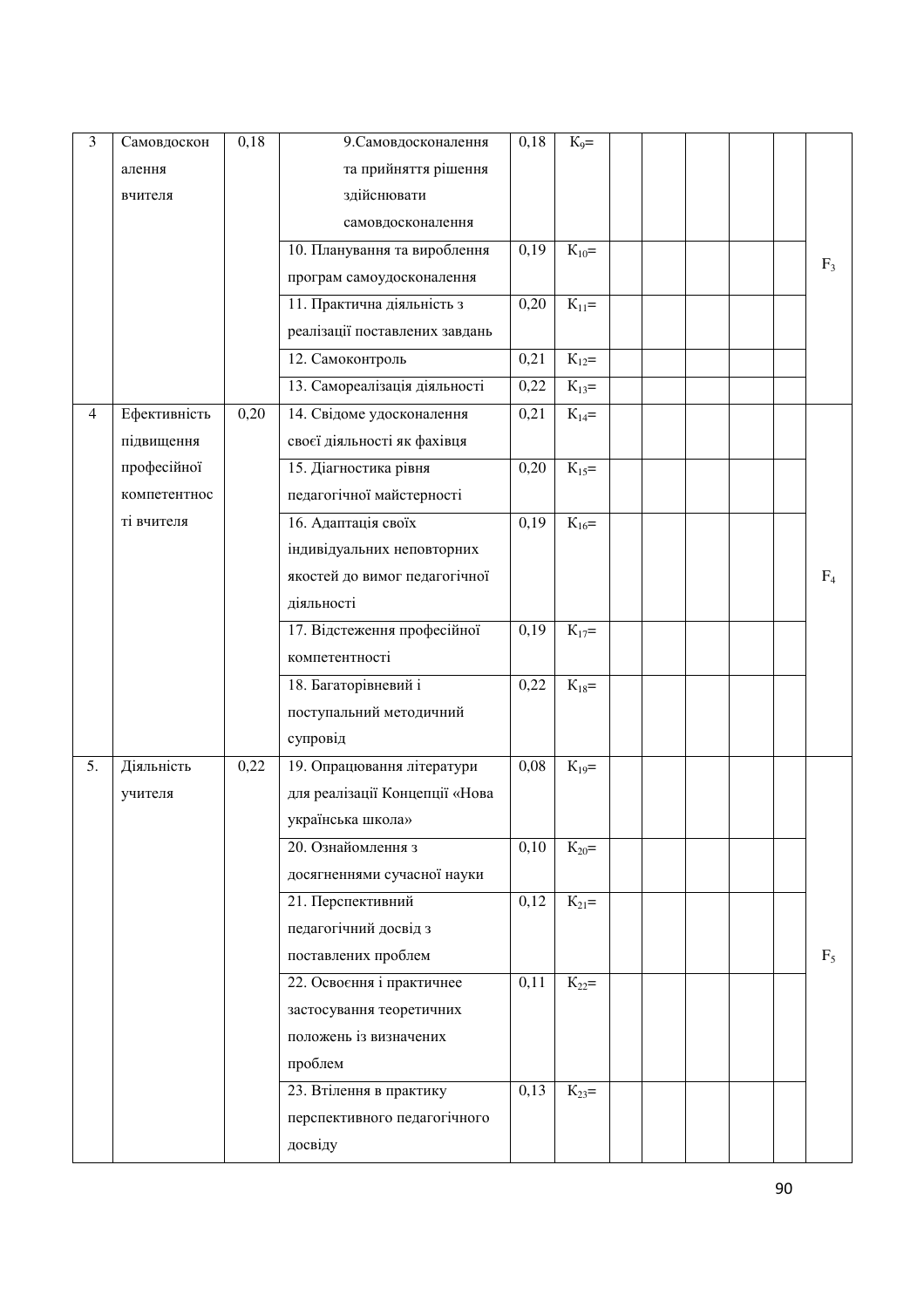| 24. Апробація інноваційних | 0,09 | $K_{24}$ = |  |  |  |
|----------------------------|------|------------|--|--|--|
| технологій                 |      |            |  |  |  |
| 25. Моделювання освітнього | 0,12 | $K_{25}$ = |  |  |  |
| процесу                    |      |            |  |  |  |
| 26. Підготовка методичних  | 0,11 | $K_{26}$ = |  |  |  |
| рекомендацій               |      |            |  |  |  |
| 27. Підготовка дидактичних | 0,14 | $K_{27}$ = |  |  |  |
| матеріалів, посібника      |      |            |  |  |  |

Окремі фактори вимірюємо за формулою:

$$
F_1 = m_1(V_1K_1 + V_2K_2 + ... + V_4K_4)
$$

$$
F_2 = m_2(V_5K_5 + V_6K_6 + ... + V_8K_8)
$$

«

$$
F_5 = m_5(V_{19}K_{19} + ... + V_{27}K_{27})
$$

Загальне підвищення професійного рівня вчителя визначаємо за формулою:

D= $F_1 + F_2 + ... + F_5$ 

Отже, використання факторно-критеріальної моделі вимірювання підвищення професійного рівня вчителя дає можливість не тільки простежити динаміку професійного зростання, а й більш ефективно вплинути на складові його діяльності.

### Список використаних джерел та літератури

1. Боднар О. С. Теорія і практика атестаційної експертизи в закладах освіти. Тернопіль: Астон, 2006. С. 15.

2. Великий тлумачний словник сучасної української мови / уклад. і гол. ред. В. Бусел. Ірпінь : Перун, 2001. 16 с.

3. Професійний стандарт «Вчитель початкових класів закладу загальної середньої освіти» : затверджено Міністерством соціальної політики України: наказ № 74 від 22.01.2018 року.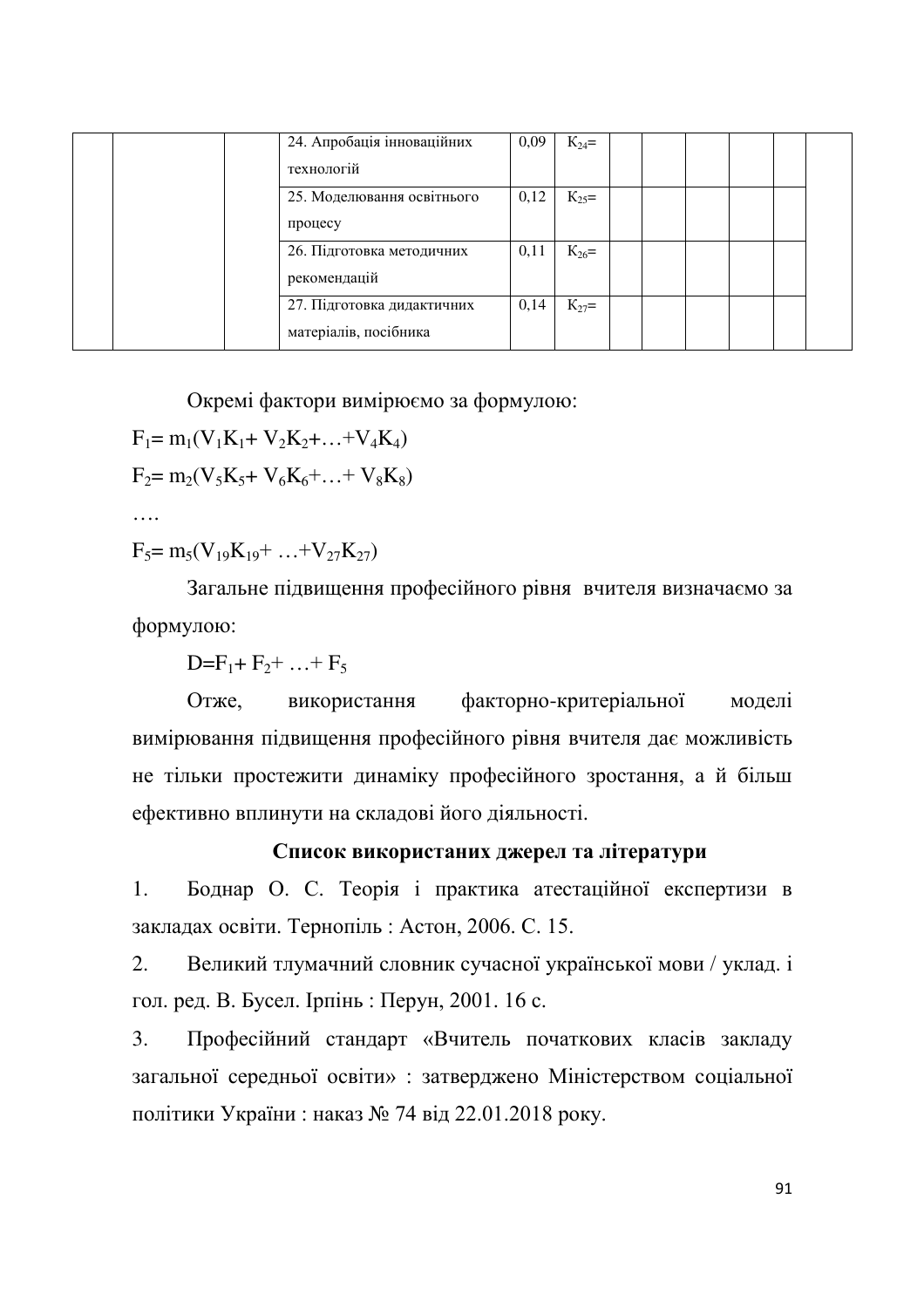### **ɍȾɄ37.016:808.1**

### $O. M.$  Шуневич,

кандидат педагогічних наук, доцент кафедри методики викладання навчальних предметів (КЗ «Житомирський ОПППО» ЖОР) oshunevich@gmail.com

### Сучасні вектори роботи з навчальним текстом

В умовах інтенсивного розвитку інформаційного суспільства, процесу безперервної генерації й трансляції текстів відбувається зміна характеру взаємодії людини з інформацією. На різних рівнях цієї взаємодії (від сприйняття до створення) з'являються нові акценти, які націлюють освітян на пошук шляхів опанування учнями умінь опрацювання множинної цифрової інформації, доведення її правдоподібності, надійності, визначення суперечностей у різних джерелах, щоб підготуватися до різних загальних життєвих сценаріїв, у які може бути включена людина під час задоволення своїх освітніх, професійних та особистісних потреб.

Актуальності цьому питанню додає моніторингове дослідження читацької грамотності, що у 2018 році відбувалося в Україні в рамках PISA, за результатами якого лише 3 % учнів досягнули 5-6 рівня читацької компетентності, тобто вміють «порівнювати та протиставляти інформацію з текстів, виявляючи та долаючи міжтекстові невідповідності та суперечності за допомогою висновків щодо джерел інформації, їх відвертих чи прихованих інтересів...» [1, с. 145].

Питання розвитку вміння опрацьовувати усні й письмові тексти наразі активно вивчається у сфері методики викладання української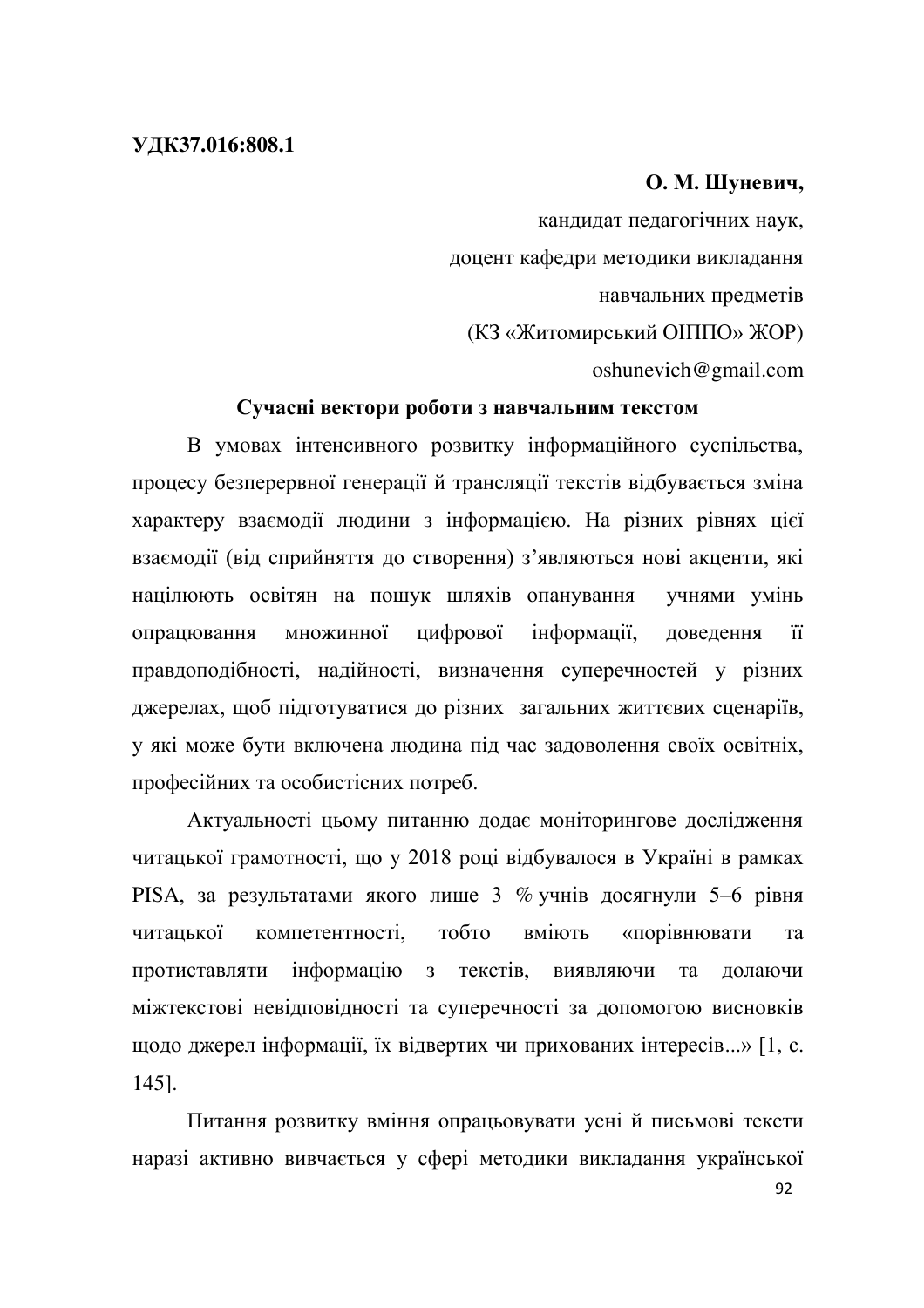мови та літератури [2; 3], навчання учнів початкових класів [4]. Актуальним вектором сучасних досліджень є особливості сприймання усного і письмового тексту під час онлайн-взаємодії [5]. Водночас сучасна методична наука потребує активного вивчення специфіки роботи з текстом у контексті вимог Державного стандарту 2020 року, оскільки перехід до впровадження Концепції Нової української школи в середній ланці має відбуватися через набуття вчителями досвіду в реалізації нових підходів, формування ціннісного ставлення до змін у викладанні, що є процесом тривалим і копітким.

Робота з текстом завжди вважалася пріоритетною у процесі навчання української мови та літератури [6; 7; 8], однак з уведенням у дію Державного стандарту 2020 року акценти такої роботи суттєво змінилися. Наразі вчителя спрямовують на те, що текст, залишаючись об'єктом для аналізу, повинен стати на уроках засобом збагачення досвіду (значна увага приділена роботі з новими видами тексту, які траплятимуться учням у різних життєвих ситуаціях, зокрема і в онлайнпросторі), розвитку емоційного інтелекту (результатом роботи з текстом автори стандарту вбачають усвідомлення й управління своїми й чужими емоційними станами), стимулом для взаємодії і комунікації (організація роботи з текстом, а також результати такої роботи спрямовані на покращення умінь учнів вирішувати завдання шляхом конструктивної взаємодії, вибудовуючи якісну комунікацію) [9].

Проаналізувавши компонент Державного стандарту «Базові знання», ми визначили, що три з п'яти позицій торкаються власне роботи з текстом (почутим, прочитаним чи створеним). Розділ «Комунікація» містить вимогу щодо уміння виділяти важливу і другорядну інформацію під час спілкування, деталі повідомлення, його прихований зміст, дотримання академічної доброчесності. Розділ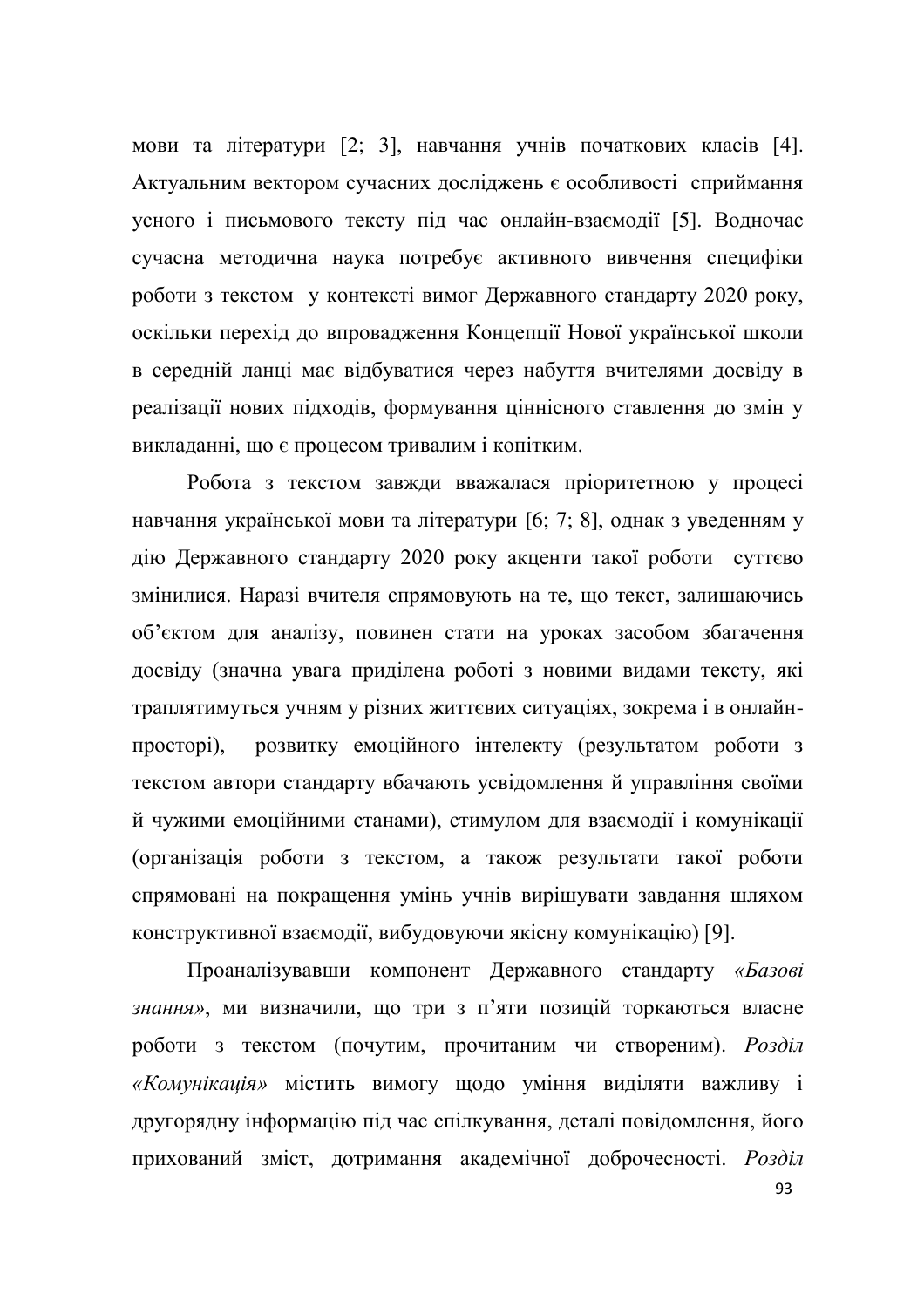«*Інформація»* декларує необхідність знань про текстову, числову й графічну інформацію, її джерела, особливості, акцентується увага на важливості розрізнення фактів і суджень, прихованої і явної інформації. Розділ «Текст», крім традиційних знань про види, стилі, жанри, структуру, зміст, тему, ідею, проблематику, підтекст, контекст, мету читання, акцентує увагу на відносно нових для опрацювання термінах, зокрема *одиничні, множинні, фрагментарні, перервані*, *цілісні і змішані тексти, гіпертекст* та збагаченні особистого і суспільного досвіду у процесі здобуття цих знань [9].

K*лючові компетентності* на уроках української мови та літератури авторами стандарту пропонується розвивати через сприйняття цінностей, актуалізованих у певних текстах [9].

Питому вагу в Державному стандарті мають вимоги до *обов'язкових результатів навчання*, які описують загальні, конкретні результати та орієнтири оцінювання окремо для учнів 5–6 та 7–9 класів. Розглянемо ці вимоги, виокремлюючи ті моменти, які стосуються роботи з текстом. Умовно кожну з вимог можна представити у двох вимірах: предметному (стосується, власне, роботи з текстом як з об'єктом літературознавчого та дінгвістичного аналізу) та соціальному (стосується тексту як засобу для набуття соціального досвіду комунікації, взаємодії та позиціонування себе як мовної особистості).

Перша вимога стосується *опрацювання усного тексту* та *налагодження комунікації* (табл. 1).

*Табл. 1* Вимога до обов'язкових результатів навчання «Взаємодія з іншими особами усно, сприймання *і використання інформації для* досягнення життєвих цілей у різних комунікативних ситуаціях»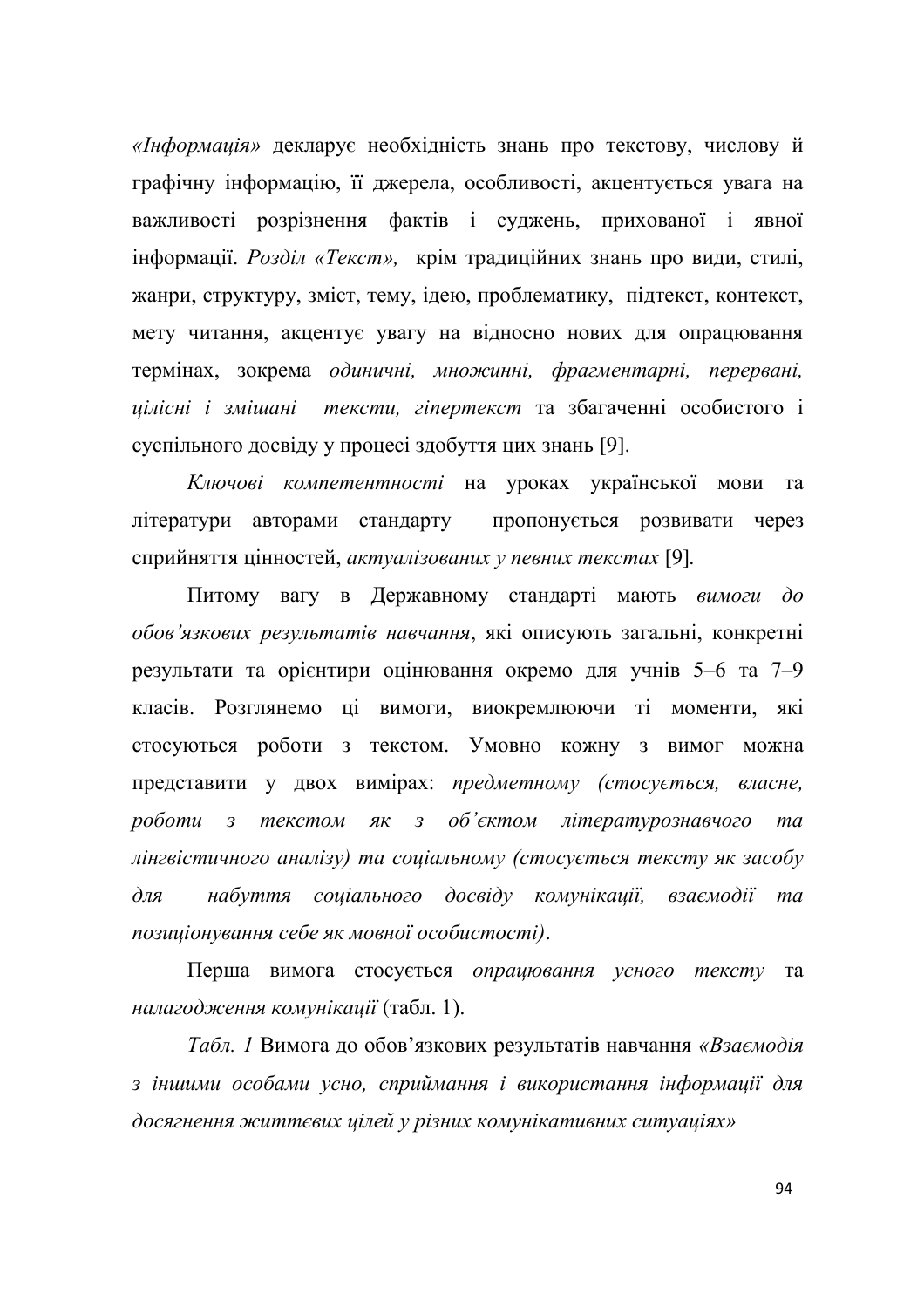| Предметний вимір                                | Соціальний вимір                           |
|-------------------------------------------------|--------------------------------------------|
| Робота з усним текстом                          | Налагодження комунікації                   |
| Сприймання (деталі, реакція на почуте,          |                                            |
| актуальність, належність тексту, відповіді на   | Прийоми активного слухання.                |
| запитання), перетворення (переказ, фрагменти, в | Комунікативний намір.                      |
| цілому, фіксація почутого), виокремлення        | Зміна власної<br>позиції<br>3 <sub>3</sub> |
| (використання кількох<br>джерел, пошук          | достатньої аргументації.                   |
| відповідей на запитання, ключові слова), аналіз | Добір та аналіз невербальних               |
| та інтерпретація (тема, ідея, проблеми, неповна | $3a \circ 6iB$ $3$<br>урахуванням          |
| інформація, стильові, мовні,<br>жанрові         | контексту, ситуації, намірів.              |
| особливості почутого, елементи маніпуляції і    | Уточнювальні запитання для                 |
| пропаганди, зв'язок з досвідом, факти і         | налагодження спілкування.                  |
| судження, підтекст), оцінювання (коментарі,     | Вплив на слухача.                          |
| доречні цитати), використання вербальних і      | Емоційна саморегуляція<br>Tδ               |
| невербальних засобів для представлення своєї    | вплив на співрозмовника [9]                |
| думки (засоби художньої виразності, стиль       |                                            |
| мовлення) [9]                                   |                                            |

Друга вимога до оцінювання поєднує роботу *з прочитаним* текстом та набуття власного досвіду (зокрема емоційно-чуттєвого, естетичного досвіду читача).

*Табл.* 2 Вимога до обов'язкових результатів навчання «Сприймання, аналіз, інтерпретація, критичне оцінювання інформації в текстах різних видів та використання її для збагачення власного  $\partial$ *oceidy*»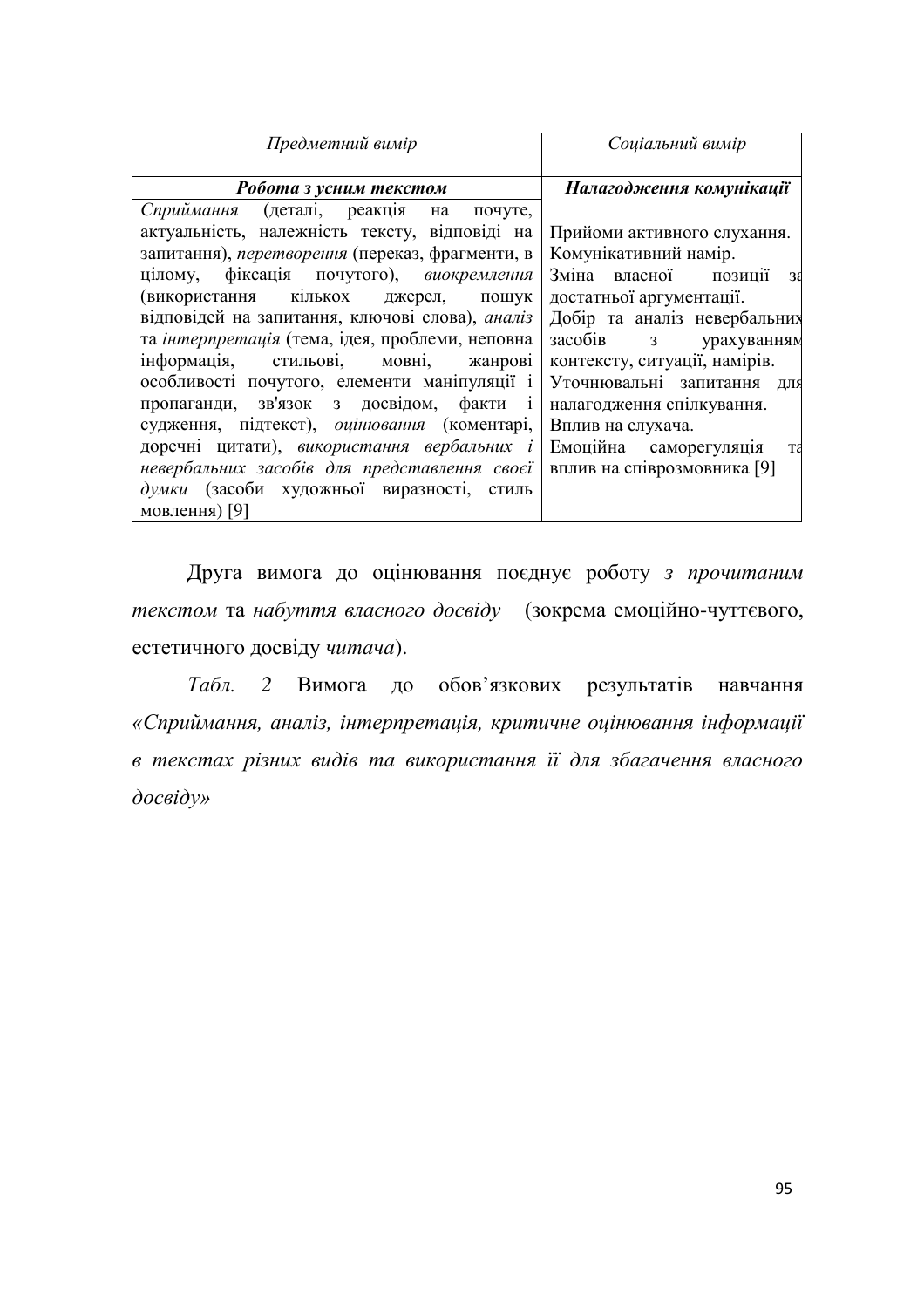| Предметний вимір                                | Соціальний вимір               |
|-------------------------------------------------|--------------------------------|
| Робота з прочитаним текстом                     | Набуття власного досвіду       |
| Сприймання тексту<br>(види<br>критичного        | (зокрема емоційно-чуттєвого,   |
| читання, види текстів (одиничні та множинні),   | естетичного досвіду читача)    |
| складники друкованого тексту, міжродові,        | Приклади з досвіду<br>Ha       |
| міжжанрові утворення, зміст тексту<br>та        | підтвердження чи спростування  |
| контекст), аналіз та інтерпретація              | суджень.                       |
| (актуальність, факти і судження, прихована      | Причини виникнення емоційних   |
| інформація, порівняння текстів, інтеграція      | станів персонажів.             |
| текстів (словесних, графічних,<br>різних        | Проєкція досвіду персонажів на |
| числових, гіпертекстів) в один, авторський      | власну поведінку, цінності.    |
| стиль, виражальні засоби, взаємозумовленість    | Коментування власних почуттів  |
| елементів тексту, висновки на основі            | під час читання.               |
| інтерпретації кількох текстів), оцінювання      | Думки щодо естетичної<br>та    |
| тексту (актуальність і достовірність, якість,   | мистецької цінності творів.    |
| мовних засобів, множинність<br>роль             | Важливість і доцільність       |
| прочитання), обрання текстів для читання        | подальшого використання        |
| (самостійний добір, використання прочитаного    | інформації для власних потреб. |
| для виконання завдань, способи пошуку           | Використання різних ресурсів   |
| інформації, види запису прочитаного,            | для добору літератури.         |
| візуалізація змісту, трансформація інформації), | несприйняття<br>Ризики         |
| творче читання (способи експериментування з     | створеного тексту [9]          |
| або колективний<br>власний<br>текстом,          |                                |
| медіапродукт) [9]                               |                                |

Третя вимога до оцінювання поєднує на предметному рівні створення висловлення, а на соціальному - взаємодію з іншими.

*Табл. 3* Вимога до обов'язкових результатів навчання «Висловлювання думок, почуттів, ставлень, письмова взаємодія з iншими особами, зокрема в iнформацiйному середовищi, iнтерпретацiя дiтературних творів, дотримання норм літературної мови»

| Предметний вимір                                 | Соціальний вимір                                    |
|--------------------------------------------------|-----------------------------------------------------|
| Створення висловлювання                          | Взаємодія з іншими                                  |
| Створення письмових висловлень                   | Зіставлення власної думки з думками інших.          |
| оптимізації<br>(прийоми<br>викладу,              | Обстоювання власної позиції.                        |
| засоби<br>мовної<br>виразності,                  | Різні форми презентації залежно<br>$B1\overline{A}$ |
| презентація тексту, визначення                   | комунікативної мети.                                |
| академічна<br>тематики,                          | Створення в мережі<br>гіпертекстових                |
| доброчесність,<br>усталені мовні                 | медіатекстів для обговорення важливих               |
| власні і<br>колективні<br>норми,                 | проблем.                                            |
| медіатексти,<br>етикету<br>$\, {\bf B}$<br>норми | Виконання різних ролей в онлайн-взаємодії.          |
| онлайн-спілкуванні), редагування                 | Обрання стратегій співпраці.                        |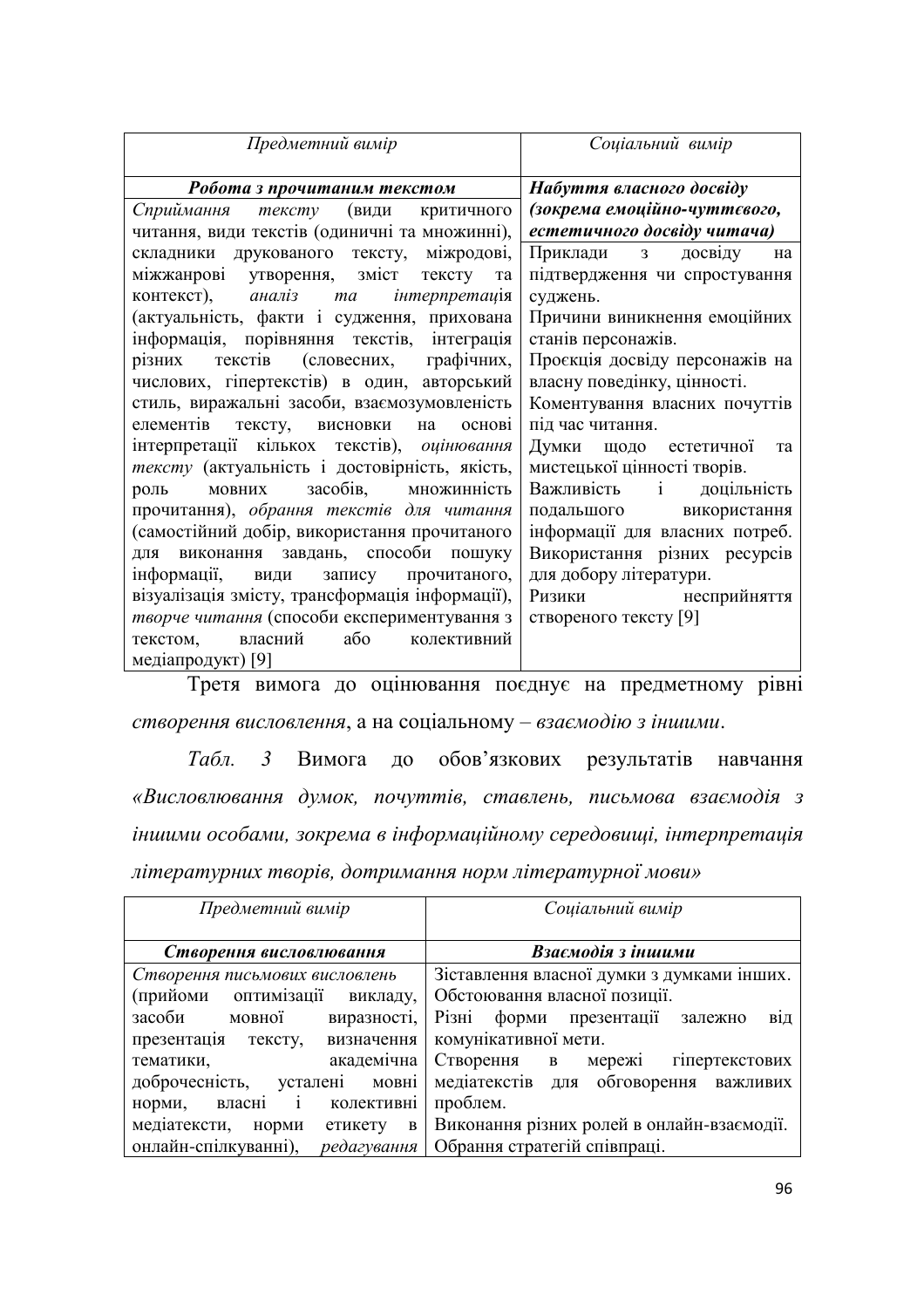| письмових текстів (види помилок,   Організація онлайн-дискусій. |                                          |
|-----------------------------------------------------------------|------------------------------------------|
| вдосконалення змісту написаного,                                | Безпечна<br>взаємодія<br>цифровому<br>B  |
| переваги <i>і</i><br>недоліки власного                          | середовищі.                              |
| тексту, траєкторія вдосконалення)                               | Міжкультурна взаємодія.                  |
| [9]                                                             | Ризики академічної недоброчесності.      |
|                                                                 | Конструктивна<br>взаємодія<br>П1Д<br>час |
|                                                                 | редагування [9]                          |

Четверта вимога націлює суб'єктів навчання на дослідження *мовних явищ*, зокрема в текстах, яке, дасть змогу учневі виробити власний стиль усного *i* писемного мовлення й використати це для самовираження.

*Табл. 4* Вимога до обов'язкових результатів навчання «Дослідження індивідуального мовлення, використання мови для власної мовної творчості, спостереження за мовними та дiтературними явищами, аналіз»

| Предметний вимір                             | Соціальний вимір                 |
|----------------------------------------------|----------------------------------|
| Дослідження мовних явищ                      | Самовираження, вироблення        |
|                                              | власного мовного стилю           |
| Дослідження мовних явищ                      | Мовотворчість як самовираження.  |
| (мовні одиниці різних рівнів, зокрема        | Літературна імпровізація.        |
| текст) закономірності, спостереження за      | Право на самовираження.          |
| мовою творів, особливості мови сучасних      | Стратегії продукування ідей.     |
| текстів,<br>аналіз<br>усної<br>мови,<br>риси | Вироблення власного стилю усного |
| авторського стилю в текстах, доцільність     | і писемного мовлення [9]         |
| використання мовних одиниць у власних        |                                  |
| текстах, робота зі словниками, довідниками   |                                  |
| [9]                                          |                                  |

Як бачимо, у мовно-літературній освітній галузі Державного стандарту робота з текстом (усним/письмовим, власним/чужим, реальним/віртуальним) позиціонується як наскрізний компонент. Водночас авторами цього документа зосереджено увагу на відносно нових видах навчальних текстів (одиничні, множинні, фрагментарні, перервані, цілісні і змішані тексти, гіпертекст, медіатекст), націлено на те, що робота з текстом має сприяти опануванню учнями прийомів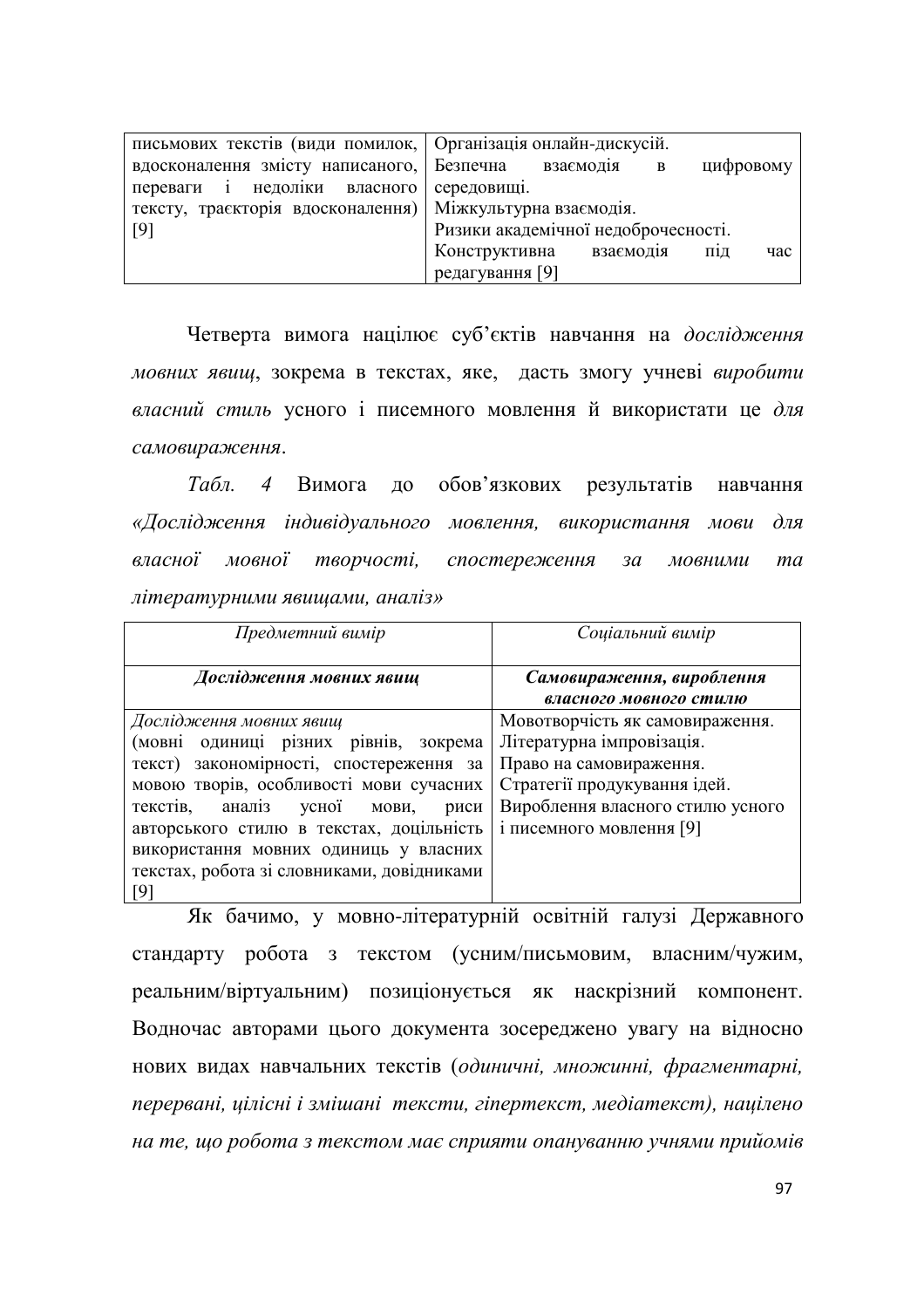активного слухання, ненасильницької комунікації, емоційної регуляції, безпечної взаємодії в онлайн-просторі, академічної доброчесності, міжкультурної взаємодії з урахуванням комунікативних намірів та контексту, що, у свою чергу, збагачуватиме особистісний досвід учнів. Виокремлені акценти уможливлять пошук змістового наповнення програм підвищення кваліфікації учителів і забезпечення процесуальної складової навчання української мови та літератури.

Перспективою подальшого дослідження може стати пошук ефективних форм *і методів вироблення означених умінь*, добір змістового матеріалу для уроків, опис інструментарію оцінювання навчальних досягнень учнів.

### Список використаних джерел та літератури

1. PISA-2018. Результати. (Том I). Що учні знають та вміють робити: міжнародний звіт за результатами міжнародного дослідження якості освіти PISA-2018 (переклад українською мовою) / пер.: Ларіна Т. В. ; Український центр оцінювання якості освіти. Київ : УЦОЯО, 2019. 324 с.

2. Голуб Н. Б. Робота з текстами на уроках української мови у процесі вивчення синтаксису й пунктуації у 8-9 класах. Українська *мова і література в школі.* 2017. № 1. С. 2-8.

3. Заєць В. Г. Методика навчання української мови на текстовій основі (8-9 класи з поглибленим вивченням) : навч.-метод. посіб. Київ: Агрармедіагруп, 2015. 120 с.

4. Мартиненко В. О. Структура і зміст читацької компетентності молодших школярів. Збірник наукових праць Педагогічна освіта: теорія і практика. Вип. XV. Кам'янець-Подільський, 2013. С. 145-151.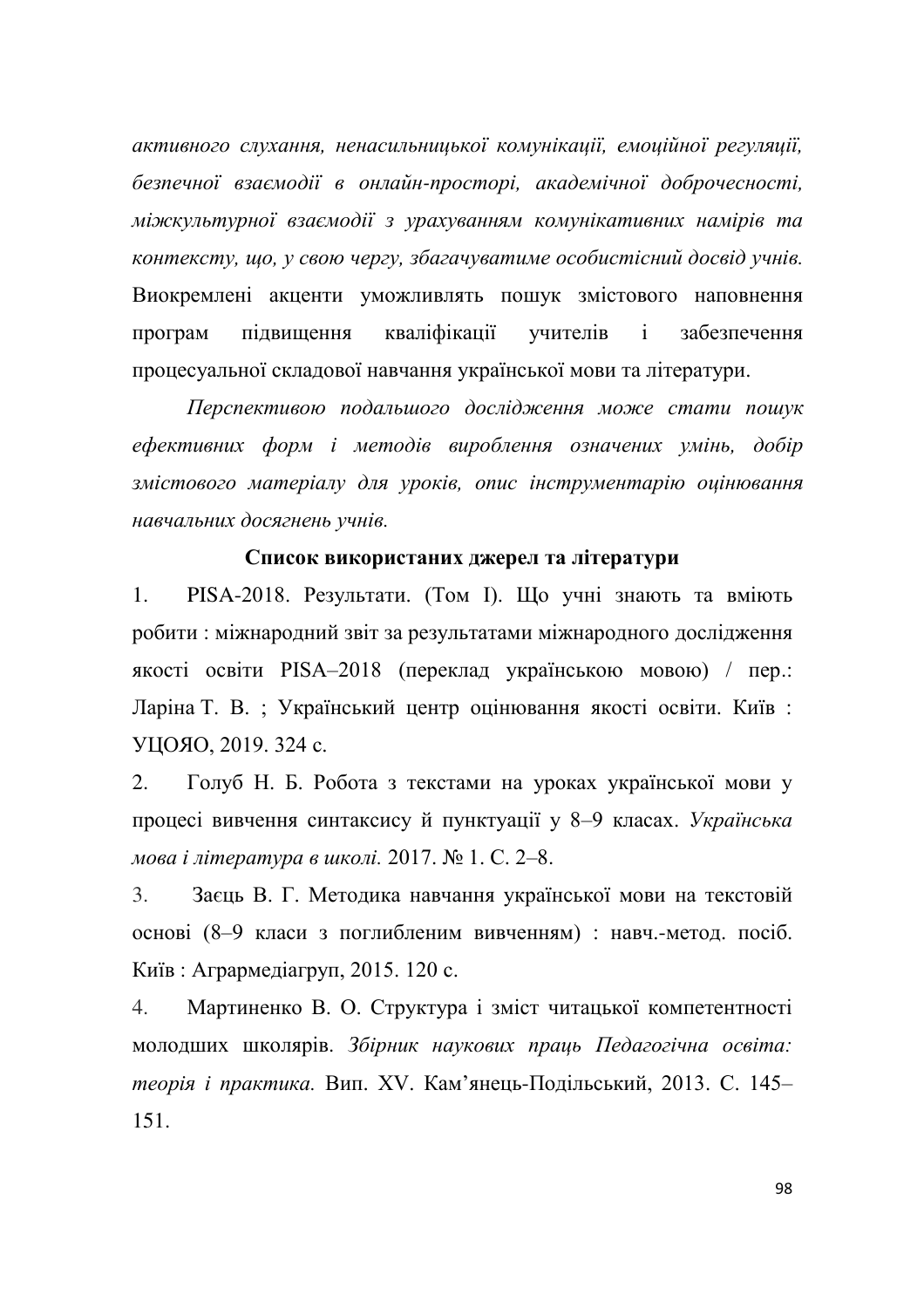5. Горошко О. Текст епохи 2.0: психолінгвістичний аналіз. *<u><i><del>Психолінгвістика*</u>. 2009. Вип. 4. С. 118–136. URL:</u></del> http://nbuv.gov.ua/UJRN/psling\_2009\_4\_16 (дата звернення 09.03. 2021). 6. Александрова В. Ф. Використання технологій комплексного аналізу тексту на уроках української мови та у позакласній роботі з учнями  $8-9$  класів. URL: http://visnyk.luguniv.edu.ua/index.php/vped/article/view/92/92 (дата звернення 09.03. 2021).

7. Шуневич О. М. Лінгводидактичні основи формування в старшокласників уміння конспектувати навчальні тексти. Наvкові записки Національного університету Острозька академія. Серія:  $\Phi$ *iлологічна*, 2013. № 40. С. 272–275.

8. Глазова О. П. Текстоцентричний підхід у вивченні української мови. *Методичні діалоги*. 2013. (7-8). С. 22-27.

9. Державний стандарт базової середньої освіти. URL: https://zakon.rada.gov.ua/laws/show/898-2020-%D0%BF#Text (дата звернення 09.03. 2021).

### **ɍȾɄ 373.5.016:91]:006.036**

### П. І. Щербань,

методист лабораторії методичного забезпечення

(КЗ «Житомирський ОПППО» ЖОР)

*e-mail*: p\_sch@ukr.net

# Методика реалізації основних положень Державного стандарту **базової середньої освіти на уроках географії**

Мета базової середньої освіти – це не тільки розвиток природних здібностей, інтересів та обдарувань учнів, а також формування в них компетентностей, які необхідні для соціалізації, прояву активної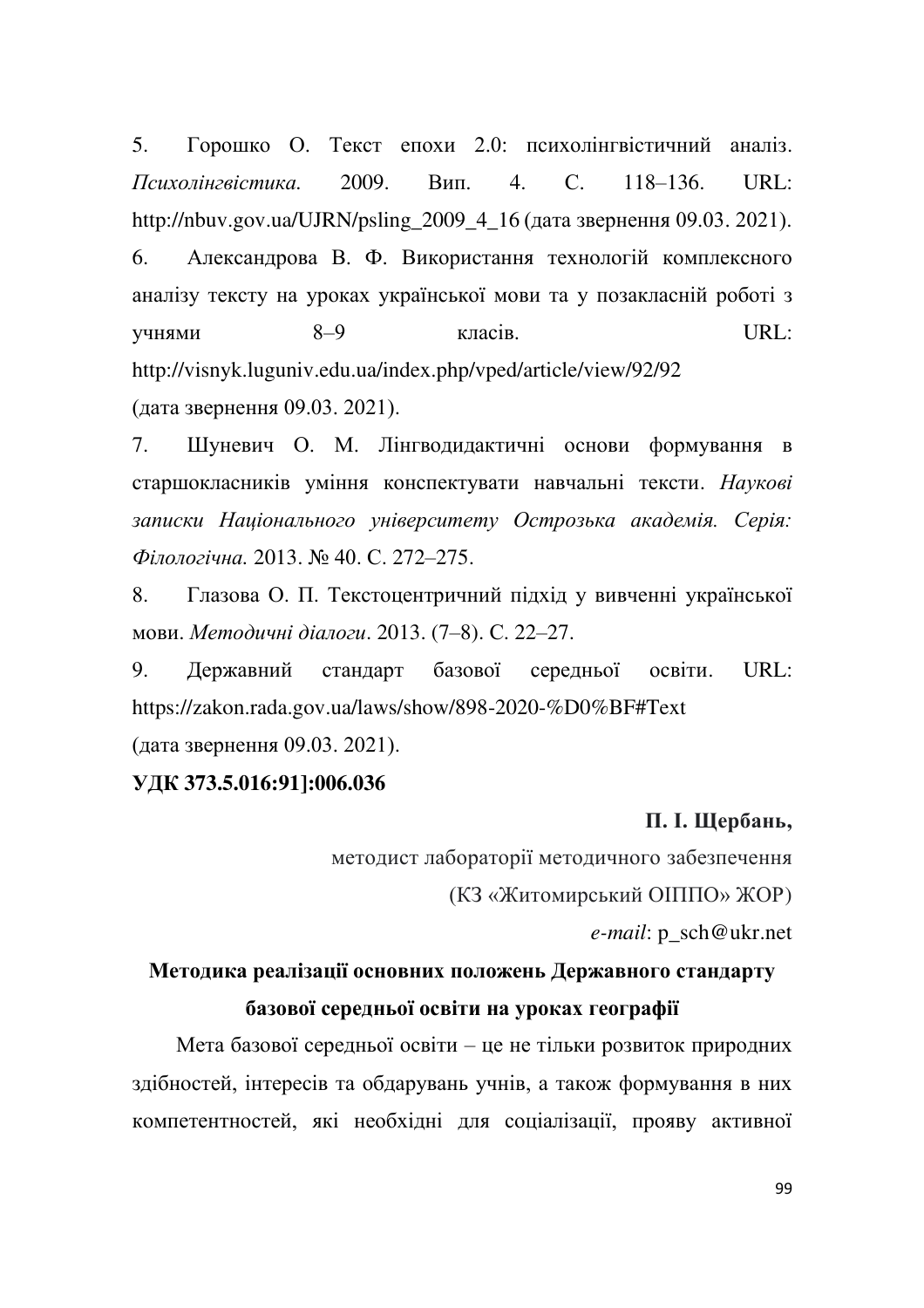громадянської позиції, свідомого вибору під час здобуття професії, реалізації та самореалізації у житті [1].

Сьогодні є потреба сформувати відповідальну особистість, що шанобливо ставиться до навколишнього середовища, родини, суспільства, національних та культурних цінностей українського народу.

Реалізація мети базової середньої освіти на уроках географії має грунтуватися на таких ціннісних орієнтирах:

- повага до особистості учня;

- забезпечення рівного доступу до якісної освіти;
- дотримання принципів академічної доброчесності;
- підтримка самостійності учнів, підприємливості та ініціативності;
- розвиток критичного мислення та впевненості в собі;
- формування культури здорового способу життя;
- формування в учнів активної громадянської позиції, патріотизму $[1]$ .

Важливим чинником реалізації Державного стандарту базової середньої освіти є формування в учнів ключових компетентностей. З метою більш повної підготовки учнів до самостійної діяльності на уроках географії передбачається формування таких наскрізних вмінь:

- читати і розуміти прочитане;
- висловлювати власну думку в усній та письмовій формі;
- критично і системно мислити;
- логічно обґрунтовувати свою власну позицію;
- творчо *і* креативно мислити;
- виявляти ініціативу;
- конструктивно керувати своїми емоціями;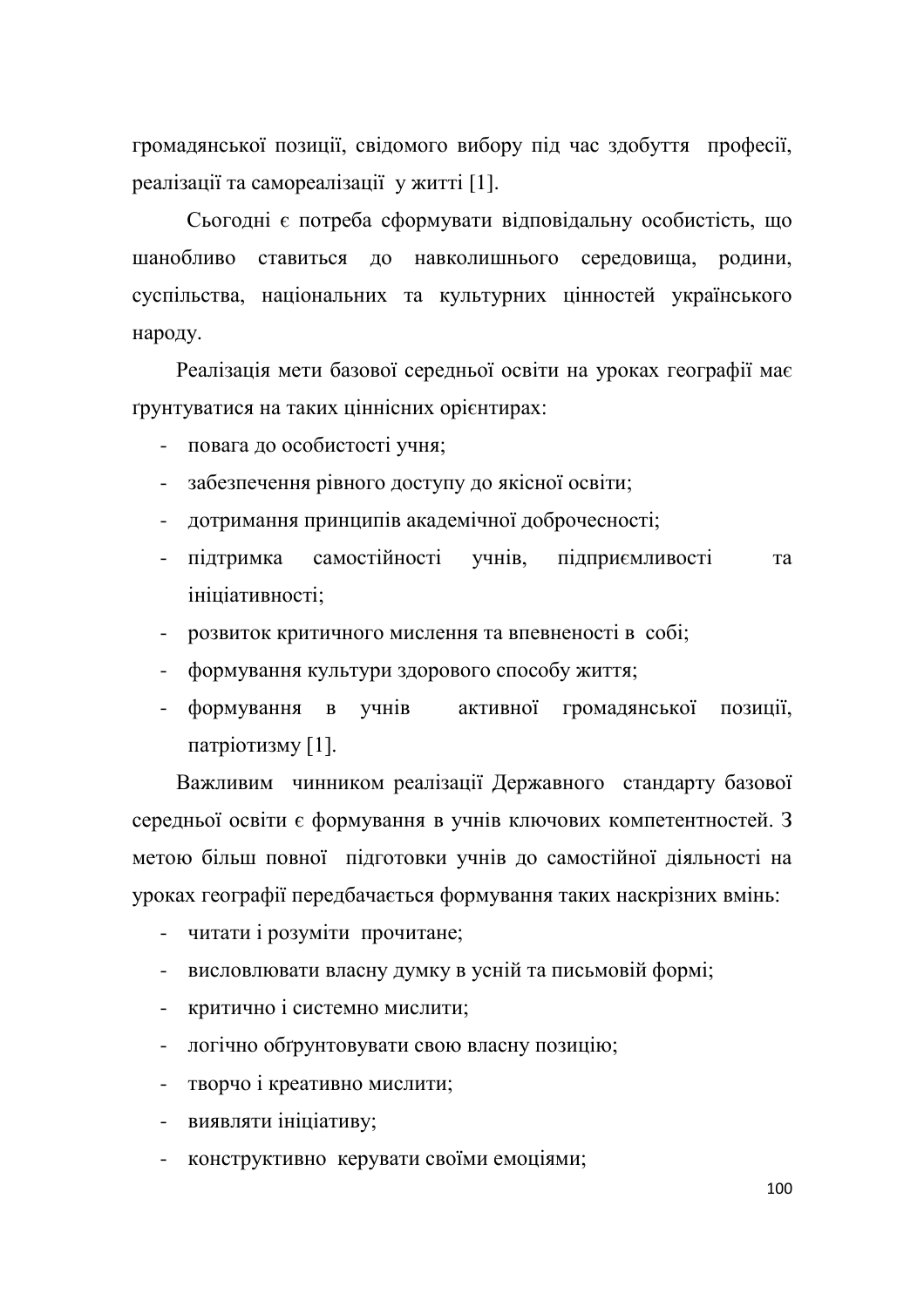- оцінювати ризики;
- приймати рішення:
- розв'язувати проблеми;
- співпрацювати з іншими.

Виконання основних положень Державного стандарту базової середньої освіти в умовах Нової української школи передбачає використання на уроках географії нових підходів, що сприятимуть формуванню в учнів як ключових, так і предметних компетентностей.

Навчальний предмет «Географія» за своїм змістом і сутністю є наукою інтеграційною. З географією тісно поєднуються фізичні, хімічні, біологічні, математичні, астрономічні знання тощо. Комплексні знання допомагають учням установлювати причиннонаслідкові, функціональні, логічно-змістові, просторові зв'язки та закономірності між об'єктами і явищами, аналізувати їхню сутність, порівнювати ознаки, робити узагальнення та висновки. Географія навчає бачити світ багатогранно, у поєднанні природних явищ та наслідків, усвідомлювати особисту причетність щодо них та бути відповідальним за зміну природи [2].

Географія належить до тих дисциплін, що найповніше формують цілісну картину світу, планетарне мислення дитини. Світ, що є об'єктом вивчення географії як науки, дуже багатогранний, у ньому тісно переплітаються події, процеси, явища. Часто питання, що розглядаються на уроці, виходять за межі суто географічної науки, і для того, щоб розкрити їх, потрібно поєднувати знання географічні із знаннями інших наук та соціальним досвідом учня [2].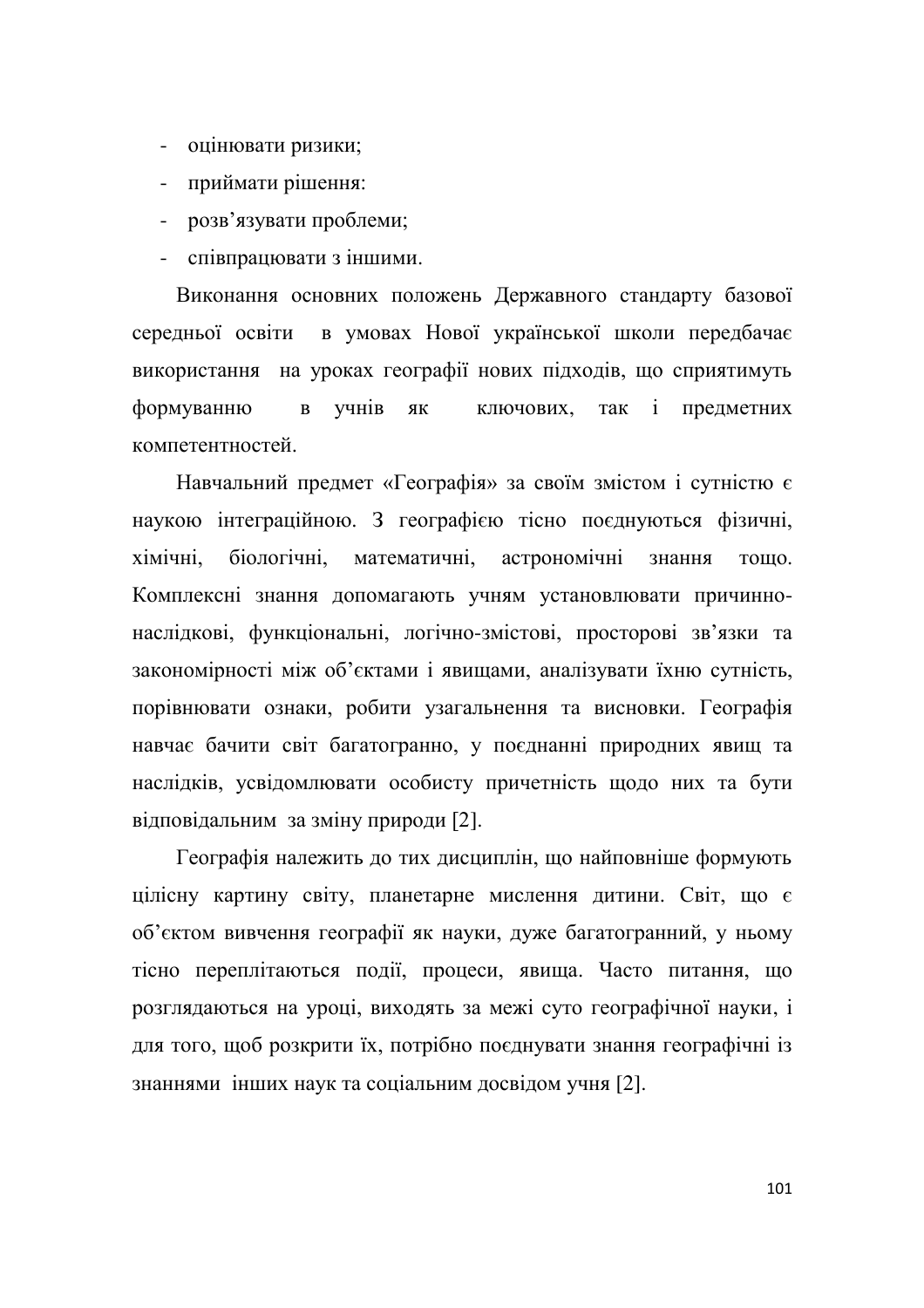Інтеграційну сутність шкільного предмету географії, в умовах переходу на Державний стандарт базової середньої освіти, можна реалізувати через використання на уроках кейс-методу.

Використання на уроках географії кейс-методу сприяє формуванню в учнів активності, самостійності, креативності, оскільки суспільство потребує особистостей, здатних свідомо діяти, приймати власні рішення, швидко адаптуватися до змін [3].

3 методичної точки зору кейс - це спеціально підготовлений навчальний матеріал, що містить структурований опис життєвої ситуації, пов'язаної з проблемою, яка потребує індивідуального або групового розв'язку. Кейс-метод (або метод конкретних ситуацій, аналіз ситуацій) – це засіб активного проблемно-ситуаційного аналізу, що ґрунтується на навчанні шляхом розв'язування задач - ситуацій (кейсів). Головне його призначення – не надання готових відповідей, а розвиток в учнів здатності розв'язувати проблеми і знаходити їх рішення самостійно [3].

Цей зв'язок сприяє формуванню нормативних, базових знань в учнів, які перевіряються та закріплюються практикою, пошуком, дискусією і забезпечують розвиток комплексу аналітичних, творчих, соціальних, комунікативних навичок особистості [3].

Під час вивчення у 6 класі теми «Погода» можна застосувати такі кейси<sup>.</sup>

- «Група учнів піднімається весною на гору Говерла. Як змінюється погода з висотою? Як необхідно підготуватися туристам до такої зміни?»
- «4 січня 2021 року температура повітря в Житомирі була + 9° С. Чому аномально тепла погода може бути у найхолоднішому місяці зими?»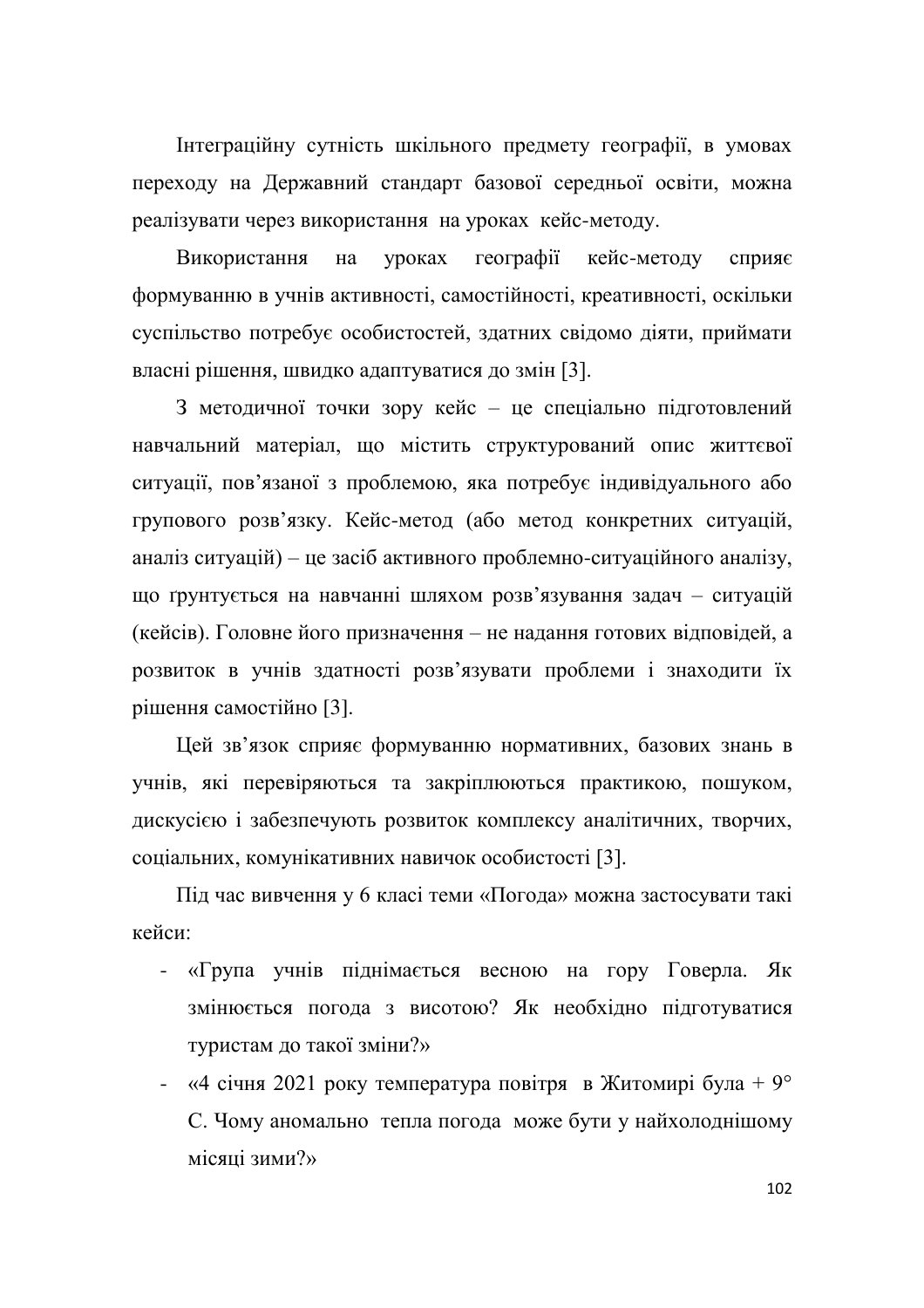Вивчаючи в 7 класі тему «Природні зони Євразії», можна використати такі кейси:

- «Кен Лоді в книзі «Принцип бамбука» показує на прикладі розвитку рослини бамбук, як кожен з нас може реалізувати свій талант». Чи можна вважати бамбук рятівником нашої планети в умовах глобального потепління? Наскільки властивості бамбука можуть мотивувати кожного із нас для досягнення успіху?»
- «Лишайники живуть у найскладніших умовах. Що сприяє такій адаптації даних організмів? Як людина використовує  $\pi$ ишайники?»

На уроках географії у 8 класі під час вивчення теми «Корисні копалини України, їх класифікація за використанням, закономірності поширення» можна застосувати такі кейси:

- «Кам'яне вугілля на Донбасі видобувають на глибині 1000–1500 метрів. Наскільки доцільно його видобувати? Чи можливо в Україні застосувати досвід Німеччини (РУР)?»
- «У 2020 році експорт залізної руди в Україні збільшився на 40%. В чому причини такого збільшення? Скласти список пропозицій щодо використання Україною додаткових надходжень у бюджет?»

Під час вивчення у 9 класі теми «Виробництво деревини й паперу: значення, особливості технологій та чинники розміщення підприємств» можна використати такий кейс:

> «Найбільш якісний папір виробляють із деревини евкаліптів. Чи можливо в Україні вирощувати генетично модифікований евкаліпт? Які екологічні проблеми можуть виникнути внаслідок такого використання?»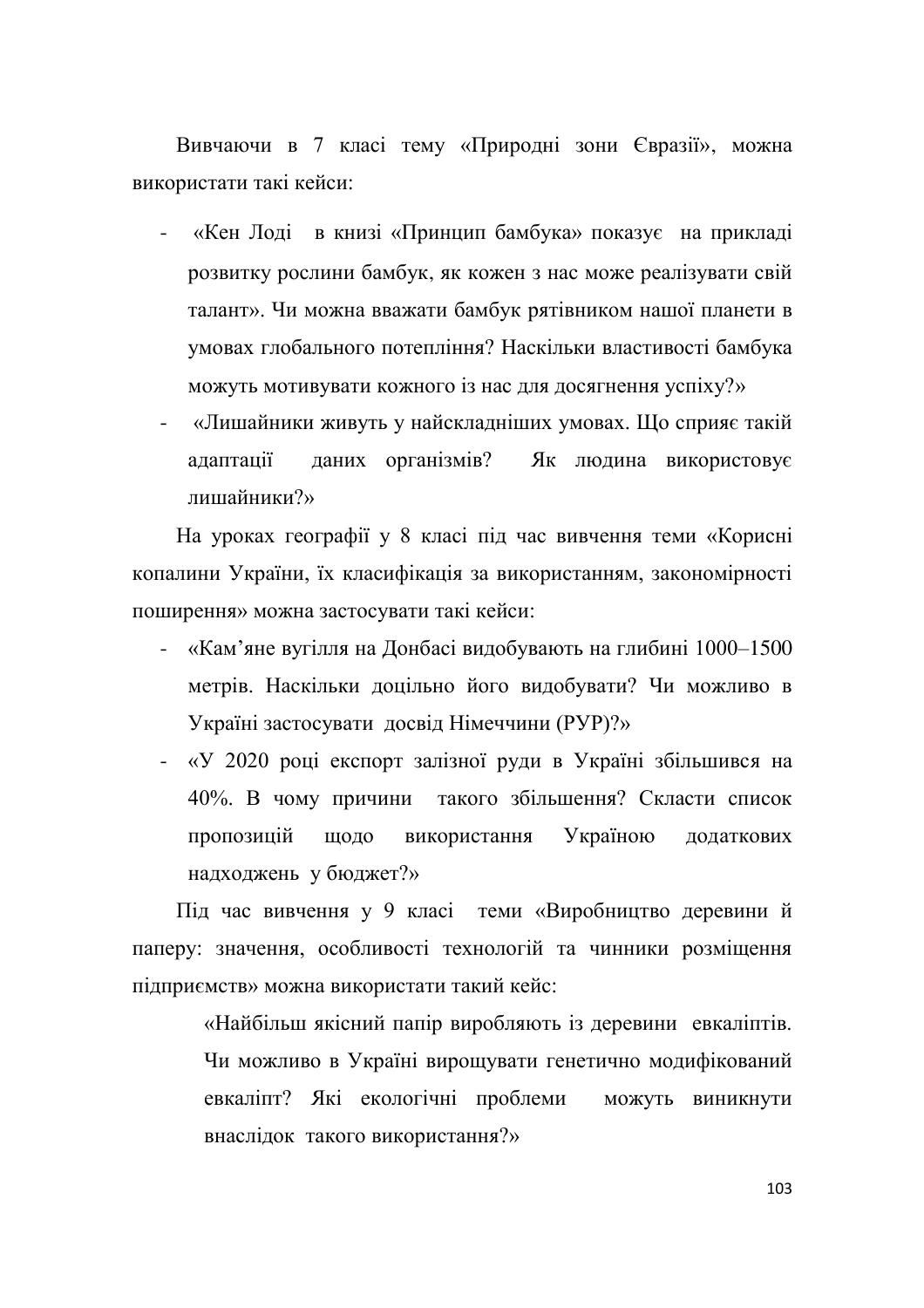На уроках географії у 10 класі під час вивчення теми «Основні чинники, що визначають місце Австралії в міжнародному поділі праці» можна застосувати такий кейс:

> «В Австралії знаходиться 14 % усього світового поголів'я овець (понад 150 млн голів). Які причини такої спеціалізації? Які екологічні наслідки надмірного поширення вівчарства?»

Під час вивчення у 11 класі теми «Демографічні процеси у світосистемі» можна застосувати такий кейс:

> «Сьогодні молодь вибирає місце проживання в центрі міста, а не на окраїні. Чому процес джентрифікації сьогодні досить поширений в Україні *і* світі?»

Реалізації основних положень Державного стандарту базової середньої освіти на уроках географії передбачає застосування сучасних ефективних методик навчання та створення інноваційного середовища. Однією із таких методик є кейс-метод. Застосування кейс-методу на уроках географії базується на єдності дидактичних принципів та підходів:

- індивідуальний підхід до кожного учня;

- забезпечення достатньою кількістю наочних матеріалів;
- максимальна свобола в навчанні:
- формування навичок самостійності, самоорганізованості, уміння працювати з інформацією;
- концентрація на основних положеннях, а не на великому об'ємі теоретичного матеріалу;
- акцентування уваги на розвитку позитивних і необхідних для подальшого удосконалення якостей;
- креативний підхід до вирішення проблеми [4].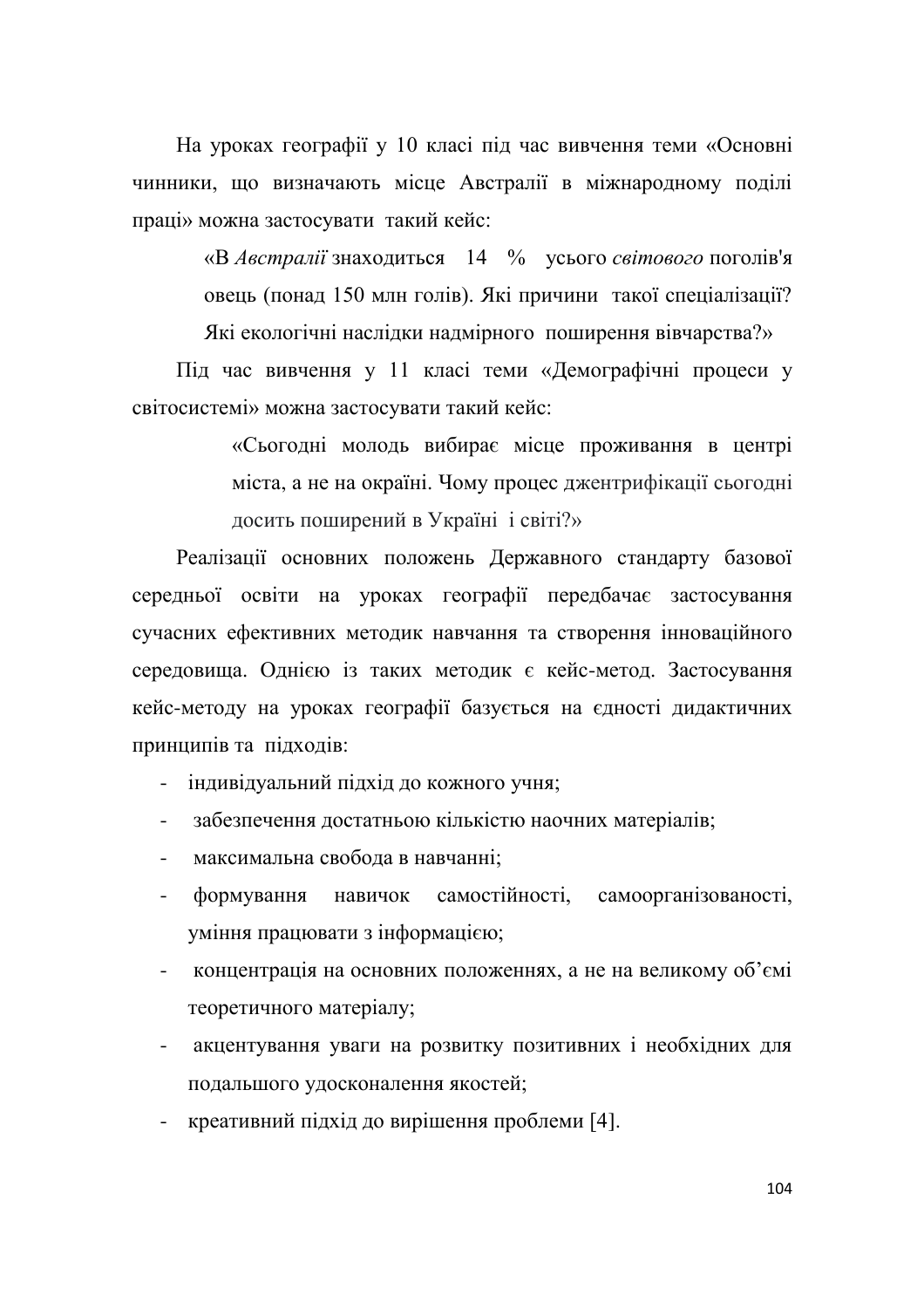### Список використаних джерел та літератури

1. Державний стандарт базової середньої освіти. URL: https://www.kmu.gov.ua/npas/pro-deyaki-pitannya-derzhavnih-standartivpovnoyi-zagalnoyi-serednoyi-osviti-i300920-898 (дата звернення 02.03.2021).

2. Інтеграція освітнього процесу як чинник розвитку пізнавальної aктивності учнів. URL: http://soippo.edu.ua/images/ /2020/09/11/novyna1/Metod.pdf (дата звернення 03.03.2021).

3. Кейс-метод як засіб реалізації Державного стандарту освіти у навчанні географії. URL: http://www.soippo.edu.ua/images.pdf (дата звернення 03.03.2021).

4. Пащенко Т. М. Кейс-метод як сучасна технологія навчання спеціальних дисциплін. Молодь і ринок. 2015. № 8. С. 94–99.